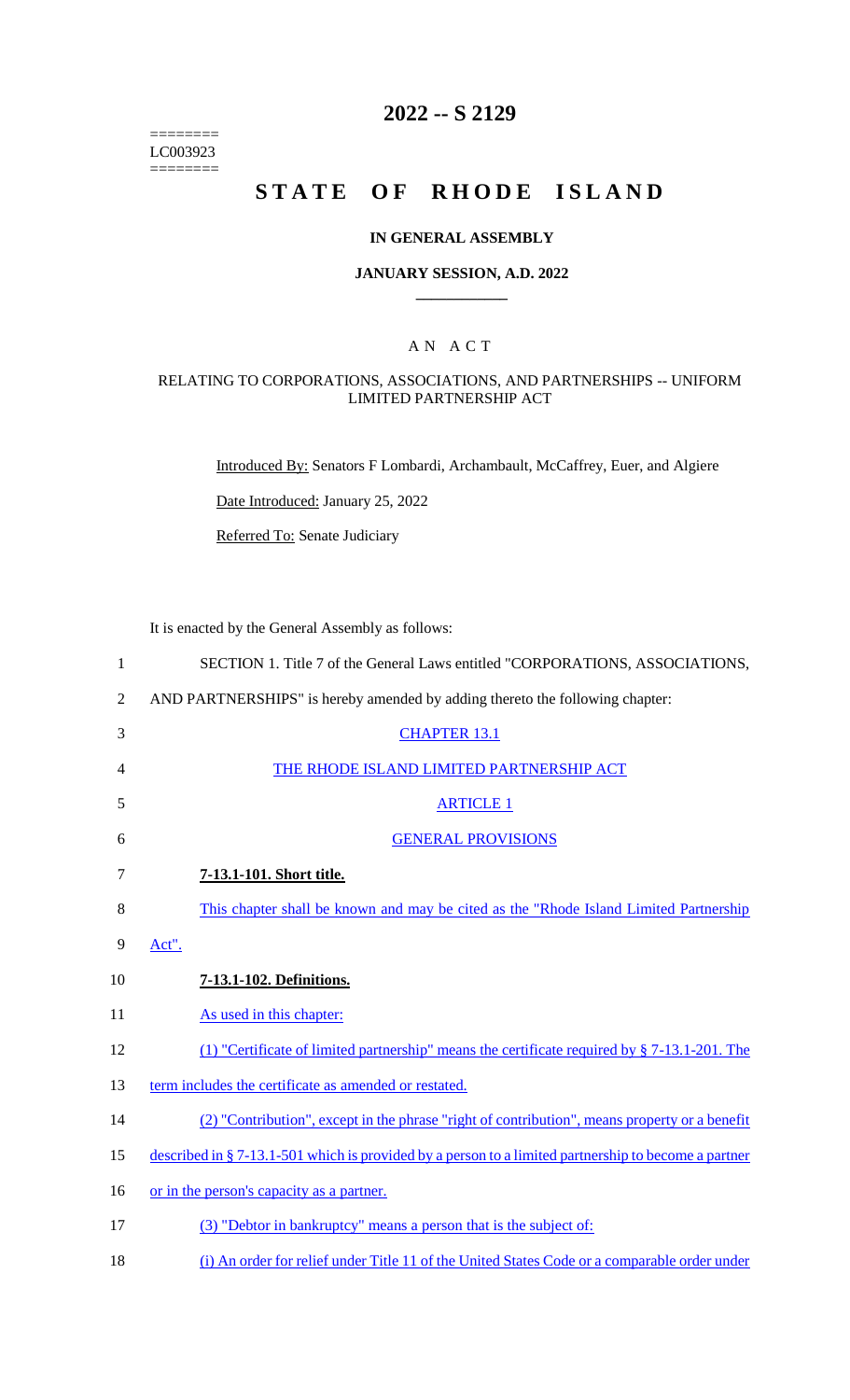a successor statute of general application; or (ii) A comparable order under federal, state, or foreign law governing insolvency. (4) "Distribution" means a transfer of money or other property from a limited partnership to a person on account of a transferable interest or in the person's capacity as a partner. The term: (i) Includes: (A) A redemption or other purchase by a limited partnership of a transferable interest; and (B) A transfer to a partner in return for the partner's relinquishment of any right to participate as a partner in the management or conduct of the partnership's activities and affairs or to have access to records or other information concerning the partnership's activities and affairs; and 11 (ii) Does not include amounts constituting reasonable compensation for present or past service or payments made in the ordinary course of business under a bona fide retirement plan or other bona fide benefits program. (5) "Foreign limited liability limited partnership" means a foreign limited partnership whose general partners have limited liability for the debts, obligations, or other liabilities of the 16 foreign partnership under a provision similar to § 7-13.1-404(c). (6) "Foreign limited partnership" means an unincorporated entity formed under the law of 18 a jurisdiction other than this state which would be a limited partnership if formed under the law of 19 this state. The term includes a foreign limited liability limited partnership. 20 (7) "General partner" means a person that: (i) Has become a general partner under § 7-13.1-401 or was a general partner in a 22 partnership when the partnership became subject to this chapter under § 7-13.1-112; and 23 (ii) Has not dissociated as a general partner under § 7-13.1-603. (8) "Jurisdiction", used to refer to a political entity, means the United States, a state, a foreign country, or a political subdivision of a foreign country. (9) "Jurisdiction of formation" means the jurisdiction whose law governs the internal affairs of an entity. 28 (10) "Limited liability limited partnership", except in the phrase "foreign limited liability 29 limited partnership" and in article 11 of this chapter, means a limited partnership whose certificate of limited partnership states that the partnership is a limited liability limited partnership. (11) "Limited partner" means a person that: (i) Has become a limited partner under § 7-13.1-301 or was a limited partner in a limited 33 partnership when the partnership became subject to this chapter under § 7-13.1-112; and 34 (ii) Has not dissociated under § 7-13.1-601.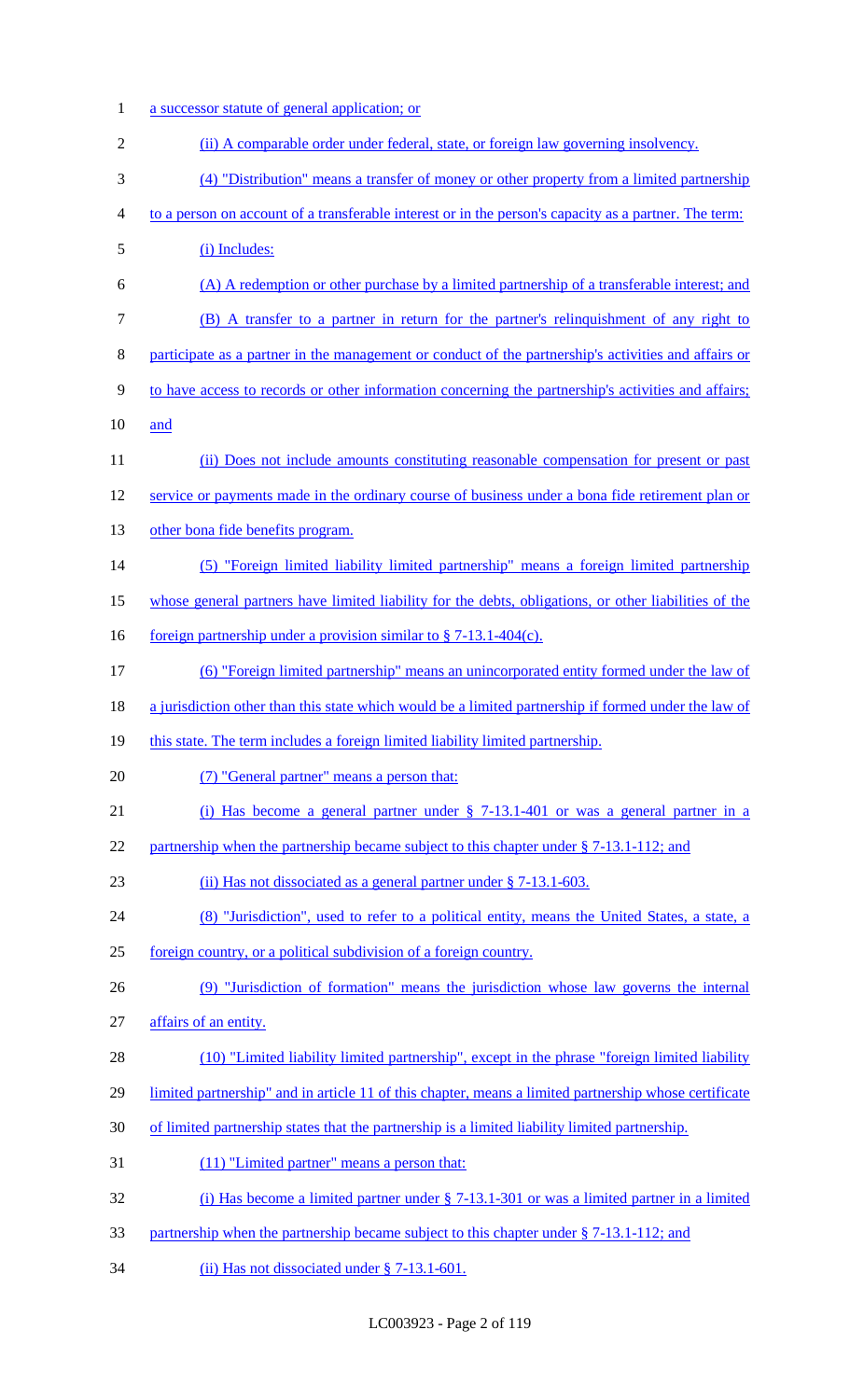(12) "Limited partnership", except in the phrase "foreign limited partnership" and in article 2 11 of this chapter, means an entity formed under this chapter or which becomes subject to this chapter under article 11 of this chapter or § 7-13.1-112. The term includes a limited liability limited partnership. (13) "Partner" means a limited partner or general partner. (14) "Partnership agreement" means the agreement, whether or not referred to as a partnership agreement and whether oral, implied, in a record, or in any combination thereof, of all the partners of a limited partnership concerning the matters described in § 7-13.1-105(a). The term includes the agreement as amended or restated. (15) "Person" means an individual, business corporation, nonprofit corporation, 11 partnership, limited partnership, limited liability company, general cooperative association, limited cooperative association, unincorporated nonprofit association, statutory trust, business trust, 13 common-law business trust, estate, trust, association, joint venture, public corporation, government 14 or governmental subdivision, agency, or instrumentality, or any other legal or commercial entity. (16) "Principal office" means the principal executive office of a limited partnership or 16 foreign limited partnership, whether or not the office is located in this state. 17 (17) "Property" means all property, whether real, personal, or mixed or tangible or 18 intangible, or any right or interest therein. (18) "Record", used as a noun, means information that is inscribed on a tangible medium 20 or that is stored in an electronic or other medium and is retrievable in perceivable form. (19) "Registered agent" means an agent of a limited partnership or foreign limited 22 partnership which is authorized to receive service of any process, notice, or demand required or permitted by law to be served on the partnership. (20) "Registered foreign limited partnership" means a foreign limited partnership that is 25 registered to do business in this state pursuant to a statement of registration filed by the secretary 26 of state. (21) "Required information" means the information that a limited partnership is required to maintain under § 7-13.1-108. (22) "Sign" means, with present intent to authenticate or adopt a record: (i) To execute or adopt a tangible symbol; or (ii) To attach to or logically associate with the record an electronic symbol, sound, or process. (23) "State" means a state of the United States, the District of Columbia, Puerto Rico, the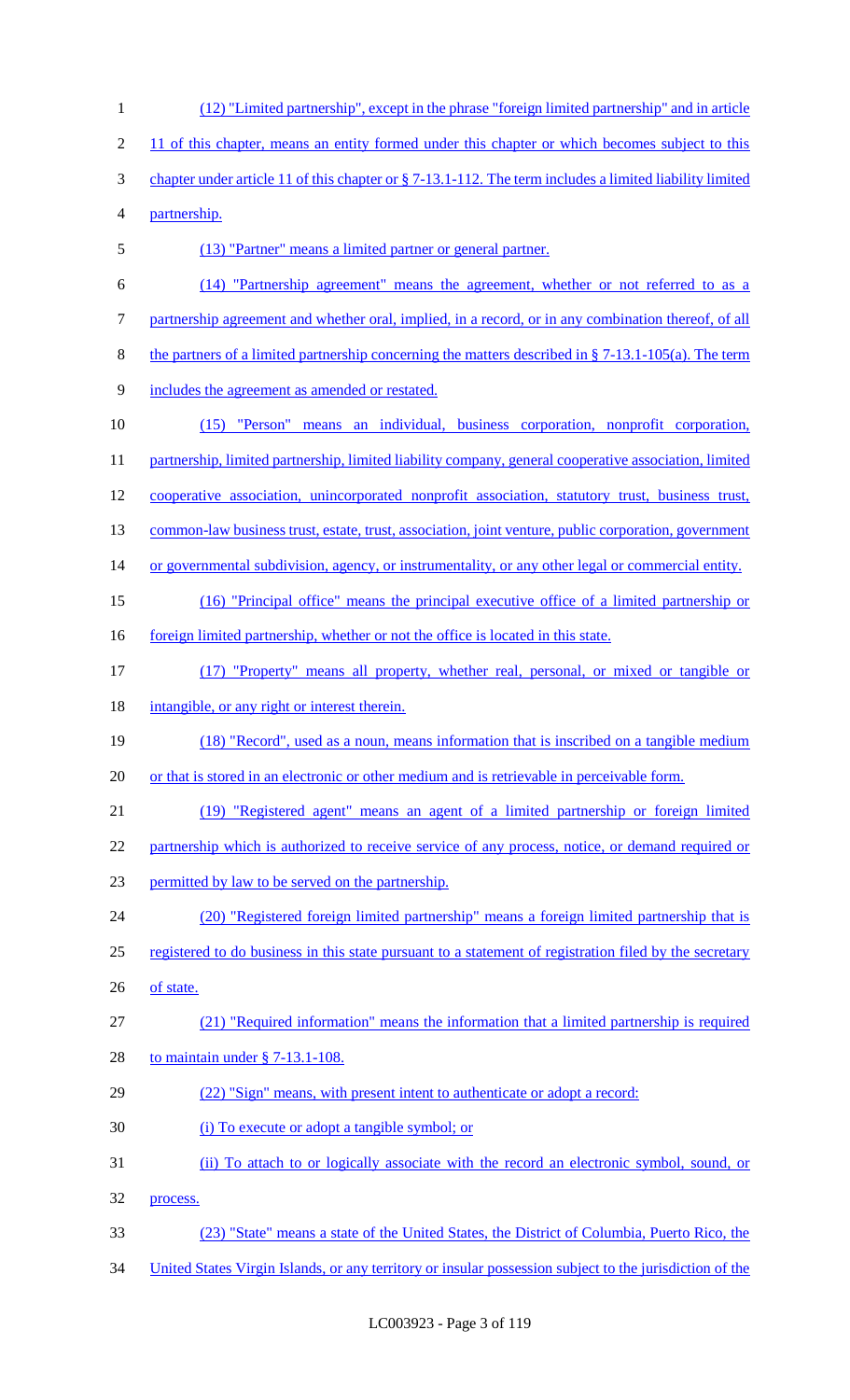| $\mathbf{1}$ | <b>United States.</b>                                                                                  |
|--------------|--------------------------------------------------------------------------------------------------------|
| $\mathbf{2}$ | (24) "Transfer" includes:                                                                              |
| 3            | (i) An assignment;                                                                                     |
| 4            | (ii) A conveyance;                                                                                     |
| 5            | $(iii)$ A sale;                                                                                        |
| 6            | (iv) A lease;                                                                                          |
| 7            | (v) An encumbrance, including a mortgage or security interest;                                         |
| 8            | $(vi)$ A gift; and                                                                                     |
| 9            | (vii) A transfer by operation of law.                                                                  |
| 10           | (25) "Transferable interest" means the right, as initially owned by a person in the person's           |
| 11           | capacity as a partner, to receive distributions from a limited partnership, whether or not the person  |
| 12           | remains a partner or continues to own any part of the right. The term applies to any fraction of the   |
| 13           | interest, by whomever owned.                                                                           |
| 14           | (26) "Transferee" means a person to which all or part of a transferable interest has been              |
| 15           | transferred, whether or not the transferor is a partner. The term includes a person that owns a        |
| 16           | transferable interest under §§ 7-13.1-602(a)(3) or 7-13.1-605(a)(4).                                   |
| 17           | 7-13.1-103. Knowledge; Notice.                                                                         |
| 18           | (a) A person knows a fact if the person:                                                               |
| 19           | (1) Has actual knowledge of it; or                                                                     |
| 20           | (2) Is deemed to know it under law other than this chapter.                                            |
| 21           | (b) A person has notice of a fact if the person:                                                       |
| 22           | (1) Has reason to know the fact from all the facts known to the person at the time in                  |
| 23           | question; or                                                                                           |
| 24           | (2) Is deemed to have notice of the fact under subsections (c) or (d) of this section.                 |
| 25           | (c) A certificate of limited partnership on file in the office of the secretary of state is notice     |
| 26           | that the partnership is a limited partnership and the persons designated in the certificate as general |
| 27           | partners are general partners. Except as otherwise provided in subsection (d) of this section, the     |
| 28           | certificate is not notice of any other fact.                                                           |
| 29           | (d) A person not a partner is deemed to have notice of:                                                |
| 30           | $(1)$ A person's dissociation as a general partner ninety (90) days after an amendment to the          |
| 31           | certificate of limited partnership which states that the other person has dissociated becomes          |
| 32           | effective or ninety (90) days after a statement of dissociation pertaining to the other person becomes |
| 33           | effective, whichever occurs first;                                                                     |
|              |                                                                                                        |

(2) A limited partnership's: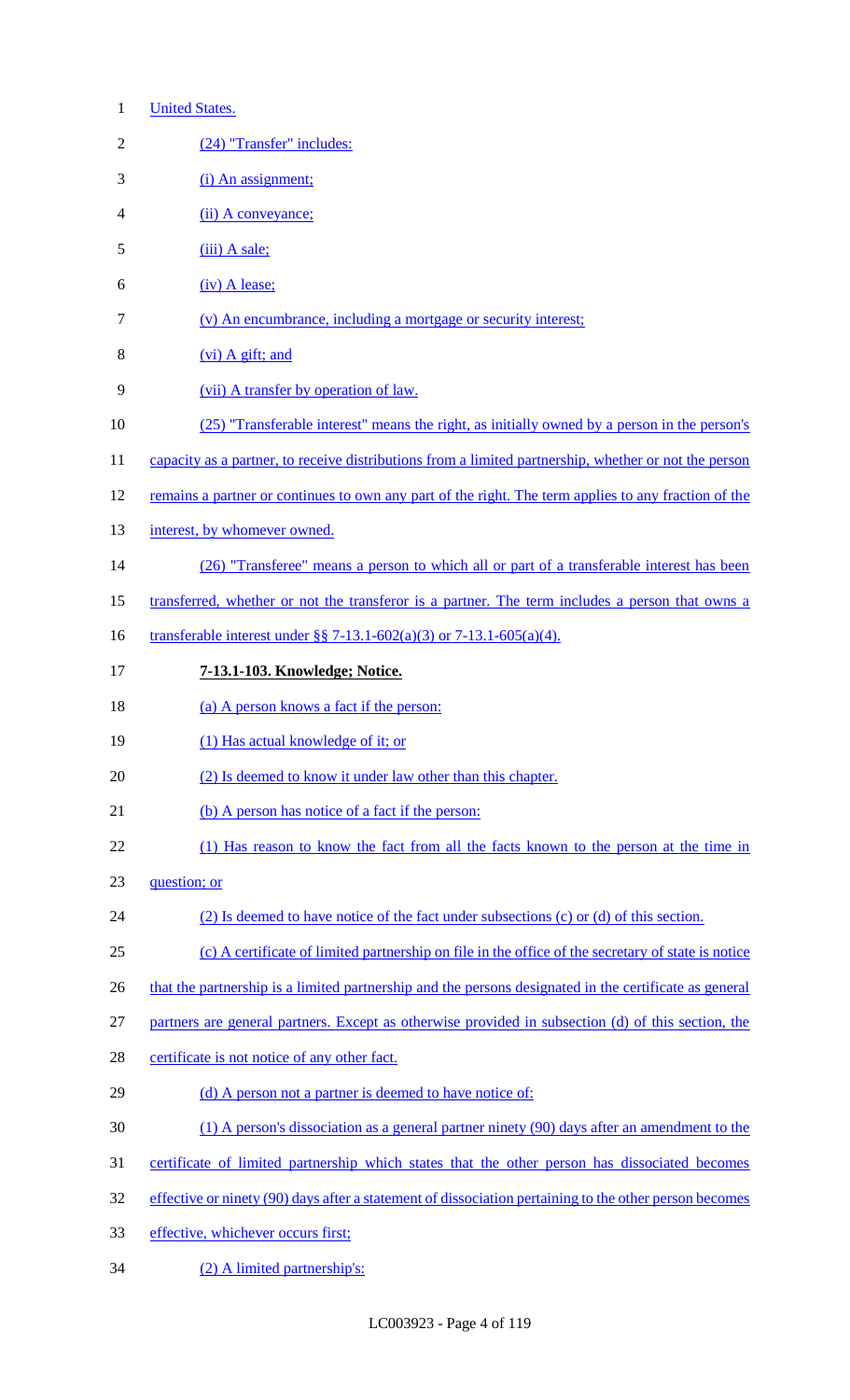| $\mathbf{1}$     | (i) Dissolution ninety (90) days after an amendment to the certificate of limited partnership        |
|------------------|------------------------------------------------------------------------------------------------------|
| $\overline{2}$   | stating that the limited partnership is dissolved becomes effective;                                 |
| $\mathfrak{Z}$   | (ii) Termination ninety (90) days after a statement of termination under $\S$ 7-13.1-                |
| $\overline{4}$   | $802(b)(2)(vi)$ becomes effective; and                                                               |
| $\mathfrak s$    | (iii) Participation in a merger, interest exchange, conversion, or domestication, ninety (90)        |
| 6                | days after articles of merger, interest exchange, conversion, or domestication under article 11 of   |
| $\boldsymbol{7}$ | this chapter become effective.                                                                       |
| $8\,$            | (e) Subject to § 7-13.1-210(f), a person notifies another person of a fact by taking steps           |
| 9                | reasonably required to inform the other person in ordinary course, whether or not those steps cause  |
| 10               | the other person to know the fact.                                                                   |
| 11               | (f) A general partner's knowledge or notice of a fact relating to the limited partnership is         |
| 12               | effective immediately as knowledge of or notice to the partnership, except in the case of a fraud on |
| 13               | the partnership committed by or with the consent of the general partner. A limited partner's         |
| 14               | knowledge or notice of a fact relating to the partnership is not effective as knowledge of or notice |
| 15               | to the partnership.                                                                                  |
| 16               | 7-13.1-104. Governing law.                                                                           |
| 17               | The law of this state governs:                                                                       |
| 18               | (1) The internal affairs of a limited partnership; and                                               |
| 19               | (2) The liability of a partner as partner for a debt, obligation, or other liability of a limited    |
| 20               | partnership.                                                                                         |
| 21               | 7-13.1-105. Partnership agreement; Scope, function, and limitations.                                 |
| 22               | (a) Except as otherwise provided in subsections (c) and (d) of this section, the partnership         |
| 23               | agreement governs:                                                                                   |
| 24               | (1) Relations among the partners as partners and between the partners and the limited                |
| 25               | partnership;                                                                                         |
| 26               | (2) The activities and affairs of the partnership and the conduct of those activities and            |
| 27               | affairs; and                                                                                         |
| 28               | (3) The means and conditions for amending the partnership agreement.                                 |
| 29               | (b) To the extent the partnership agreement does not provide for a matter described in               |
| 30               | subsection (a) of this section, this chapter governs the matter.                                     |
| 31               | (c) A partnership agreement may not:                                                                 |
| 32               | (1) Vary the law applicable under $\S$ 7-13.1-104;                                                   |
| 33               | (2) Vary a limited partnership's capacity under $\S$ 7-13.1-111 to sue and be sued in its own        |
| 34               | name;                                                                                                |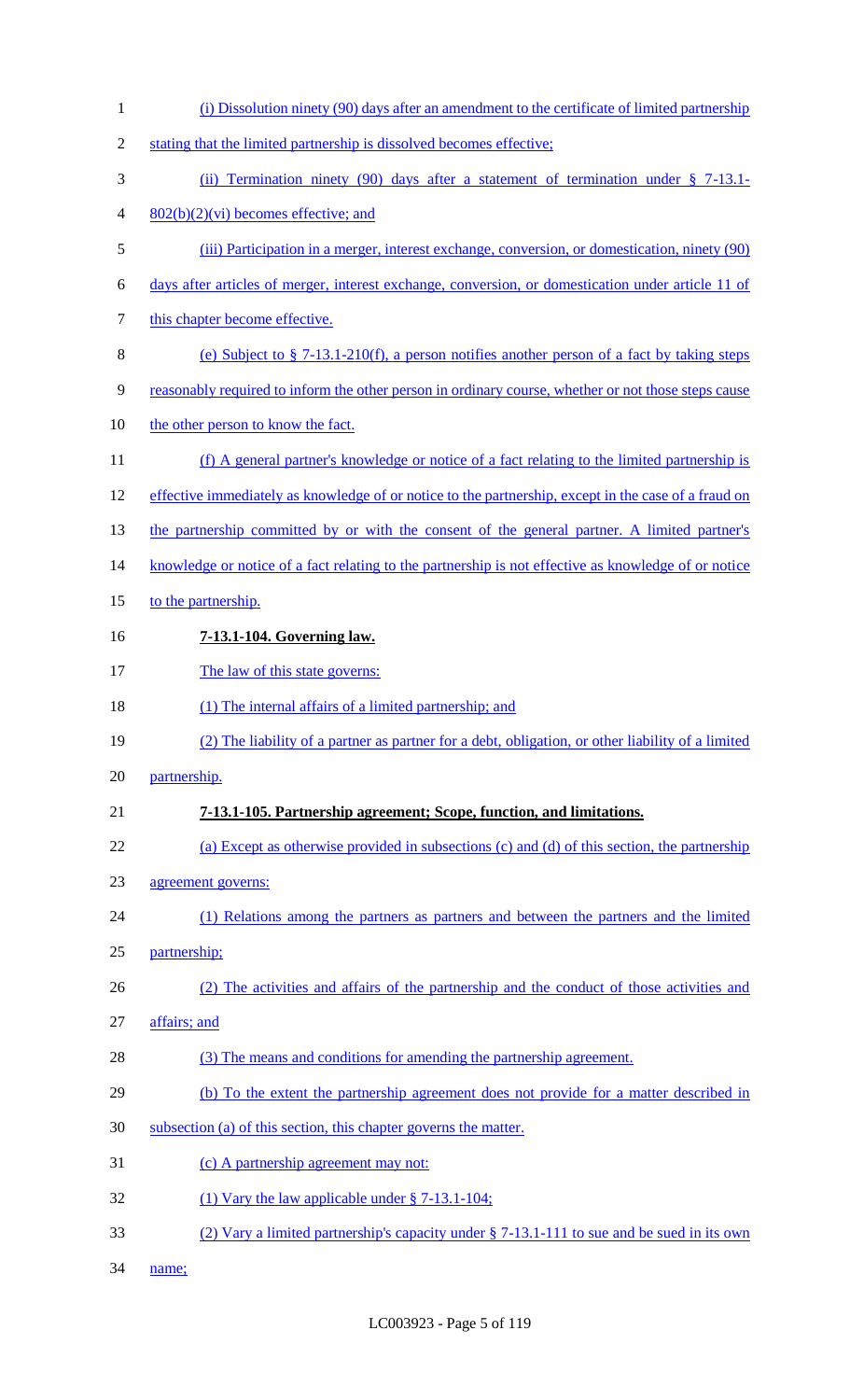(3) Vary any requirement, procedure, or other provision of this chapter pertaining to: (i) Registered agents; or (ii) The secretary of state, including provisions pertaining to records authorized or required to be delivered to the secretary of state for filing under this chapter; (4) Vary the provisions of § 7-13.1-204; 6 (5) Vary the right of a general partner under  $\S 7-13.1-406(b)(2)$  to vote on or consent to an amendment to the certificate of limited partnership which deletes a statement that the limited partnership is a limited liability limited partnership; (6) Alter or eliminate the duty of loyalty or the duty of care except as otherwise provided 10 in subsection (d) of this section; (7) Eliminate the contractual obligation of good faith and fair dealing under §§ 7-13.1- 305(a) and 7-13.1-409(d), but the partnership agreement may prescribe the standards, if not 13 manifestly unreasonable, by which the performance of the obligation is to be measured; (8) Relieve or exonerate a person from liability for conduct involving bad faith, willful or 15 intentional misconduct, or knowing violation of law; (9) Vary the information required under § 7-13.1-108 or unreasonably restrict the duties and rights under §§ 7-13.1-304 or 7-13.1-407, but the partnership agreement may impose 18 reasonable restrictions on the availability and use of information obtained under those sections and may define appropriate remedies, including liquidated damages, for a breach of any reasonable restriction on use; 21 (10) Vary the grounds for expulsion specified in  $\S$  7-13.1-603(5)(ii); 22 (11) Vary the power of a person to dissociate as a general partner under § 7-13.1-604(a), except to require that the notice under § 7-13.1-603(1) be in a record; 24 (12) Vary the causes of dissolution specified in § 7-13.1-801(a)(6); (13) Vary the requirement to wind up the partnership's activities and affairs as specified in §§ 7-13.1-802(a), (b)(1), and 7-13.1-802(d); (14) Unreasonably restrict the right of a partner to maintain an action under article 9 of this chapter; (15) Vary the provisions of § 7-13.1-905, but the partnership agreement may provide that 30 the partnership may not have a special litigation committee; (16) Vary the right of a partner to approve a merger, interest exchange, conversion, or domestication under §§ 7-13.1-11.23(a)(2), 7-13.1-11.33(a)(2), 7-13.1-11.43(a)(2), or 7-13.1-  $11.53(a)(2)$ ; (17) Vary the required contents of a plan of merger under § 7-13.1-11.22(a), plan of interest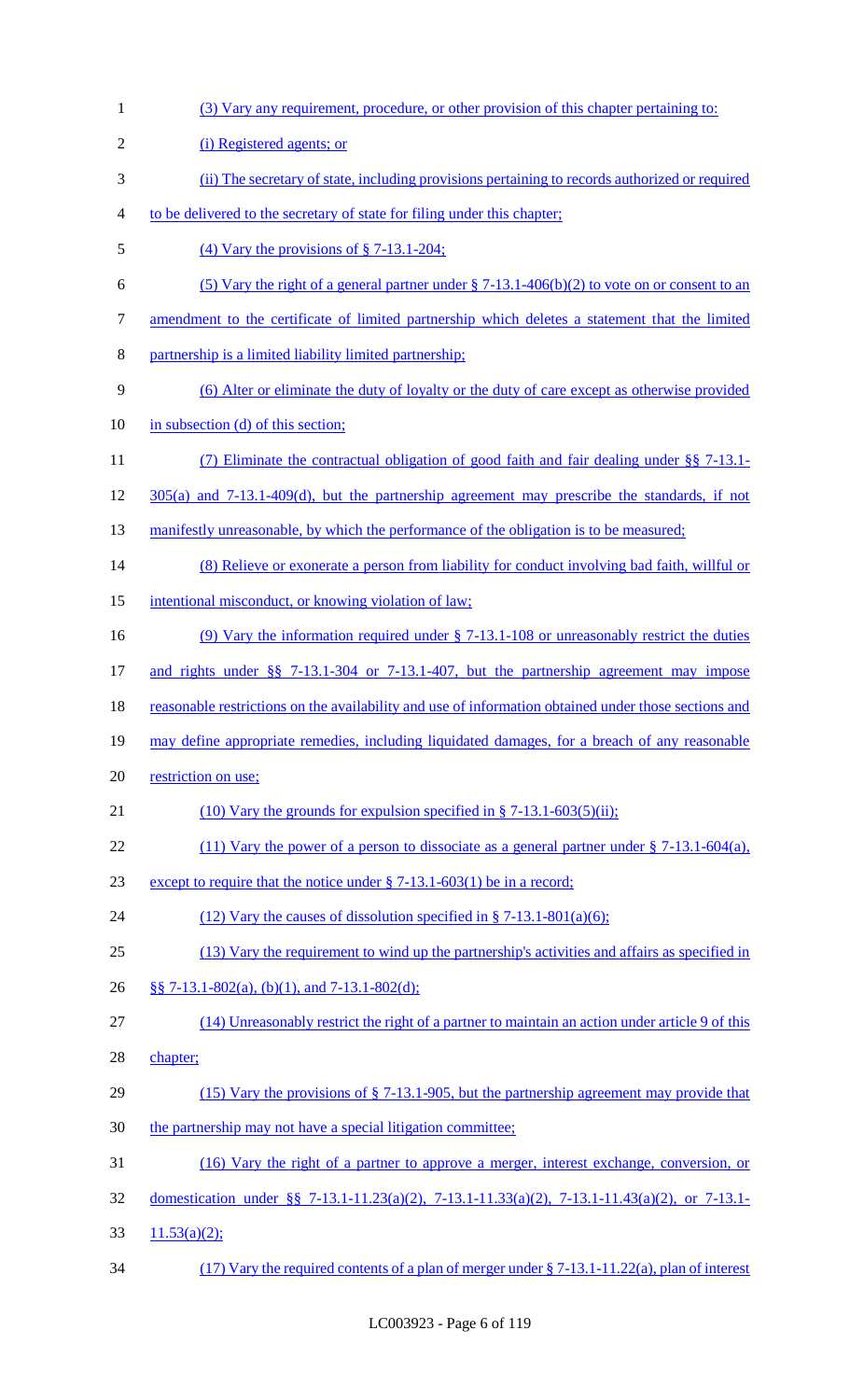exchange under § 7-13.1-11.32(a), plan of conversion under § 7-13.1-11.42(a), or plan of domestication under § 7-13.1-11.52(a); or (18) Except as otherwise provided in §§ 7-13.1-106 and 7-13.1-107(b), restrict the rights under this chapter of a person other than a partner. (d) Subject to subsection (c)(8) of this section, without limiting other terms that may be included in a partnership agreement, the following rules apply: 7 (1) The partnership agreement may: (i) Specify the method by which a specific act or transaction that would otherwise violate the duty of loyalty may be authorized or ratified by one or more disinterested and independent 10 persons after full disclosure of all material facts; and 11 (ii) Alter the prohibition in § 7-13.1-504(a)(2) so that the prohibition requires only that the partnership's total assets not be less than the sum of its total liabilities. 13 (2) If not manifestly unreasonable, the partnership agreement may: 14 (i) Alter or eliminate the aspects of the duty of loyalty stated in § 7-13.1-409(b); (ii) Identify specific types or categories of activities that do not violate the duty of loyalty; 16 (iii) Alter the duty of care, but may not authorize conduct involving bad faith, willful or 17 intentional misconduct, or knowing violation of law; and 18 (iv) Alter or eliminate any other fiduciary duty. (e) The Providence County superior court shall decide as a matter of law whether a term of a partnership agreement is manifestly unreasonable under subsection (c)(7) or (d)(2) of this section. 21 The Providence County superior court: (1) Shall make its determination as of the time the challenged term became part of the partnership agreement and by considering only circumstances existing at that time; and (2) May invalidate the term only if, in light of the purposes, activities, and affairs of the limited partnership, it is readily apparent that: 26 (i) The objective of the term is unreasonable; or (ii) The term is an unreasonable means to achieve its objective. **7-13.1-106. Partnership agreement -- Effect on limited partnership and person becoming partner -- Preformation agreement.** (a) A limited partnership is bound by and may enforce the partnership agreement, whether or not the partnership has itself manifested assent to the agreement. (b) A person that becomes a partner is deemed to assent to the partnership agreement. (c) Two (2) or more persons intending to become the initial partners of a limited partnership may make an agreement providing that upon the formation of the partnership the agreement will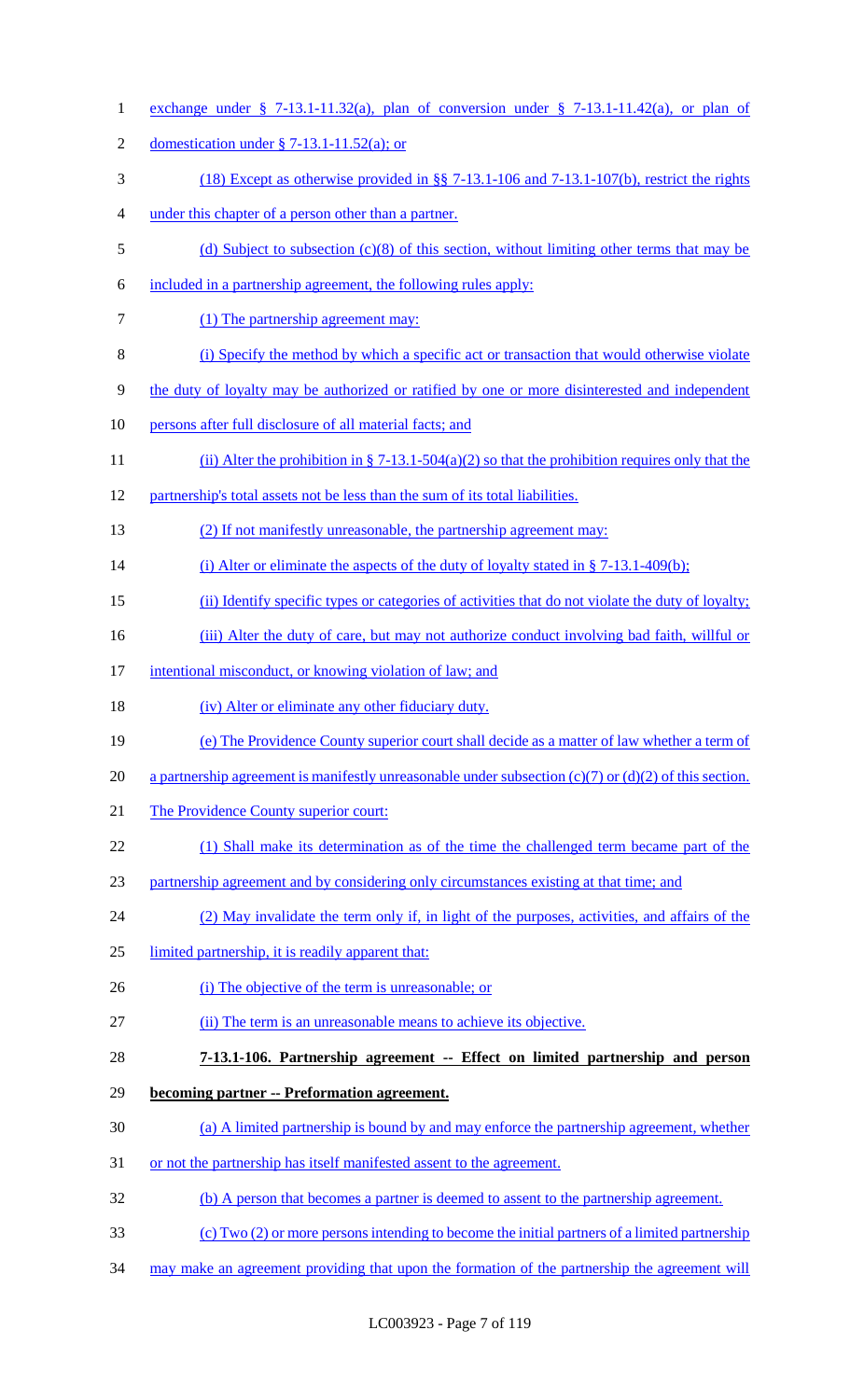## 1 become the partnership agreement.

| $\overline{2}$ | 7-13.1-107. Partnership agreement -- Effect on third parties and relationship to                         |
|----------------|----------------------------------------------------------------------------------------------------------|
| 3              | records effective on behalf of limited partnership.                                                      |
| $\overline{4}$ | (a) A partnership agreement may specify that its amendment requires the approval of a                    |
| 5              | person that is not a party to the agreement or the satisfaction of a condition. An amendment is          |
| 6              | ineffective if its adoption does not include the required approval or satisfy the specified condition.   |
| $\tau$         | (b) The obligations of a limited partnership and its partners to a person in the person's                |
| $8\,$          | capacity as a transferee or person dissociated as a partner are governed by the partnership              |
| $\mathbf{9}$   | agreement. Subject only to a court order issued under $\S 7-13.1-703(b)(2)$ to effectuate a charging     |
| 10             | <u>order, an amendment to the partnership agreement made after a person becomes a transferee or is</u>   |
| 11             | dissociated as a partner:                                                                                |
| 12             | (1) Is effective with regard to any debt, obligation, or other liability of the partnership or           |
| 13             | its partners to the person in the person's capacity as a transferee or person dissociated as a partner;  |
| 14             | and                                                                                                      |
| 15             | (2) Is not effective to the extent the amendment imposes a new debt, obligation, or other                |
| 16             | liability on the transferee or person dissociated as a partner.                                          |
| 17             | (c) If a record delivered by a limited partnership to the secretary of state for filing becomes          |
| 18             | effective and contains a provision that would be ineffective under $\S$ § 7-13.1-105(c) or 7-13.1-       |
| 19             | $105(d)(2)$ if contained in the partnership agreement, the provision is ineffective in the record.       |
| 20             | (d) Subject to subsection (c) of this section, if a record delivered by a limited partnership            |
| 21             | to the secretary of state for filing becomes effective and conflicts with a provision of the partnership |
| 22             | agreement:                                                                                               |
| 23             | (1) The agreement prevails as to partners, persons dissociated as partners, and transferees;             |
| 24             | and                                                                                                      |
| 25             | (2) The record prevails as to other persons to the extent they reasonably rely on the record.            |
| 26             | 7-13.1-108. Required information.                                                                        |
| 27             | A limited partnership shall maintain at its principal office the following information:                  |
| 28             | (1) A current list showing the full name and last known street and mailing address of each               |
| 29             | partner, separately identifying the general partners, in alphabetical order, and the limited partners,   |
| 30             | in alphabetical order;                                                                                   |
| 31             | (2) A copy of the initial certificate of limited partnership and all amendments to and                   |
| 32             | restatements of the certificate, together with signed copies of any powers of attorney under which       |
| 33             | any certificate, amendment, or restatement has been signed;                                              |
| 34             | (3) A copy of any filed articles of merger, interest exchange, conversion, or domestication;             |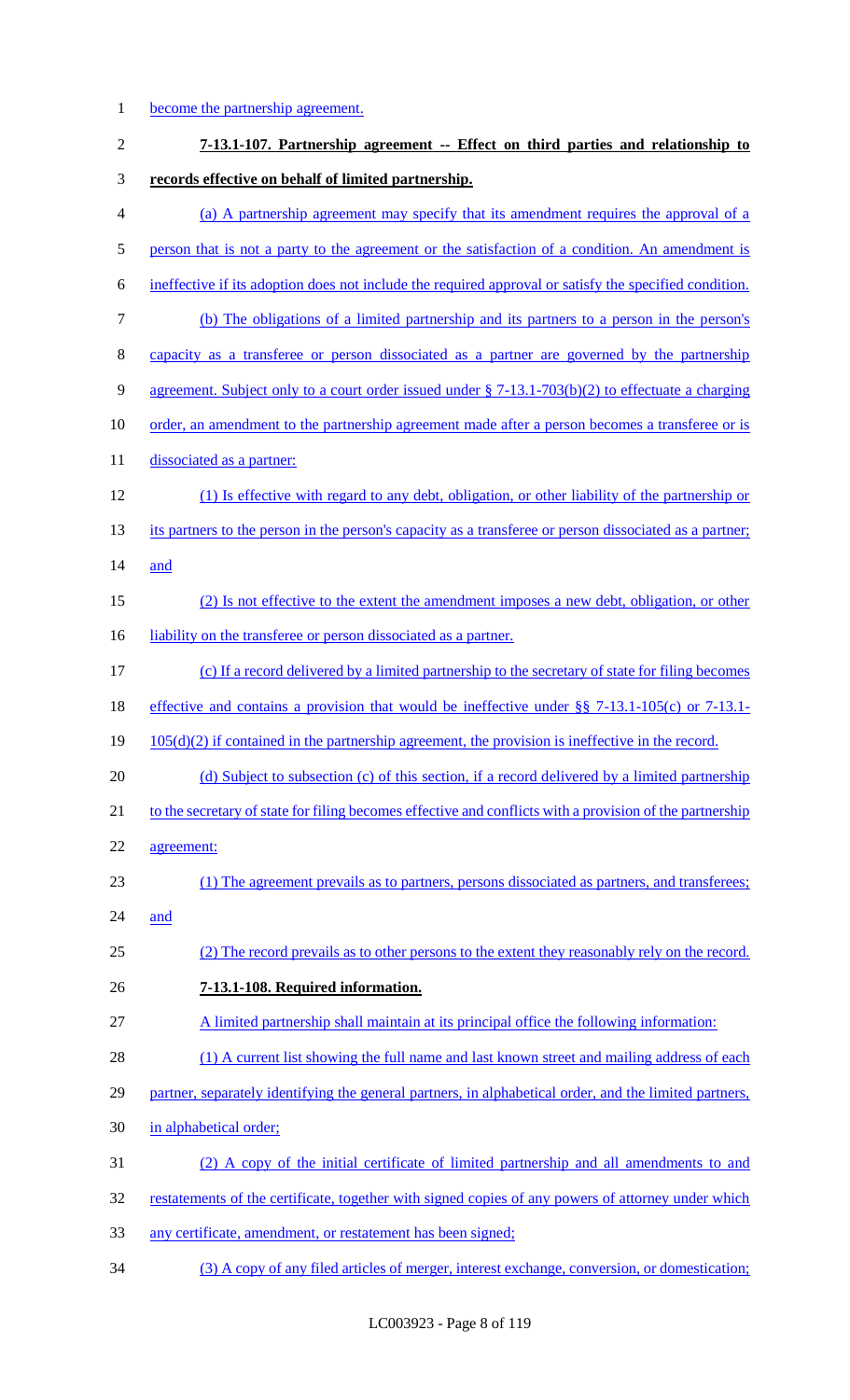(4) A copy of the partnership's federal, state, and local income tax returns and reports, if 2 any, for the three (3) most recent years; (5) A copy of any partnership agreement made in a record and any amendment made in a record to any partnership agreement; (6) A copy of any financial statement of the partnership for the three (3) most recent years; (7) A copy of the three (3) most recent annual reports delivered by the partnership to the 7 secretary of state pursuant to § 7-13.1-212; (8) A copy of any record made by the partnership during the past three (3) years of any consent given by or vote taken of any partner pursuant to this chapter or the partnership agreement; and (9) Unless contained in a partnership agreement made in a record, a record stating: (i) A description and statement of the agreed value of contributions other than money made 13 and agreed to be made by each partner; 14 (ii) The times at which, or events on the happening of which, any additional contributions 15 agreed to be made by each partner are to be made; 16 (iii) For any person that is both a general partner and a limited partner, a specification of 17 what transferable interest the person owns in each capacity; and (iv) Any events upon the happening of which the partnership is to be dissolved and its 19 activities and affairs wound up. **7-13.1-109. Dual capacity.** A person may be both a general partner and a limited partner. A person that is both a general 22 and limited partner has the rights, powers, duties, and obligations provided by this chapter and the partnership agreement in each of those capacities. When the person acts as a general partner, the 24 person is subject to the obligations, duties, and restrictions under this chapter and the partnership agreement for general partners. When the person acts as a limited partner, the person is subject to 26 the obligations, duties, and restrictions under this chapter and the partnership agreement for limited partners. **7-13.1-110. Nature, purpose, and duration of limited partnership.** (a) A limited partnership is an entity distinct from its partners. A limited partnership is the same entity regardless of whether its certificate states that the limited partnership is a limited liability limited partnership. (b) A limited partnership may have any lawful purpose, regardless of whether for profit. (c) A limited partnership has perpetual duration. **7-13.1-111. Powers.**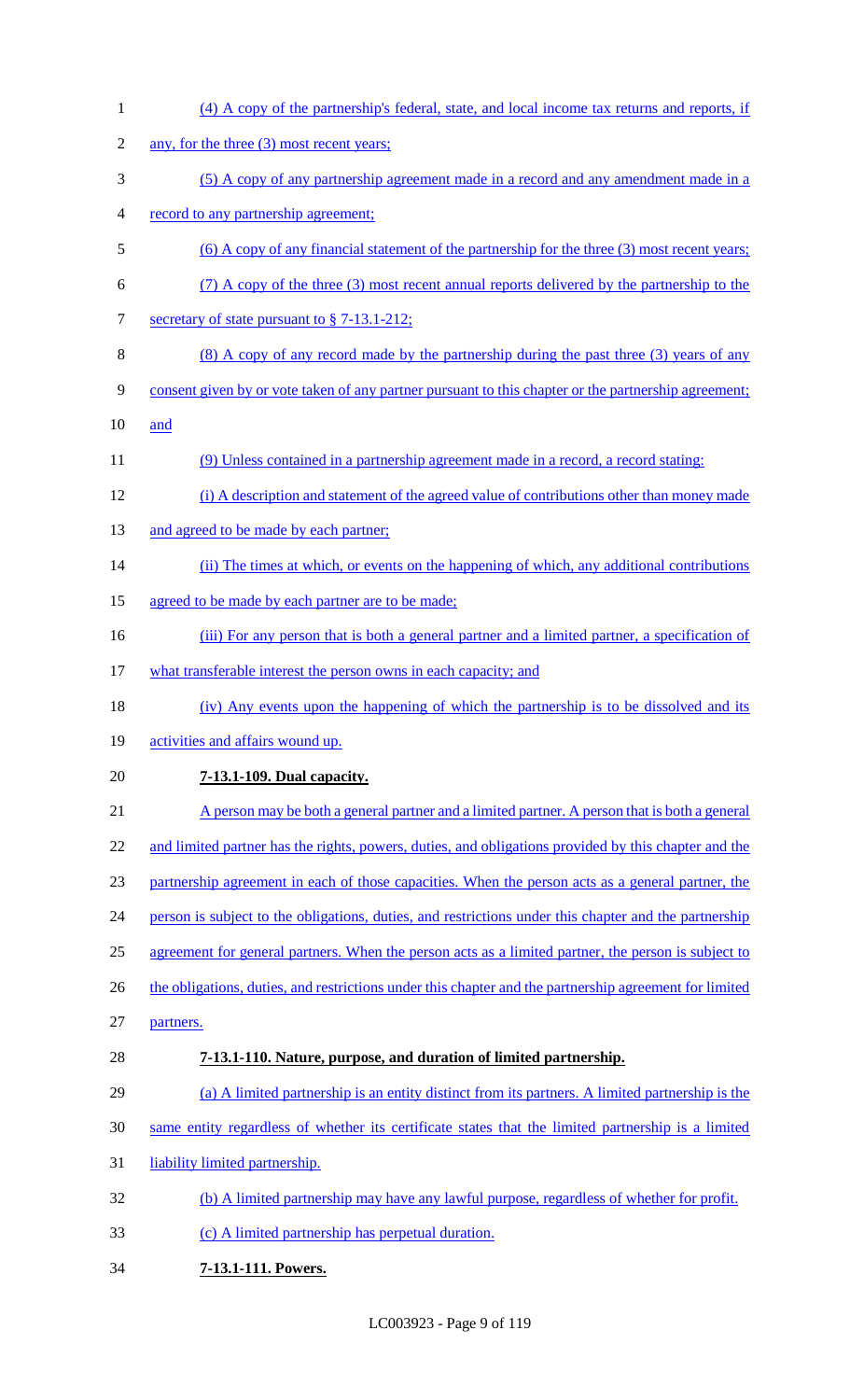| $\mathbf{1}$   | A limited partnership has the capacity to sue and be sued in the name of the partnership                |
|----------------|---------------------------------------------------------------------------------------------------------|
| $\overline{2}$ | and the power to do all things necessary or convenient to carry on the partnership's activities and     |
| 3              | affairs.                                                                                                |
| 4              | 7-13.1-112. Application to existing relationships -- Effect of repeal of prior acts.                    |
| 5              | (a) Before the effective date of this chapter, this chapter governs only:                               |
| 6              | (1) A limited partnership formed on or after the effective date of this chapter; and                    |
| 7              | (2) Except as otherwise provided in subsections (c) and (d) of this section, a limited                  |
| 8              | partnership formed before the effective date of this chapter which elects, in the manner provided in    |
| 9              | its partnership agreement or by law for amending the partnership agreement, to be subject to this       |
| 10             | chapter.                                                                                                |
| 11             | (b) Except as otherwise provided in subsections (c) and (d) of this section, on and after the           |
| 12             | effective date of this chapter, this chapter governs all limited partnerships.                          |
| 13             | (c) With respect to a limited partnership formed before the effective date of this chapter,             |
| 14             | the following rules apply except as the partners otherwise elect in the manner provided in the          |
| 15             | partnership agreement or by law for amending the partnership agreement:                                 |
| 16             | $(1)$ Section 7-13.1-110(c) does not apply and the limited partnership has whatever duration            |
| 17             | it had under the law applicable immediately before the effective date of this chapter.                  |
| 18             | (2) The limited partnership is not required to amend its certificate of limited partnership to          |
| 19             | comply with $\S$ 7-13.1-201(b)(5).                                                                      |
| 20             | $(3)$ Sections 7-13.1-601 and 7-13.1-602 do not apply and a limited partner has the same                |
| 21             | right and power to dissociate from the limited partnership, with the same consequences, as existed      |
| 22             | immediately before the effective date of this chapter.                                                  |
| 23             | $(4)$ Section 7-13.1-603(4) does not apply.                                                             |
| 24             | $(5)$ Section 7-13.1-603(5) does not apply and a court has the same power to expel a general            |
| 25             | partner as the court had immediately before the effective date of this chapter.                         |
| 26             | $(6)$ Section 7-13.1-801(a)(3) does not apply and the connection between a person's                     |
| 27             | dissociation as a general partner and the dissolution of the limited partnership is the same as existed |
| 28             | immediately before the effective date of this chapter.                                                  |
| 29             | (d) With respect to a limited partnership that elects pursuant to subsection $(a)(2)$ of this           |
| 30             | section to be subject to this chapter, after the election takes effect the provisions of this chapter   |
| 31             | relating to the liability of the limited partnership's general partners to third parties apply:         |
| 32             | (1) Before the effective date, to:                                                                      |
| 33             | (i) A third party that had not done business with the limited partnership in the year before            |
| 34             | the election took effect; and                                                                           |
|                |                                                                                                         |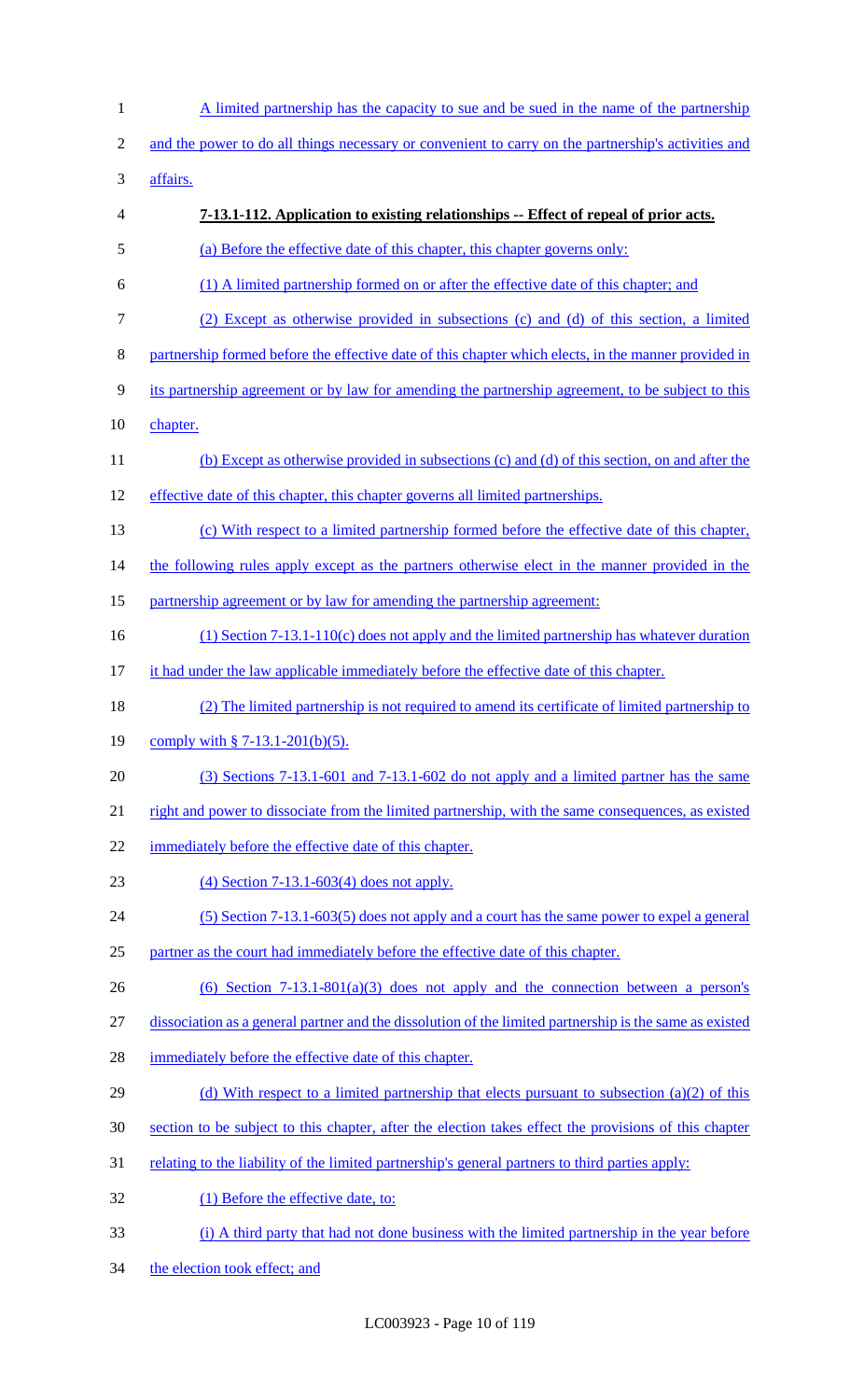| $\mathbf{1}$   | (ii) A third party that had done business with the limited partnership in the year before the           |
|----------------|---------------------------------------------------------------------------------------------------------|
| $\overline{2}$ | election took effect only if the third party knows or has been notified of the election; and            |
| 3              | (2) On and after the effective date, to all third parties, but those provisions remain                  |
| $\overline{4}$ | inapplicable to any obligation incurred while those provisions were inapplicable under subsection       |
| 5              | $(d)(1)(ii)$ of this section.                                                                           |
| 6              | (e) The repeal of a prior act by this chapter does not impair, diminish or affect any right,            |
| $\tau$         | privilege or immunity accrued or established, any suit pending, any right of action conferred, or       |
| $8\,$          | any duty, restriction, liability or penalty imposed or required, under the provisions of the act, prior |
| 9              | to the repeal.                                                                                          |
| 10             | 7-13.1-113. Supplemental principles of law.                                                             |
| 11             | Unless displaced by particular provisions of this chapter, the principles of law and equity             |
| 12             | supplement this chapter.                                                                                |
| 13             | 7-13.1-114. Permitted names.                                                                            |
| 14             | (a) The name of a limited partnership may contain the name of any partner.                              |
| 15             | (b) The name of a limited partnership that is not a limited liability limited partnership must          |
| 16             | contain the phrase "limited partnership" or the abbreviation "LP" or "L.P." and may not contain the     |
| 17             | phrase "limited liability limited partnership" or the abbreviation "LLLP" or "L.L.L.P.".                |
| 18             | (c) The name of a limited liability limited partnership must contain the phrase "limited"               |
| 19             | liability limited partnership" or the abbreviation "LLLP" or "L.L.L.P." and must not contain the        |
| 20             | abbreviation "LP" or "L.P.".                                                                            |
| 21             | (d) Except as otherwise provided in subsection (g) of this section, the name of a limited               |
| 22             | partnership, and the name under which a foreign limited partnership may register to do business in      |
| 23             | this state, must be distinguishable on the records of the secretary of state from any:                  |
| 24             | (1) Name of an existing person whose formation required the filing of a record by the                   |
| 25             | secretary of state and which is not at the time administratively dissolved;                             |
| 26             | (2) Name of a limited liability partnership whose statement of qualification is in effect;              |
| 27             | (3) Name under which a person is registered to do business in this state by the filing of a             |
| 28             | record by the secretary of state;                                                                       |
| 29             | (4) Name reserved under $\S$ 7-13.1-115 or other law of this state providing for the                    |
| 30             | reservation of a name by the filing of a record by the secretary of state;                              |
| 31             | (5) Name registered under $\S$ 7-13.1-116 or other law of this state providing for the                  |
| 32             | registration of a name by the filing of a record by the secretary of state; and                         |
| 33             | <u>(6) Name registered under §§ 7-16-9 or 7-1.2-402.</u>                                                |
| 34             | (e) If a person consents in a record to the use of its name and submits an undertaking in a             |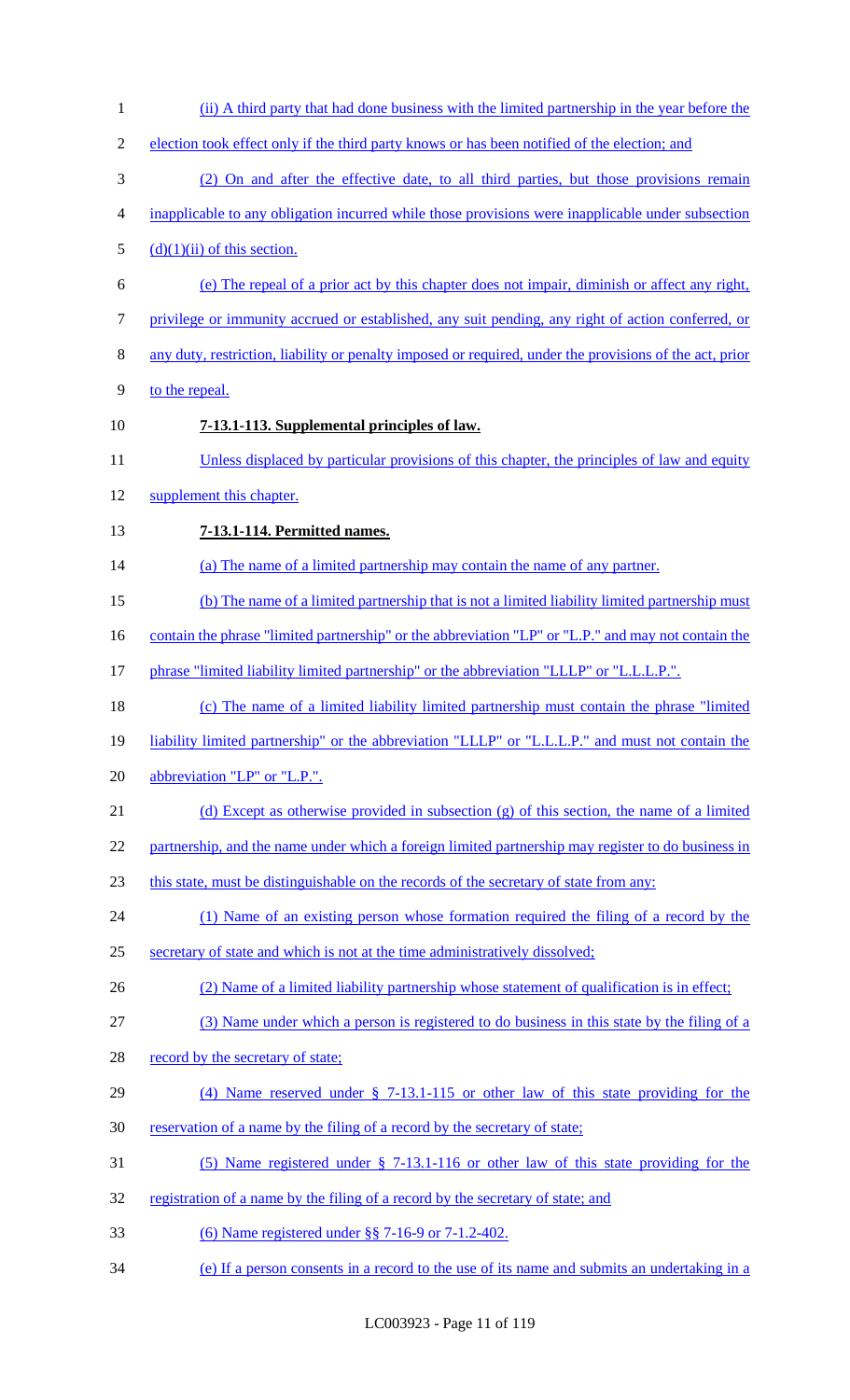1 form satisfactory to the secretary of state to change its name to a name that is distinguishable on 2 the records of the secretary of state from any name in any category of names in subsection (d) of 3 this section, the name of the consenting person may be used by the person to which the consent 4 was given. 5 (f) Except as otherwise provided in subsection (g) of this section, in determining whether 6 a name is the same as or not distinguishable on the records of the secretary of state from the name 7 of another person, words, phrases, or abbreviations indicating the type of person, such as 8 "corporation", "corp.", "incorporated", "Inc.", "professional corporation", "PC", "P.C.", 9 "professional association", "PA", "P.A.", "Limited", "Ltd.", "limited partnership", "LP", "L.P.", 10 "limited liability partnership", "LLP", "L.L.P.", "registered limited liability partnership", "RLLP", 11 "R.L.L.P.", "limited liability limited partnership", "LLLP", "L.L.L.P.", "registered limited liability 12 limited partnership", "RLLLP", "R.L.L.L.P.", "limited liability company", "LLC", "L.L.C.", 13 "limited cooperative association", "limited cooperative", "LCA", or "L.C.A." may not be taken into 14 account. 15 (g) A person may consent in a record to the use of a name that is not distinguishable on the 16 records of the secretary of state from its name except for the addition of a word, phrase, or 17 abbreviation indicating the type of person as provided in subsection (f) of this section. In such a 18 case, the person need not change its name pursuant to subsection (e) of this section. 19 (h) The name of a limited liability partnership or foreign limited liability partnership may 20 not contain any obscene language, any language that indicates or implies the entity is connected or 21 associated with a government agency, or any language that implies the entity is organized for an 22 illegal or impermissible purpose. 23 (i) A limited partnership or foreign limited partnership may use a name that is not 24 distinguishable from a name described in subsections  $(d)(1)$  through  $(d)(6)$  of this section if the 25 partnership delivers to the secretary of state a certified copy of a final judgment of a court of

- 26 competent jurisdiction establishing the right of the partnership to use the name in this state.
- 

27 **7-13.1-115. Reservation of name.**

28 (a) A person may reserve the exclusive use of a name that complies with § 7-13.1-114 by 29 delivering an application to the secretary of state for filing. The application must state the name 30 and address of the applicant and the name to be reserved. If the secretary of state finds that the 31 name is available, the secretary of state shall reserve the name for the applicant's exclusive use for 32 one hundred twenty (120) days.

33 (b) The owner of a reserved name may transfer the reservation to another person by 34 delivering to the secretary of state a signed notice in a record of the transfer which states the name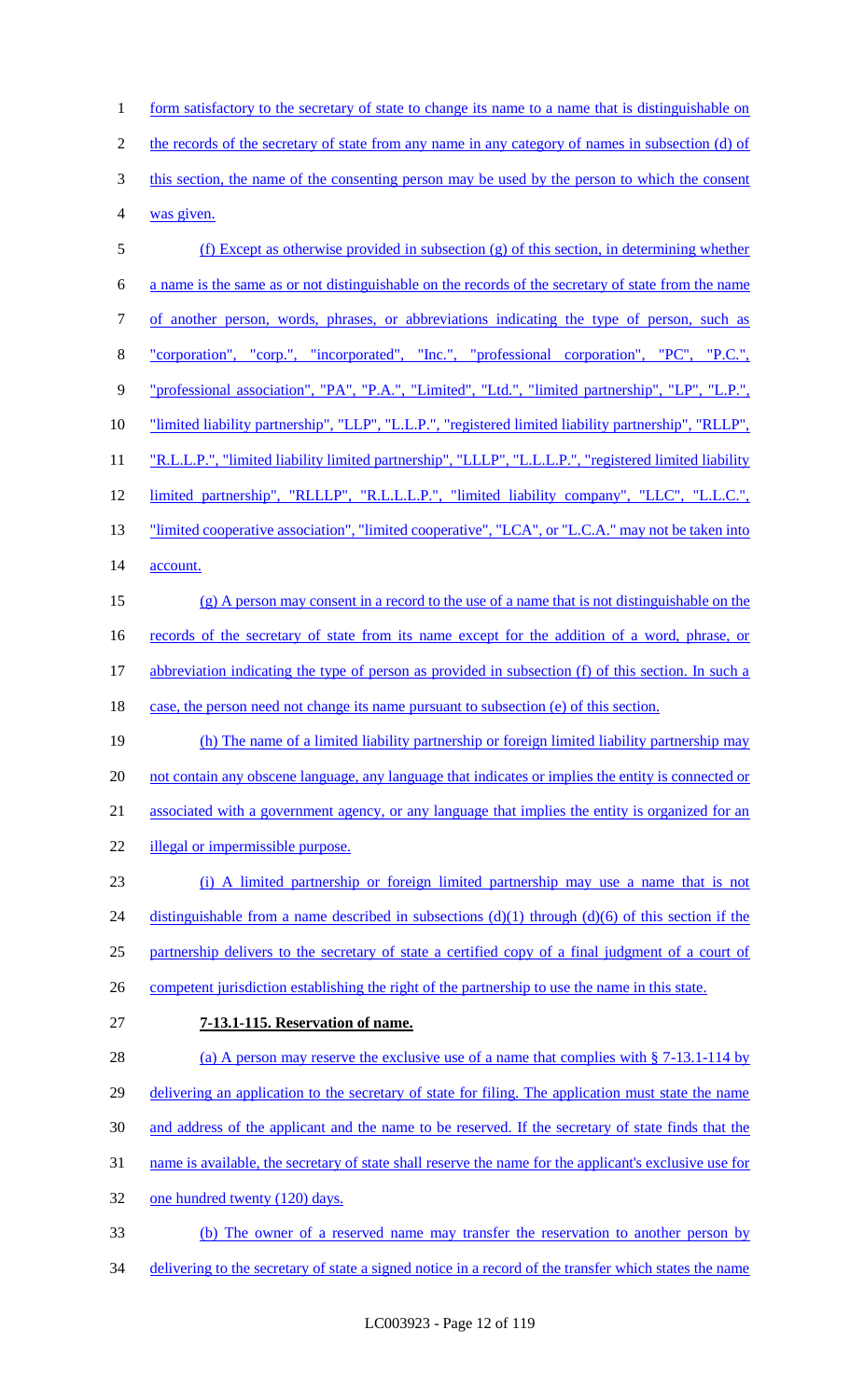1 and address of the person to which the reservation is being transferred.

 **7-13.1-116. Registration of name.** (a) A foreign limited partnership not registered to do business in this state under article 10 of this chapter may register its name, or an alternate name adopted pursuant to § 7-13.1-1006, if 5 the name is distinguishable on the records of the secretary of state from the names that are not available under § 7-13.1-114. (b) To register its name or an alternate name adopted pursuant to § 7-13.1-1006, a foreign limited partnership must deliver to the secretary of state for filing an application stating the partnership's name, the jurisdiction and date of its formation, and any alternate name adopted 10 pursuant to § 7-13.1-1006. If the secretary of state finds that the name applied for is available, the 11 secretary of state shall register the name for the applicant's exclusive use. (c) The registration of a name under this section is effective for one year after the date of 13 registration. 14 (d) A foreign limited partnership whose name registration is effective may renew the registration for successive one-year periods by delivering, not earlier than three (3) months before 16 the expiration of the registration, to the secretary of state for filing a renewal application that complies with this section. When filed, the renewal application renews the registration for a 18 succeeding one-year period. (e) A foreign limited partnership whose name registration is effective may register as a foreign limited partnership under the registered name or consent in a signed record to the use of 21 that name by another person that is not an individual. **7-13.1-117. Registered agent.** (a) Each limited partnership and each registered foreign limited partnership shall designate 24 and maintain a registered agent in this state. The designation of a registered agent is an affirmation of fact by the limited partnership or registered foreign limited partnership that the agent has 26 consented to serve. (b) A registered agent for a limited partnership or registered foreign limited partnership must have a place of business in this state. 29 (c) The only duties under this chapter of a registered agent that has complied with this chapter are: (1) To forward to the limited partnership or registered foreign limited partnership at the 32 address most recently supplied to the agent by the partnership or foreign partnership any process, notice, or demand pertaining to the partnership or foreign partnership which is served on or received 34 by the agent;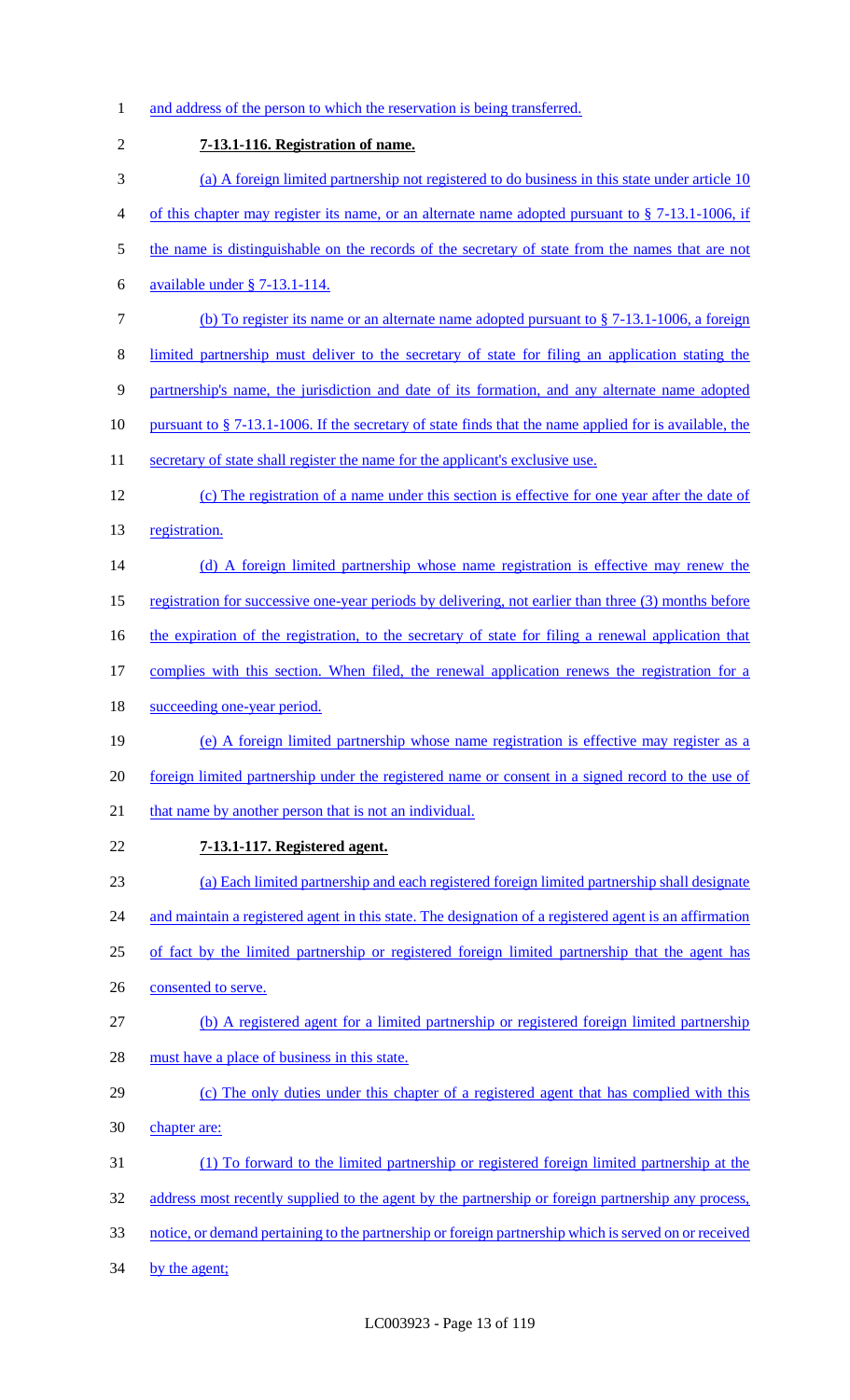(2) If the registered agent resigns, to provide the notice required by § 7-13.1-119(c) to the 2 partnership or foreign partnership at the address most recently supplied to the agent by the partnership or foreign partnership; and (3) To keep current the information with respect to the agent in the certificate of limited partnership. **7-13.1-118. Change of registered agent or address for registered agent by limited partnership.** (a) A limited partnership or registered foreign limited partnership may change its registered agent or the address of its registered agent by delivering to the secretary of state for filing a statement of change that states: 11 (1) The name of the partnership or foreign partnership; and (2) The information that is to be in effect as a result of the filing of the statement of change. (b) The general or limited partners of a limited partnership need not approve the delivery to the secretary of state for filing of: 15 (1) A statement of change under this section; or (2) A similar filing changing the registered agent or registered office, if any, of the 17 partnership in any other jurisdiction. (c) A statement of change under this section designating a new registered agent is an 19 affirmation of fact by the limited partnership or registered foreign limited partnership that the agent has consented to serve. (d) As an alternative to using the procedure in this section, a limited partnership may amend 22 its certificate of limited partnership. **7-13.1-119. Resignation of registered agent.** (a) A registered agent may resign as an agent for a limited partnership or registered foreign limited partnership by delivering to the secretary of state for filing a statement of resignation that states: (1) The name of the partnership or foreign partnership; 28 (2) The name of the agent; 29 (3) That the agent resigns from serving as registered agent for the partnership or foreign partnership; and (4) The address of the partnership or foreign partnership to which the agent will send the notice required by subsection (c) of this section. (b) A statement of resignation takes effect on the earlier of: (1) The thirty-first day after the day on which it is filed by the secretary of state; or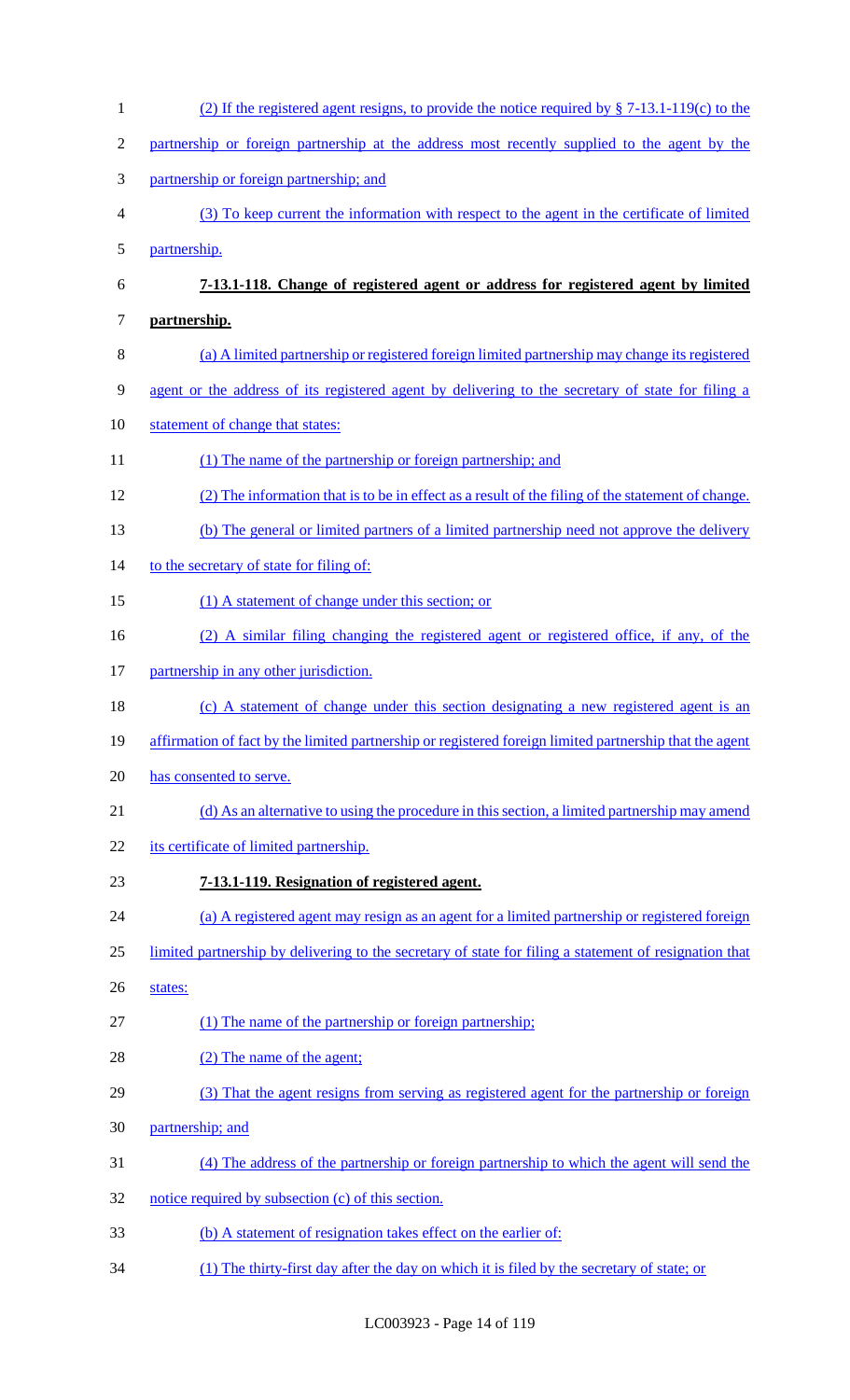| $\mathbf{1}$   | (2) The designation of a new registered agent for the limited partnership or registered                |
|----------------|--------------------------------------------------------------------------------------------------------|
| $\overline{2}$ | foreign limited partnership.                                                                           |
| 3              | (c) A registered agent promptly shall furnish to the limited partnership or registered foreign         |
| 4              | limited partnership notice in a record of the date on which a statement of resignation was filed.      |
| 5              | (d) When a statement of resignation takes effect, the registered agent ceases to have                  |
| 6              | responsibility under this chapter for any matter thereafter tendered to it as agent for the limited    |
| 7              | partnership or registered foreign limited partnership. The resignation does not affect any contractual |
| 8              | rights the partnership or foreign partnership has against the agent or that the agent has against the  |
| 9              | partnership or foreign partnership.                                                                    |
| 10             | (e) A registered agent may resign with respect to a limited partnership or registered foreign          |
| 11             | limited partnership whether or not the partnership or foreign partnership is in good standing.         |
| 12             | 7-13.1-120. Change of name or address by registered agent.                                             |
| 13             | (a) If a registered agent changes its name or address, the agent may deliver to the secretary          |
| 14             | of state for filing a statement of change that states:                                                 |
| 15             | (1) The name of the limited partnership or registered foreign limited partnership                      |
| 16             | represented by the registered agent;                                                                   |
| 17             | (2) The name of the agent as currently shown in the records of the secretary of state for the          |
| 18             | partnership or foreign partnership;                                                                    |
| 19             | (3) If the name of the agent has changed, its new name; and                                            |
| 20             | (4) If the address of the agent has changed, its new address.                                          |
| 21             | (b) A registered agent promptly shall furnish notice to the represented limited partnership            |
| 22             | or registered foreign limited partnership of the filing by the secretary of state of the statement of  |
| 23             | change and the changes made by the statement.                                                          |
| 24             | 7-13.1-121. Service of process, notice, or demand.                                                     |
| 25             | (a) A limited partnership or registered foreign limited partnership may be served with any             |
| 26             | process, notice, or demand required or permitted by law by serving its registered agent.               |
| 27             | (b) If a limited partnership or registered foreign limited partnership ceases to have a                |
| 28             | registered agent, or if its registered agent cannot with reasonable diligence be served, the           |
| 29             | partnership or foreign partnership may be served by registered or certified mail, return receipt       |
| 30             | requested, or by similar commercial delivery service, addressed to the partnership or foreign          |
| 31             | partnership at its principal office. The address of the principal office must be as shown in the       |
| 32             | partnership's or foreign partnership's most recent annual report filed by the secretary of state.      |
| 33             | Service is effected under this subsection on the earliest of:                                          |
| 34             | (1) The date the partnership or foreign partnership receives the mail or delivery by the               |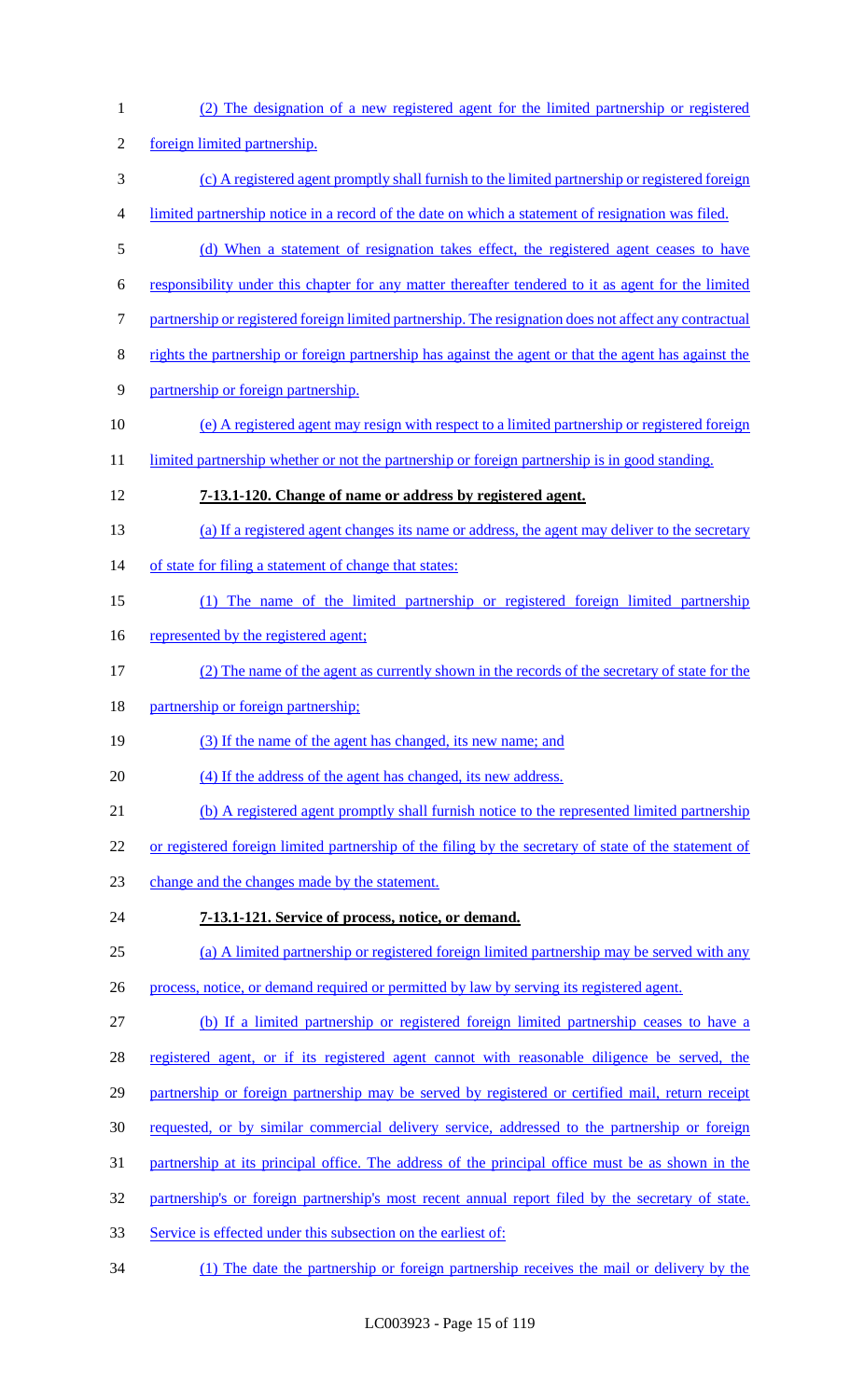1 commercial delivery service;

| $\overline{2}$ | (2) The date shown on the return receipt, if signed by the partnership or foreign partnership;      |
|----------------|-----------------------------------------------------------------------------------------------------|
| 3              | $or$                                                                                                |
| 4              | (3) Five (5) days after its deposit with the United States Postal Service, or with the              |
| 5              | commercial delivery service, if correctly addressed and with sufficient postage or payment.         |
| 6              | (c) If process, notice, or demand cannot be served on a limited partnership or registered           |
| $\tau$         | foreign limited partnership pursuant to subsections (a) or (b) of this section, service may be made |
| $\,8\,$        | by handing a copy to the individual in charge of any regular place of business or activity of the   |
| 9              | partnership or foreign partnership if the individual served is not a plaintiff in the action.       |
| 10             | (d) Service of process, notice, or demand on a registered agent must be in a written record.        |
| 11             | (e) Service of process, notice, or demand may be made by other means under law other                |
| 12             | than this chapter.                                                                                  |
| 13             | 7-13.1-122. Delivery of record.                                                                     |
| 14             | (a) Except as otherwise provided in this chapter, permissible means of delivery of a record         |
| 15             | include delivery by hand, mail, conventional commercial practice, and electronic transmission.      |
| 16             | (b) Delivery to the secretary of state is effective only when a record is received by the           |
| 17             | secretary of state.                                                                                 |
| 18             | 7-13.1-123. Reservation of power to amend or repeal.                                                |
| 19             | The legislature of this state has power to amend or repeal all or part of this chapter at any       |
| 20             | time, and all limited partnerships and foreign limited partnerships subject to this chapter are     |
| 21             | governed by the amendment or repeal.                                                                |
| 22             | <b>ARTICLE 2</b>                                                                                    |
| 23             | FORMATION -- CERTIFICATE OF LIMITED PARTNERSHIP AND OTHER                                           |
| 24             | <b>FILINGS</b>                                                                                      |
| 25             | 7-13.1-201. Formation of limited partnership -- Certificate of limited partnership.                 |
| 26             | (a) To form a limited partnership, a person must deliver a certificate of limited partnership       |
| 27             | to the secretary of state for filing.                                                               |
| 28             | (b) A certificate of limited partnership must state:                                                |
| 29             | (1) The name of the limited partnership, which must comply with $\S$ 7-13.1-114;                    |
| 30             | (2) The street and mailing addresses of the partnership's principal office;                         |
| 31             | (3) The name and street and mailing addresses in this state of the partnership's registered         |
| 32             | agent;                                                                                              |
| 33             | (4) The name and street and mailing addresses of each general partner; and                          |
| 34             | (5) Whether the limited partnership is a limited liability limited partnership.                     |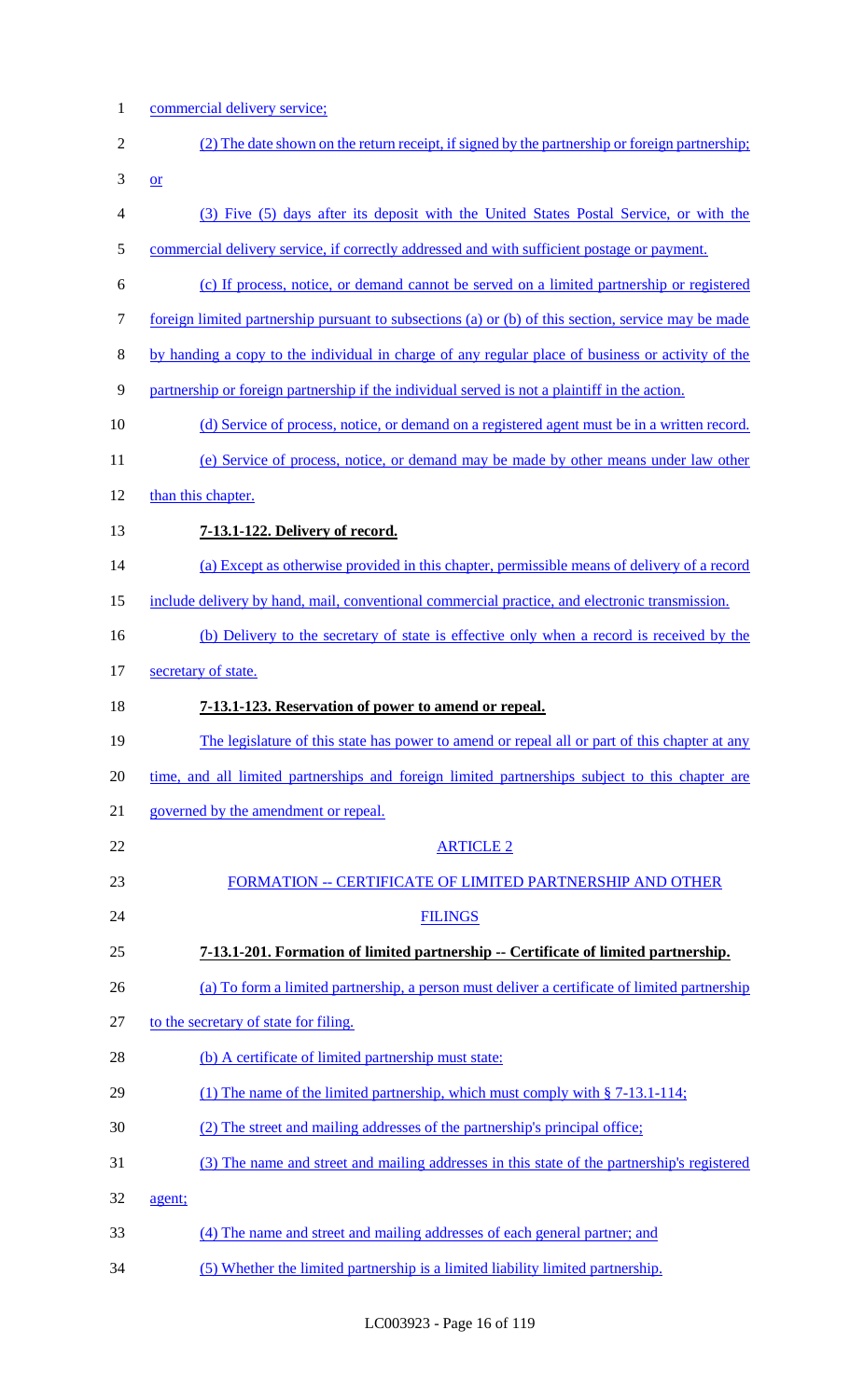| $\mathbf{1}$   | (c) A certificate of limited partnership may contain statements as to matters other than those    |
|----------------|---------------------------------------------------------------------------------------------------|
| $\overline{2}$ | required by subsection (b) of this section, but may not vary or otherwise affect the provisions   |
| 3              | specified in §§ 7-13.1-105(c) and 7-13.1-105(d) in a manner inconsistent with that section.       |
| $\overline{4}$ | (d) A limited partnership is formed when:                                                         |
| 5              | (1) The certificate of limited partnership becomes effective;                                     |
| 6              | (2) At least two (2) persons have become partners;                                                |
| 7              | (3) At least one person has become a general partner; and                                         |
| 8              | (4) At least one person has become a limited partner.                                             |
| 9              | 7-13.1-202. Amendment or restatement of certificate of limited partnership.                       |
| 10             | (a) A certificate of limited partnership may be amended or restated at any time.                  |
| 11             | (b) To amend its certificate of limited partnership, a limited partnership must deliver to the    |
| 12             | secretary of state for filing an amendment stating:                                               |
| 13             | (1) The name of the partnership;                                                                  |
| 14             | (2) The date of filing of its initial certificate; and                                            |
| 15             | (3) The text of the amendment.                                                                    |
| 16             | (c) To restate its certificate of limited partnership, a limited partnership must deliver to the  |
| 17             | secretary of state for filing a restatement, designated as such in its heading.                   |
| 18             | (d) A limited partnership shall promptly deliver to the secretary of state for filing an          |
| 19             | amendment to a certificate of limited partnership to reflect:                                     |
| 20             | (1) The admission of a new general partner;                                                       |
| 21             | (2) The dissociation of a person as a general partner; or                                         |
| 22             | (3) The appointment of a person to wind up the limited partnership's activities and affairs       |
| 23             | under §§ 7-13.1-802(c) or 7-13.1-802(d).                                                          |
| 24             | (e) If a general partner knows that any information in a filed certificate of limited             |
| 25             | partnership was inaccurate when the certificate was filed or has become inaccurate due to changed |
| 26             | circumstances, the general partner shall promptly:                                                |
| 27             | (1) Cause the certificate to be amended; or                                                       |
| 28             | (2) If appropriate, deliver to the secretary of state for filing a statement of change under $\S$ |
| 29             | 7-13.1-118 or a statement of correction under § 7-13.1-209.                                       |
| 30             | 7-13.1-203. Signing of records to be delivered for filing to secretary of state.                  |
| 31             | (a) A record delivered to the secretary of state for filing pursuant to this chapter must be      |
| 32             | signed as follows:                                                                                |
| 33             | (1) An initial certificate of limited partnership must be signed by all general partners listed   |
| 34             | in the certificate.                                                                               |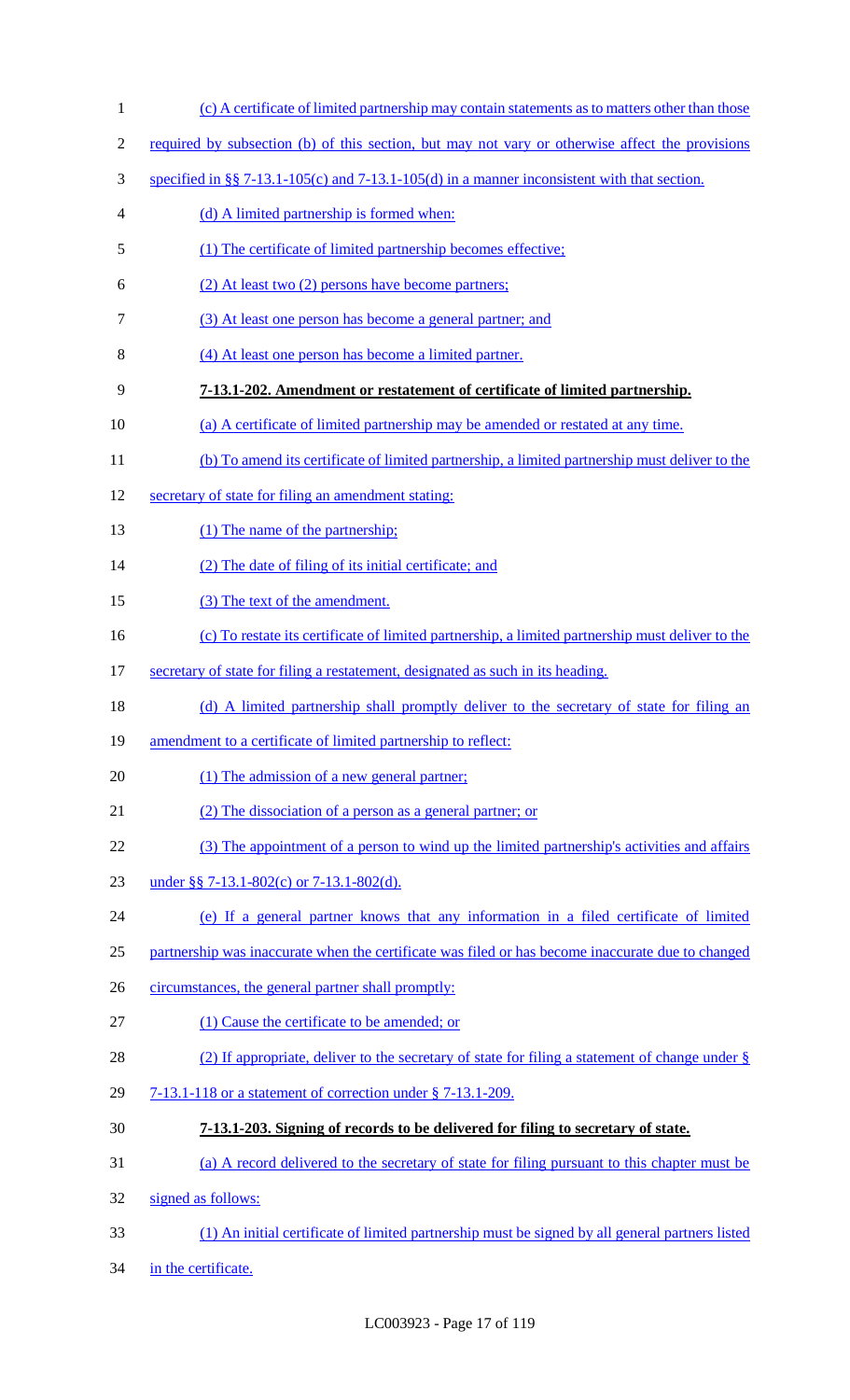| $\mathbf{1}$   | (2) An amendment to the certificate of limited partnership adding or deleting a statement                 |
|----------------|-----------------------------------------------------------------------------------------------------------|
| $\overline{2}$ | that the limited partnership is a limited liability limited partnership must be signed by all general     |
| 3              | partners listed in the certificate.                                                                       |
| $\overline{4}$ | (3) An amendment to the certificate of limited partnership designating as general partner a               |
| $\mathfrak{S}$ | person admitted under § 7-13.1-801(a)(3)(ii) following the dissociation of a limited partnership's        |
| 6              | last general partner must be signed by that person.                                                       |
| $\tau$         | (4) An amendment to the certificate of limited partnership required by $\S$ 7-13.1-802(c)                 |
| $8\,$          | following the appointment of a person to wind up the dissolved limited partnership's activities and       |
| 9              | affairs must be signed by that person.                                                                    |
| 10             | (5) Any other amendment to the certificate of limited partnership must be signed by:                      |
| 11             | (i) At least one general partner listed in the certificate;                                               |
| 12             | (ii) Each person designated in the amendment as a new general partner; and                                |
| 13             | (iii) Each person that the amendment indicates has dissociated as a general partner, unless:              |
| 14             | (A) The person is deceased or a guardian or general conservator has been appointed for the                |
| 15             | person and the amendment so states; or                                                                    |
| 16             | (B) The person has previously delivered to the secretary of state for filing a statement of               |
| 17             | dissociation.                                                                                             |
| 18             | (6) A restated certificate of limited partnership must be signed by at least one general                  |
| 19             | partner listed in the certificate, and, to the extent the restated certificate effects a change under any |
| 20             | other subsection of this section, the certificate must be signed in a manner that satisfies that          |
| 21             | paragraph.                                                                                                |
| 22             | (7) A statement of termination must be signed by all general partners listed in the certificate           |
| 23             | of limited partnership or, if the certificate of a dissolved limited partnership lists no general         |
| 24             | partners, by the person appointed pursuant to §§ 7-13.1-802(c) or 7-13.1-802(d) to wind up the            |
| 25             | dissolved limited partnership's activities and affairs.                                                   |
| 26             | (8) Any other record delivered by a limited partnership to the secretary of state for filing              |
| 27             | must be signed by at least one general partner listed in the certificate of limited partnership.          |
| 28             | (9) A statement by a person pursuant to $\S$ 7-13.1-605(a)(3) stating that the person has                 |
| 29             | dissociated as a general partner must be signed by that person.                                           |
| 30             | (10) A statement of negation by a person pursuant to $\S$ 7-13.1-306 must be signed by that               |
| 31             | person.                                                                                                   |
| 32             | (11) Any other record delivered on behalf of a person to the secretary of state for filing                |
| 33             | must be signed by that person.                                                                            |
| 34             | (b) Any record delivered for filing under this chapter may be signed by an agent. Whenever                |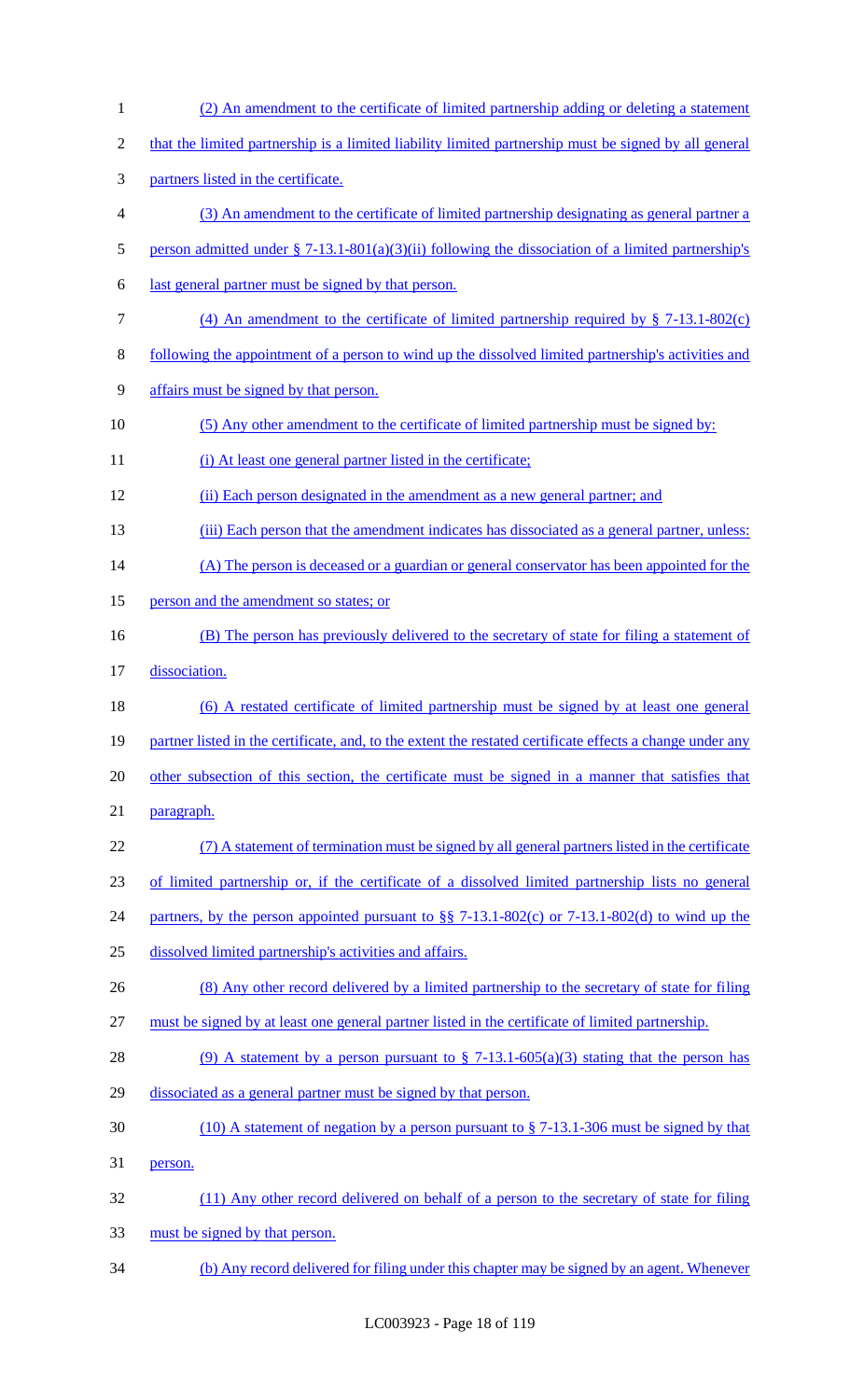- 1 this chapter requires a particular individual to sign a record and the individual is deceased or
- 2 incompetent, the record may be signed by a legal representative of the individual.
- (c) A person that signs a record as an agent or legal representative thereby affirms as a fact
- that the person is authorized to sign the record.

### **7-13.1-204. Signing and filing pursuant to judicial order.**

- (a) If a person required by this chapter to sign a record or deliver a record to the secretary
- of state for filing under this chapter does not do so, any other person that is aggrieved may petition
- the superior court to order:
- (1) The person to sign the record;
- (2) The person to deliver the record to the secretary of state for filing; or
- 11 (3) The secretary of state to file the record unsigned.
- (b) If a petitioner under subsection (a) of this section is not the limited partnership or
- 13 foreign limited partnership to which the record pertains, the petitioner shall make the partnership
- 14 or foreign partnership a party to the action.
- (c) A record filed under subsection (a)(3) of this section is effective without being signed.
- **7-13.1-205. Liability for inaccurate information in filed record.**
- (a) If a record delivered to the secretary of state for filing under this chapter and filed by
- 18 the secretary of state contains inaccurate information, a person that suffers loss by reliance on the
- information may recover damages for the loss from:
- (1) A person that signed the record, or caused another to sign it on the person's behalf, and
- 21 knew the information to be inaccurate at the time the record was signed; and
- 22 (2) A general partner if:
- (i) The record was delivered for filing on behalf of the partnership; and
- 24 (ii) The general partner knew or had notice of the inaccuracy for a reasonably sufficient
- time before the information was relied upon so that, before the reliance, the general partner
- 26 reasonably could have:
- (A) Effected an amendment under § 7-13.1-202;
- **(B)** Filed a petition under § 7-13.1-204; or
- (C) filed with the secretary of state a statement of change under § 7-13.1-118 or a statement
- of correction under § 7-13.1-209.
- (b) An individual who signs a record authorized or required to be filed under this chapter
- affirms under penalty of perjury that the information stated in the record is accurate.
- **7-13.1-206. Filing requirements.**
- (a) To be filed by the secretary of state pursuant to this chapter, a record must be received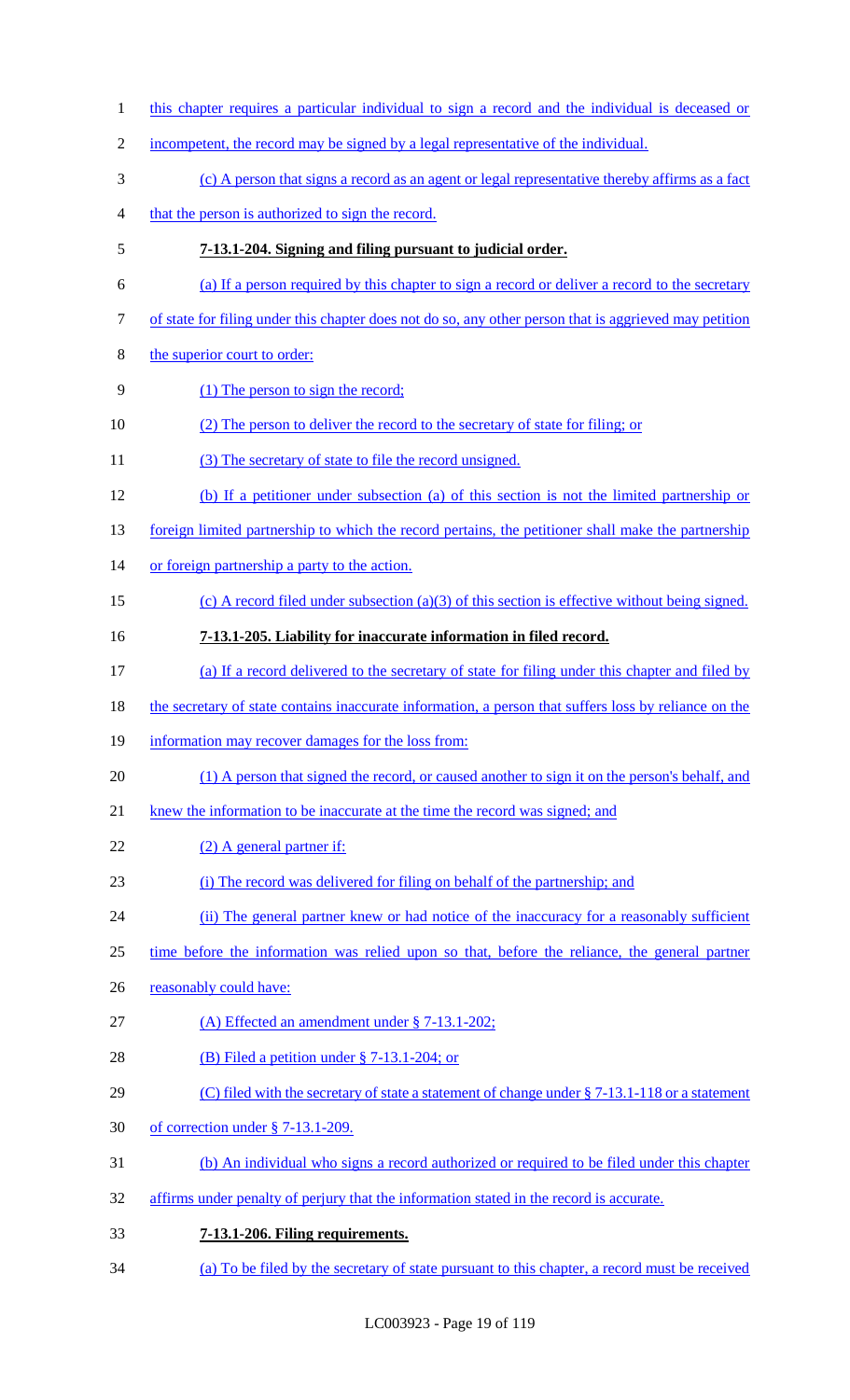1 by the secretary of state, must comply with this chapter, and satisfy the following: (1) The filing of the record must be required or permitted by this chapter. (2) The record must be physically delivered in written form unless and to the extent the secretary of state permits electronic delivery of records. (3) The words in the record must be in English, and numbers must be in Arabic or Roman numerals, but the name of an entity need not be in English if written in English letters or Arabic or Roman numerals. (4) The record must be signed by a person authorized or required under this chapter to sign the record. (5) The record must state the name and capacity, if any, of each individual who signed it, 11 either on behalf of the individual or the person authorized or required to sign the record, but need not contain a seal, attestation, acknowledgment, or verification. (b) If law other than this chapter prohibits the disclosure by the secretary of state of 14 information contained in a record delivered to the secretary of state for filing, the secretary of state shall file the record if the record otherwise complies with this chapter but may redact the information. (c) When a record is delivered to the secretary of state for filing, any fee required under 18 this chapter and any fee, tax, interest, or penalty required to be paid under this chapter or law other 19 than this chapter must be paid in a manner permitted by the secretary of state or by that law. (d) The secretary of state may require that a record delivered in written form be accompanied by an identical or conformed copy. (e) The secretary of state may provide forms for filings required or permitted to be made by this chapter, but, except as otherwise provided in subsection (f) of this section, their use is not 24 required. (f) The secretary of state may require that a cover sheet for a filing be on a form prescribed 26 by the secretary of state. **7-13.1-207. Effective date and time.** Except as otherwise provided in § 7-13.1-208 and subject to § 7-13.1-209(d), a record filed under this chapter is effective: (1) On the date and at the time of its filing by the secretary of state, as provided in § 7-  $31 \quad 13.1 - 210(b)$ ; (2) On the date of filing and at the time specified in the record as its effective time, if later than the time under subsection (1) of this section; (3) At a specified delayed effective date and time, which may not be more than ninety (90)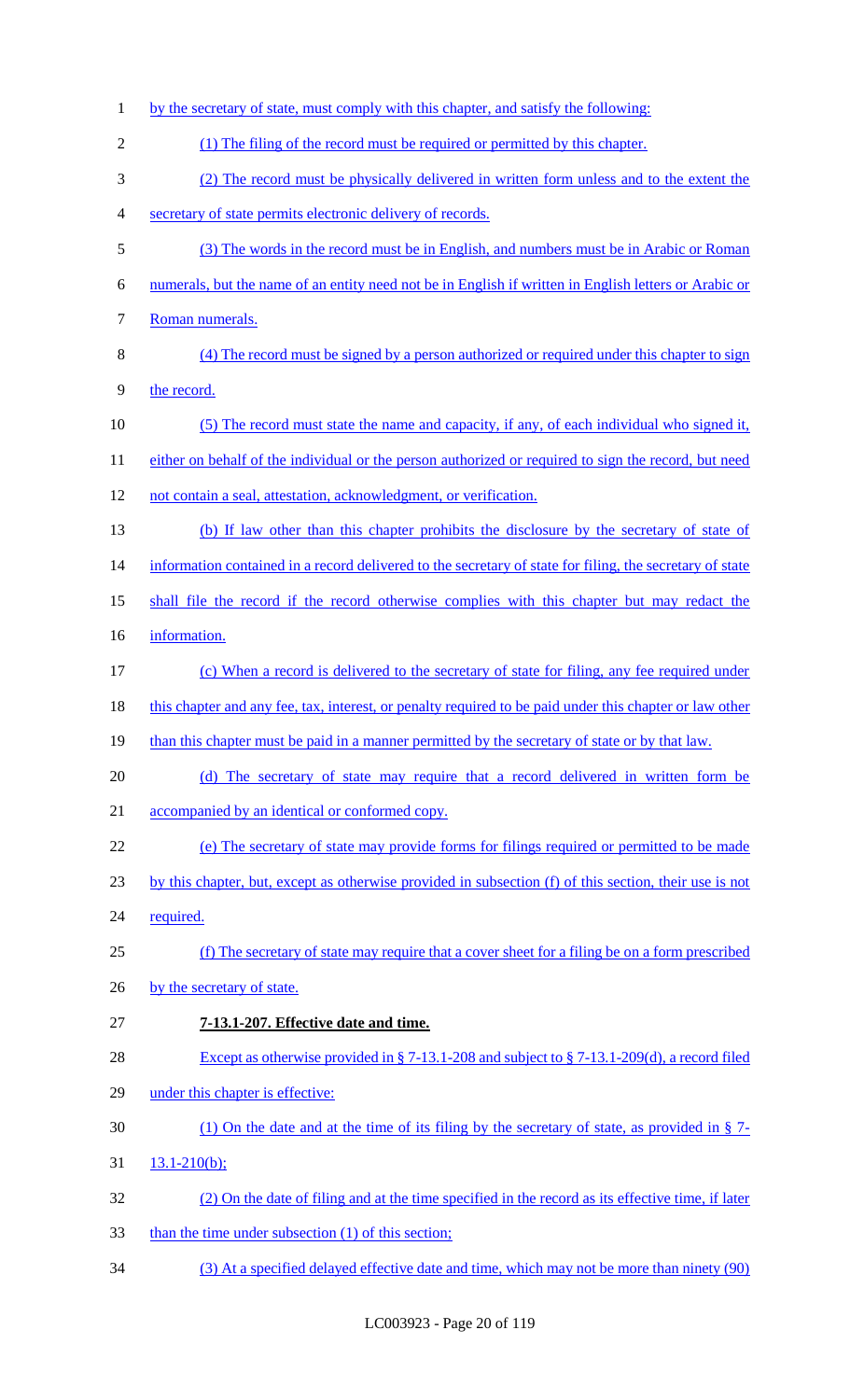| $\mathbf{1}$   | days after the date of filing; or                                                                     |
|----------------|-------------------------------------------------------------------------------------------------------|
| $\overline{2}$ | (4) If a delayed effective date is specified, but no time is specified, at 12:01 a.m. on the          |
| 3              | date specified, which may not be more than ninety (90) days after the date of filing.                 |
| 4              | 7-13.1-208. Withdrawal of filed record before effectiveness.                                          |
| 5              | (a) Except as otherwise provided in §§ 7-13.1-11.24, 7-13.1-11.34, 7-13.1-11.44, and 7-               |
| 6              | 13.1-11.54, a record delivered to the secretary of state for filing may be withdrawn before it takes  |
| $\tau$         | effect by delivering to the secretary of state for filing a statement of withdrawal.                  |
| $8\,$          | (b) A statement of withdrawal must:                                                                   |
| 9              | (1) Be signed by each person that signed the record being withdrawn, except as otherwise              |
| 10             | agreed by those persons;                                                                              |
| 11             | (2) Identify the record to be withdrawn; and                                                          |
| 12             | (3) If signed by fewer than all the persons that signed the record being withdrawn, state             |
| 13             | that the record is withdrawn in accordance with the agreement of all the persons that signed the      |
| 14             | record.                                                                                               |
| 15             | (c) On filing by the secretary of state of a statement of withdrawal, the action or transaction       |
| 16             | evidenced by the original record does not take effect.                                                |
| 17             | 7-13.1-209. Correcting filed record.                                                                  |
| 18             | (a) A person on whose behalf a filed record was delivered to the secretary of state for filing        |
| 19             | may correct the record if:                                                                            |
| 20             | (1) The record at the time of filing was inaccurate;                                                  |
| 21             | (2) The record was defectively signed; or                                                             |
| 22             | (3) The electronic transmission of the record to the secretary of state was defective.                |
| 23             | (b) To correct a filed record, a person on whose behalf the record was delivered to the               |
| 24             | secretary of state must deliver to the secretary of state for filing a statement of correction.       |
| 25             | (c) A statement of correction:                                                                        |
| 26             | (1) May not state a delayed effective date;                                                           |
| 27             | (2) Must be signed by the person correcting the filed record;                                         |
| 28             | (3) Must identify the filed record to be corrected;                                                   |
| 29             | (4) Must specify the inaccuracy or defect to be corrected; and                                        |
| 30             | (5) Must correct the inaccuracy or defect.                                                            |
| 31             | (d) A statement of correction is effective as of the effective date of the filed record that it       |
| 32             | corrects except for purposes of $\S$ 7-13.1-103(d) and as to persons relying on the uncorrected filed |
| 33             | record and adversely affected by the correction. For those purposes and as to those persons, the      |
| 34             | statement of correction is effective when filed.                                                      |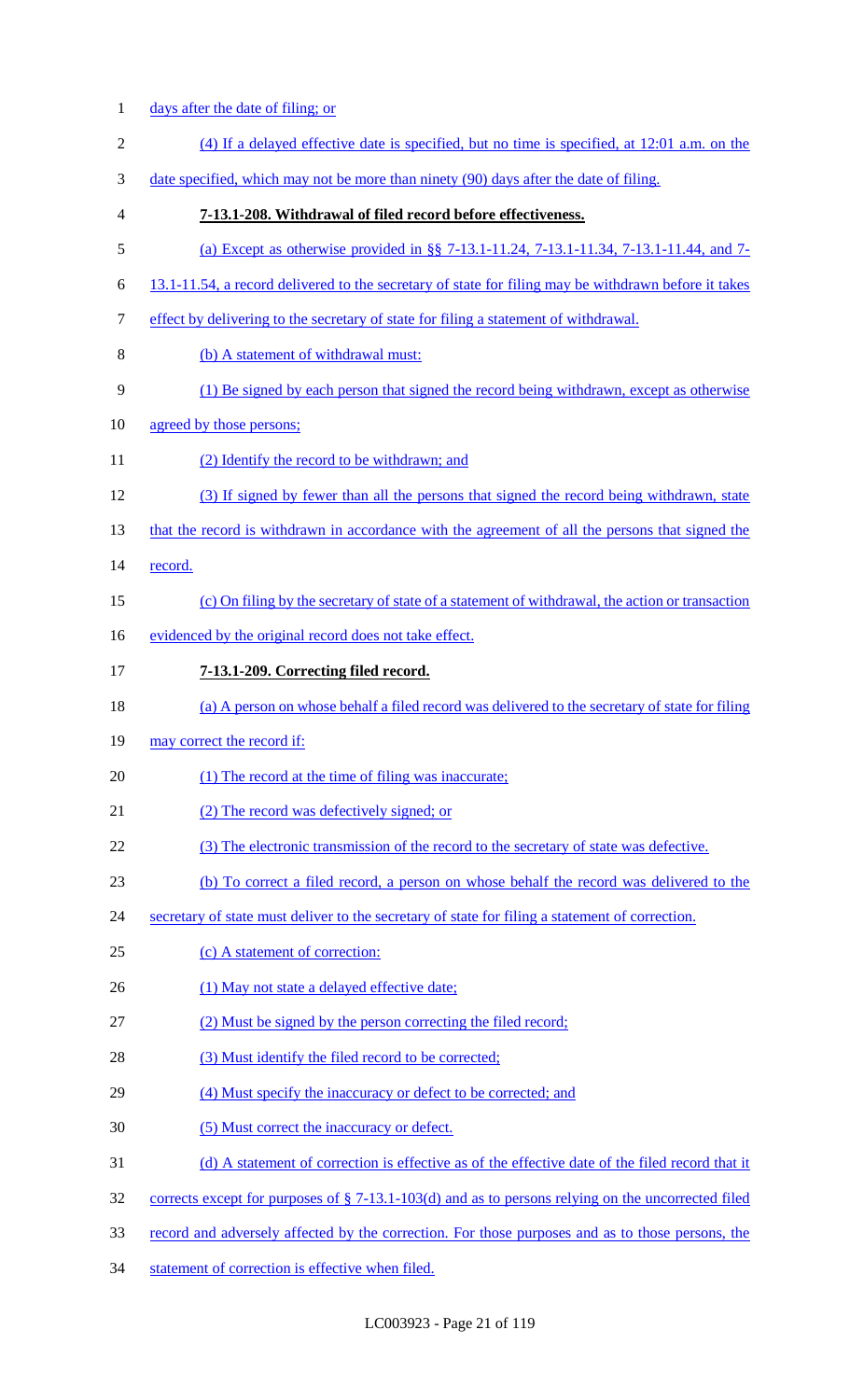| $\mathbf{1}$   | 7-13.1-210. Duty of secretary of state to file -- Review of refusal to file -- Delivery of               |
|----------------|----------------------------------------------------------------------------------------------------------|
| $\overline{c}$ | record by secretary of state.                                                                            |
| 3              | (a) The secretary of state shall file a record delivered to the secretary of state for filing            |
| 4              | which satisfies this chapter. The duty of the secretary of state under this section is ministerial.      |
| 5              | (b) When the secretary of state files a record, the secretary of state shall record it as filed          |
| 6              | on the date and at the time of its delivery. After filing a record, the secretary of state shall deliver |
| 7              | to the person that submitted the record a copy of the record with an acknowledgment of the date          |
| $8\,$          | and time of filing.                                                                                      |
| 9              | (c) If the secretary of state refuses to file a record, the secretary of state shall, not later than     |
| 10             | fifteen (15) business days after the record is delivered:                                                |
| 11             | (1) Return the record or notify the person that submitted the record of the refusal; and                 |
| 12             | (2) Provide a brief explanation in a record of the reason for the refusal.                               |
| 13             | (d) If the secretary of state refuses to file a record, the person that submitted the record may         |
| 14             | petition the superior court to compel filing of the record. The record and the explanation of the        |
| 15             | secretary of state of the refusal to file must be attached to the petition. The court may decide the     |
| 16             | matter in a summary proceeding.                                                                          |
| 17             | (e) The filing of or refusal to file a record does not:                                                  |
| 18             | (1) Affect the validity or invalidity of the record in whole or in part; or                              |
| 19             | (2) Create a presumption that the information contained in the record is correct or incorrect.           |
| 20             | (f) Except as otherwise provided by $\S$ 7-13.1-121 or by law other than this chapter, the               |
| 21             | secretary of state may deliver any record to a person by delivering it:                                  |
| 22             | (1) In person to the person that submitted it;                                                           |
| 23             | (2) To the address of the person's registered agent;                                                     |
| 24             | (3) To the principal office of the person; or                                                            |
| 25             | (4) To another address the person provides to the secretary of state for delivery.                       |
| 26             | 7-13.1-211. Certificate of good standing or registration.                                                |
| 27             | (a) On request of any person, the secretary of state shall issue a certificate of good standing          |
| 28             | for a limited partnership or a certificate of registration for a registered foreign limited partnership. |
| 29             | (b) A certificate under subsection (a) of this section must state:                                       |
| 30             | (1) The limited partnership's name or the registered foreign limited partnership's name used             |
| 31             | in this state;                                                                                           |
| 32             | (2) In the case of a limited partnership:                                                                |
| 33             | (i) That a certificate of limited partnership has been filed and has taken effect;                       |
| 34             | (ii) The date the certificate became effective;                                                          |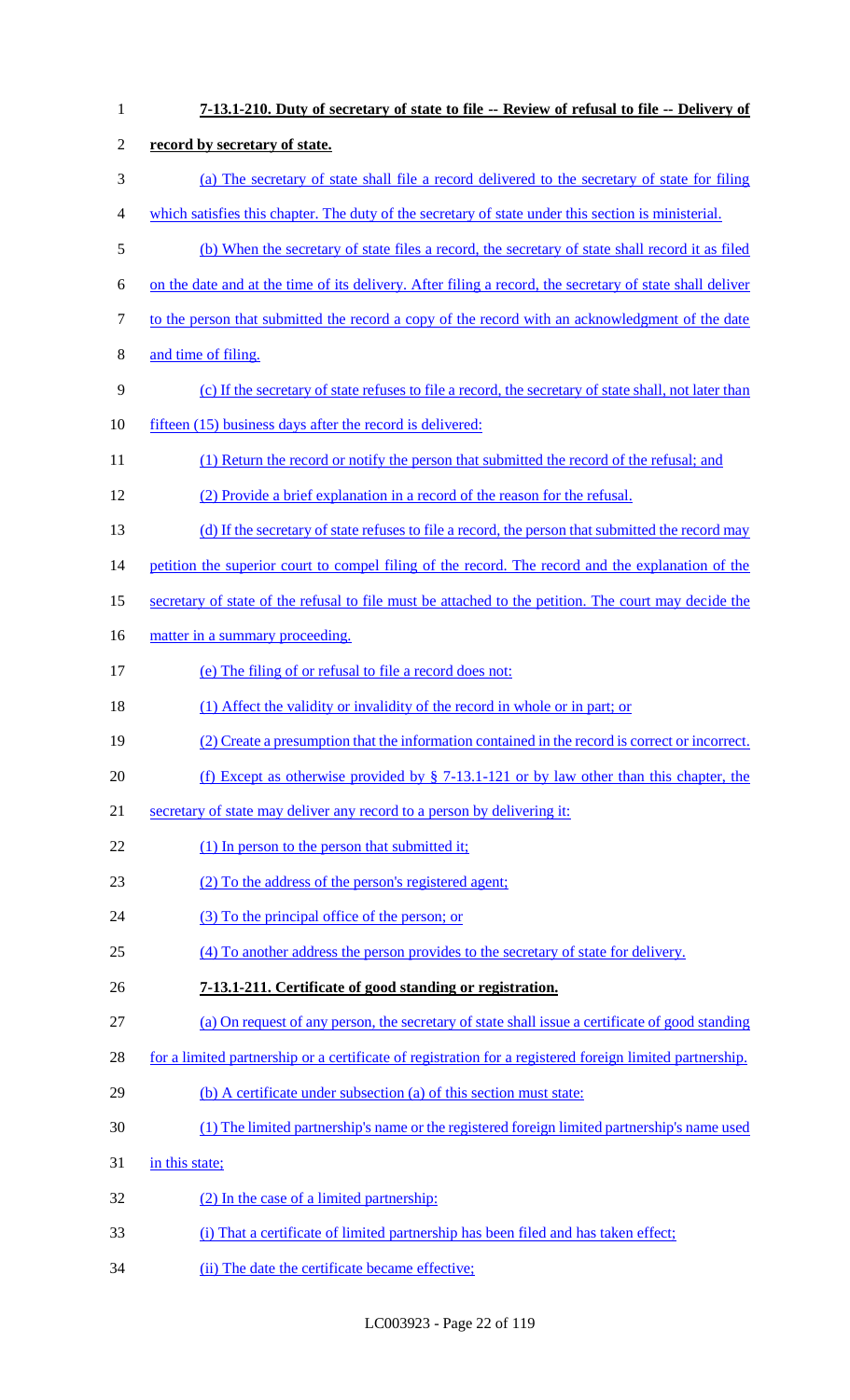| 1              | (iii) The period of the partnership's duration if the records of the secretary of state reflect    |
|----------------|----------------------------------------------------------------------------------------------------|
| $\overline{2}$ | that its period of duration is less than perpetual; and                                            |
| 3              | (iv) That:                                                                                         |
| 4              | (A) No statement of administrative dissolution, or statement of termination has been filed;        |
| 5              | (B) The records of the secretary to state do not otherwise reflect that the partnership has        |
| 6              | been dissolved or terminated; and                                                                  |
| 7              | $(C)$ A proceeding is not pending under § 7-13.1-811;                                              |
| 8              | (3) In the case of a registered foreign limited partnership, that it is registered to do business  |
| 9              | in this state;                                                                                     |
| 10             | (4) That all fees, taxes, interest, and penalties owed to this state by the limited partnership    |
| 11             | or the foreign partnership and collected through the secretary of state have been paid, if:        |
| 12             | (i) Payment is reflected in the records of the secretary of state; and                             |
| 13             | (ii) Nonpayment affects the good standing or registration of the partnership or foreign            |
| 14             | partnership;                                                                                       |
| 15             | (5) That the most recent annual report required by $\S$ 7-13.1-212 has been delivered to the       |
| 16             | secretary of state for filing; and                                                                 |
| 17             | (6) Other facts reflected in the records of the secretary of state pertaining to the limited       |
| 18             | partnership or foreign limited partnership which the person requesting the certificate reasonably  |
| 19             | requests.                                                                                          |
| 20             | (c) Subject to any qualification stated in the certificate, a certificate issued by the secretary  |
| 21             | of state under subsection (a) of this section may be relied on as conclusive evidence of the facts |
| 22             | stated in the certificate.                                                                         |
| 23             | 7-13.1-212. Annual report for secretary of state.                                                  |
| 24             | (a) A limited partnership or registered foreign limited partnership shall deliver to the           |
| 25             | secretary of state for filing an annual report that states:                                        |
| 26             | (1) The name of the partnership or foreign partnership;                                            |
| 27             | (2) The name and street and mailing addresses of its registered agent in this state;               |
| 28             | (3) The street and mailing addresses of its principal office;                                      |
| 29             | (4) The name of at least one general partner; and                                                  |
| 30             | (5) In the case of a foreign partnership, its jurisdiction of formation and any alternate name     |
| 31             | <u>adopted under § 7-13.1-1006(a).</u>                                                             |
| 32             | (b) Information in the annual report must be current as of the date the report is signed by        |
| 33             | the limited partnership or registered foreign limited partnership.                                 |
|                |                                                                                                    |

(c) The first annual report must be delivered to the secretary of state for filing after January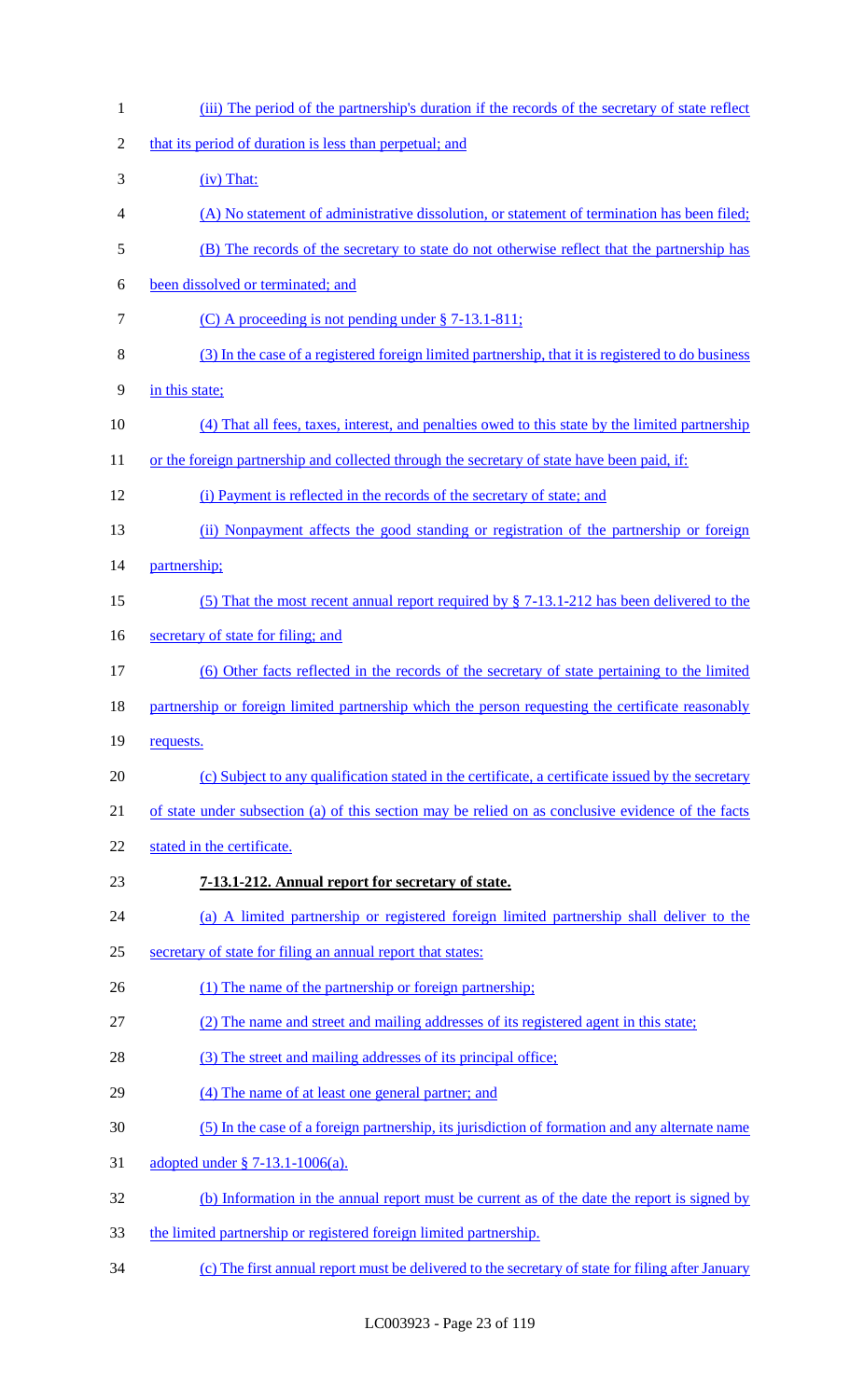| $\mathbf{1}$   | 1 and before April 1 of the year following the calendar year in which the limited partnership's              |
|----------------|--------------------------------------------------------------------------------------------------------------|
| $\overline{2}$ | certificate of limited partnership became effective or the registered foreign limited partnership            |
| $\mathfrak{Z}$ | registered to do business in this state. Subsequent annual reports must be delivered to the secretary        |
| 4              | of state for filing after January 1 and before April 1 of each calendar year thereafter.                     |
| 5              | (d) If an annual report does not contain the information required by this section, the                       |
| 6              | secretary of state promptly shall notify the reporting limited partnership or registered foreign             |
| $\tau$         | limited partnership in a record and return the report for correction.                                        |
| 8              | (e) If an annual report contains the name or address of a registered agent which differs from                |
| 9              | the information shown in the records of the secretary of state immediately before the report                 |
| 10             | becomes effective, the differing information is considered a statement of change under $\S$ 7-13.1-          |
| 11             | 118.                                                                                                         |
| 12             | <b>ARTICLE 3</b>                                                                                             |
| 13             | <b>LIMITED PARTNERS</b>                                                                                      |
| 14             | 7-13.1-301. Becoming limited partner.                                                                        |
| 15             | (a) Upon formation of a limited partnership, a person becomes a limited partner as agreed                    |
| 16             | among the persons that are to be the initial partners.                                                       |
| 17             | (b) After formation, a person becomes a limited partner:                                                     |
| 18             | (1) As provided in the partnership agreement;                                                                |
| 19             | (2) As the result of a transaction effective under article 11 of this chapter;                               |
| 20             | (3) With the affirmative vote or consent of all the partners; or                                             |
| 21             | (4) As provided in §§ 7-13.1-801(a)(4) or 7-13.1-801(a)(5).                                                  |
| 22             | (c) A person may become a limited partner without:                                                           |
| 23             | (1) Acquiring a transferable interest; or                                                                    |
| 24             | (2) Making or being obligated to make a contribution to the limited partnership.                             |
| 25             | 7-13.1-302. No agency power of limited partner as limited partner.                                           |
| 26             | (a) A limited partner is not an agent of a limited partnership solely by reason of being a                   |
| 27             | limited partner.                                                                                             |
| 28             | (b) A person's status as a limited partner does not prevent or restrict law other than this                  |
| 29             | chapter from imposing liability on a limited partnership because of the person's conduct.                    |
| 30             | 7-13.1-303. No liability as limited partner for limited partnership obligations.                             |
| 31             | (a) A debt, obligation, or other liability of a limited partnership is not the debt, obligation,             |
| 32             | or other liability of a limited partner. A limited partner is not personally liable, directly or indirectly, |
| 33             | by way of contribution or otherwise, for a debt, obligation, or other liability of the partnership solely    |
| 34             | by reason of being or acting as a limited partner, even if the limited partner participates in the           |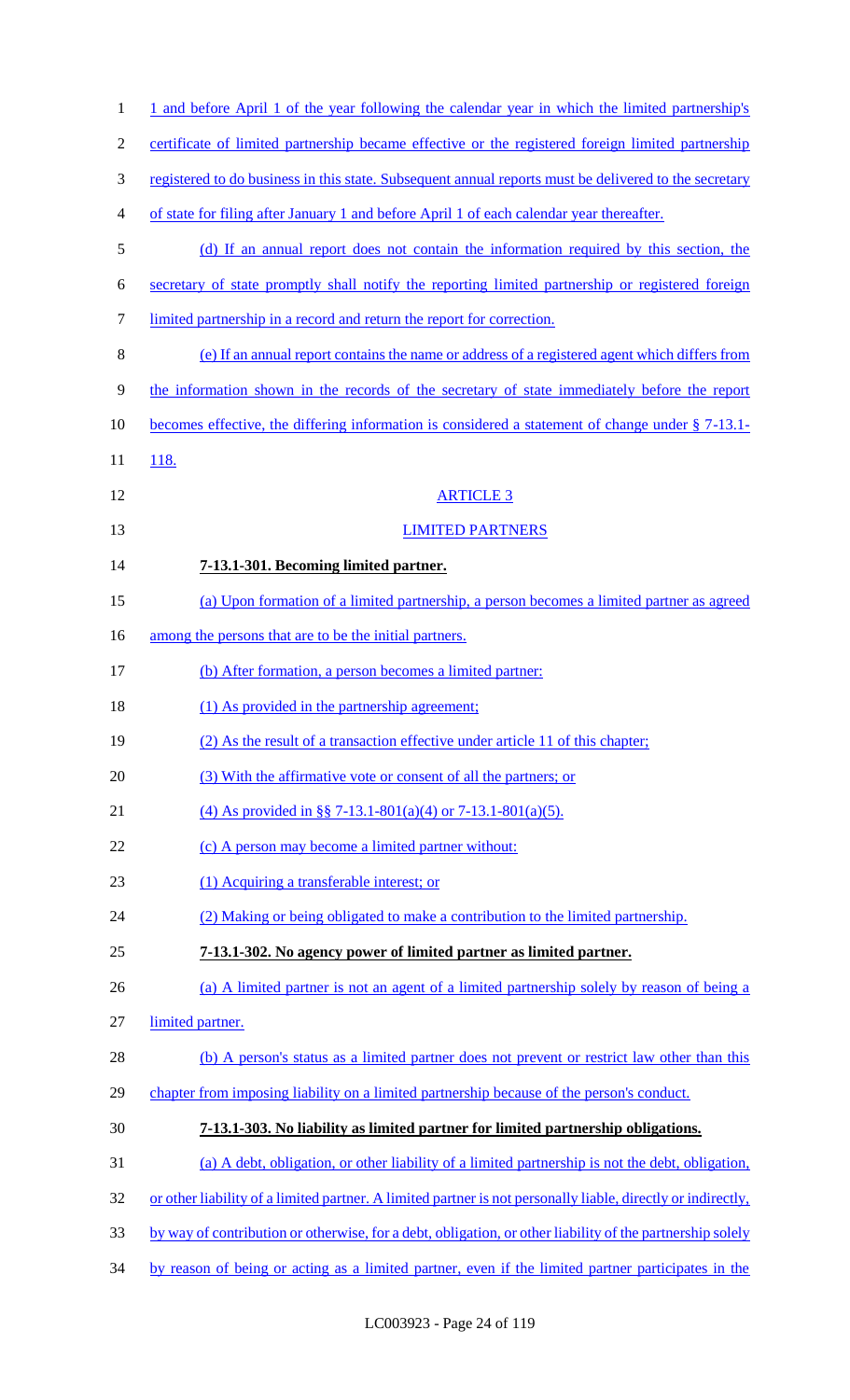| $\mathbf{1}$ | management and control of the limited partnership. This subsection applies regardless of the           |
|--------------|--------------------------------------------------------------------------------------------------------|
| $\sqrt{2}$   | dissolution of the partnership.                                                                        |
| 3            | (b) The failure of a limited partnership to observe formalities relating to the exercise of its        |
| 4            | powers or management of its activities and affairs is not a ground for imposing liability on a limited |
| 5            | partner for a debt, obligation, or other liability of the partnership.                                 |
| 6            | 7-13.1-304. Rights to information of limited partner and person dissociated as limited                 |
| 7            | partner.                                                                                               |
| $8\,$        | (a) On ten (10) days' demand, made in a record received by the limited partnership, a                  |
| 9            | limited partner may inspect and copy required information during regular business hours in the         |
| 10           | limited partnership's principal office. The limited partner need not have any particular purpose for   |
| 11           | seeking the information.                                                                               |
| 12           | (b) During regular business hours and at a reasonable location specified by the limited                |
| 13           | partnership, a limited partner may inspect and copy information regarding the activities, affairs,     |
| 14           | financial condition, and other circumstances of the limited partnership as is just and reasonable if:  |
| 15           | (1) The limited partner seeks the information for a purpose reasonably related to the                  |
| 16           | partner's interest as a limited partner;                                                               |
| 17           | (2) The limited partner makes a demand in a record received by the limited partnership,                |
| 18           | describing with reasonable particularity the information sought and the purpose for seeking the        |
| 19           | information; and                                                                                       |
| 20           | (3) The information sought is directly connected to the limited partner's purpose.                     |
| 21           | (c) Not later than ten (10) days after receiving a demand pursuant to subsection (b) of this           |
| 22           | section, the limited partnership shall inform in a record the limited partner that made the demand     |
| 23           | $of$ :                                                                                                 |
| 24           | (1) What information the partnership will provide in response to the demand and when and               |
| 25           | where the partnership will provide the information; and                                                |
| 26           | (2) The partnership's reasons for declining, if the partnership declines to provide any                |
| 27           | demanded information.                                                                                  |
| 28           | (d) Whenever this chapter or a partnership agreement provides for a limited partner to vote            |
| 29           | on or give or withhold consent to a matter, before the vote is cast or consent is given or withheld,   |
| 30           | the limited partnership shall, without demand, provide the limited partner with all information that   |
| 31           | is known to the partnership and is material to the limited partner's decision.                         |
| 32           | (e) Subject to subsection (j) of this section, on ten (10) days' demand made in a record               |
| 33           | received by a limited partnership, a person dissociated as a limited partner may have access to        |
| 34           | information to which the person was entitled while a limited partner if:                               |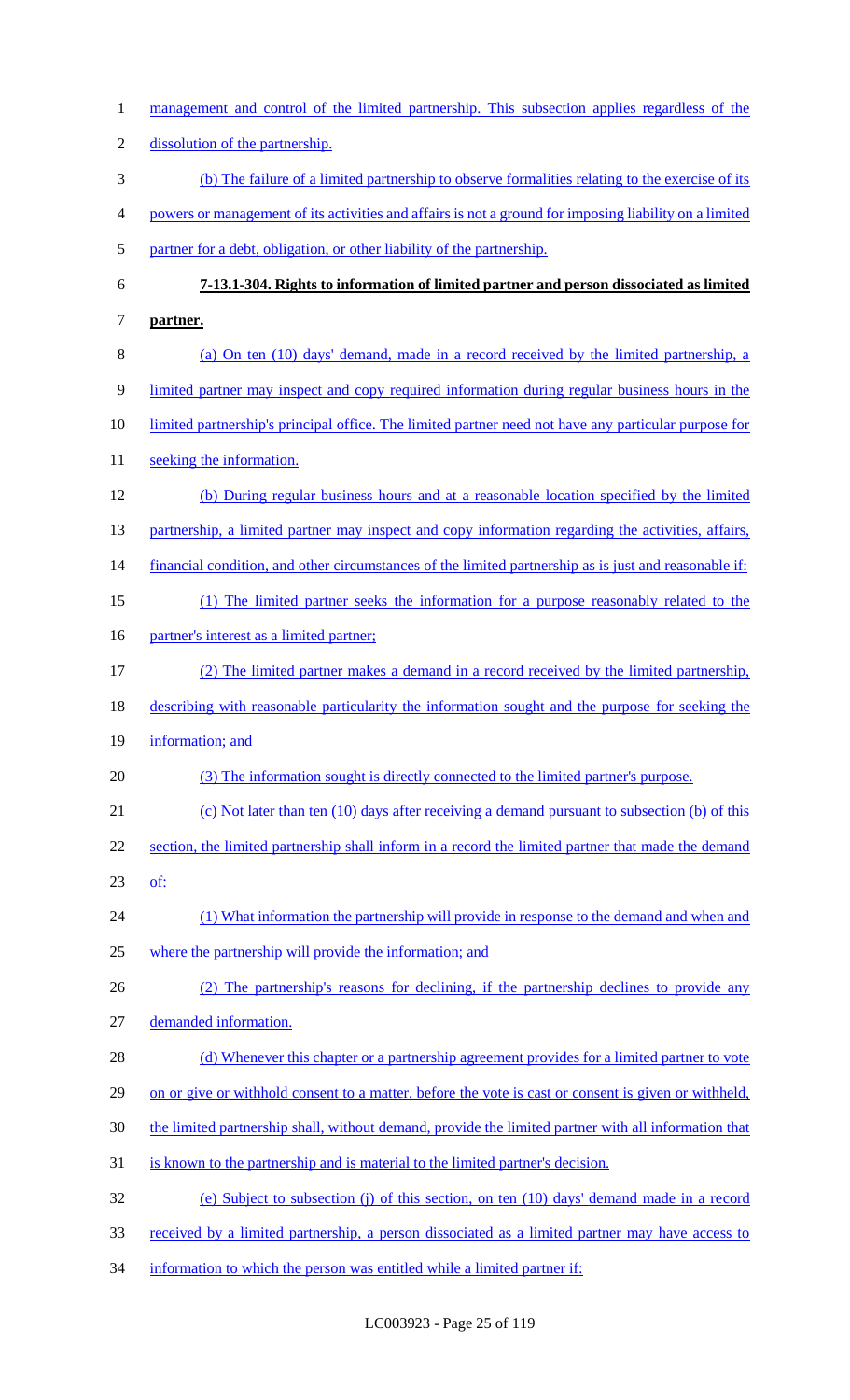(1) The information pertains to the period during which the person was a limited partner; (2) The person seeks the information in good faith; and (3) The person satisfies the requirements imposed on a limited partner by subsection (b) of this section. (f) A limited partnership shall respond to a demand made pursuant to subsection (e) of this section in the manner provided in subsection (c) of this section. (g) A limited partnership may charge a person that makes a demand under this section reasonable costs of copying, limited to the costs of labor and material. (h) A limited partner or person dissociated as a limited partner may exercise the rights under this section through an agent or, in the case of an individual under legal disability, a legal 11 representative. Any restriction or condition imposed by the partnership agreement or under 12 subsection (j) of this section applies both to the agent or legal representative and to the limited 13 partner or person dissociated as a limited partner. (i) Subject to § 7-13.1-704, the rights under this section do not extend to a person as 15 transferee. (j) In addition to any restriction or condition stated in its partnership agreement, a limited partnership, as a matter within the ordinary course of its activities and affairs, may impose 18 reasonable restrictions and conditions on access to and use of information to be furnished under this section, including designating information confidential and imposing nondisclosure and 20 safeguarding obligations on the recipient. In a dispute concerning the reasonableness of a restriction under this subsection, the partnership has the burden of proving reasonableness. **7-13.1-305. Limited duties of limited partners.** (a) A limited partner shall discharge any duties to the partnership and the other partners 24 under the partnership agreement and exercise any rights under this chapter or the partnership agreement consistently with the contractual obligation of good faith and fair dealing. (b) Except as otherwise provided in subsection (a) of this section, a limited partner does not have any duty to the limited partnership or to any other partner solely by reason of acting as a limited partner. (c) If a limited partner enters into a transaction with a limited partnership, the limited partner's rights and obligations arising from the transaction are the same as those of a person that 31 is not a partner. **7-13.1-306. Person erroneously believing self to be limited partner.** (a) Except as otherwise provided in subsection (b) of this section, a person that makes an investment in a business enterprise and erroneously but in good faith believes that the person has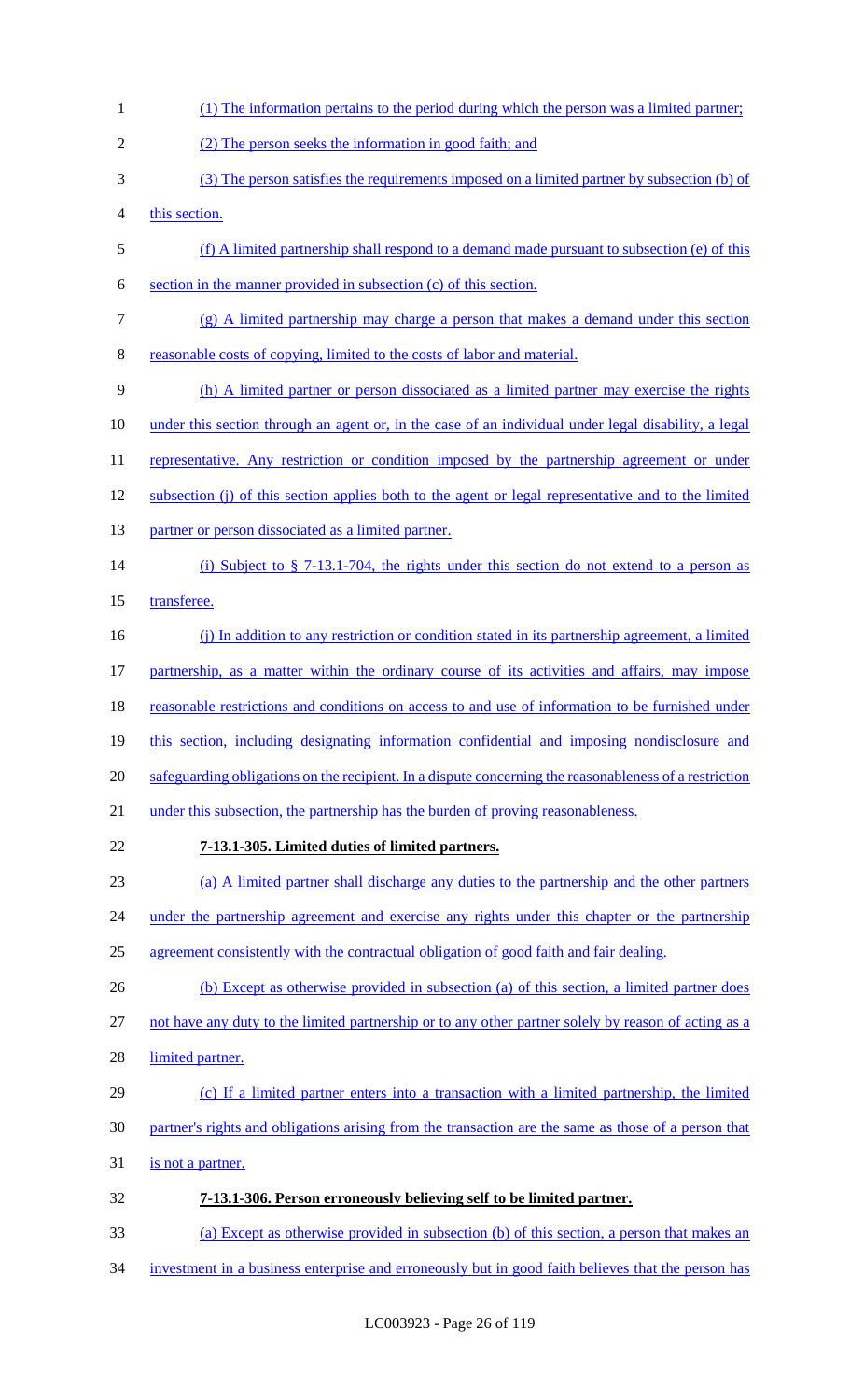| $\mathbf{1}$   | become a limited partner in the enterprise is not liable for the enterprise's obligations by reason of  |
|----------------|---------------------------------------------------------------------------------------------------------|
| $\overline{2}$ | making the investment, receiving distributions from the enterprise, or exercising any rights of or      |
| 3              | appropriate to a limited partner, if, on ascertaining the mistake, the person:                          |
| 4              | (1) Causes an appropriate certificate of limited partnership, amendment, or statement of                |
| 5              | correction to be signed and delivered to the secretary of state for filing; or                          |
| 6              | (2) Withdraws from future participation as an owner in the enterprise by signing and                    |
| $\overline{7}$ | delivering to the secretary of state for filing a statement of negation under this section.             |
| 8              | (b) A person that makes an investment described in subsection (a) of this section is liable             |
| 9              | to the same extent as a general partner to any third party that enters into a transaction with the      |
| 10             | enterprise, believing in good faith that the person is a general partner, before the secretary of state |
| 11             | files a statement of negation, certificate of limited partnership, amendment, or statement of           |
| 12             | correction to show that the person is not a general partner.                                            |
| 13             | (c) If a person makes a diligent effort in good faith to comply with subsection $(a)(1)$ of this        |
| 14             | section and is unable to cause the appropriate certificate of limited partnership, amendment, or        |
| 15             | statement of correction to be signed and delivered to the secretary of state for filing, the person has |
| 16             | the right to withdraw from the enterprise pursuant to subsection $(a)(2)$ of this section even if the   |
| 17             | withdrawal would otherwise breach an agreement with others that are or have agreed to become            |
| 18             | co-owners of the enterprise.                                                                            |
| 19             | <b>ARTICLE 4</b>                                                                                        |
| 20             | <b>GENERAL PARTNERS</b>                                                                                 |
| 21             | 7-13.1-401. Becoming general partner.                                                                   |
| 22             | (a) Upon formation of a limited partnership, a person becomes a general partner as agreed               |
| 23             | among the persons that are to be the initial partners.                                                  |
| 24             |                                                                                                         |
| 25             | (b) After formation of a limited partnership, a person becomes a general partner:                       |
|                | (1) As provided in the partnership agreement;                                                           |
|                | (2) As the result of a transaction effective under article 11 of this chapter;                          |
|                | (3) With the affirmative vote or consent of all the partners; or                                        |
| 26<br>27<br>28 | (4) As provided in § 7-13.1-801(a)(3)(ii).                                                              |
| 29             | (c) A person may become a general partner without:                                                      |
| 30             | (1) Acquiring a transferable interest; or                                                               |
| 31             | (2) Making or being obligated to make a contribution to the partnership.                                |
| 32             | 7-13.1-402. General partner agent of limited partnership.                                               |
| 33             | (a) Each general partner is an agent of the limited partnership for the purposes of its                 |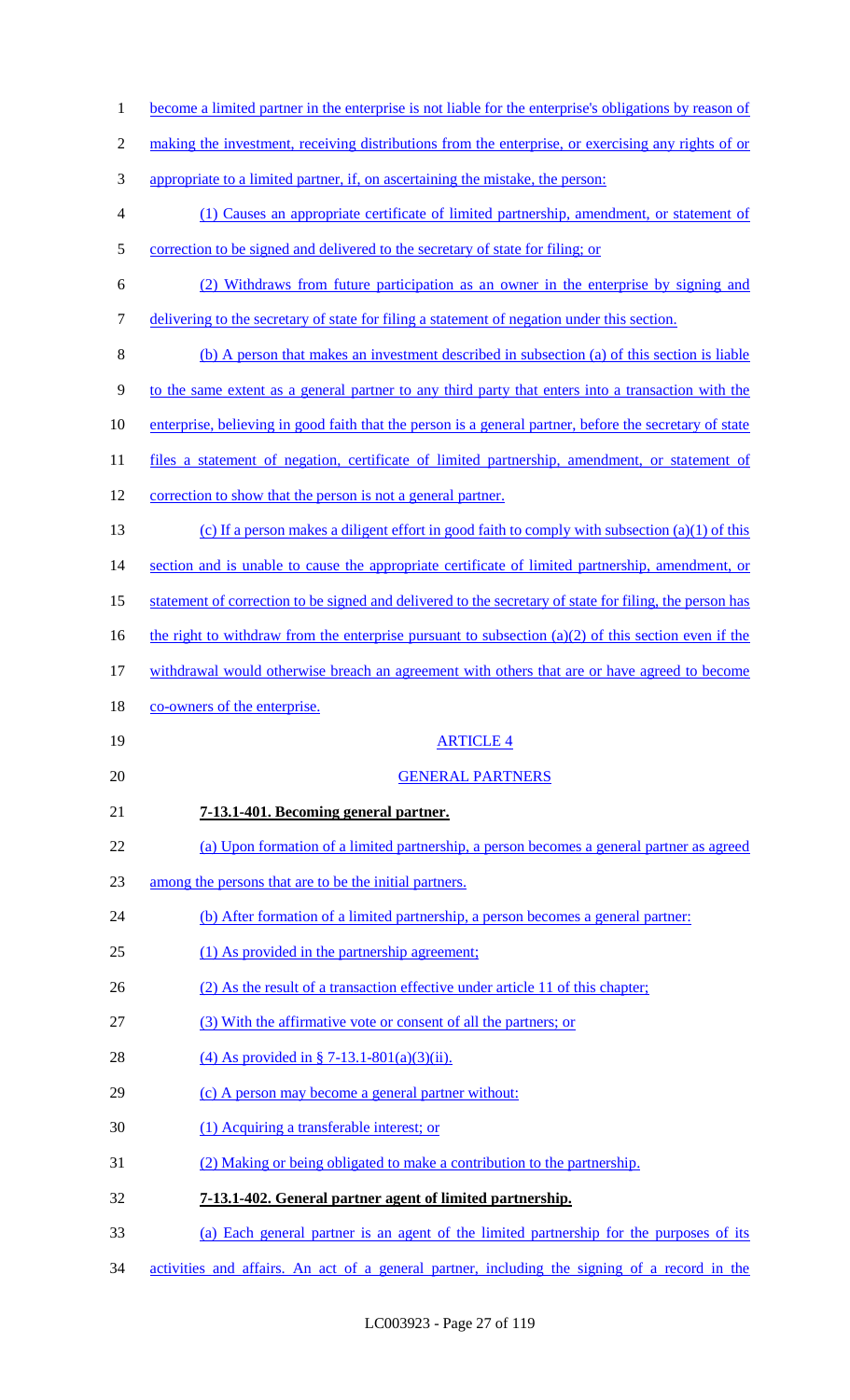1 partnership's name, for apparently carrying on in the ordinary course the partnership's activities and 2 affairs or activities and affairs of the kind carried on by the partnership binds the partnership, unless the general partner did not have authority to act for the partnership in the particular matter and the person with which the general partner was dealing knew or had notice that the general partner lacked authority. (b) An act of a general partner which is not apparently for carrying on in the ordinary course the limited partnership's activities and affairs or activities and affairs of the kind carried on by the partnership binds the partnership only if the act was actually authorized by all the other partners. **7-13.1-403. Limited partnership liable for general partner's actionable conduct.** (a) A limited partnership is liable for loss or injury caused to a person, or for a penalty 11 incurred, as a result of a wrongful act or omission, or other actionable conduct, of a general partner acting in the ordinary course of activities and affairs of the partnership or with the actual or apparent 13 authority of the partnership. (b) If, in the course of a limited partnership's activities and affairs or while acting with actual or apparent authority of the partnership, a general partner receives or causes the partnership 16 to receive money or property of a person not a partner, and the money or property is misapplied by 17 a general partner, the partnership is liable for the loss. **7-13.1-404. General partner's liability.** (a) Except as otherwise provided in subsections (b) and (c) of this section, all general partners are liable jointly and severally for all debts, obligations, and other liabilities of the limited 21 partnership unless otherwise agreed by the claimant or provided by law. (b) A person that becomes a general partner is not personally liable for a debt, obligation, or other liability of the limited partnership incurred before the person became a general partner. (c) A debt, obligation, or other liability of a limited partnership incurred while the partnership is a limited liability limited partnership is solely the debt, obligation, or other liability 26 of the limited liability limited partnership. A general partner is not personally liable, directly or indirectly, by way of contribution or otherwise, for a debt, obligation, or other liability of the limited 28 liability limited partnership solely by reason of being or acting as a general partner. This subsection applies: (1) Despite anything inconsistent in the partnership agreement that existed immediately before the vote or consent required to become a limited liability limited partnership under § 7-13.1-  $\frac{406(b)(2)}{3}$ ; and (2) Regardless of the dissolution of the partnership. (d) The failure of a limited liability limited partnership to observe formalities relating to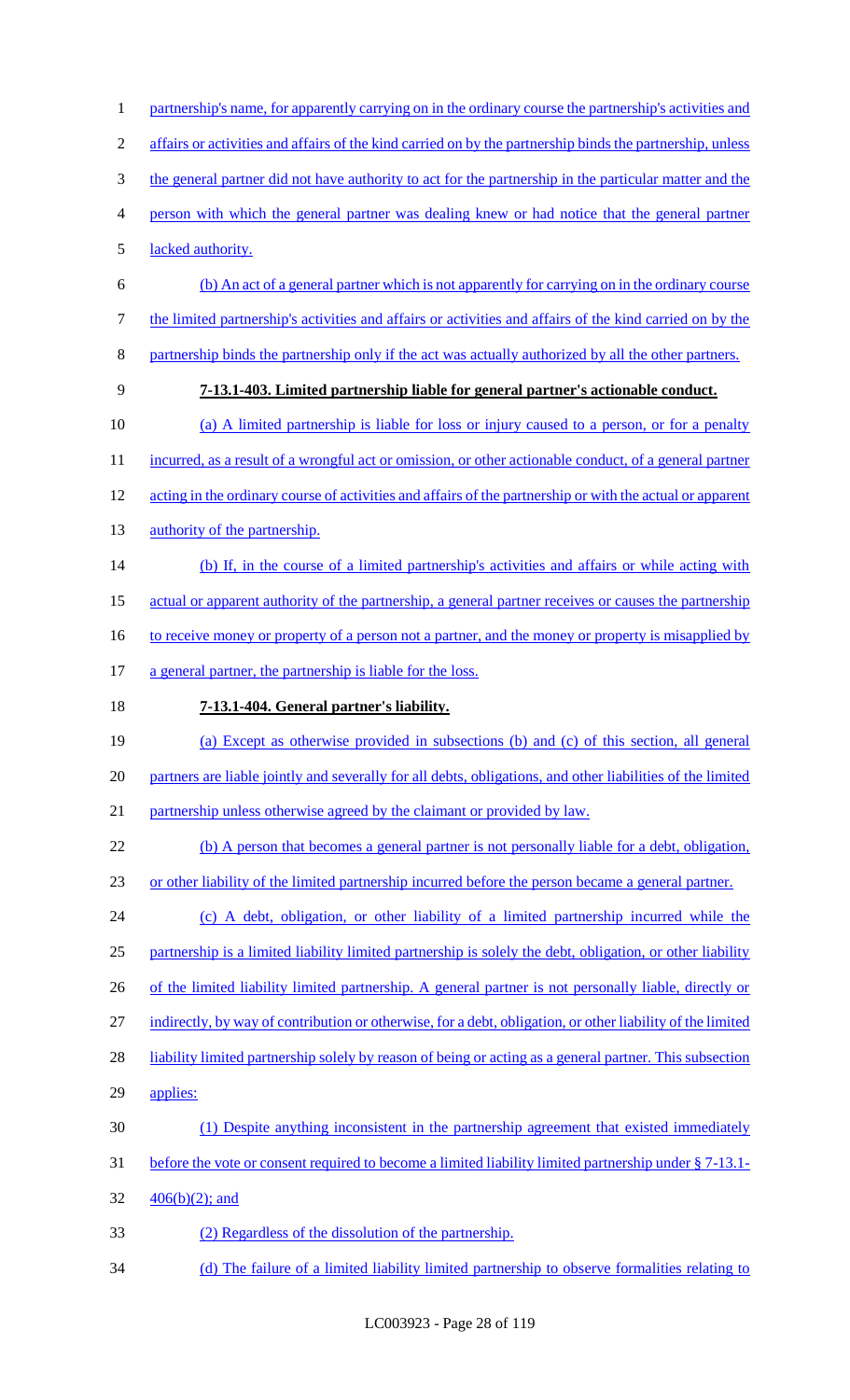1 the exercise of its powers or management of its activities and affairs is not a ground for imposing 2 liability on a general partner for a debt, obligation, or other liability of the partnership. 3 (e) An amendment of a certificate of limited partnership which deletes a statement that the 4 limited partnership is a limited liability limited partnership does not affect the limitation in this 5 section on the liability of a general partner for a debt, obligation, or other liability of the limited 6 partnership incurred before the amendment became effective. 7 **7-13.1-405. Actions by and against partnership and partners.** 8 (a) To the extent not inconsistent with § 7-13.1-404, a general partner may be joined in an 9 action against the limited partnership or named in a separate action. 10 (b) A judgment against a limited partnership is not by itself a judgment against a general 11 partner. A judgment against a partnership may not be satisfied from a general partner's assets unless 12 there is also a judgment against the general partner. 13 (c) A judgment creditor of a general partner may not levy execution against the assets of 14 the general partner to satisfy a judgment based on a claim against the limited partnership, unless 15 the partner is personally liable for the claim under § 7-13.1-404 and: 16 (1) A judgment based on the same claim has been obtained against the limited partnership 17 and a writ of execution on the judgment has been returned unsatisfied in whole or in part; 18 (2) The partnership is a debtor in bankruptcy; 19 (3) The general partner has agreed that the creditor need not exhaust partnership assets; 20 (4) A court grants permission to the judgment creditor to levy execution against the assets 21 of a general partner based on a finding that partnership assets subject to execution are clearly 22 insufficient to satisfy the judgment, that exhaustion of assets is excessively burdensome, or that the 23 grant of permission is an appropriate exercise of the court's equitable powers; or 24 (5) Liability is imposed on the general partner by law or contract independent of the 25 existence of the partnership. 26 **7-13.1-406. Management rights of general partner.** 27 (a) Each general partner has equal rights in the management and conduct of the limited 28 partnership's activities and affairs. Except as otherwise provided in this chapter, any matter relating 29 to the activities and affairs of the partnership is decided exclusively by the general partner or, if 30 there is more than one general partner, by a majority of the general partners. 31 (b) The affirmative vote or consent of all the partners is required to: 32 (1) Amend the partnership agreement; 33 (2) Amend the certificate of limited partnership to add or delete a statement that the limited 34 partnership is a limited liability limited partnership; and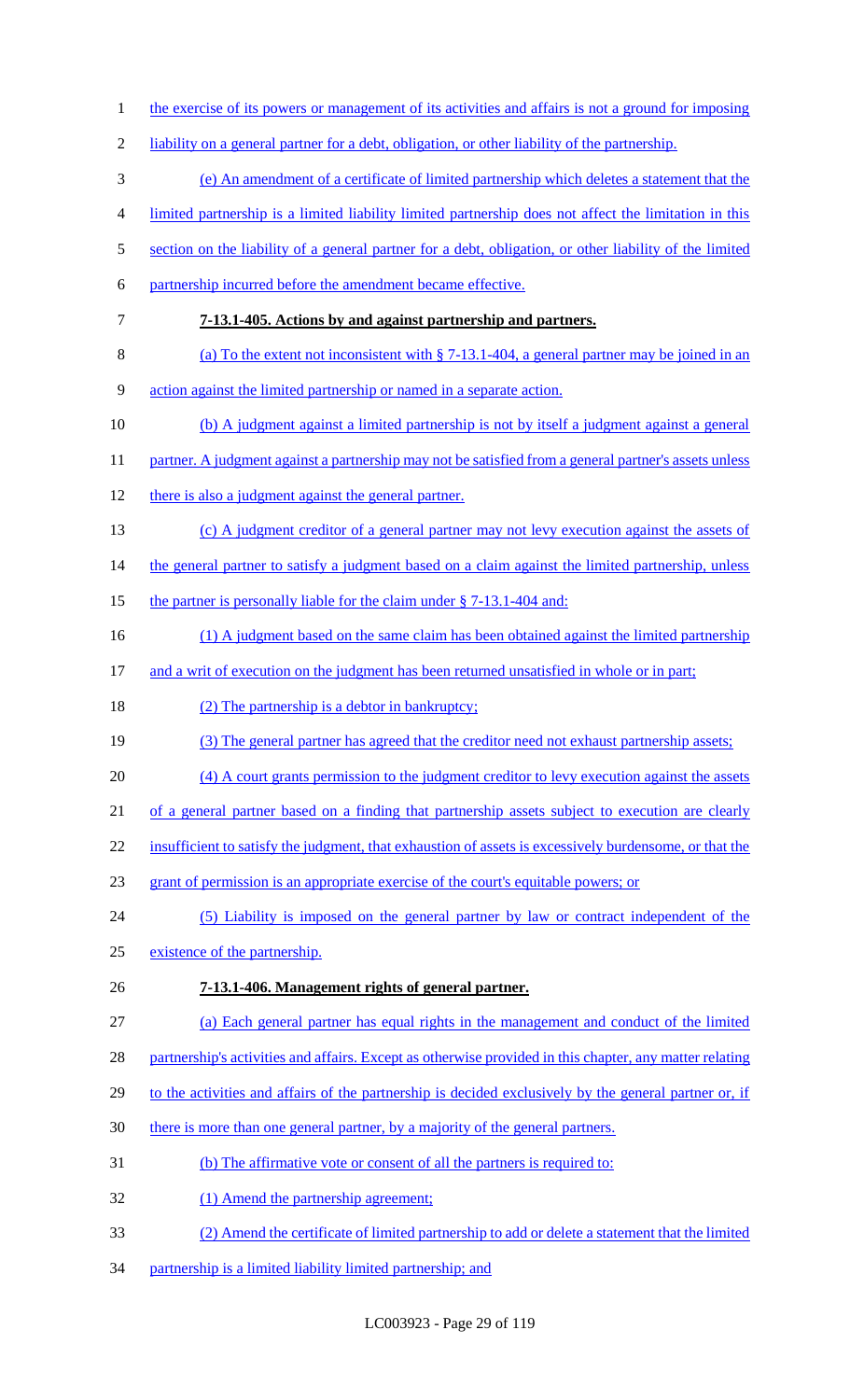| $\mathbf{1}$   | (3) Sell, lease, exchange, or otherwise dispose of all, or substantially all, of the limited            |
|----------------|---------------------------------------------------------------------------------------------------------|
| $\sqrt{2}$     | partnership's property, with or without the good will, other than in the usual and regular course of    |
| 3              | the limited partnership's activities and affairs.                                                       |
| $\overline{4}$ | (c) A limited partnership shall reimburse a general partner for an advance to the partnership           |
| 5              | beyond the amount of capital the general partner agreed to contribute.                                  |
| 6              | (d) A payment or advance made by a general partner which gives rise to a limited                        |
| $\tau$         | partnership obligation under subsection (c) of this section or $\S$ 7-13.1-408(a) constitutes a loan to |
| 8              | the limited partnership which accrues interest from the date of the payment or advance.                 |
| 9              | (e) A general partner is not entitled to remuneration for services performed for the limited            |
| 10             | partnership.                                                                                            |
| 11             | 7-13.1-407. Rights to information of general partner and person dissociated as general                  |
| 12             | partner.                                                                                                |
| 13             | (a) A general partner may inspect and copy required information during regular business                 |
| 14             | hours in the limited partnership's principal office, without having any particular purpose for seeking  |
| 15             | the information.                                                                                        |
| 16             | (b) On reasonable notice, a general partner may inspect and copy during regular business                |
| 17             | hours, at a reasonable location specified by the limited partnership, any record maintained by the      |
| 18             | partnership regarding the partnership's activities, affairs, financial condition, and other             |
| 19             | circumstances, to the extent the information is material to the general partner's rights and duties     |
| 20             | under the partnership agreement or this chapter.                                                        |
| 21             | (c) A limited partnership shall furnish to each general partner:                                        |
| 22             | (1) Without demand, any information concerning the partnership's activities, affairs,                   |
| 23             | financial condition, and other circumstances which the partnership knows and is material to the         |
| 24             | proper exercise of the general partner's rights and duties under the partnership agreement or this      |
| 25             | chapter, except to the extent the partnership can establish that it reasonably believes the general     |
| 26             | partner already knows the information; and                                                              |
| 27             | (2) On demand, any other information concerning the partnership's activities, affairs,                  |
| 28             | financial condition, and other circumstances, except to the extent the demand or the information        |
| 29             | demanded is unreasonable or otherwise improper under the circumstances.                                 |
| 30             | (d) The duty to furnish information under subsection (c) of this section also applies to each           |
| 31             | general partner to the extent the general partner knows any of the information described in             |
| 32             | subsection (b) of this section.                                                                         |
| 33             | (e) Subject to subsection (j) of this section, on ten (10) days' demand made in a record                |
| 34             | received by a limited partnership, a person dissociated as a general partner may have access to the     |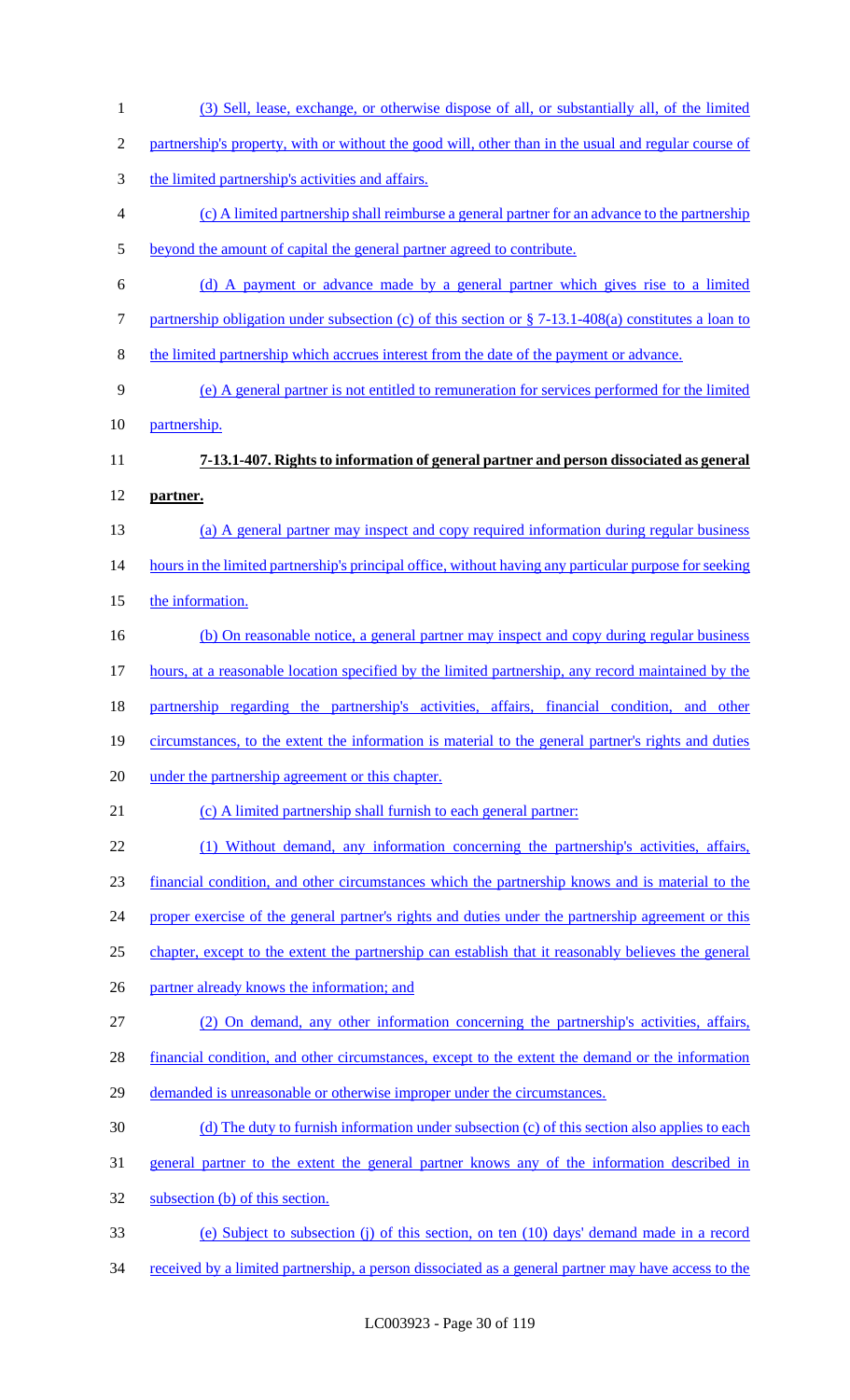1 information and records described in subsections (a) and (b) of this section at the locations specified 2 in those subsections if: 3 (1) The information or record pertains to the period during which the person was a general 4 partner; 5 (2) The person seeks the information or record in good faith; and 6 (3) The person satisfies the requirements imposed on a limited partner by § 7-13.1-304(b). 7 (f) A limited partnership shall respond to a demand made pursuant to subsection (e) of this 8 section in the manner provided in § 7-13.1-304(c). 9 (g) A limited partnership may charge a person that makes a demand under this section the 10 reasonable costs of copying, limited to the costs of labor and material. 11 (h) A general partner or person dissociated as a general partner may exercise the rights 12 under this section through an agent or, in the case of an individual under legal disability, a legal 13 representative. Any restriction or condition imposed by the partnership agreement or under 14 subsection (j) of this section applies both to the agent or legal representative and to the general 15 partner or person dissociated as a general partner. 16 (i) The rights under this section do not extend to a person as transferee, but if: 17 (1) A general partner dies, § 7-13.1-704 applies; and 18 (2) An individual dissociates as a general partner under §§ 7-13.1-603(6)(ii) or 7-13.1- 19 603(6)(iii), the legal representative of the individual may exercise the rights under subsection (c) 20 of this section of a person dissociated as a general partner. 21 (j) In addition to any restriction or condition stated in its partnership agreement, a limited 22 partnership, as a matter within the ordinary course of its activities and affairs, may impose 23 reasonable restrictions and conditions on access to and use of information to be furnished under 24 this section, including designating information confidential and imposing nondisclosure and 25 safeguarding obligations on the recipient. In a dispute concerning the reasonableness of a restriction 26 under this subsection, the partnership has the burden of proving reasonableness. 27 **7-13.1-408. Reimbursement -- Indemnification -- Advancement -- Insurance.** 28 (a) A limited partnership shall reimburse a general partner for any payment made by the 29 general partner in the course of the general partner's activities on behalf of the partnership, if the 30 general partner complied with §§ 7-13.1-406, 7-13.1-409, and 7-13.1-504 in making the payment. 31 (b) A limited partnership shall indemnify and hold harmless a person with respect to any 32 claim or demand against the person and any debt, obligation, or other liability incurred by the 33 person by reason of the person's former or present capacity as a general partner, if the claim, 34 demand, debt, obligation, or other liability does not arise from the person's breach of §§ 7-13.1-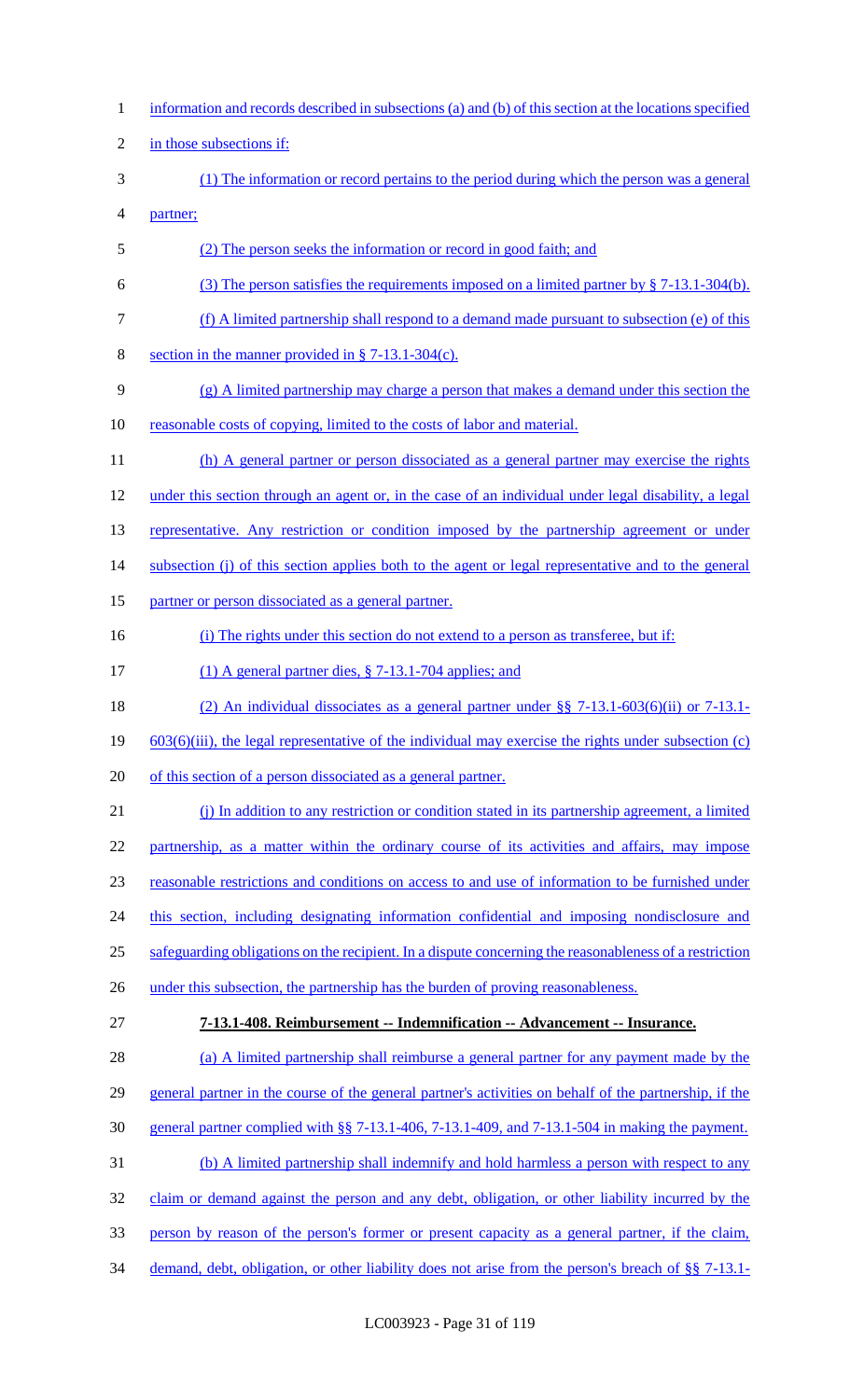## 1 406, 7-13.1-409, or 7-13.1-504.

| $\sqrt{2}$   | (c) In the ordinary course of its activities and affairs, a limited partnership may advance               |
|--------------|-----------------------------------------------------------------------------------------------------------|
| 3            | reasonable expenses, including attorneys' fees and costs, incurred by a person in connection with a       |
| 4            | claim or demand against the person by reason of the person's former or present capacity as a general      |
| 5            | partner, if the person promises to repay the partnership if the person ultimately is determined not       |
| 6            | to be entitled to be indemnified under subsection (b) of this section.                                    |
| $\tau$       | (d) A limited partnership may purchase and maintain insurance on behalf of a general                      |
| $8\,$        | partner against liability asserted against or incurred by the general partner in that capacity or arising |
| $\mathbf{9}$ | from that status even if, under $\S$ 7-13.1-105(c)(8), the partnership agreement could not eliminate or   |
| 10           | limit the person's liability to the partnership for the conduct giving rise to the liability.             |
| 11           | 7-13.1-409. Standards of conduct for general partners.                                                    |
| 12           | (a) A general partner owes to the limited partnership and, subject to $\S$ 7-13.1-901, the other          |
| 13           | partners the duties of loyalty and care stated in subsections (b) and (c) of this section.                |
| 14           | (b) The fiduciary duty of loyalty of a general partner includes the duties:                               |
| 15           | (1) To account to the limited partnership and hold as trustee for it any property, profit, or             |
| 16           | benefit derived by the general partner:                                                                   |
| 17           | (i) In the conduct or winding up of the partnership's activities and affairs;                             |
| 18           | (ii) From a use by the general partner of the partnership's property; or                                  |
| 19           | (iii) From the appropriation of a partnership opportunity;                                                |
| 20           | (2) To refrain from dealing with the partnership in the conduct or winding up of the                      |
| 21           | partnership's activities and affairs as or on behalf of a person having an interest adverse to the        |
| 22           | partnership; and                                                                                          |
| 23           | (3) To refrain from competing with the partnership in the conduct or winding up of the                    |
| 24           | partnership's activities and affairs.                                                                     |
| 25           | (c) The duty of care of a general partner in the conduct or winding up of the limited                     |
| 26           | partnership's activities and affairs is to refrain from engaging in grossly negligent or reckless         |
| 27           | conduct, willful or intentional misconduct, or knowing violation of law.                                  |
| 28           | (d) A general partner shall discharge the duties and obligations under this chapter or under              |
| 29           | the partnership agreement and exercise any rights consistently with the contractual obligation of         |
| 30           | good faith and fair dealing.                                                                              |
| 31           | (e) A general partner does not violate a duty or obligation under this chapter or under the               |
| 32           | partnership agreement solely because the general partner's conduct furthers the general partner's         |
| 33           | own interest.                                                                                             |
| 34           | (f) All the partners of a limited partnership may authorize or ratify, after full disclosure of           |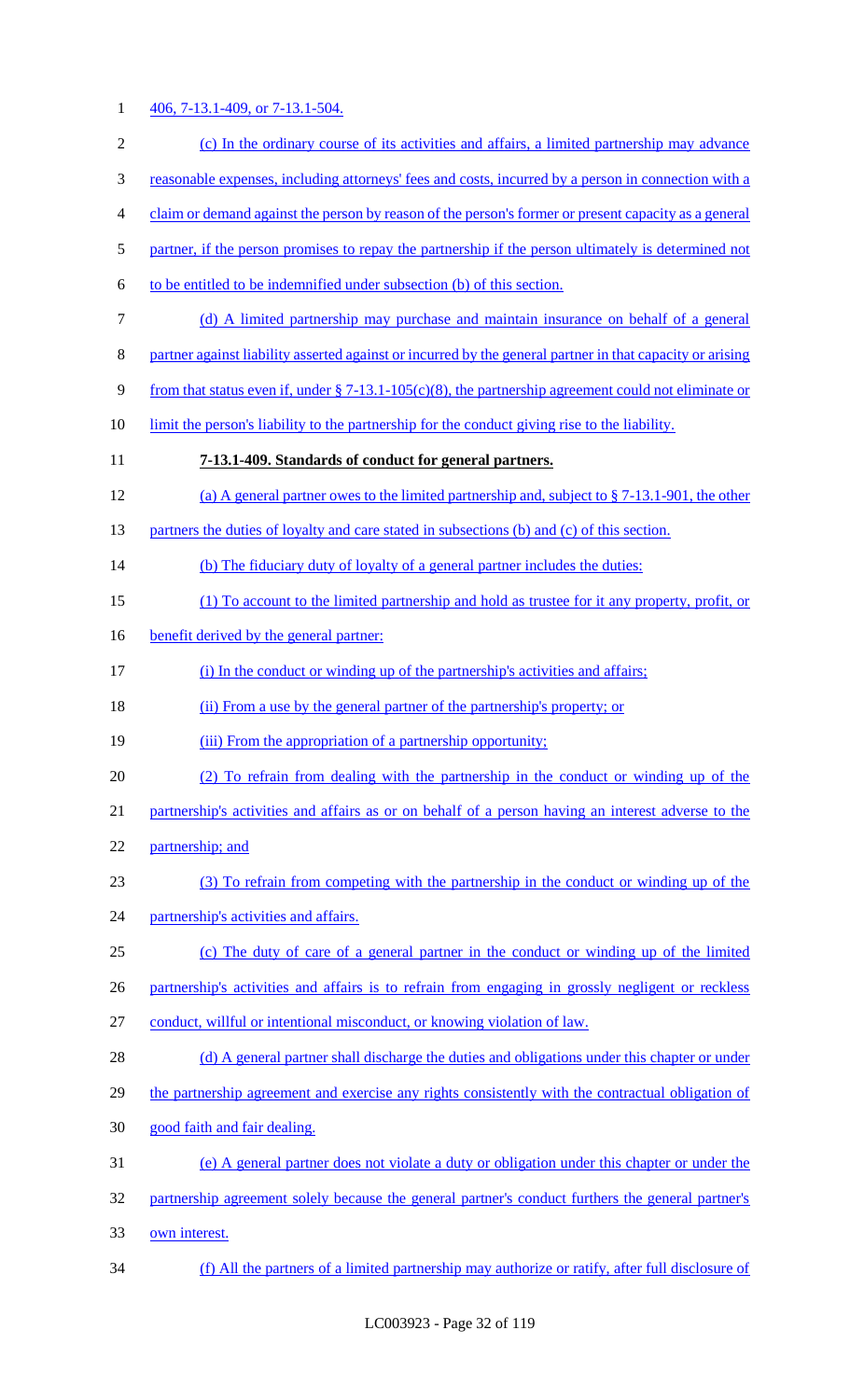| $\mathbf{1}$   | all material facts, a specific act or transaction by a general partner that otherwise would violate the |
|----------------|---------------------------------------------------------------------------------------------------------|
| $\mathfrak{2}$ | duty of loyalty.                                                                                        |
| 3              | $(g)$ It is a defense to a claim under subsection (b)(2) of this section and any comparable             |
| 4              | claim in equity or at common law that the transaction was fair to the limited partnership.              |
| 5              | (h) If, as permitted by subsection (f) of this section or the partnership agreement, a general          |
| 6              | partner enters into a transaction with the limited partnership which otherwise would be prohibited      |
| 7              | by subsection $(b)(2)$ of this section, the general partner's rights and obligations arising from the   |
| 8              | transaction are the same as those of a person that is not a general partner.                            |
| 9              | <b>ARTICLE 5</b>                                                                                        |
| 10             | <b>CONTRIBUTIONS AND DISTRIBUTIONS</b>                                                                  |
| 11             | 7-13.1-501. Form of contribution.                                                                       |
| 12             | A contribution may consist of property transferred to, services performed for, or another               |
| 13             | benefit provided to the limited partnership or an agreement to transfer property to, perform services   |
| 14             | for, or provide another benefit to the partnership.                                                     |
| 15             | 7-13.1-502. Liability for contribution.                                                                 |
| 16             | (a) A person's obligation to make a contribution to a limited partnership is not excused by             |
| 17             | the person's death, disability, termination, or other inability to perform personally.                  |
| 18             | (b) If a person does not fulfill an obligation to make a contribution other than money, the             |
| 19             | person is obligated at the option of the limited partnership to contribute money equal to the value,    |
| 20             | as stated in the required information, of the part of the contribution which has not been made.         |
| 21             | (c) The obligation of a person to make a contribution may be compromised only by the                    |
| 22             | affirmative vote or consent of all the partners. If a creditor of a limited partnership extends credit  |
| 23             | or otherwise acts in reliance on an obligation described in subsection (a) of this section without      |
| 24             | knowledge or notice of a compromise under this subsection, the creditor may enforce the                 |
| 25             | obligation.                                                                                             |
| 26             | 7-13.1-503. Sharing of and right to distributions before dissolution.                                   |
| 27             | (a) Any distribution made by a limited partnership before its dissolution and winding up                |
| 28             | must be shared among the partners on the basis of the value, as stated in the required information      |
| 29             | when the limited partnership decides to make the distribution, of the contributions the limited         |
| 30             | partnership has received from each partner, except to the extent necessary to comply with a transfer    |
| 31             | effective under § 7-13.1-702 or charging order in effect under § 7-13.1-703.                            |
| 32             | (b) A person has a right to a distribution before the dissolution and winding up of a limited           |
| 33             | partnership only if the partnership decides to make an interim distribution. A person's dissociation    |
| 34             | does not entitle the person to a distribution.                                                          |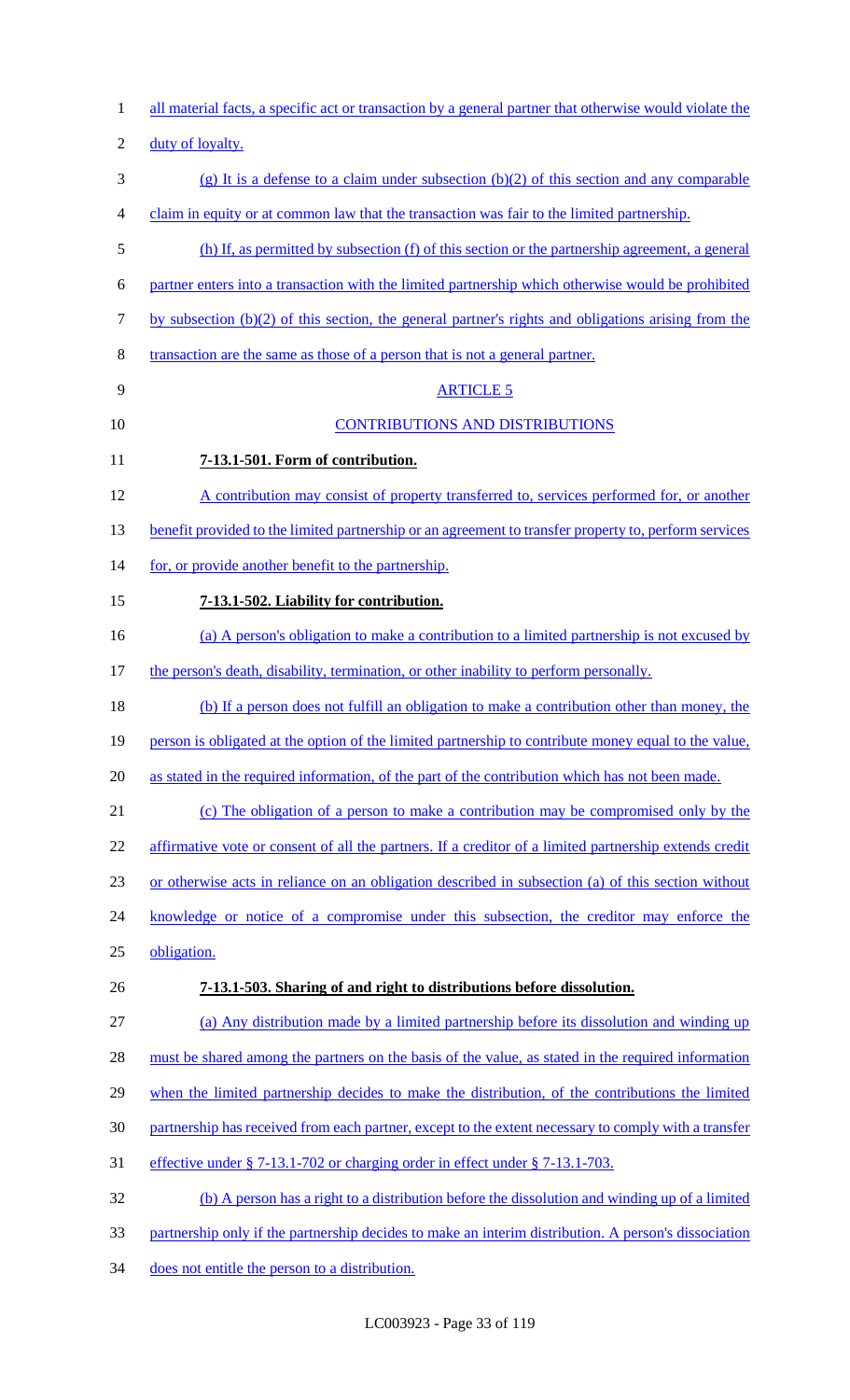(c) A person does not have a right to demand or receive a distribution from a limited 2 partnership in any form other than money. Except as otherwise provided in § 7-13.1-810(f), a partnership may distribute an asset in kind only if each part of the asset is fungible with each other part and each person receives a percentage of the asset equal in value to the person's share of distributions. (d) If a partner or transferee becomes entitled to receive a distribution, the partner or transferee has the status of, and is entitled to all remedies available to, a creditor of the limited partnership with respect to the distribution. However, the partnership's obligation to make a distribution is subject to offset for any amount owed to the partnership by the partner or a person 10 dissociated as a partner on whose account the distribution is made. **7-13.1-504. Limitations on distributions.** (a) A limited partnership may not make a distribution, including a distribution under § 7- 13 13.1-810, if after the distribution: 14 (1) The partnership would not be able to pay its debts as they become due in the ordinary course of the partnership's activities and affairs; or (2) The partnership's total assets would be less than the sum of its total liabilities plus the 17 amount that would be needed, if the partnership were to be dissolved and wound up at the time of 18 the distribution, to satisfy the preferential rights upon dissolution and winding up of partners and transferees whose preferential rights are superior to the rights of persons receiving the distribution. (b) A limited partnership may base a determination that a distribution is not prohibited 21 under subsection (a) of this section on: (1) Financial statements prepared on the basis of accounting practices and principles that are reasonable in the circumstances; or (2) A fair valuation or other method that is reasonable under the circumstances. (c) Except as otherwise provided in subsection (e) of this section, the effect of a distribution 26 under subsection (a) of this section is measured: 27 (1) In the case of a distribution as defined in  $\S 7-13.1-102(4)(i)$ , as of the earlier of: (i) The date money or other property is transferred or debt is incurred by the limited partnership; or (ii) The date the person entitled to the distribution ceases to own the interest or right being acquired by the partnership in return for the distribution; (2) In the case of any other distribution of indebtedness, as of the date the indebtedness is distributed; and 34 (3) In all other cases, as of the date: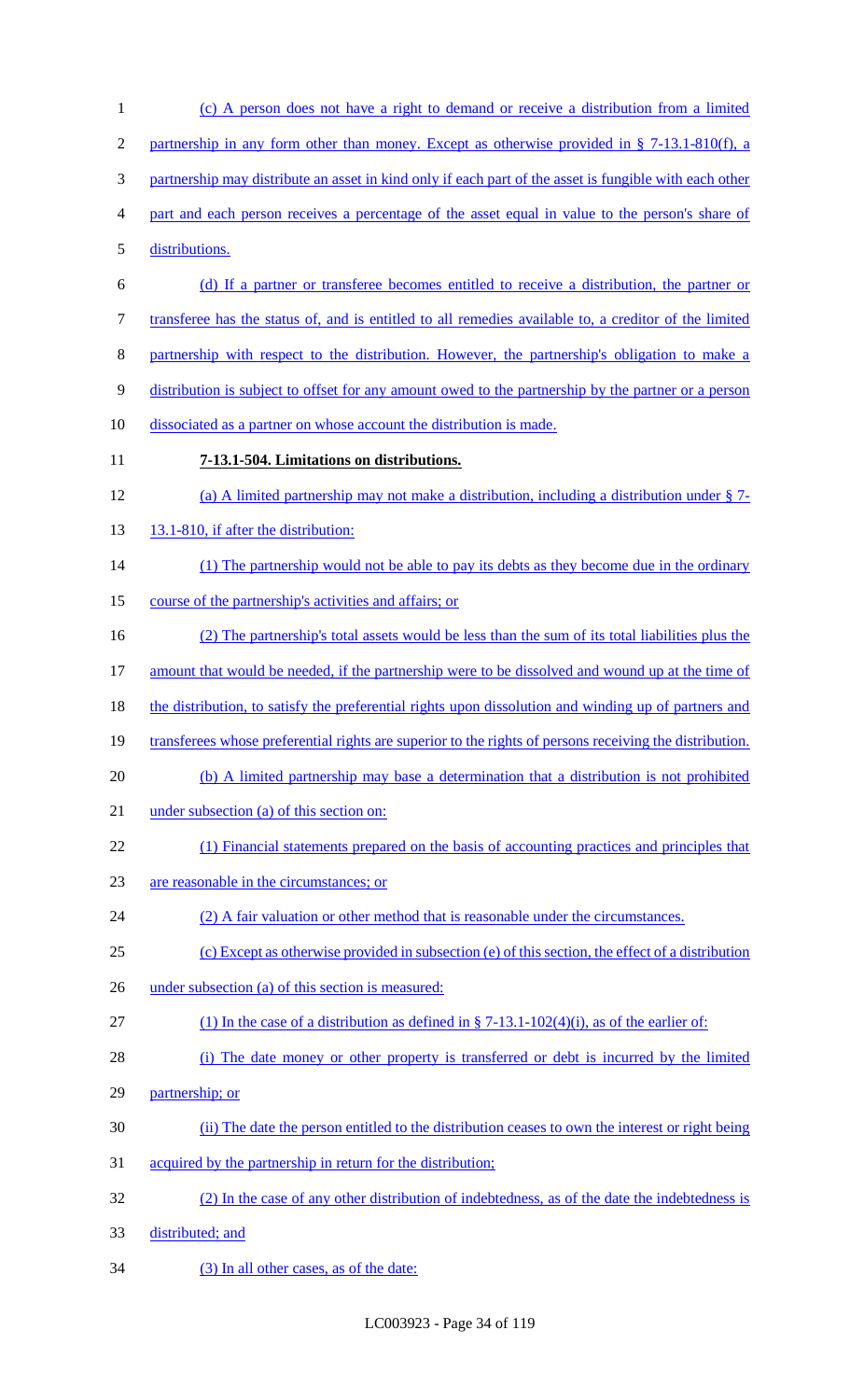| 1              | (i) The distribution is authorized, if the payment occurs not later than one hundred twenty               |
|----------------|-----------------------------------------------------------------------------------------------------------|
| $\overline{c}$ | (120) days after that date; or                                                                            |
| 3              | (ii) The payment is made, if the payment occurs more than one hundred twenty (120) days                   |
| 4              | after the distribution is authorized.                                                                     |
| 5              | (d) A limited partnership's indebtedness to a partner or transferee incurred by reason of a               |
| 6              | distribution made in accordance with this section is at parity with the partnership's indebtedness to     |
| 7              | its general, unsecured creditors, except to the extent subordinated by agreement.                         |
| 8              | (e) A limited partnership's indebtedness, including indebtedness issued as a distribution, is             |
| 9              | not a liability for purposes of subsection (a) of this section if the terms of the indebtedness provide   |
| 10             | that payment of principal and interest is made only if and to the extent that payment of a distribution   |
| 11             | could then be made under this section. If the indebtedness is issued as a distribution, each payment      |
| 12             | of principal or interest is treated as a distribution, the effect of which is measured on the date the    |
| 13             | payment is made.                                                                                          |
| 14             | (f) In measuring the effect of a distribution under $\S$ 7-13.1-810, the liabilities of a dissolved       |
| 15             | limited partnership do not include any claim that has been disposed of under $\S$ § 7-13.1-806, 7-13.1-   |
| 16             | 807, or 7-13.1-808.                                                                                       |
|                |                                                                                                           |
| 17             | 7-13.1-505. Liability for improper distributions.                                                         |
| 18             | (a) If a general partner consents to a distribution made in violation of $\S$ 7-13.1-504 and in           |
| 19             | consenting to the distribution fails to comply with $\S$ 7-13.1-409, the general partner is personally    |
| 20             | liable to the limited partnership for the amount of the distribution which exceeds the amount that        |
| 21             | could have been distributed without the violation of $\S$ 7-13.1-504.                                     |
| 22             | (b) A person that receives a distribution knowing that the distribution violated $\S$ 7-13.1-             |
| 23             | 504 is personally liable to the limited partnership but only to the extent that the distribution received |
| 24             | by the person exceeded the amount that could have been properly paid under $\S$ 7-13.1-504.               |
| 25             | (c) A general partner against which an action is commenced because the general partner is                 |
| 26             | liable under subsection (a) of this section may:                                                          |
| 27             | (1) Implead any other person that is liable under subsection (a) of this section and seek to              |
| 28             | enforce a right of contribution from the person; and                                                      |
| 29             | (2) Implead any person that received a distribution in violation of subsection (b) of this                |
| 30             | section and seek to enforce a right of contribution from the person in the amount the person received     |
| 31             | in violation of subsection (b) of this section.                                                           |
| 32             | (d) An action under this section is barred unless commenced not later than two (2) years                  |

ARTICLE 6

# LC003923 - Page 35 of 119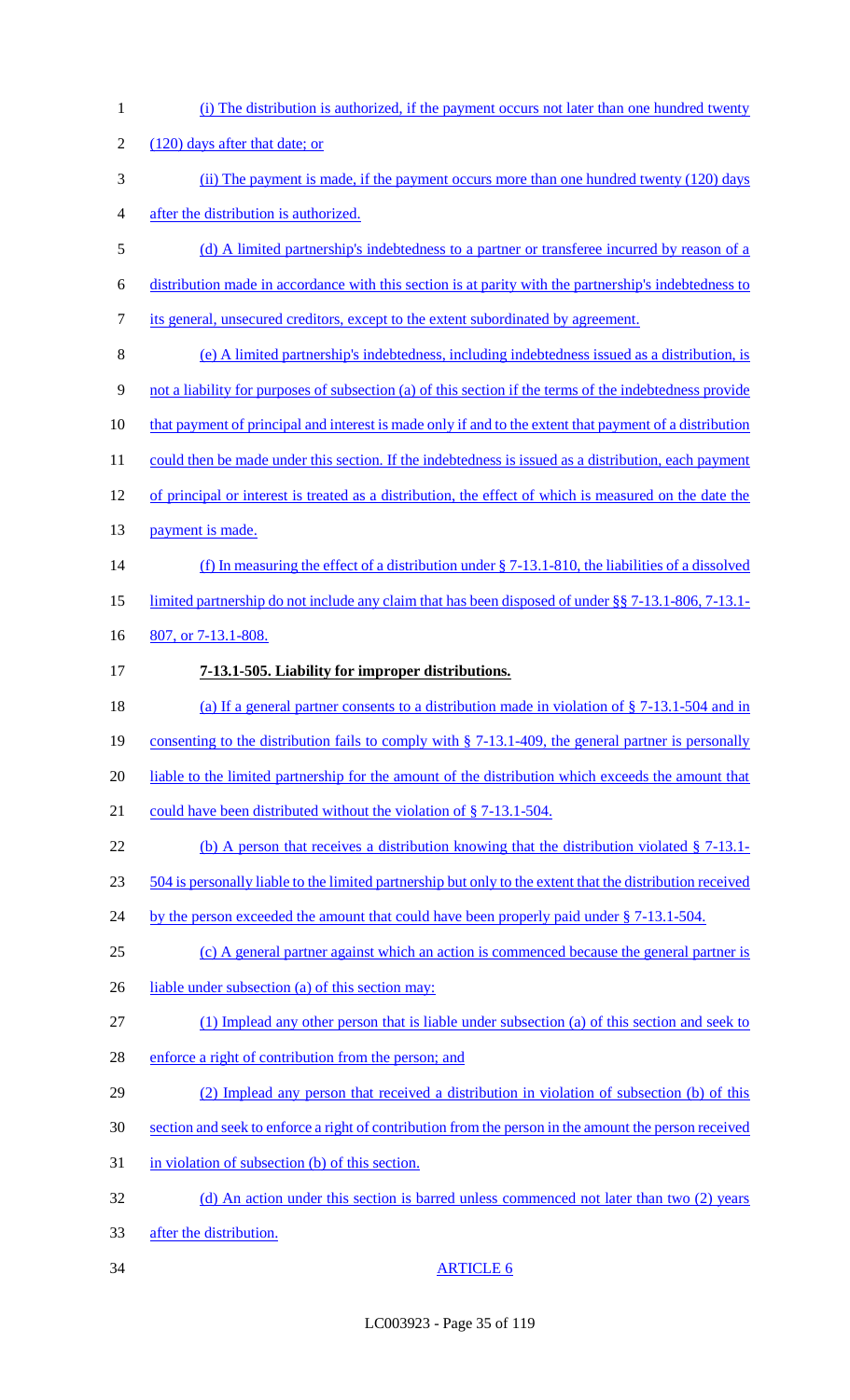| 1              | <b>DISSOCIATION</b>                                                                                       |
|----------------|-----------------------------------------------------------------------------------------------------------|
| $\overline{2}$ | 7-13.1-601. Dissociation as limited partner.                                                              |
| 3              | (a) A person does not have a right to dissociate as a limited partner before the completion               |
| $\overline{4}$ | of the winding up of the limited partnership.                                                             |
| 5              | (b) A person is dissociated as a limited partner when:                                                    |
| 6              | (1) The limited partnership knows or has notice of the person's express will to withdraw as               |
| $\tau$         | a limited partner, but, if the person has specified a withdrawal date later than the date the partnership |
| 8              | knew or had notice, on that later date;                                                                   |
| 9              | (2) An event stated in the partnership agreement as causing the person's dissociation as a                |
| 10             | limited partner occurs;                                                                                   |
| 11             | (3) The person is expelled as a limited partner pursuant to the partnership agreement;                    |
| 12             | (4) The person is expelled as a limited partner by the affirmative vote or consent of all the             |
| 13             | other partners if:                                                                                        |
| 14             | (i) It is unlawful to carry on the limited partnership's activities and affairs with the person           |
| 15             | as a limited partner;                                                                                     |
| 16             | (ii) There has been a transfer of all the person's transferable interest in the partnership, other        |
| 17             | than:                                                                                                     |
| 18             | (A) A transfer for security purposes; or                                                                  |
| 19             | (B) A charging order in effect under § 7-13.1-703 which has not been foreclosed;                          |
| 20             | (iii) The person is an entity and:                                                                        |
| 21             | (A) The partnership notifies the person that it will be expelled as a limited partner because             |
| 22             | the person has filed a statement of dissolution or the equivalent, the person has been                    |
| 23             | administratively dissolved, the person's charter or the equivalent has been revoked, or the person's      |
| 24             | right to conduct business has been suspended by the person's jurisdiction of formation; and               |
| 25             | (B) Not later than ninety (90) days after the notification, the statement of dissolution or the           |
| 26             | equivalent has not been withdrawn, rescinded, or revoked, the person has not been reinstated, or          |
| 27             | the person's charter or the equivalent or right to conduct business has not been reinstated; or           |
| 28             | (iv) The person is an unincorporated entity that has been dissolved and whose activities                  |
| 29             | and affairs are being wound up;                                                                           |
| 30             | (5) On application by the limited partnership or a partner in a direct action under $\S$ 7-13.1-          |
| 31             | 901, the person is expelled as a limited partner by judicial order because the person:                    |
| 32             | (i) Has engaged or is engaging in wrongful conduct that has affected adversely and                        |
| 33             | materially, or will affect adversely and materially, the partnership's activities and affairs;            |
| 34             | (ii) Has committed willfully or persistently, or is committing willfully and persistently, a              |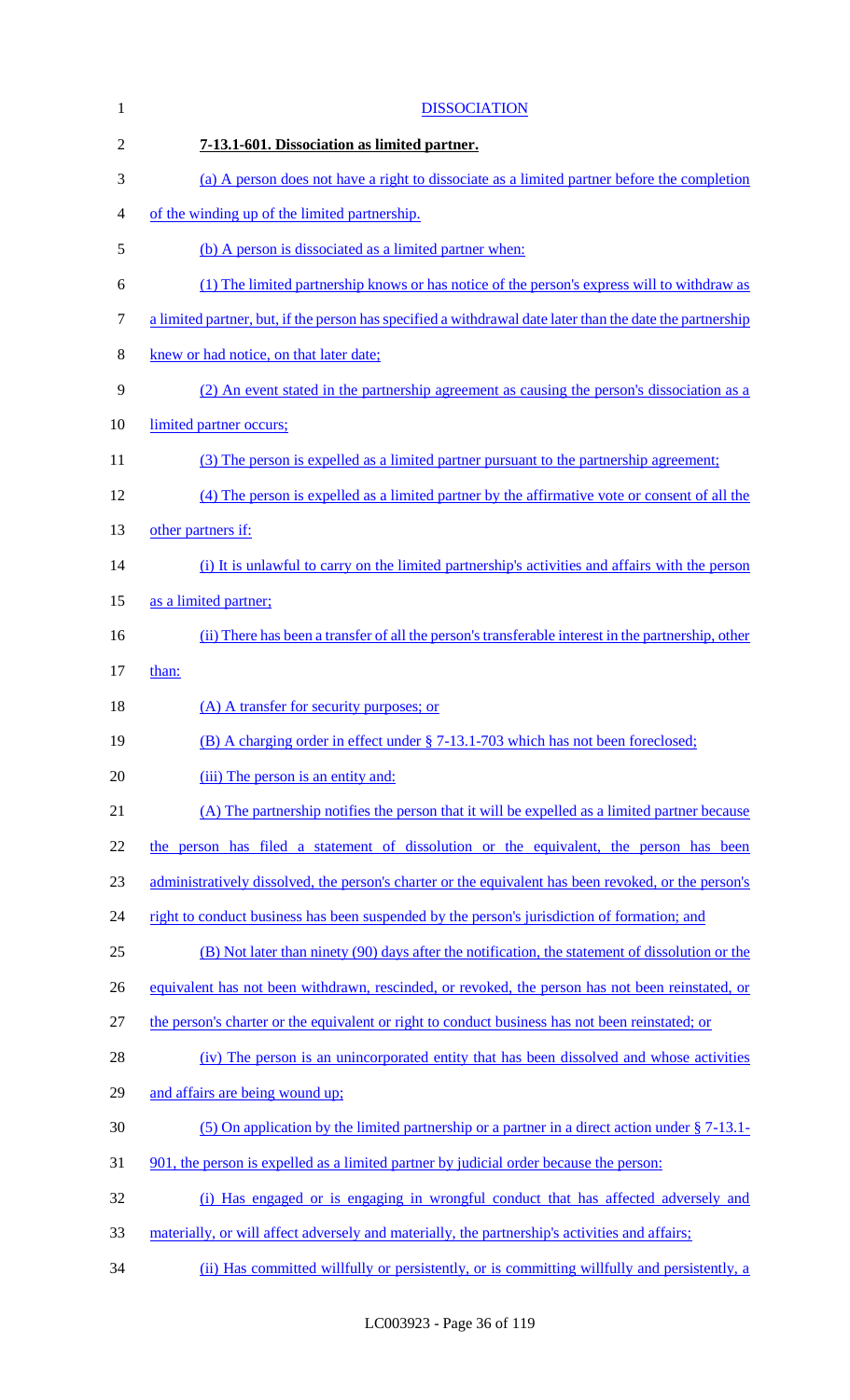material breach of the partnership agreement or the contractual obligation of good faith and fair dealing under § 7-13.1-305(a); or (iii) Has engaged or is engaging in conduct relating to the partnership's activities and affairs which makes it not reasonably practicable to carry on the activities and affairs with the person as a limited partner; (6) In the case of an individual, the individual dies; (7) In the case of a person that is a testamentary or inter vivos trust or is acting as a limited partner by virtue of being a trustee of such a trust, the trust's entire transferable interest in the limited partnership is distributed; (8) In the case of a person that is an estate or is acting as a limited partner by virtue of being 11 a personal representative of an estate, the estate's entire transferable interest in the limited partnership is distributed; (9) In the case of a person that is not an individual, the existence of the person terminates; 14 (10) The limited partnership participates in a merger under article 11 of this chapter and: (i) The partnership is not the surviving entity; or 16 (ii) Otherwise as a result of the merger, the person ceases to be a limited partner; (11) The limited partnership participates in an interest exchange under article 11 of this 18 chapter and, as a result of the interest exchange, the person ceases to be a limited partner; (12) The limited partnership participates in a conversion under article 11 of this chapter; (13) The limited partnership participates in a domestication under article 11 of this chapter 21 and, as a result of the domestication, the person ceases to be a limited partner; or 22 (14) The limited partnership dissolves and completes winding up. **7-13.1-602. Effect of dissociation as limited partner.** 24 (a) If a person is dissociated as a limited partner: (1) Subject to § 7-13.1-704, the person does not have further rights as a limited partner; (2) The person's contractual obligation of good faith and fair dealing as a limited partner under § 7-13.1-305(a) ends with regard to matters arising and events occurring after the person's dissociation; and (3) Subject to § 7-13.1-704 and article 11 of this chapter, any transferable interest owned by the person in the person's capacity as a limited partner immediately before dissociation is owned by the person solely as a transferee. (b) A person's dissociation as a limited partner does not of itself discharge the person from any debt, obligation, or other liability to the limited partnership or the other partners which the 34 person incurred while a limited partner.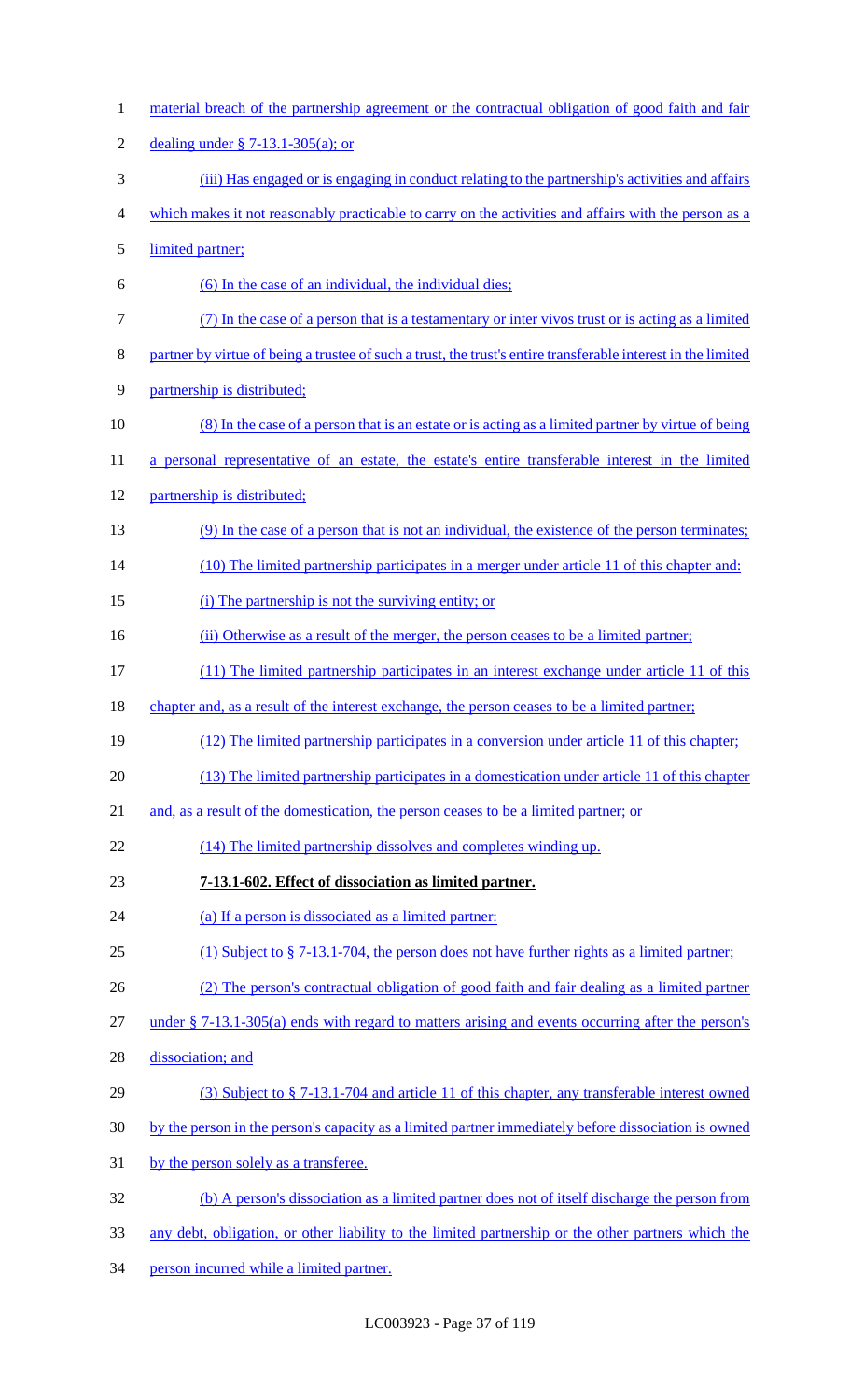| $\mathbf{1}$   | 7-13.1-603. Dissociation as general partner.                                                         |
|----------------|------------------------------------------------------------------------------------------------------|
| $\overline{2}$ | A person is dissociated as a general partner when:                                                   |
| 3              | (1) The limited partnership knows or has notice of the person's express will to withdraw as          |
| 4              | a general partner, but, if the person has specified a withdrawal date later than the date the        |
| 5              | partnership knew or had notice, on that later date;                                                  |
| 6              | (2) An event stated in the partnership agreement as causing the person's dissociation as a           |
| 7              | general partner occurs;                                                                              |
| 8              | (3) The person is expelled as a general partner pursuant to the partnership agreement;               |
| 9              | (4) The person is expelled as a general partner by the affirmative vote or consent of all the        |
| 10             | other partners if:                                                                                   |
| 11             | (i) It is unlawful to carry on the limited partnership's activities and affairs with the person      |
| 12             | as a general partner;                                                                                |
| 13             | (ii) There has been a transfer of all the person's transferable interest in the partnership, other   |
| 14             | than:                                                                                                |
| 15             | (A) A transfer for security purposes; or                                                             |
| 16             | (B) A charging order in effect under § 7-13.1-703 which has not been foreclosed;                     |
| 17             | (iii) The person is an entity and:                                                                   |
| 18             | (A) The partnership notifies the person that it will be expelled as a general partner because        |
| 19             | the person has filed a statement of dissolution or the equivalent, the person has been               |
| 20             | administratively dissolved, the person's charter or the equivalent has been revoked, or the person's |
| 21             | right to conduct business has been suspended by the person's jurisdiction of formation; and          |
| 22             | (B) Not later than ninety (90) days after the notification, the statement of dissolution or the      |
| 23             | equivalent has not been withdrawn, rescinded, or revoked, the person has not been reinstated, or     |
| 24             | the person's charter or the equivalent or right to conduct business has not been reinstated; or      |
| 25             | (iv) The person is an unincorporated entity that has been dissolved and whose activities             |
| 26             | and affairs are being wound up;                                                                      |
| 27             | (5) On application by the limited partnership or a partner in a direct action under $\S$ 7-13.1-     |
| 28             | 901, the person is expelled as a general partner by judicial order because the person:               |
| 29             | (i) Has engaged or is engaging in wrongful conduct that has affected adversely and                   |
| 30             | materially, or will affect adversely and materially, the partnership's activities and affairs;       |
| 31             | (ii) Has committed willfully or persistently, or is committing willfully or persistently, a          |
| 32             | material breach of the partnership agreement or a duty or obligation under $\S$ 7-13.1-409; or       |
| 33             | (iii) Has engaged or is engaging in conduct relating to the partnership's activities and affairs     |
| 34             | which makes it not reasonably practicable to carry on the activities and affairs of the limited      |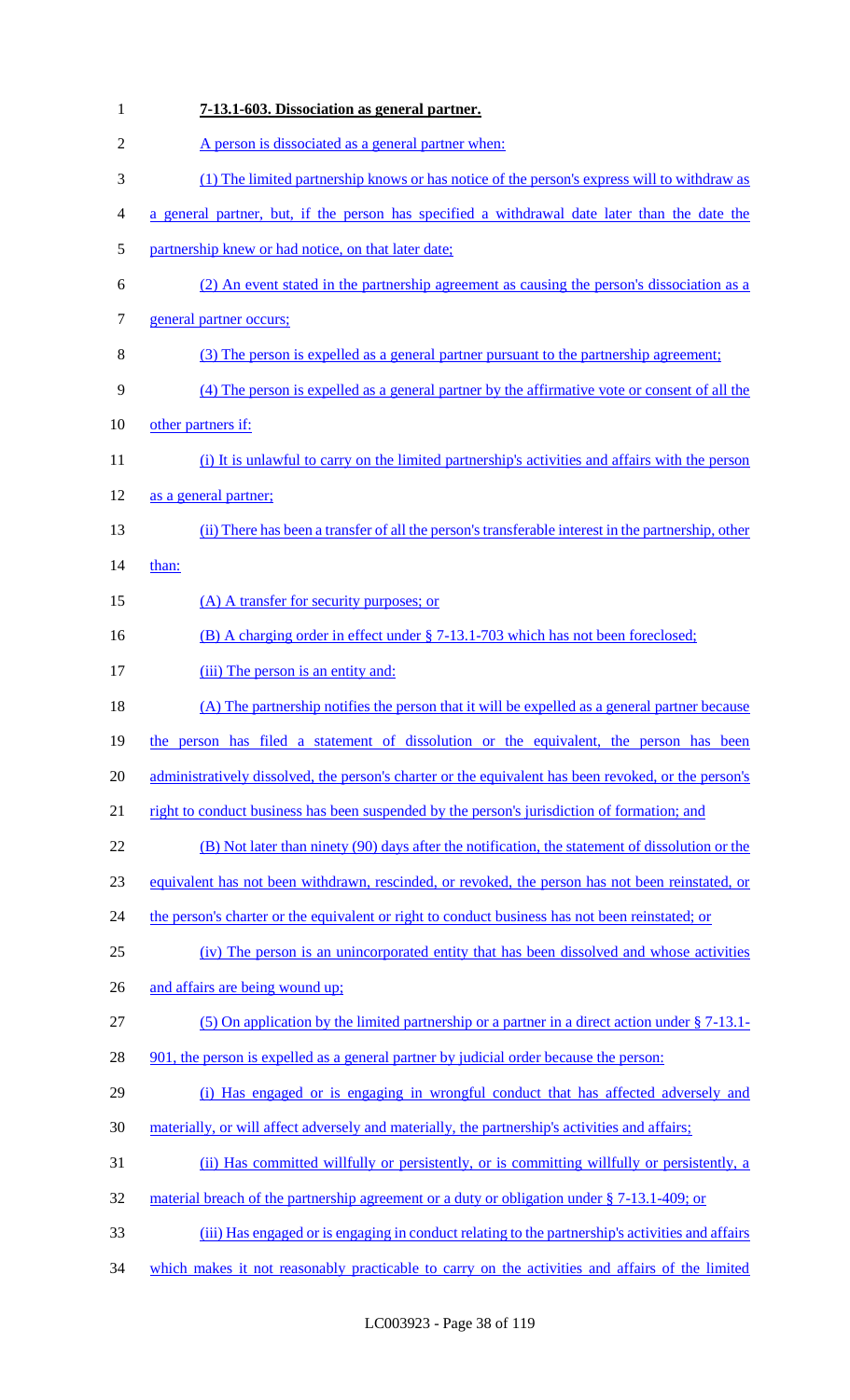| $\mathbf{1}$   | partnership with the person as a general partner.                                                             |
|----------------|---------------------------------------------------------------------------------------------------------------|
| $\overline{2}$ | (6) In the case of an individual:                                                                             |
| 3              | (i) The individual dies;                                                                                      |
| 4              | (ii) A guardian or general conservator for the individual is appointed; or                                    |
| 5              | (iii) A court orders that the individual has otherwise become incapable of performing the                     |
| 6              | individual's duties as a general partner under this chapter or the partnership agreement;                     |
| $\tau$         | (7) The person:                                                                                               |
| 8              | (i) Becomes a debtor in bankruptcy;                                                                           |
| 9              | (i) Executes an assignment for the benefit of creditors; or                                                   |
| 10             | (iii) Seeks, consents to, or acquiesces in the appointment of a trustee, receiver, or liquidator              |
| 11             | of the person or of all or substantially all the person's property;                                           |
| 12             | (8) In the case of a person that is a testamentary or inter vivos trust or is acting as a general             |
| 13             | partner by virtue of being a trustee of such a trust, the trust's entire transferable interest in the limited |
| 14             | partnership is distributed;                                                                                   |
| 15             | (9) In the case of a person that is an estate or is acting as a general partner by virtue of                  |
| 16             | being a personal representative of an estate, the estate's entire transferable interest in the limited        |
| 17             | partnership is distributed;                                                                                   |
| 18             | (10) In the case of a person that is not an individual, the existence of the person terminates;               |
| 19             | (11) The limited partnership participates in a merger under article 11 of this chapter and:                   |
| 20             | (i) The partnership is not the surviving entity; or                                                           |
| 21             | (ii) Otherwise as a result of the merger, the person ceases to be a general partner;                          |
| 22             | (12) The limited partnership participates in an interest exchange under article 11 of this                    |
| 23             | chapter and, as a result of the interest exchange, the person ceases to be a general partner;                 |
| 24             | (13) The limited partnership participates in a conversion under article 11 of this chapter;                   |
| 25             | (14) The limited partnership participates in a domestication under article 11 of this chapter                 |
| 26             | and, as a result of the domestication, the person ceases to be a general partner; or                          |
| 27             | (15) The limited partnership dissolves and completes winding up.                                              |
| 28             | 7-13.1-604. Power to dissociate as general partner -- Wrongful dissociation.                                  |
| 29             | (a) A person has the power to dissociate as a general partner at any time, rightfully or                      |
| 30             | wrongfully, by withdrawing as a general partner by express will under $\S$ 7-13.1-603(1).                     |
| 31             | (b) A person's dissociation as a general partner is wrongful only if the dissociation:                        |
| 32             | (1) Is in breach of an express provision of the partnership agreement; or                                     |
| 33             | (2) Occurs before the completion of the winding up of the limited partnership, and:                           |
| 34             | (i) The person withdraws as a general partner by express will;                                                |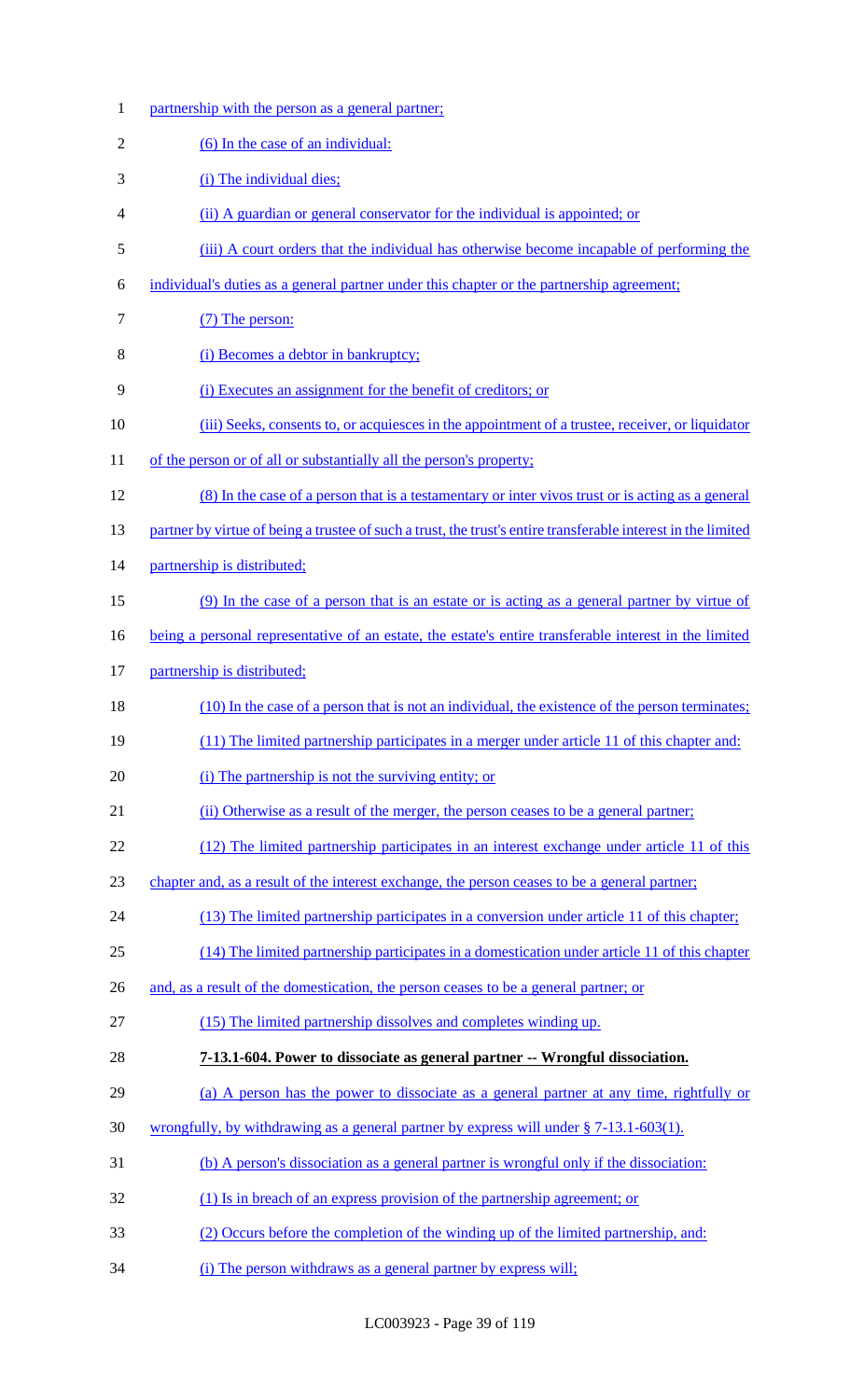(ii) The person is expelled as a general partner by judicial order under § 7-13.1-603(5); 2 (iii) The person is dissociated as a general partner under § 7-13.1-603(7); or (iv) In the case of a person that is not a trust other than a business trust, an estate, or an individual, the person is expelled or otherwise dissociated as a general partner because it willfully dissolved or terminated. (c) A person that wrongfully dissociates as a general partner is liable to the limited partnership and, subject to § 7-13.1-901, to the other partners for damages caused by the dissociation. The liability is in addition to any debt, obligation, or other liability of the general partner to the partnership or the other partners. **7-13.1-605. Effect of dissociation as general partner.** 11 (a) If a person is dissociated as a general partner: (1) The person's right to participate as a general partner in the management and conduct of 13 the limited partnership's activities and affairs terminates; 14 (2) The person's duties and obligations as a general partner under § 7-13.1-409 end with 15 regard to matters arising and events occurring after the person's dissociation; (3) The person may sign and deliver to the secretary of state for filing a statement of 17 dissociation pertaining to the person and, at the request of the limited partnership, shall sign an 18 amendment to the certificate of limited partnership which states that the person has dissociated as a general partner; and (4) Subject to § 7-13.1-704 and article 11 of this chapter, any transferable interest owned by the person in the person's capacity as a general partner immediately before dissociation is owned 22 by the person solely as a transferee. (b) A person's dissociation as a general partner does not of itself discharge the person from 24 any debt, obligation, or other liability to the limited partnership or the other partners which the 25 person incurred while a general partner. **7-13.1-606. Power to bind and liability of person dissociated as general partner.** (a) After a person is dissociated as a general partner and before the limited partnership is 28 merged out of existence, converted, or domesticated under article 11 of this chapter, or dissolved, 29 the partnership is bound by an act of the person only if: (1) The act would have bound the partnership under § 7-13.1-402 before the dissociation; and (2) At the time the other party enters into the transaction: (i) Less than two (2) years has passed since the dissociation; and (ii) The other party does not know or have notice of the dissociation and reasonably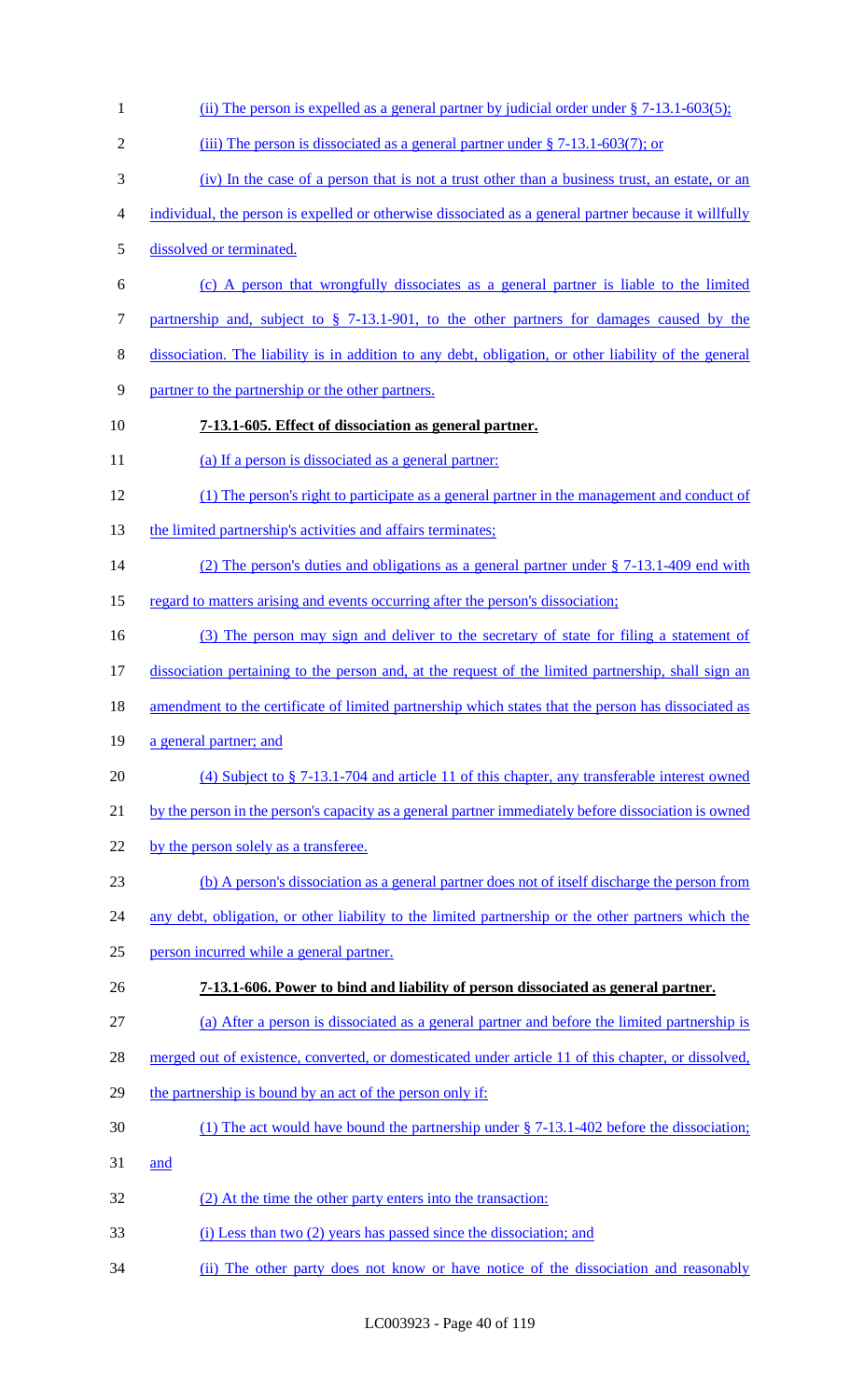1 believes that the person is a general partner. (b) If a limited partnership is bound under subsection (a) of this section, the person dissociated as a general partner which caused the partnership to be bound is liable: (1) To the partnership for any damage caused to the partnership arising from the obligation incurred under subsection (a) of this section; and (2) If a general partner or another person dissociated as a general partner is liable for the obligation, to the general partner or other person for any damage caused to the general partner or other person arising from the liability. **7-13.1-607. Liability of person dissociated as general partner to other persons.** (a) A person's dissociation as a general partner does not of itself discharge the person's 11 liability as a general partner for a debt, obligation, or other liability of the limited partnership incurred before dissociation. Except as otherwise provided in subsections (b) and (c) of this section, 13 the person is not liable for a partnership obligation incurred after dissociation. 14 (b) A person whose dissociation as a general partner results in a dissolution and winding up of the limited partnership's activities and affairs is liable on an obligation incurred by the 16 partnership under § 7-13.1-805 to the same extent as a general partner under § 7-13.1-404. (c) A person that is dissociated as a general partner without the dissociation resulting in a dissolution and winding up of the limited partnership's activities and affairs is liable on a transaction 19 entered into by the partnership after the dissociation only if: 20 (1) A general partner would be liable on the transaction; and (2) At the time the other party enters into the transaction: (i) Less than two (2) years has passed since the dissociation; and (ii) The other party does not have knowledge or notice of the dissociation and reasonably 24 believes that the person is a general partner. (d) By agreement with a creditor of a limited partnership and the partnership, a person 26 dissociated as a general partner may be released from liability for a debt, obligation, or other liability of the partnership. (e) A person dissociated as a general partner is released from liability for a debt, obligation, or other liability of the limited partnership if the partnership's creditor, with knowledge or notice of the person's dissociation as a general partner but without the person's consent, agrees to a material alteration in the nature or time of payment of the debt, obligation, or other liability. 32 ARTICLE 7 TRANSFERABLE INTERESTS AND RIGHTS OF TRANSFEREES AND CREDITORS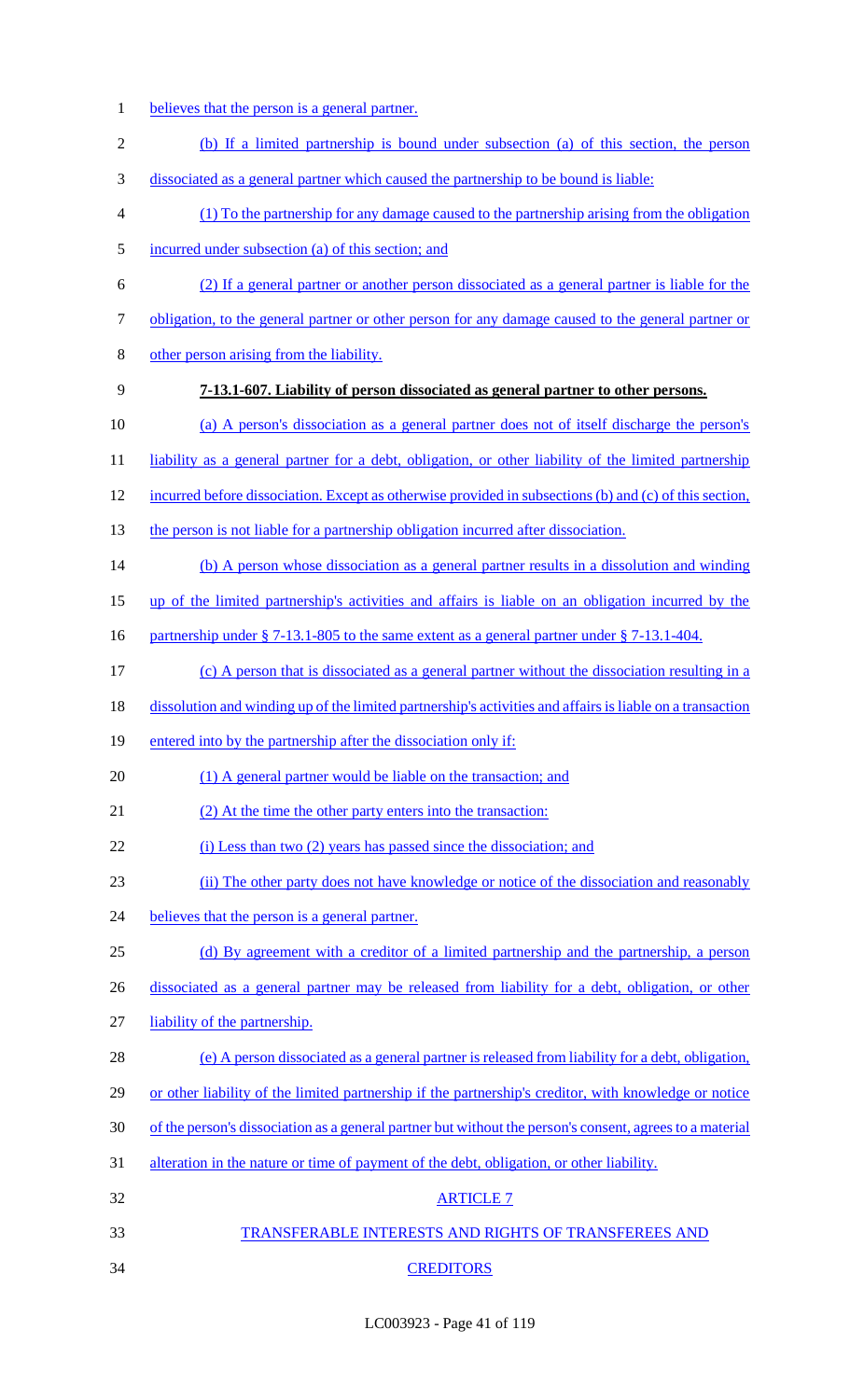| 1              | 7-13.1-701. Nature of transferable interest.                                                               |
|----------------|------------------------------------------------------------------------------------------------------------|
| $\overline{2}$ | A transferable interest is personal property.                                                              |
| 3              | 7-13.1-702. Transfer of transferable interest.                                                             |
| 4              | (a) A transfer, in whole or in part, of a transferable interest:                                           |
| 5              | $(1)$ Is permissible;                                                                                      |
| 6              | (2) Does not by itself cause a person's dissociation as a partner or a dissolution and winding             |
| 7              | up of the limited partnership's activities and affairs; and                                                |
| 8              | (3) Subject to § 7-13.1-704, does not entitle the transferee to:                                           |
| 9              | (i) Participate in the management or conduct of the partnership's activities and affairs; or               |
| 10             | (ii) Except as otherwise provided in subsection (c) of this section, have access to required               |
| 11             | information, records, or other information concerning the partnership's activities and affairs.            |
| 12             | (b) A transferee has the right to receive, in accordance with the transfer, distributions to               |
| 13             | which the transferor would otherwise be entitled.                                                          |
| 14             | (c) In a dissolution and winding up of a limited partnership, a transferee is entitled to an               |
| 15             | account of the partnership's transactions only from the date of dissolution.                               |
| 16             | (d) A transferable interest may be evidenced by a certificate of the interest issued by a                  |
| 17             | limited partnership in a record, and, subject to this section, the interest represented by the certificate |
| 18             | may be transferred by a transfer of the certificate.                                                       |
| 19             | (e) A limited partnership need not give effect to a transferee's rights under this section until           |
| 20             | the partnership knows or has notice of the transfer.                                                       |
| 21             | (f) A transfer of a transferable interest in violation of a restriction on transfer contained in           |
| 22             | the partnership agreement is ineffective if the intended transferee has knowledge or notice of the         |
| 23             | restriction at the time of transfer.                                                                       |
| 24             | (g) Except as otherwise provided in §§ 7-13.1-601(b)(4)(ii) and 7-13.1-603(4)(ii), if a                    |
| 25             | general or limited partner transfers a transferable interest, the transferor retains the rights of a       |
| 26             | general or limited partner other than the transferable interest transferred and retains all the duties     |
| 27             | and obligations of a general or limited partner.                                                           |
| 28             | (h) If a general or limited partner transfers a transferable interest to a person that becomes             |
| 29             | a general or limited partner with respect to the transferred interest, the transferee is liable for the    |
| 30             | transferor's obligations under $\S$ 7-13.1-502 and 7-13.1-505 known to the transferee when the             |
| 31             | transferee becomes a partner.                                                                              |
| 32             | 7-13.1-703. Charging order.                                                                                |
| 33             | (a) On application by a judgment creditor of a partner or transferee, a court may enter a                  |
|                |                                                                                                            |

34 charging order against the transferable interest of the judgment debtor for the unsatisfied amount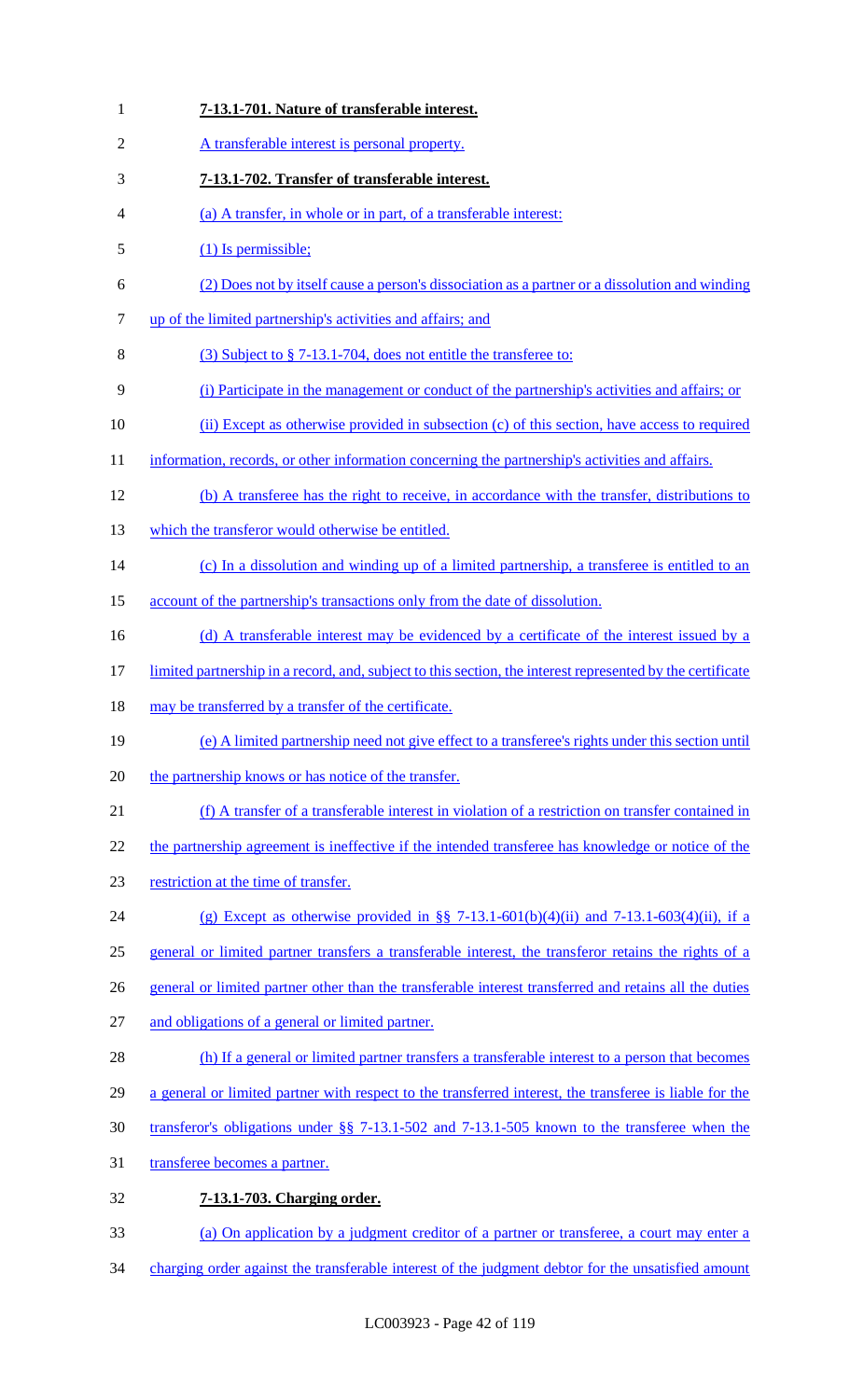- of the judgment. A charging order constitutes a lien on a judgment debtor's transferable interest and
- requires the limited partnership to pay over to the person to which the charging order was issued
- any distribution that otherwise would be paid to the judgment debtor.
- (b) To the extent necessary to effectuate the collection of distributions pursuant to a 5 charging order in effect under subsection (a) of this section, the court may:
- (1) Appoint a receiver of the distributions subject to the charging order, with the power to
- 7 make all inquiries the judgment debtor might have made; and
- (2) Make all other orders necessary to give effect to the charging order.
- (c) Upon a showing that distributions under a charging order will not pay the judgment
- 10 debt within a reasonable time, the court may foreclose the lien and order the sale of the transferable
- 11 interest. The purchaser at the foreclosure sale obtains only the transferable interest, does not thereby
- become a partner, and is subject to § 7-13.1-702.
- (d) At any time before foreclosure under subsection (c) of this section, the partner or
- 14 transferee whose transferable interest is subject to a charging order under subsection (a) of this
- section may extinguish the charging order by satisfying the judgment and filing a certified copy of
- 16 the satisfaction with the court that issued the charging order.
- (e) At any time before foreclosure under subsection (c) of this section, a limited partnership
- 18 or one or more partners whose transferable interests are not subject to the charging order may pay
- 19 to the judgment creditor the full amount due under the judgment and thereby succeed to the rights
- of the judgment creditor, including the charging order.
- (f) This chapter does not deprive any partner or transferee of the benefit of any exemption
- 22 law applicable to the transferable interest of the partner or transferee.
- (g) This section provides the exclusive remedy by which a person seeking in the capacity
- 24 of a judgment creditor to enforce a judgment against a partner or transferee may satisfy the
- judgment from the judgment debtor's transferable interest.
- **7-13.1-704. Power of legal representative of deceased partner.**
- If a partner dies, the deceased partner's legal representative may exercise:
- 28 (1) The rights of a transferee provided in § 7-13.1-702(c); and
- 29 (2) For the purposes of settling the estate, the rights of a current limited partner under § 7-
- 13.1-304.
- ARTICLE 8
- DISSOLUTION AND WINDING UP
- **7-13.1-801. Events causing dissolution.**
- (a) A limited partnership is dissolved, and its activities and affairs must be wound up, upon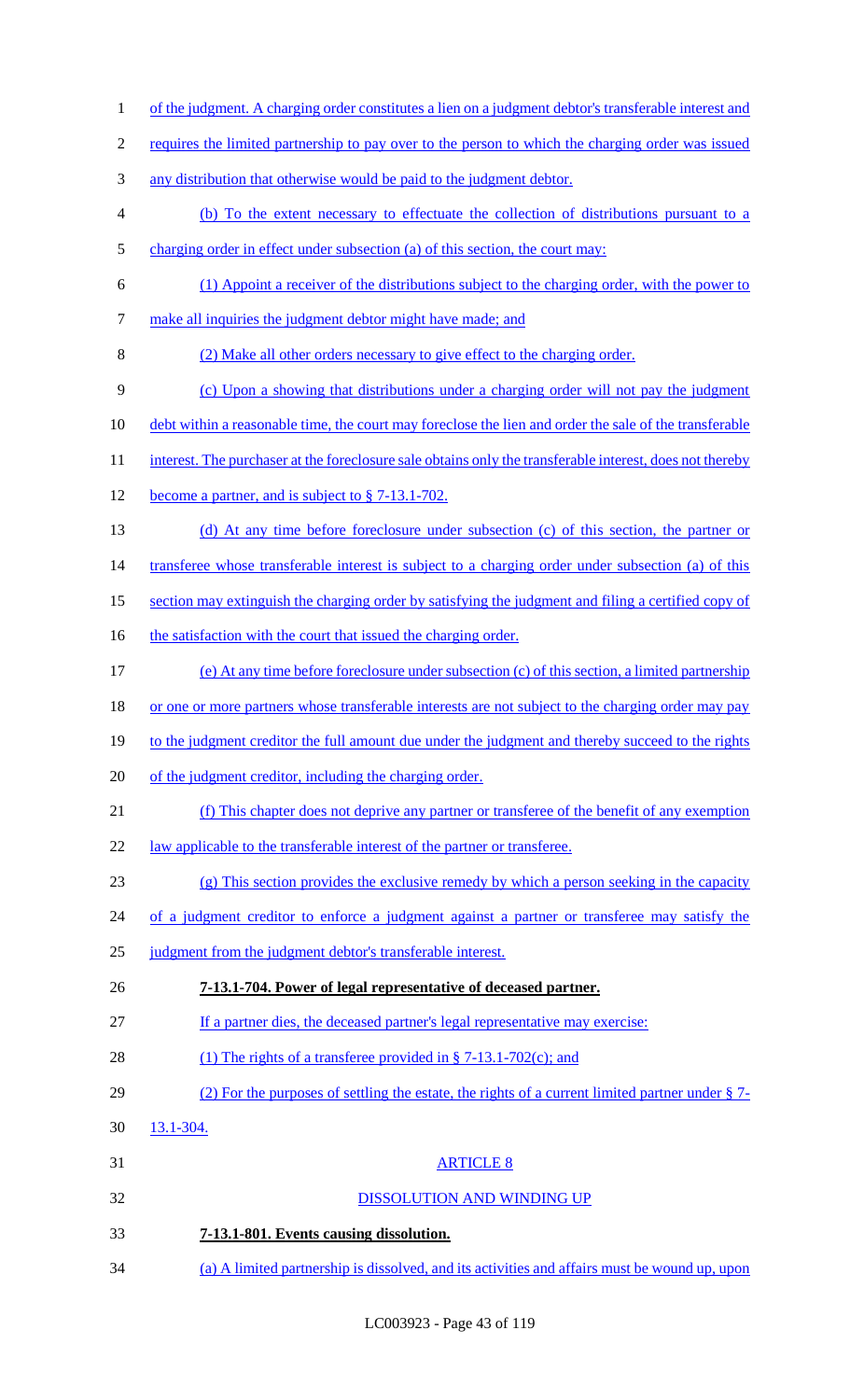1 the occurrence of any of the following: 2 (1) An event or circumstance that the partnership agreement states causes dissolution; (2) The affirmative vote or consent of all general partners and of limited partners owning a majority of the rights to receive distributions as limited partners at the time the vote or consent is 5 to be effective; (3) After the dissociation of a person as a general partner: (i) If the partnership has at least one remaining general partner, the affirmative vote or consent to dissolve the partnership not later than ninety (90) days after the dissociation by partners owning a majority of the rights to receive distributions as partners at the time the vote or consent is to be effective; or 11 (ii) If the partnership does not have a remaining general partner, the passage of ninety (90) days after the dissociation, unless before the end of the period: (A) Consent to continue the activities and affairs of the partnership and admit at least one 14 general partner is given by limited partners owning a majority of the rights to receive distributions 15 as limited partners at the time the consent is to be effective; and 16 (B) At least one person is admitted as a general partner in accordance with the consent; (4) The passage of ninety (90) consecutive days after the dissociation of the partnership's 18 last limited partner, unless before the end of the period the partnership admits at least one limited 19 partner; (5) The passage of ninety (90) consecutive days during which the partnership has only one partner, unless before the end of the period: 22 (i) The partnership admits at least one person as a partner; (ii) If the previously sole remaining partner is only a general partner, the partnership admits 24 the person as a limited partner; and (iii) If the previously sole remaining partner is only a limited partner, the partnership admits a person as a general partner; (6) On application by a partner, the entry by the superior court of an order dissolving the 28 partnership on the grounds that: (i) The conduct of all or substantially all the partnership's activities and affairs is unlawful; or (ii) It is not reasonably practicable to carry on the partnership's activities and affairs in conformity with the certificate of limited partnership and partnership agreement; or (7) The signing and filing of a statement of administrative dissolution by the secretary of state under § 7-13.1-811.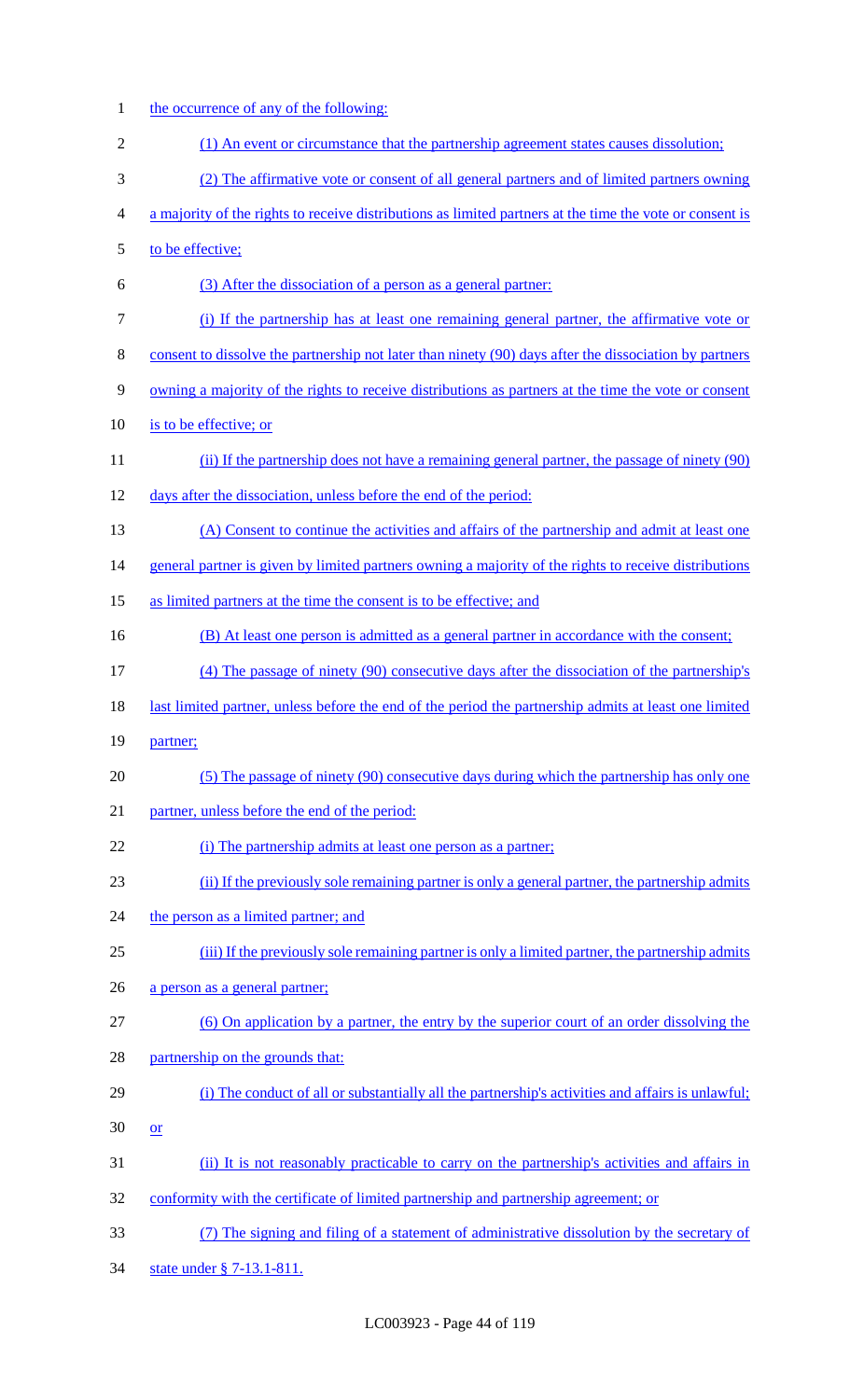| $\mathbf{1}$   | (b) If an event occurs that imposes a deadline on a limited partnership under subsection (a)                              |
|----------------|---------------------------------------------------------------------------------------------------------------------------|
| $\mathfrak{2}$ | of this section and before the partnership has met the requirements of the deadline, another event                        |
| 3              | occurs that imposes a different deadline on the partnership under subsection (a) of this section:                         |
| 4              | (1) The occurrence of the second event does not affect the deadline caused by the first                                   |
| 5              | event; and                                                                                                                |
| 6              | (2) The partnership's meeting of the requirements of the first deadline does not extend the                               |
| 7              | second deadline.                                                                                                          |
| 8              | 7-13.1-802. Winding up.                                                                                                   |
| 9              | (a) A dissolved limited partnership shall wind up its activities and affairs and, except as                               |
| 10             | <u>otherwise provided in <math>\S</math> 7-13.1-803, the partnership continues after dissolution only for the purpose</u> |
| 11             | of winding up.                                                                                                            |
| 12             | (b) In winding up its activities and affairs, the limited partnership:                                                    |
| 13             | (1) Shall discharge the partnership's debts, obligations, and other liabilities, settle and close                         |
| 14             | the partnership's activities and affairs, and marshal and distribute the assets of the partnership; and                   |
| 15             | $(2)$ May:                                                                                                                |
| 16             | (i) Amend its certificate of limited partnership to state that the partnership is dissolved;                              |
| 17             | (ii) Preserve the partnership activities, affairs, and property as a going concern for a                                  |
| 18             | reasonable time;                                                                                                          |
| 19             | Prosecute and defend actions and proceedings, whether civil, criminal, or<br>(iii)                                        |
| 20             | administrative;                                                                                                           |
| 21             | (iv) Transfer the partnership's property;                                                                                 |
| 22             | (v) Settle disputes by mediation or arbitration;                                                                          |
| 23             | (vi) Deliver to the secretary of state for filing a statement of termination stating the name                             |
| 24             | of the partnership and that the partnership is terminated; and                                                            |
| 25             | (vii) Perform other acts necessary or appropriate to the winding up.                                                      |
| 26             | (c) If a dissolved limited partnership does not have a general partner, a person to wind up                               |
| 27             | the dissolved partnership's activities and affairs may be appointed by the affirmative vote or consent                    |
| 28             | of limited partners owning a majority of the rights to receive distributions as limited partners at the                   |
| 29             | time the vote or consent is to be effective. A person appointed under this subsection:                                    |
| 30             | (1) Has the powers of a general partner under $\S$ 7-13.1-804 but is not liable for the debts,                            |
| 31             | obligations, and other liabilities of the partnership solely by reason of having or exercising those                      |
| 32             | powers or otherwise acting to wind up the dissolved partnership's activities and affairs; and                             |
| 33             | (2) Shall deliver promptly to the secretary of state for filing an amendment to the                                       |
|                |                                                                                                                           |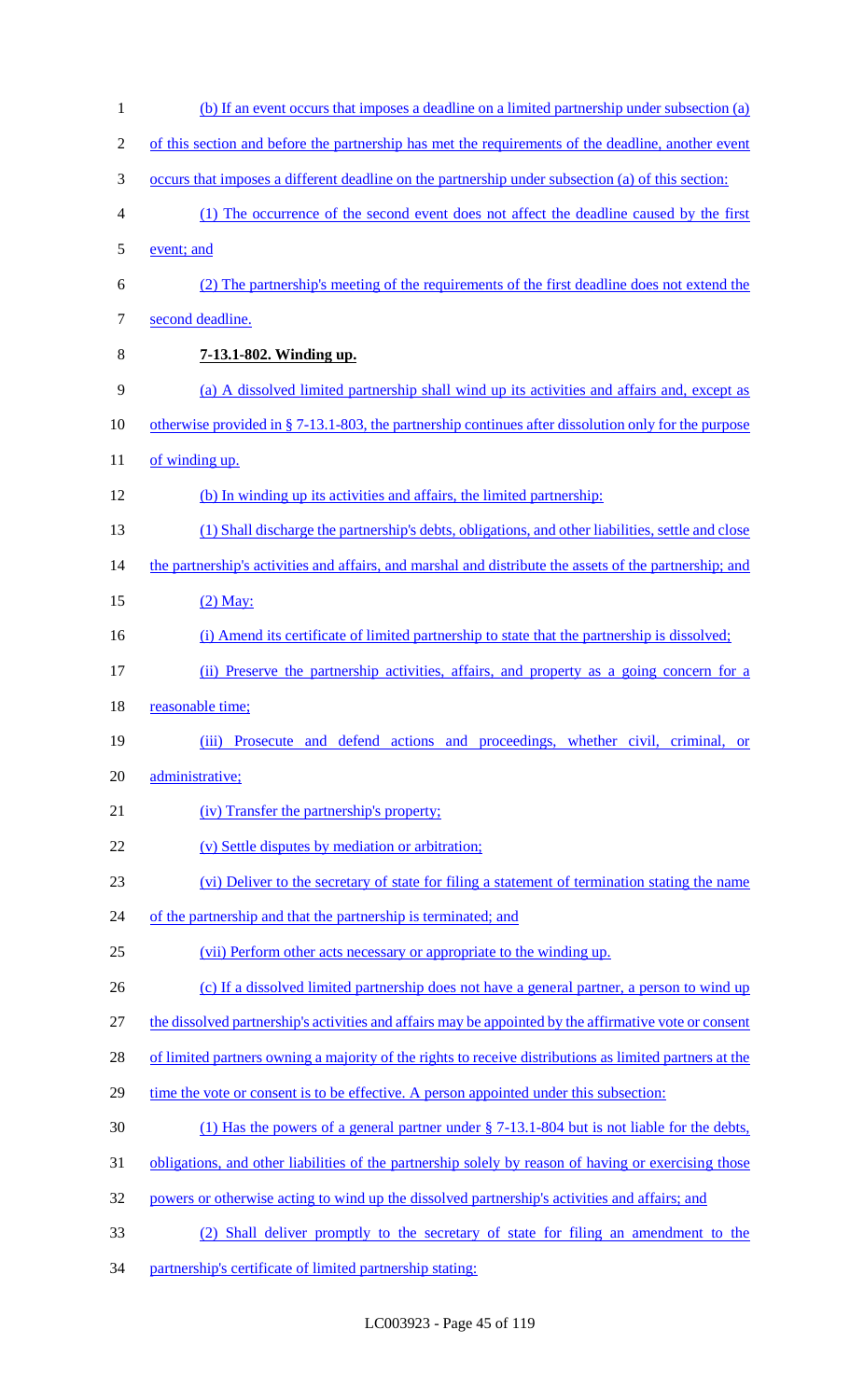| 1              | (i) That the partnership does not have a general partner;                                              |
|----------------|--------------------------------------------------------------------------------------------------------|
| $\overline{2}$ | (ii) The name and street and mailing addresses of the person; and                                      |
| 3              | (iii) That the person has been appointed pursuant to this subsection to wind up the                    |
| $\overline{4}$ | partnership.                                                                                           |
| 5              | (d) On the application of a partner, the superior court may order judicial supervision of the          |
| 6              | winding up of a dissolved limited partnership, including the appointment of a person to wind up        |
| $\tau$         | the partnership's activities and affairs, if:                                                          |
| $8\,$          | (1) The partnership does not have a general partner and within a reasonable time following             |
| 9              | the dissolution no person has been appointed pursuant to subsection (c) of this section; or            |
| 10             | (2) The applicant establishes other good cause.                                                        |
| 11             | 7-13.1-803. Rescinding dissolution.                                                                    |
| 12             | (a) A limited partnership may rescind its dissolution, unless a statement of termination               |
| 13             | applicable to the partnership has become effective, the superior court has entered an order under $\S$ |
| 14             | $7-13.1-801(a)(6)$ dissolving the partnership, or the secretary of state has dissolved the partnership |
| 15             | under § 7-13.1-811.                                                                                    |
| 16             | (b) Rescinding dissolution under this section requires:                                                |
| 17             | (1) The affirmative vote or consent of each partner; and                                               |
| 18             | (2) If the limited partnership has delivered to the secretary of state for filing an amendment         |
| 19             | to the certificate of limited partnership stating that the partnership is dissolved and:               |
| 20             | (i) The amendment has not become effective, delivery to the secretary of state for filing of           |
| 21             | a statement of withdrawal under § 7-13.1-208 applicable to the amendment; or                           |
| 22             | (ii) The amendment has become effective, delivery to the secretary of state for filing of an           |
| 23             | amendment to the certificate of limited partnership stating that dissolution has been rescinded under  |
| 24             | this section.                                                                                          |
| 25             | (c) If a limited partnership rescinds its dissolution:                                                 |
| 26             | (1) The partnership resumes carrying on its activities and affairs as if dissolution had never         |
| 27             | occurred;                                                                                              |
| 28             | (2) Subject to subsection (c)(3) of this section, any liability incurred by the partnership            |
| 29             | after the dissolution and before the rescission has become effective is determined as if dissolution   |
| 30             | had never occurred; and                                                                                |
| 31             | (3) The rights of a third party arising out of conduct in reliance on the dissolution before           |
| 32             | the third party knew or had notice of the rescission may not be adversely affected.                    |
| 33             | 7-13.1-804. Power to bind partnership after dissolution.                                               |
| 34             | (a) A limited partnership is bound by a general partner's act after dissolution which:                 |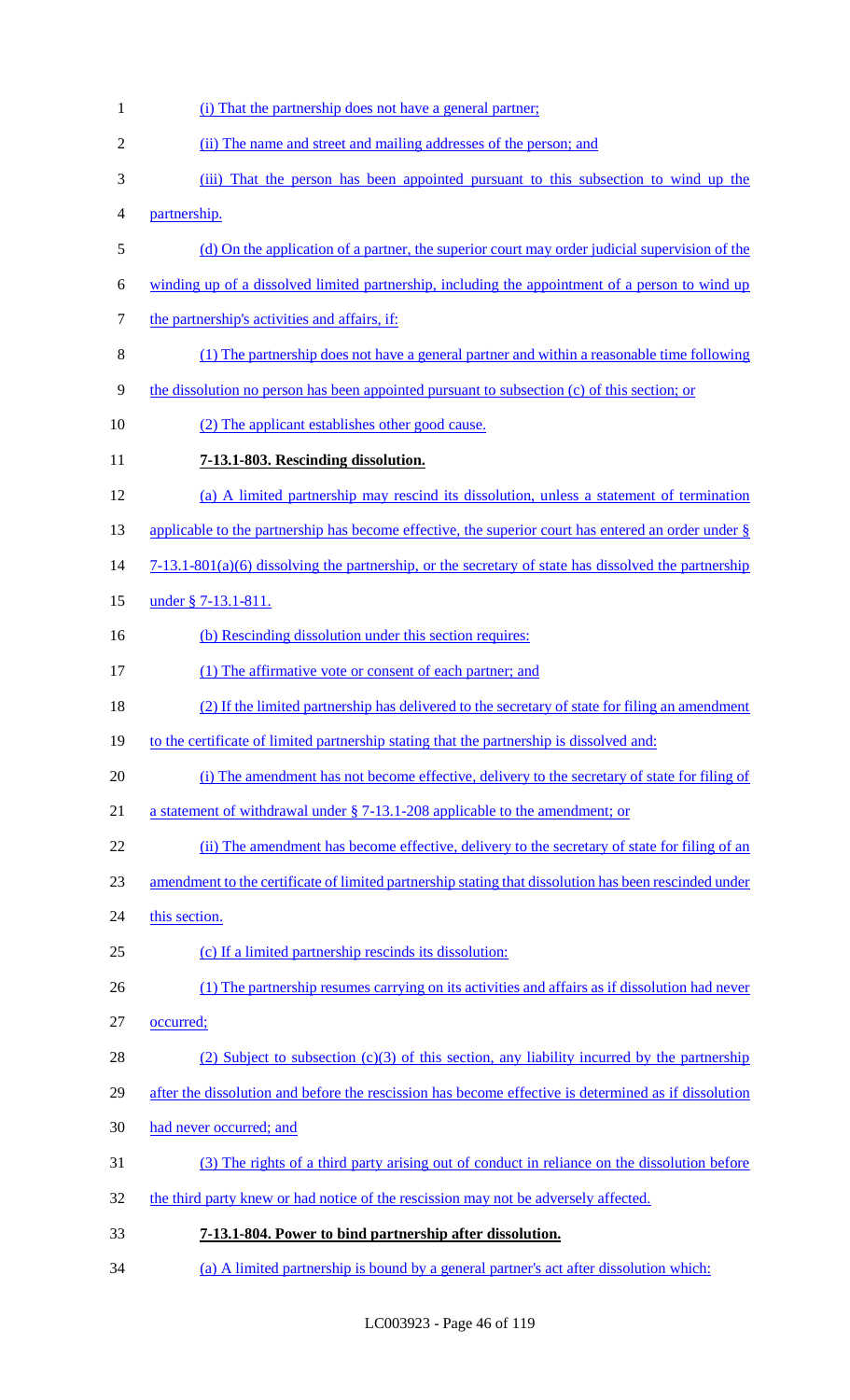| $\mathbf{1}$   | (1) Is appropriate for winding up the partnership's activities and affairs; or                            |
|----------------|-----------------------------------------------------------------------------------------------------------|
| $\overline{2}$ | (2) Would have bound the partnership under $\S$ 7-13.1-402 before dissolution if, at the time             |
| 3              | the other party enters into the transaction, the other party does not know or have notice of the          |
| 4              | dissolution.                                                                                              |
| 5              | (b) A person dissociated as a general partner binds a limited partnership through an act                  |
| 6              | occurring after dissolution if:                                                                           |
| 7              | (1) At the time the other party enters into the transaction:                                              |
| 8              | (i) Less than two (2) years has passed since the dissociation; and                                        |
| 9              | (ii) The other party does not know or have notice of the dissociation and reasonably                      |
| 10             | believes that the person is a general partner; and                                                        |
| 11             | $(2)$ The act:                                                                                            |
| 12             | (i) Is appropriate for winding up the partnership's activities and affairs; or                            |
| 13             | (ii) Would have bound the partnership under $\S$ 7-13.1-402 before dissolution and at the                 |
| 14             | time the other party enters into the transaction the other party does not know or have notice of the      |
| 15             | dissolution.                                                                                              |
| 16             | 7-13.1-805. Liability after dissolution of general partner and person dissociated as                      |
| 17             | general partner.                                                                                          |
| 18             | (a) If a general partner having knowledge of the dissolution causes a limited partnership to              |
| 19             | incur an obligation under $\S$ 7-13.1-804(a) by an act that is not appropriate for winding up the         |
| 20             | partnership's activities and affairs, the general partner is liable:                                      |
| 21             | (1) To the partnership for any damage caused to the partnership arising from the obligation;              |
| 22             | and                                                                                                       |
| 23             | (2) If another general partner or a person dissociated as a general partner is liable for the             |
| 24             | obligation, to that other general partner or person for any damage caused to that other general           |
| 25             | partner or person arising from the liability.                                                             |
| 26             | (b) If a person dissociated as a general partner causes a limited partnership to incur an                 |
| 27             | obligation under $\S$ 7-13.1-804(b), the person is liable:                                                |
| 28             | (1) To the partnership for any damage caused to the partnership arising from the obligation;              |
| 29             | and                                                                                                       |
| 30             | (2) If a general partner or another person dissociated as a general partner is liable for the             |
| 31             | <u>obligation, to the general partner or other person for any damage caused to the general partner or</u> |
| 32             | other person arising from the obligation.                                                                 |
| 33             | 7-13.1-806. Known claims against dissolved limited partnership.                                           |

(a) Except as otherwise provided in subsection (d) of this section, a dissolved limited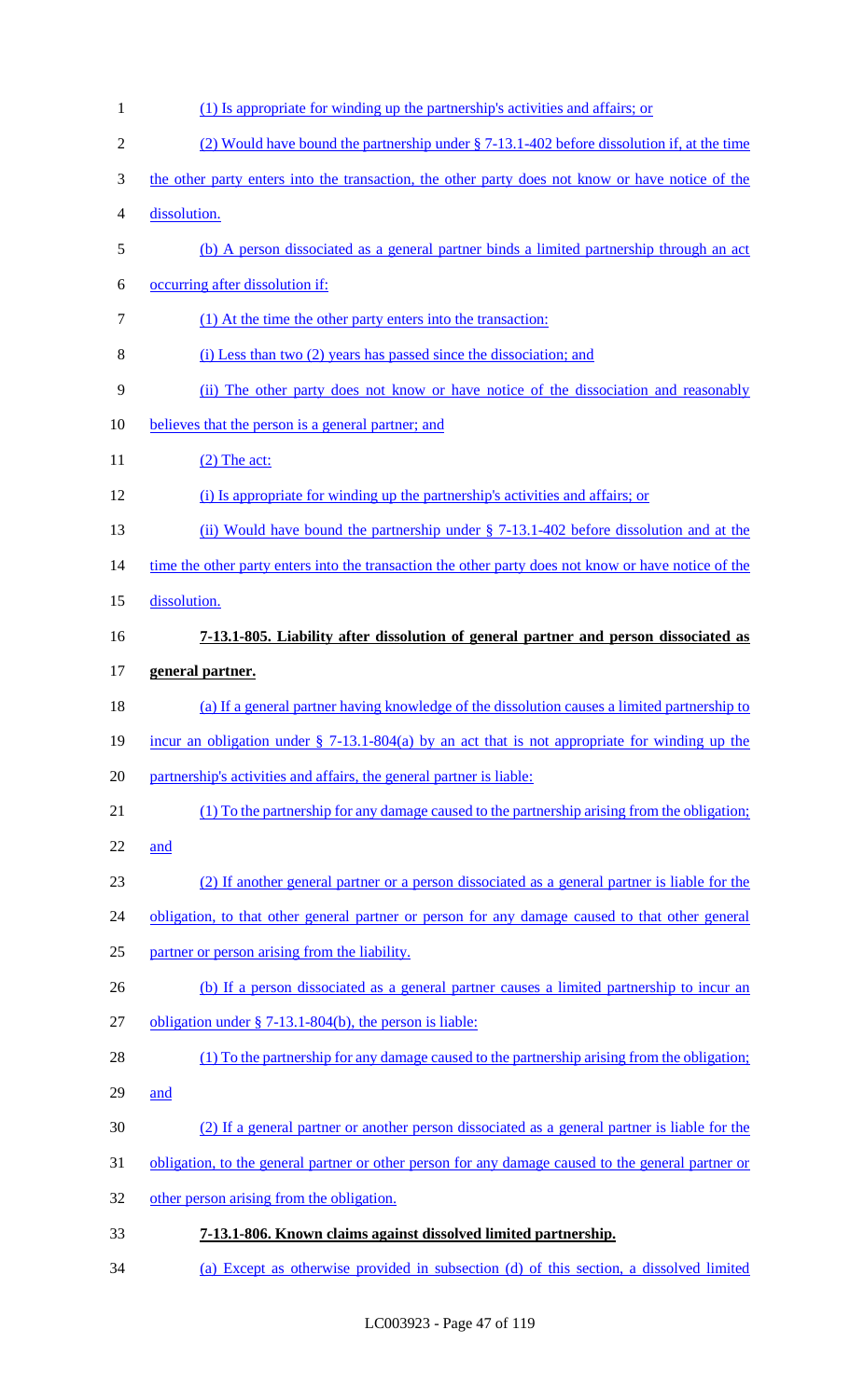1 partnership may give notice of a known claim under subsection (b) of this section, which has the effect provided in subsection (c) of this section. (b) A dissolved limited partnership may in a record notify its known claimants of the dissolution. The notice must: (1) Specify the information required to be included in a claim; (2) State that a claim must be in writing and provide a mailing address to which the claim 7 is to be sent; (3) State the deadline for receipt of a claim, which may not be less than one hundred twenty (120) days after the date the notice is received by the claimant; (4) State that the claim will be barred if not received by the deadline; and (5) Unless the partnership has been throughout its existence a limited liability limited partnership, state that the barring of a claim against the partnership will also bar any corresponding 13 claim against any general partner or person dissociated as a general partner which is based on § 7- 13.1-404. (c) A claim against a dissolved limited partnership is barred if the requirements of 16 subsection (b) of this section are met and: 17 (1) The claim is not received by the specified deadline; or (2) If the claim is timely received but rejected by the partnership: (i) The partnership causes the claimant to receive a notice in a record stating that the claim is rejected and will be barred unless the claimant commences an action against the partnership to 21 enforce the claim not later than ninety (90) days after the claimant receives the notice; and 22 (ii) The claimant does not commence the required action not later than ninety (90) days after the claimant receives the notice. 24 (d) This section does not apply to a claim based on an event occurring after the date of dissolution or a liability that on that date is contingent. **7-13.1-807. Other claims against dissolved limited partnership.** (a) A dissolved limited partnership may publish notice of its dissolution and request persons having claims against the partnership to present them in accordance with the notice. (b) A notice under subsection (a) of this section must: (1) Be published at least once in a newspaper of general circulation in this state whether or not the dissolved limited partnership's principal office is or is not located in this state; (2) Describe the information required to be contained in a claim, state that the claim must be in writing, and provide a mailing address to which the claim is to be sent; (3) State that a claim against the partnership is barred unless an action to enforce the claim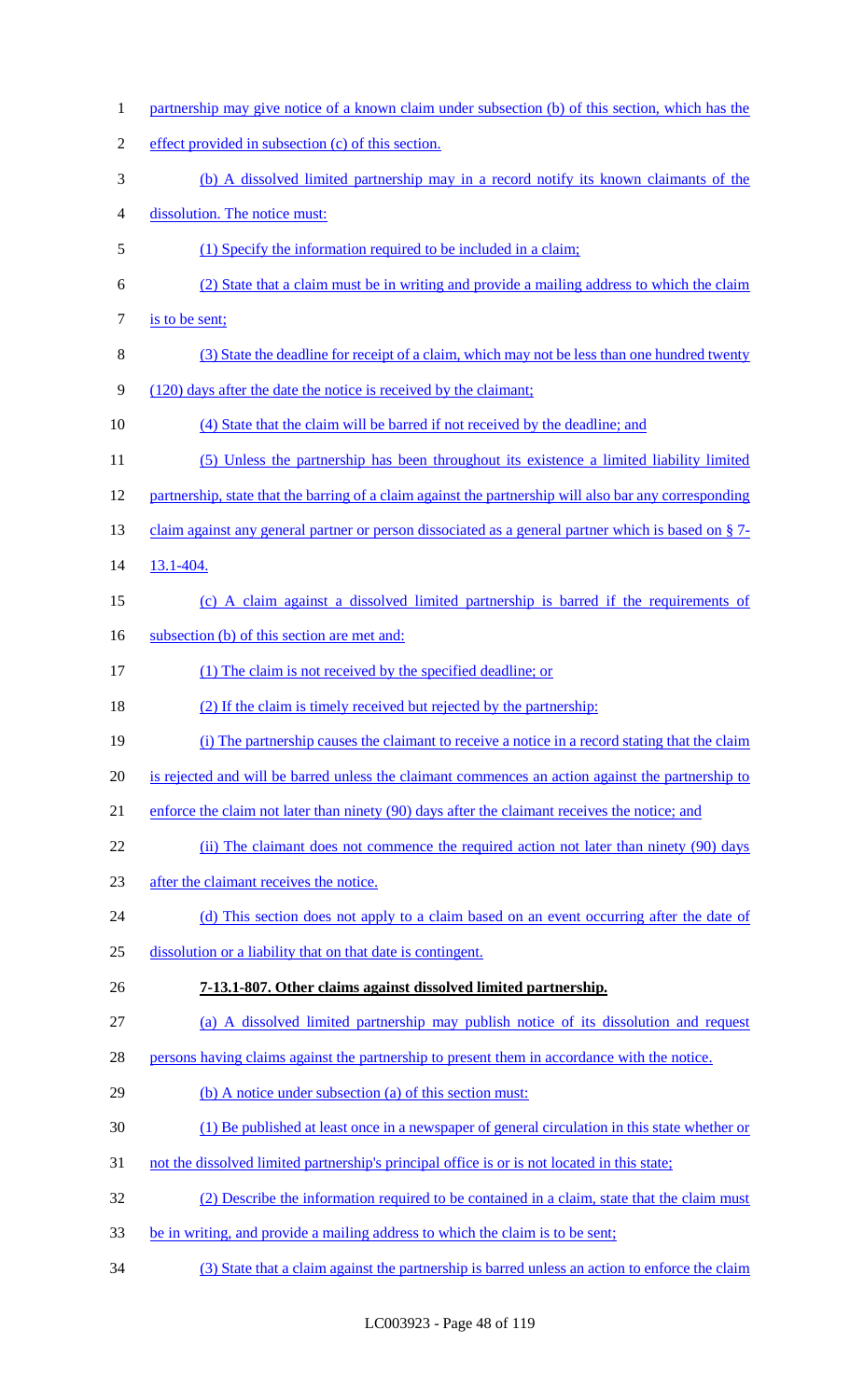1 is commenced not later than three (3) years after publication of the notice; and (4) Unless the partnership has been throughout its existence a limited liability limited partnership, state that the barring of a claim against the partnership will also bar any corresponding claim against any general partner or person dissociated as a general partner which is based on § 7- 13.1-404. (c) If a dissolved limited partnership publishes a notice in accordance with subsection (b) of this section, the claim of each of the following claimants is barred unless the claimant commences an action to enforce the claim against the partnership not later than three (3) years after 9 the publication date of the notice: 10 (1) A claimant that did not receive notice in a record under § 7-13.1-806; (2) A claimant whose claim was timely sent to the partnership but not acted on; and (3) A claimant whose claim is contingent at, or based on an event occurring after, the date 13 of dissolution. 14 (d) A claim not barred under this section or § 7-13.1-806 may be enforced: (1) Against the dissolved limited partnership, to the extent of its undistributed assets; (2) Except as otherwise provided in § 7-13.1-808, if assets of the partnership have been distributed after dissolution, against a partner or transferee to the extent of that person's 18 proportionate share of the claim or of the partnership's assets distributed to the partner or transferee after dissolution, whichever is less, but a person's total liability for all claims under this subsection 20 may not exceed the total amount of assets distributed to the person after dissolution; and (3) Against any person liable on the claim under §§ 7-13.1-404 and 7-13.1-607. **7-13.1-808. Court proceedings.** (a) A dissolved limited partnership that has published a notice under § 7-13.1-807 may file 24 an application with the Providence County superior court for a determination of the amount and form of security to be provided for payment of claims that are contingent, have not been made 26 known to the partnership, or are based on an event occurring after the date of dissolution but which, based on the facts known to the partnership, are reasonably expected to arise after the date of 28 dissolution. Security is not required for any claim that is or is reasonably anticipated to be barred under § 7-13.1-807. (b) Not later than ten (10) days after the filing of an application under subsection (a) of this 31 section, the dissolved limited partnership shall give notice of the proceeding to each claimant holding a contingent claim known to the partnership. (c) In a proceeding brought under this section, the court may appoint a guardian ad litem to represent all claimants whose identities are unknown. The reasonable fees and expenses of the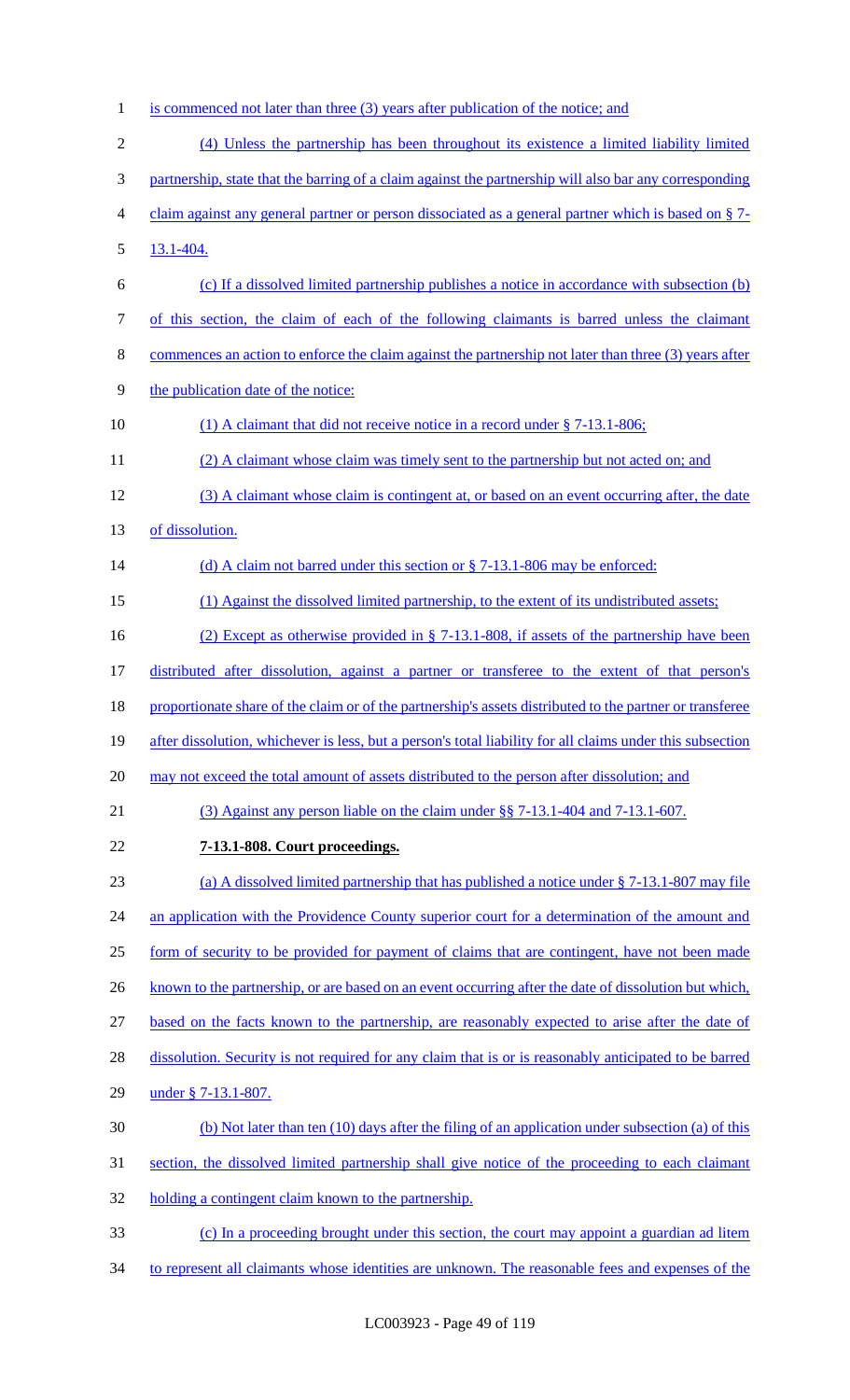guardian, including all reasonable expert witness fees, must be paid by the dissolved limited partnership. (d) A dissolved limited partnership that provides security in the amount and form ordered by the court under subsection (a) of this section satisfies the partnership's obligations with respect 5 to claims that are contingent, have not been made known to the partnership, or are based on an event occurring after the date of dissolution, and such claims may not be enforced against a partner or transferee on account of assets received in liquidation. **7-13.1-809. Liability of general partner and person dissociated as general partner when claim against limited partnership barred.** 10 If a claim against a dissolved limited partnership is barred under §§ 7-13.1-806, 7-13.1- 807, or 7-13.1-808, any corresponding claim under §§ 7-13.1-404 or 7-13.1-607 is also barred. **7-13.1-810. Disposition of assets in winding up -- When contributions required.** (a) In winding up its activities and affairs, a limited partnership shall apply its assets, 14 including the contributions required by this section, to discharge the partnership's obligations to 15 creditors, including partners that are creditors. (b) After a limited partnership complies with subsection (a) of this section, any surplus 17 must be distributed in the following order, subject to any charging order in effect under § 7-13.1- 703: (1) To each person owning a transferable interest that reflects contributions made and not previously returned, an amount equal to the value of the unreturned contributions; and (2) Among persons owning transferable interests in proportion to their respective rights to 22 share in distributions immediately before the dissolution of the partnership. (c) If a limited partnership's assets are insufficient to satisfy all of its obligations under subsection (a) of this section, with respect to each unsatisfied obligation incurred when the partnership was not a limited liability limited partnership, the following rules apply: 26 (1) Each person that was a general partner when the obligation was incurred and that has not been released from the obligation under § 7-13.1-607 shall contribute to the partnership for the 28 purpose of enabling the partnership to satisfy the obligation. The contribution due from each of 29 those persons is in proportion to the right to receive distributions in the capacity of a general partner 30 in effect for each of those persons when the obligation was incurred. (2) If a person does not contribute the full amount required under subsection (c)(1) of this section with respect to an unsatisfied obligation of the partnership, the other persons required to contribute by subsection (c)(1) of this section on account of the obligation shall contribute the 34 additional amount necessary to discharge the obligation. The additional contribution due from each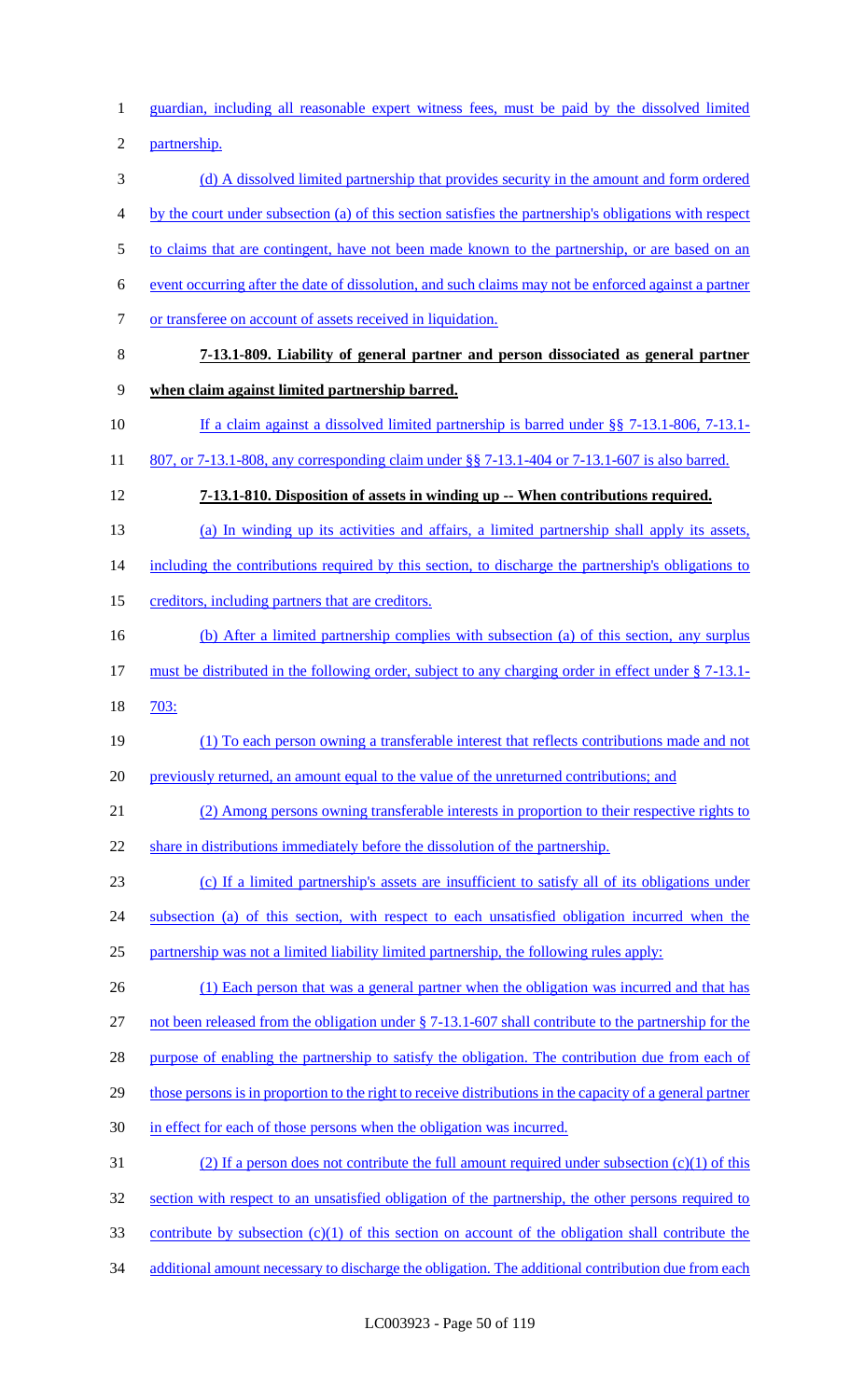1 of those other persons is in proportion to the right to receive distributions in the capacity of a general 2 partner in effect for each of those other persons when the obligation was incurred. 3 (3) If a person does not make the additional contribution required by subsection (c)(2) of 4 this section, further additional contributions are determined and due in the same manner as provided 5 in that subsection. 6 (d) A person that makes an additional contribution under subsections (c)(2) or (c)(3) of this 7 section may recover from any person whose failure to contribute under subsections  $(c)(1)$  or  $(c)(2)$ 8 of this section necessitated the additional contribution. A person may not recover under this 9 subsection more than the amount additionally contributed. A person's liability under this subsection 10 may not exceed the amount the person failed to contribute. 11 (e) All distributions made under subsections (b) and (c) of this section must be paid in 12 money. 13 **7-13.1-811. Administrative dissolution.** 14 (a) The secretary of state may commence a proceeding under subsection (b) of this section 15 to dissolve a limited partnership administratively if the partnership does not: 16 (1) Pay any fee, tax, interest, or penalty required to be paid to the secretary of state not later 17 than six (6) months after it is due; 18 (2) Deliver an annual report to the secretary of state not later than six (6) months after it is  $19$  due; or 20 (3) Have a registered agent in this state for sixty (60) consecutive days. 21 (b) If the secretary of state determines that one or more grounds exist for administratively 22 dissolving a limited partnership, the secretary of state shall serve the partnership with notice in a 23 record of the secretary of state's determination. 24 (c) If a limited partnership, not later than sixty (60) days after service of the notice under 25 subsection (b) of this section, does not cure or demonstrate to the satisfaction of the secretary of 26 state the nonexistence of each ground determined by the secretary of state, the secretary of state 27 shall administratively dissolve the partnership by signing a statement of administrative dissolution 28 that recites the grounds for dissolution and the effective date of dissolution. The secretary of state 29 shall file the statement and serve a copy on the partnership pursuant to § 7-13.1-121. 30 (d) A limited partnership that is administratively dissolved continues in existence as an 31 entity but may not carry on any activities except as necessary to wind up its activities and affairs 32 and liquidate its assets under §§ 7-13.1-802, 7-13.1-806, 7-13.1-807, 7-13.1-808, and 7-13.1-810, 33 or to apply for reinstatement under § 7-13.1-812. 34 (e) The administrative dissolution of a limited partnership does not terminate the authority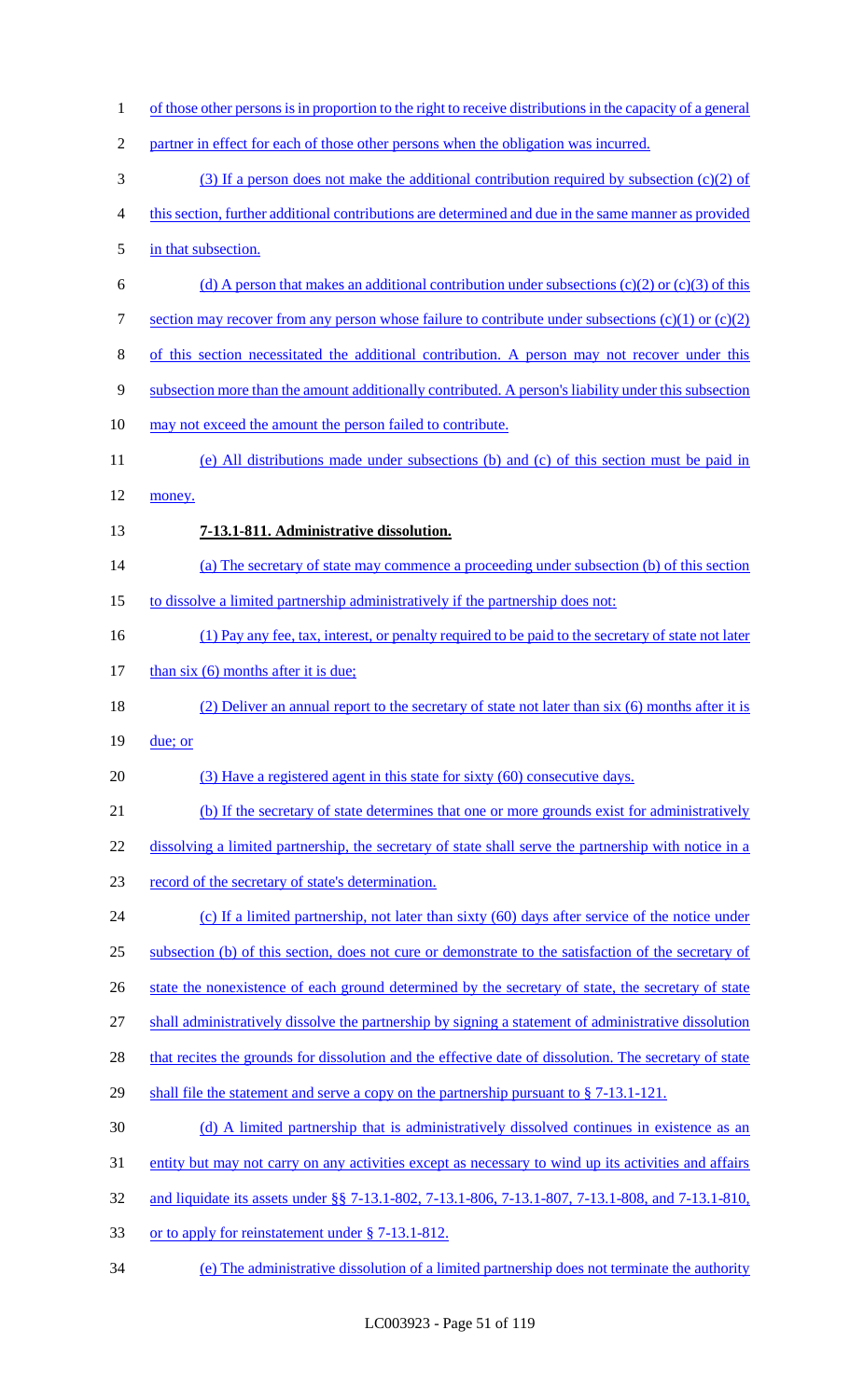## 1 of its registered agent.

| $\overline{2}$ | 7-13.1-812. Reinstatement.                                                                              |
|----------------|---------------------------------------------------------------------------------------------------------|
| 3              | (a) A limited partnership that is administratively dissolved under $\S$ 7-13.1-811 may apply            |
| $\overline{4}$ | to the secretary of state for reinstatement not later than two (2) years after the effective date of    |
| 5              | dissolution. The application must state:                                                                |
| 6              | (1) The name of the partnership at the time of its administrative dissolution and, if needed,           |
| $\tau$         | a different name that satisfies $\S$ 7-13.1-114;                                                        |
| $8\,$          | (2) The address of the principal office of the partnership and the name and street and                  |
| 9              | mailing addresses of its registered agent;                                                              |
| 10             | (3) The effective date of the partnership's administrative dissolution; and                             |
| 11             | (4) That the grounds for dissolution did not exist or have been cured.                                  |
| 12             | (b) To be reinstated, a limited partnership must pay all fees, taxes, interest, and penalties           |
| 13             | that were due to the secretary of state at the time of the partnership's administrative dissolution and |
| 14             | all fees, taxes, interest, and penalties that would have been due to the secretary of state while the   |
| 15             | partnership was administratively dissolved.                                                             |
| 16             | (c) If the secretary of state determines that an application under subsection (a) of this               |
| 17             | section contains the required information, is satisfied that the information is correct, and determines |
| 18             | that all payments required to be made to the secretary of state by subsection (b) of this section have  |
| 19             | been made, the secretary of state shall:                                                                |
| 20             | (1) Cancel the statement of administrative dissolution and prepare a statement of                       |
| 21             | reinstatement that states the secretary of state's determination and the effective date of              |
| 22             | reinstatement; and                                                                                      |
| 23             | (2) File the statement of reinstatement and serve a copy on the limited partnership.                    |
| 24             | (d) When reinstatement under this section has become effective, the following rules apply:              |
| 25             | (1) The reinstatement relates back to and takes effect as of the effective date of the                  |
| 26             | administrative dissolution.                                                                             |
| 27             | (2) The limited partnership resumes carrying on its activities and affairs as if the                    |
| 28             | administrative dissolution had not occurred.                                                            |
| 29             | (3) The rights of a person arising out of an act or omission in reliance on the dissolution             |
| 30             | before the person knew or had notice of the reinstatement are not affected.                             |
| 31             | 7-13.1-813. Judicial review of denial of reinstatement.                                                 |
| 32             | (a) If the secretary of state denies a limited partnership's application for reinstatement              |
| 33             | following administrative dissolution, the secretary of state shall serve the partnership with a notice  |
| 34             | in a record that explains the reasons for the denial.                                                   |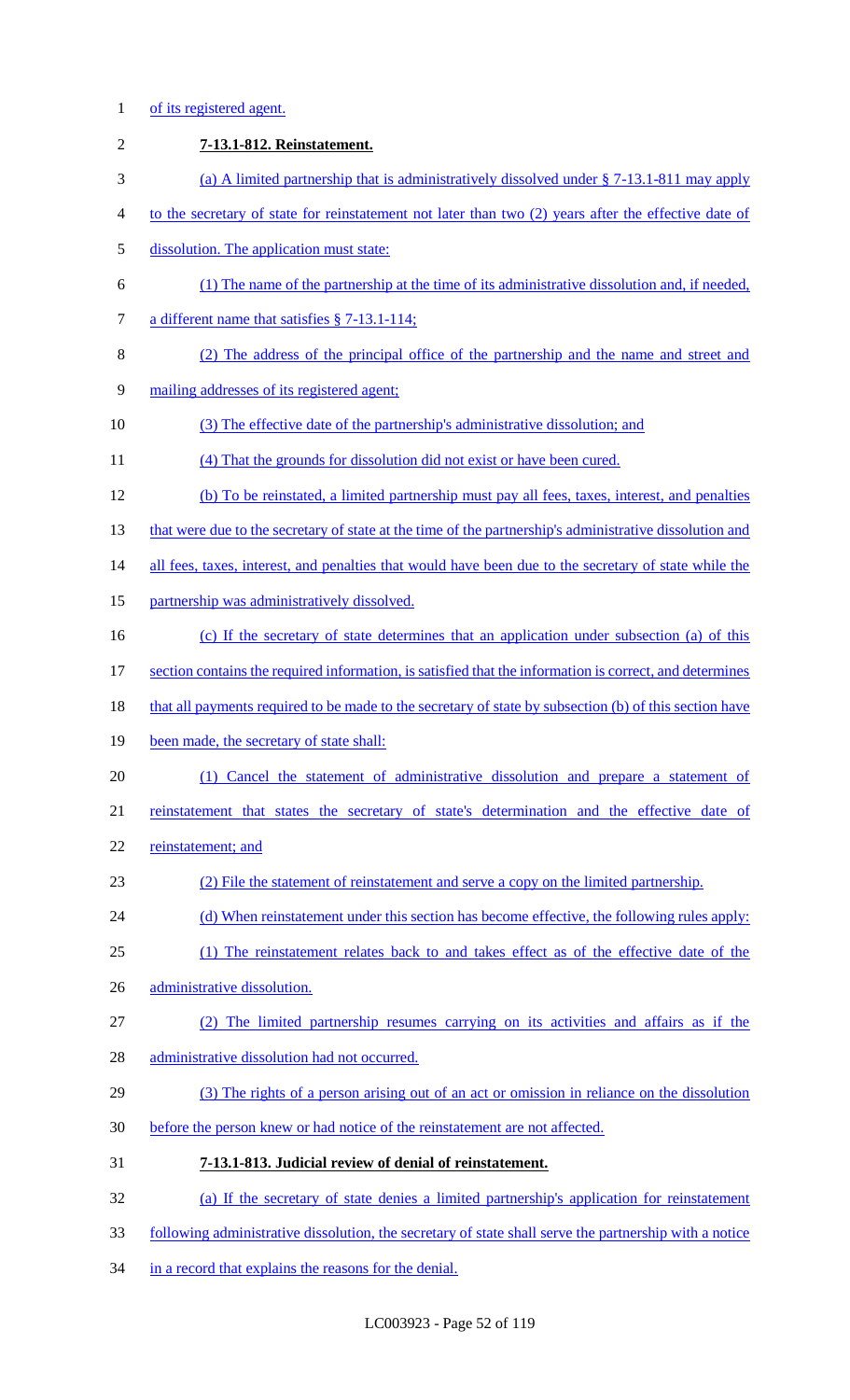| $\mathbf{1}$   | (b) A limited partnership may seek judicial review of denial of reinstatement in the                     |
|----------------|----------------------------------------------------------------------------------------------------------|
| $\mathfrak{2}$ | Providence County superior court not later than thirty (30) days after service of the notice of denial.  |
| 3              | <b>ARTICLE 9</b>                                                                                         |
| $\overline{4}$ | <b>ACTIONS BY PARTNERS</b>                                                                               |
| 5              | 7-13.1-901. Direct action by partner.                                                                    |
| 6              | (a) Subject to subsection (b) of this section, a partner may maintain a direct action against            |
| $\tau$         | another partner or the limited partnership, with or without an accounting as to the partnership's        |
| $8\,$          | activities and affairs, to enforce the partner's rights and otherwise protect the partner's interests,   |
| 9              | including rights and interests under the partnership agreement or this chapter or arising                |
| 10             | independently of the partnership relationship.                                                           |
| 11             | (b) A partner maintaining a direct action under this section must plead and prove an actual              |
| 12             | or threatened injury that is not solely the result of an injury suffered or threatened to be suffered by |
| 13             | the limited partnership.                                                                                 |
| 14             | (c) A right to an accounting on a dissolution and winding up does not revive a claim barred              |
| 15             | by law.                                                                                                  |
| 16             | 7-13.1-902. Derivative action.                                                                           |
| 17             | A partner may maintain a derivative action to enforce a right of a limited partnership if:               |
| 18             | (1) The partner first makes a demand on the general partners, requesting that they cause                 |
| 19             | the partnership to bring an action to enforce the right, and the general partners do not bring the       |
| 20             | action within a reasonable time; or                                                                      |
| 21             | (2) A demand under subsection (1) of this section would be futile.                                       |
| 22             | 7-13.1-903. Proper plaintiff.                                                                            |
| 23             | A derivative action to enforce a right of a limited partnership may be maintained only by a              |
| 24             | person that is a partner at the time the action is commenced and:                                        |
| 25             | (1) Was a partner when the conduct giving rise to the action occurred; or                                |
| 26             | (2) Whose status as a partner devolved on the person by operation of law or pursuant to the              |
| 27             | terms of the partnership agreement from a person that was a partner at the time of the conduct.          |
| 28             | 7-13.1-904. Pleading.                                                                                    |
| 29             | In a derivative action, the complaint must state with particularity:                                     |
| 30             | (1) The date and content of plaintiff's demand and the response to the demand by the                     |
| 31             | general partner; or                                                                                      |
| 32             | (2) Why demand should be excused as futile.                                                              |
| 33             | 7-13.1-905. Special litigation committee.                                                                |
| 34             | (a) If a limited partnership is named as or made a party in a derivative proceeding, the                 |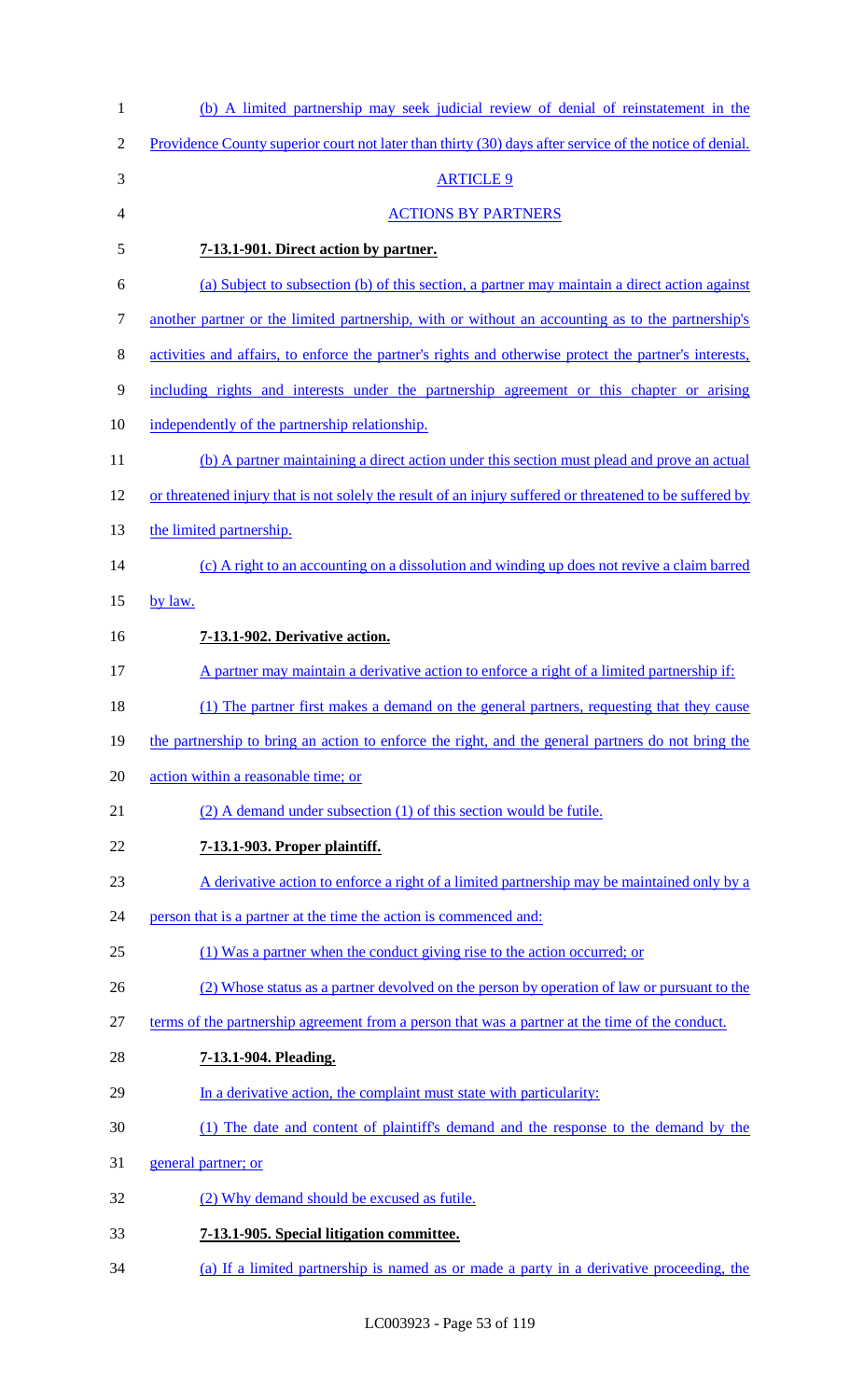| 1              | partnership may appoint a special litigation committee to investigate the claims asserted in the     |
|----------------|------------------------------------------------------------------------------------------------------|
| $\overline{2}$ | proceeding and determine whether pursuing the action is in the best interests of the partnership. If |
| 3              | the partnership appoints a special litigation committee, on motion by the committee made in the      |
| 4              | name of the partnership, except for good cause shown, the court shall stay discovery for the time    |
| 5              | reasonably necessary to permit the committee to make its investigation. This subsection does not     |
| 6              | prevent the court from:                                                                              |
| $\tau$         | (1) Enforcing a person's right to information under §§ 7-13.1-304 or 7-13.1-407; or                  |
| 8              | (2) Granting extraordinary relief in the form of a temporary restraining order or preliminary        |
| 9              | injunction.                                                                                          |
| 10             | (b) A special litigation committee must be composed of one or more disinterested and                 |
| 11             | independent individuals, who may be partners.                                                        |
| 12             | (c) A special litigation committee may be appointed:                                                 |
| 13             | (1) By a majority of the general partners not named as parties in the proceeding; or                 |
| 14             | (2) If all general partners are named as parties in the proceeding, by a majority of the             |
| 15             | general partners named as defendants.                                                                |
| 16             | (d) After appropriate investigation, a special litigation committee may determine that it is         |
| 17             | in the best interests of the limited partnership that the proceeding:                                |
| 18             | (1) Continue under the control of the plaintiff;                                                     |
| 19             | (2) Continue under the control of the committee;                                                     |
| 20             | (3) Be settled on terms approved by the committee; or                                                |
| 21             | (4) Be dismissed.                                                                                    |
| 22             | (e) After making a determination under subsection (d) of this section, a special litigation          |
| 23             | committee shall file with the court a statement of its determination and its report supporting its   |
| 24             | determination and shall serve each party with a copy of the determination and report. The court      |
| 25             | shall determine whether the members of the committee were disinterested and independent and          |
| 26             | whether the committee conducted its investigation and made its recommendation in good faith,         |
| 27             | independently, and with reasonable care, with the committee having the burden of proof. If the       |
| 28             | court finds that the members of the committee were disinterested and independent and that the        |
| 29             | committee acted in good faith, independently, and with reasonable care, the court shall enforce the  |
| 30             | determination of the committee. Otherwise, the court shall dissolve the stay of discovery entered    |
| 31             | under subsection (a) of this section and allow the action to continue under the control of the       |
| 32             | plaintiff.                                                                                           |
| 33             | 7-13.1-906. Proceeds and expenses.                                                                   |
|                |                                                                                                      |

(a) Except as otherwise provided in subsection (b) of this section: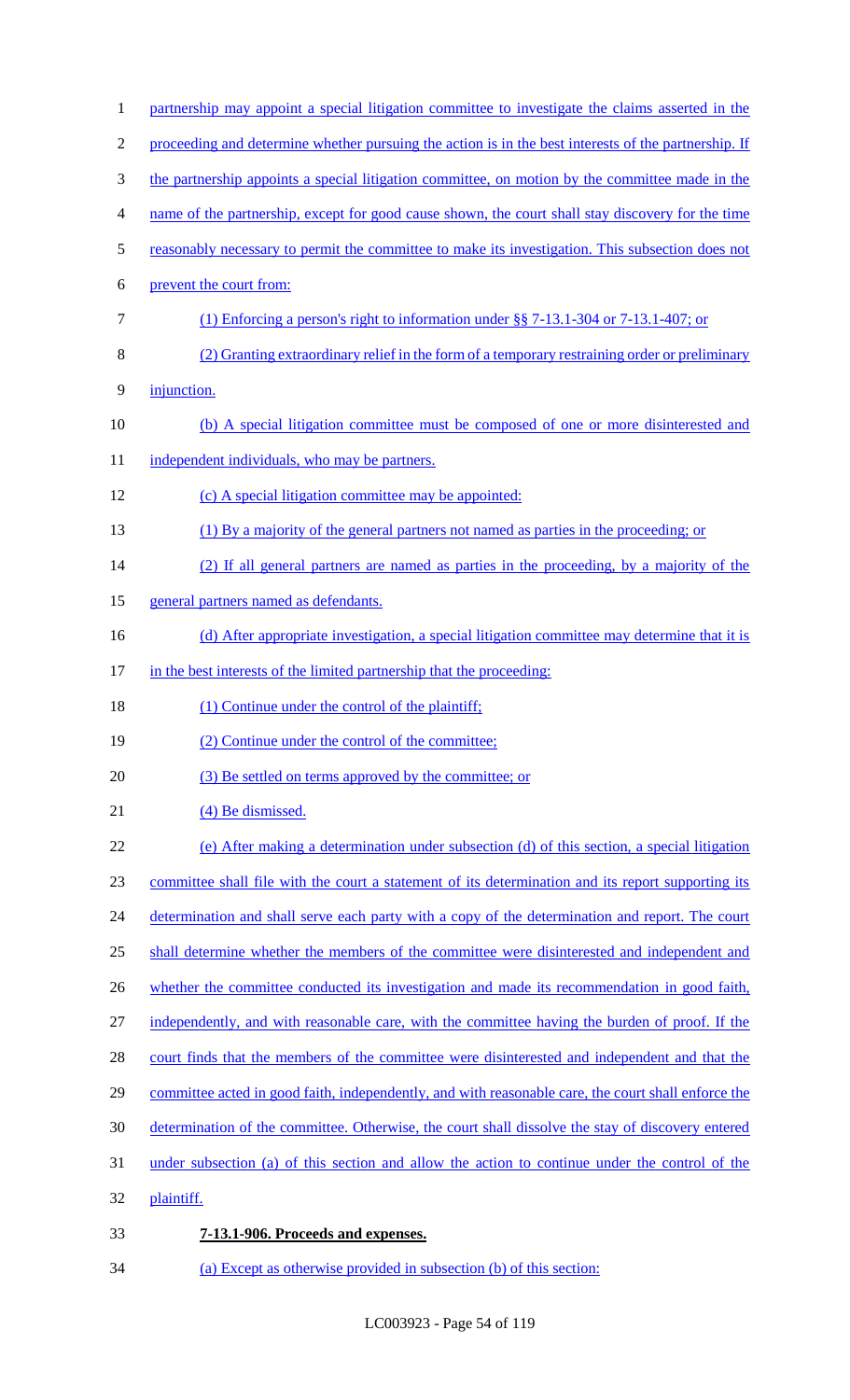| $\mathbf{1}$   | (1) Any proceeds or other benefits of a derivative action, whether by judgment,                         |
|----------------|---------------------------------------------------------------------------------------------------------|
| $\mathfrak{2}$ | compromise, or settlement, belong to the limited partnership and not to the plaintiff; and              |
| 3              | (2) If the plaintiff receives any proceeds, the plaintiff shall remit them immediately to the           |
| 4              | partnership.                                                                                            |
| 5              | (b) If a derivative action is successful in whole or in part, the court may award the plaintiff         |
| 6              | reasonable expenses, including reasonable attorneys' fees and costs, from the recovery of the           |
| 7              | limited partnership.                                                                                    |
| 8              | (c) A derivative action on behalf of a limited partnership may not be voluntarily dismissed             |
| 9              | or settled without the court's approval.                                                                |
| 10             | <b>ARTICLE 10</b>                                                                                       |
| 11             | FOREIGN LIMITED PARTNERSHIPS                                                                            |
| 12             | 7-13.1-1001. Governing law.                                                                             |
| 13             | (a) The law of the jurisdiction of formation of a foreign limited partnership governs:                  |
| 14             | (1) The internal affairs of the partnership;                                                            |
| 15             | (2) The liability of a partner as partner for a debt, obligation, or other liability of the             |
| 16             | partnership; and                                                                                        |
| 17             | (3) The liability of a series of the partnership.                                                       |
| 18             | (b) A foreign limited partnership is not precluded from registering to do business in this              |
| 19             | state because of any difference between the law of its jurisdiction of formation and the law of this    |
| 20             | state.                                                                                                  |
| 21             | (c) Registration of a foreign limited partnership to do business in this state does not                 |
| 22             | authorize the foreign partnership to engage in any activities and affairs or exercise any power that    |
| 23             | a limited partnership may not engage in or exercise in this state.                                      |
| 24             | 7-13.1-1002. Registration to do business in this state.                                                 |
| 25             | (a) A foreign limited partnership may not do business in this state until it registers with the         |
| 26             | secretary of state under this article.                                                                  |
| 27             | (b) A foreign limited partnership doing business in this state may not maintain an action or            |
| 28             | proceeding in this state unless it is registered to do business in this state.                          |
| 29             | (c) The failure of a foreign limited partnership to register to do business in this state does          |
| 30             | not impair the validity of a contract or act of the partnership or preclude it from defending an action |
| 31             | or proceeding in this state.                                                                            |
| 32             | (d) A limitation on the liability of a general partner or limited partner of a foreign limited          |
| 33             | partnership is not waived solely because the partnership does business in this state without            |
| 34             | registering to do business in this state.                                                               |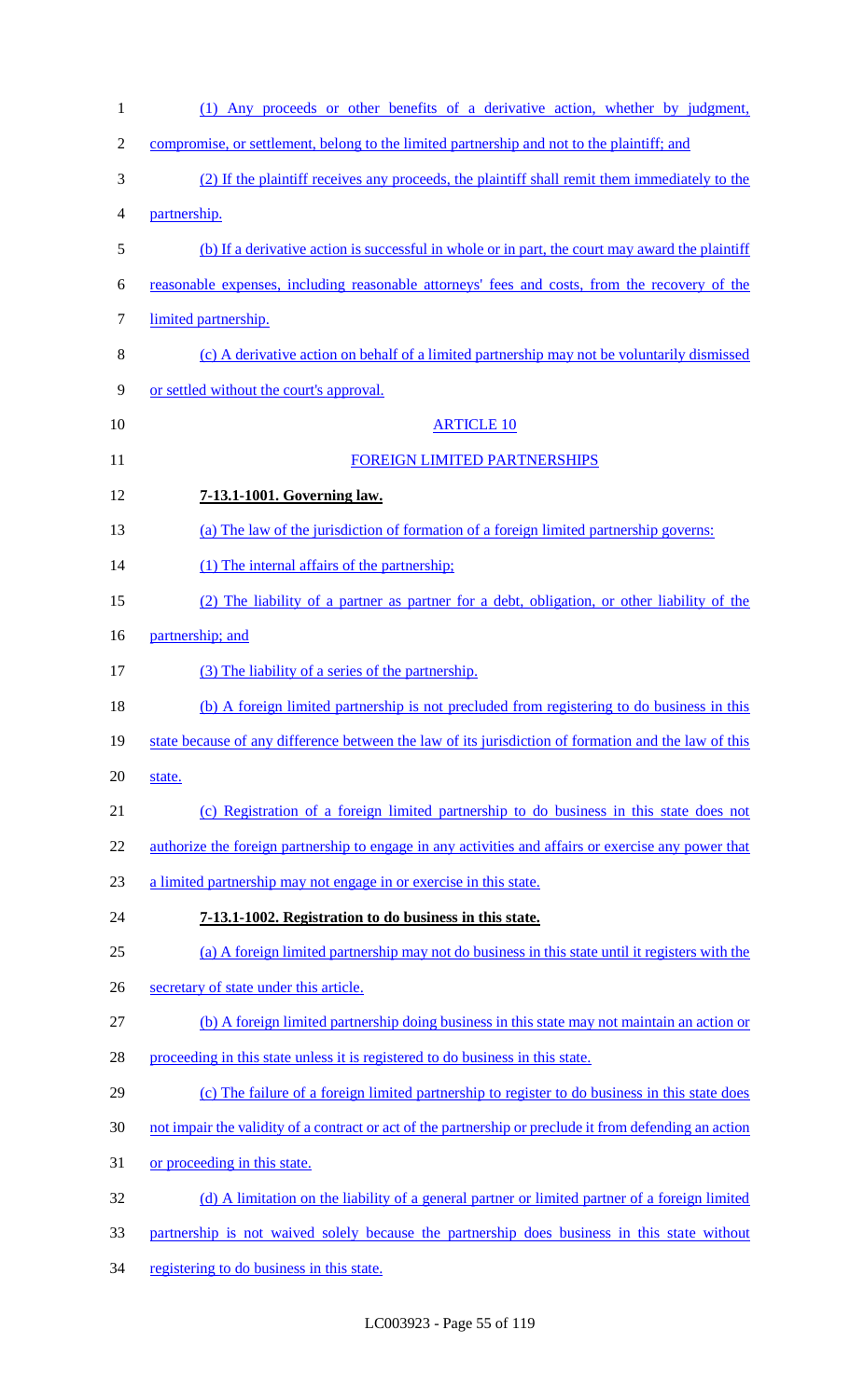| $\mathbf{1}$   | (e) Section $7-13.1-1001(a)$ and $7-13.1-1001(b)$ applies even if the foreign limited              |
|----------------|----------------------------------------------------------------------------------------------------|
| $\overline{2}$ | partnership fails to register under this article.                                                  |
| 3              | 7-13.1-1003. Foreign registration statement.                                                       |
| $\overline{4}$ | To register to do business in this state, a foreign limited partnership must deliver a foreign     |
| $\mathfrak s$  | registration statement to the secretary of state for filing. The statement must state:             |
| 6              | (1) The name of the partnership and, if the name does not comply with $\S$ 7-13.1-114, an          |
| $\overline{7}$ | alternate name adopted pursuant to $\S$ 7-13.1-1006(a);                                            |
| 8              | (2) That the partnership is a foreign limited partnership;                                         |
| 9              | (3) The partnership's jurisdiction of formation;                                                   |
| 10             | (4) The street and mailing addresses of the partnership's principal office and, if the law of      |
| 11             | the partnership's jurisdiction of formation requires the partnership to maintain an office in that |
| 12             | jurisdiction, the street and mailing addresses of the required office; and                         |
| 13             | (5) The name and street and mailing addresses of the partnership's registered agent in this        |
| 14             | state.                                                                                             |
| 15             | 7-13.1-1004. Amendment of foreign registration statement.                                          |
| 16             | A registered foreign limited partnership shall deliver to the secretary of state for filing an     |
| 17             | amendment to its foreign registration statement if there is a change in:                           |
| 18             | (1) The name of the partnership:                                                                   |
| 19             | (2) The partnership's jurisdiction of formation;                                                   |
| 20             | (3) An address required by $\S$ 7-13.1-1003(4); or                                                 |
| 21             | $(4)$ The information required by § 7-13.1-1003(5).                                                |
| 22             | 7-13.1-1005. Activities not constituting doing business.                                           |
| 23             | (a) Activities of a foreign limited partnership which do not constitute doing business in this     |
| 24             | state under this article include:                                                                  |
| 25             | (1) Maintaining, defending, mediating, arbitrating, or settling an action or proceeding;           |
| 26             | (2) Carrying on any activity concerning its internal affairs, including holding meetings of        |
| 27             | its partners;                                                                                      |
| 28             | (3) Maintaining accounts in financial institutions;                                                |
| 29             | (4) Maintaining offices or agencies for the transfer, exchange, and registration of securities     |
| 30             | of the partnership or maintaining trustees or depositories with respect to those securities;       |
| 31             | (5) Selling through independent contractors;                                                       |
| 32             | (6) Soliciting or obtaining orders by any means if the orders require acceptance outside this      |
| 33             | state before they become contracts;                                                                |
| 34             | (7) Creating or acquiring indebtedness, mortgages, or security interests in property;              |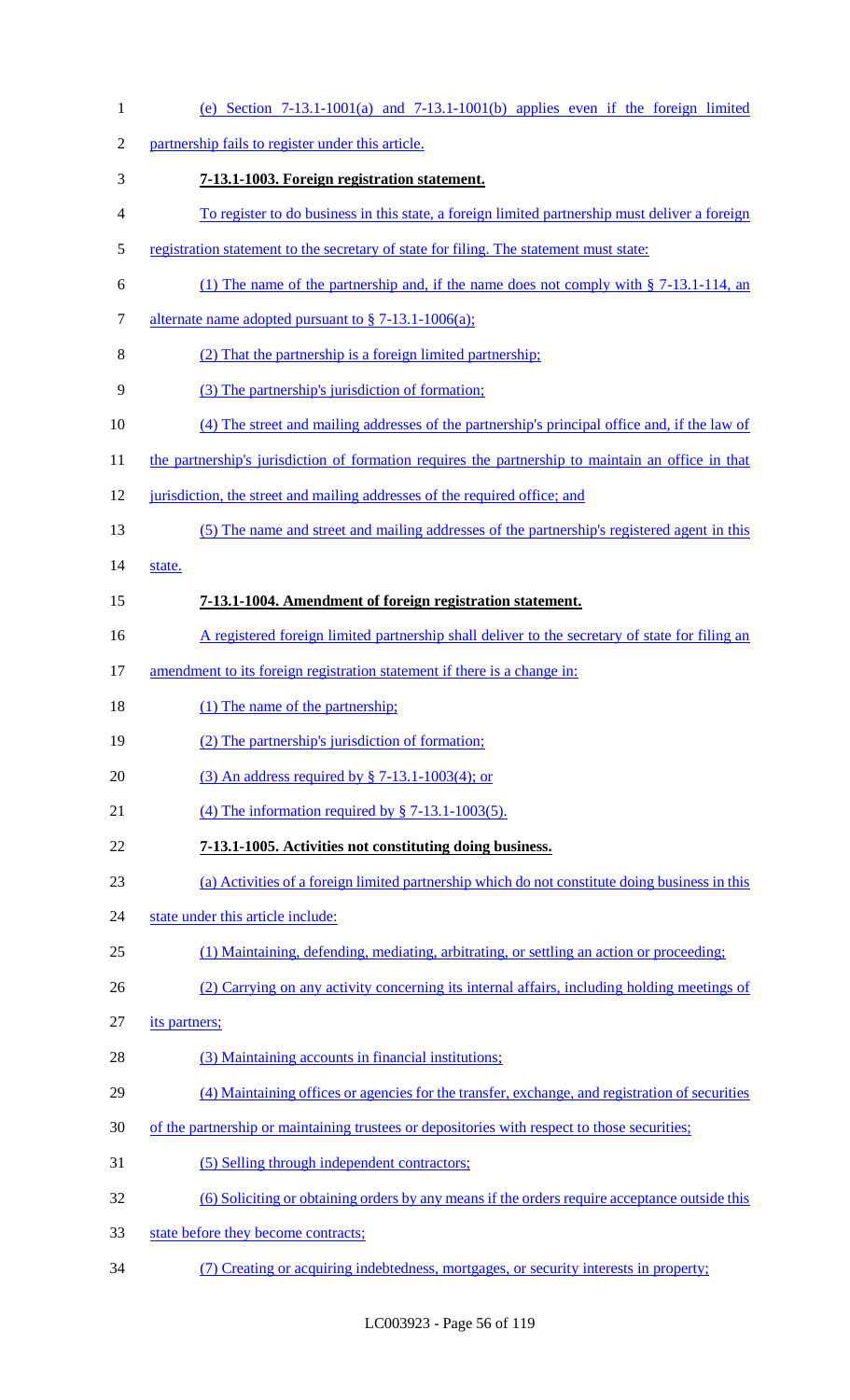| $\mathbf{1}$     | <u>(8) Securing or collecting debts or enforcing mortgages or security interests in property</u>           |
|------------------|------------------------------------------------------------------------------------------------------------|
| $\overline{2}$   | securing the debts and holding, protecting, or maintaining property;                                       |
| 3                | (9) Conducting an isolated transaction that is not in the course of similar transactions;                  |
| 4                | (10) Owning, without more, property; and                                                                   |
| 5                | (11) Doing business in interstate commerce.                                                                |
| 6                | (b) A person does not do business in this state solely by being a partner of a foreign limited             |
| $\boldsymbol{7}$ | partnership that does business in this state.                                                              |
| $8\,$            | (c) This section does not apply in determining the contacts or activities that may subject a               |
| 9                | foreign limited partnership to service of process, taxation, or regulation under law of this state other   |
| 10               | than this chapter.                                                                                         |
| 11               | 7-13.1-1006. Noncomplying name of foreign limited partnership.                                             |
| 12               | (a) A foreign limited partnership whose name does not comply with $\S$ 7-13.1-114 may not                  |
| 13               | register to do business in this state until it adopts, for the purpose of doing business in this state, an |
| 14               | alternate name that complies with $\S$ 7-13.1-114. A partnership that registers under an alternate name    |
| 15               | under this subsection need not comply with $\S$ 7-16-9 or 7-1.2-402. After registering to do business      |
| 16               | in this state with an alternate name, a partnership shall do business in this state under:                 |
| 17               | (1) The alternate name;                                                                                    |
| 18               | (2) The partnership's name, with the addition of its jurisdiction of formation; or                         |
| 19               | (3) A name the partnership is authorized to use under $\S$ 7-16-9 or 7-1.2-402.                            |
| 20               | (b) If a registered foreign limited partnership changes its name to one that does not comply               |
| 21               | with $\S$ 7-13.1-114, it may not do business in this state until it complies with subsection (a) of this   |
| 22               | section by amending its registration to adopt an alternate name that complies with $\S$ 7-13.1-114.        |
| 23               | 7-13.1-1007. Withdrawal deemed on conversion to domestic filing entity or domestic                         |
| 24               | limited liability partnership.                                                                             |
| 25               | A registered foreign limited partnership that converts to a domestic limited liability                     |
| 26               | partnership or to a domestic entity whose formation requires delivery of a record to the secretary         |
| 27               | of state for filing is deemed to have withdrawn its registration on the effective date of the              |
| 28               | conversion.                                                                                                |
| 29               | 7-13.1-1008. Withdrawal on dissolution or conversion to nonfiling entity other than                        |
| 30               | limited liability partnership.                                                                             |
| 31               | (a) A registered foreign limited partnership that has dissolved and completed winding up                   |
| 32               | or has converted to a domestic or foreign entity whose formation does not require the public filing        |
| 33               | of a record, other than a limited liability partnership, shall deliver a statement of withdrawal to the    |
| 34               | secretary of state for filing. The statement must state:                                                   |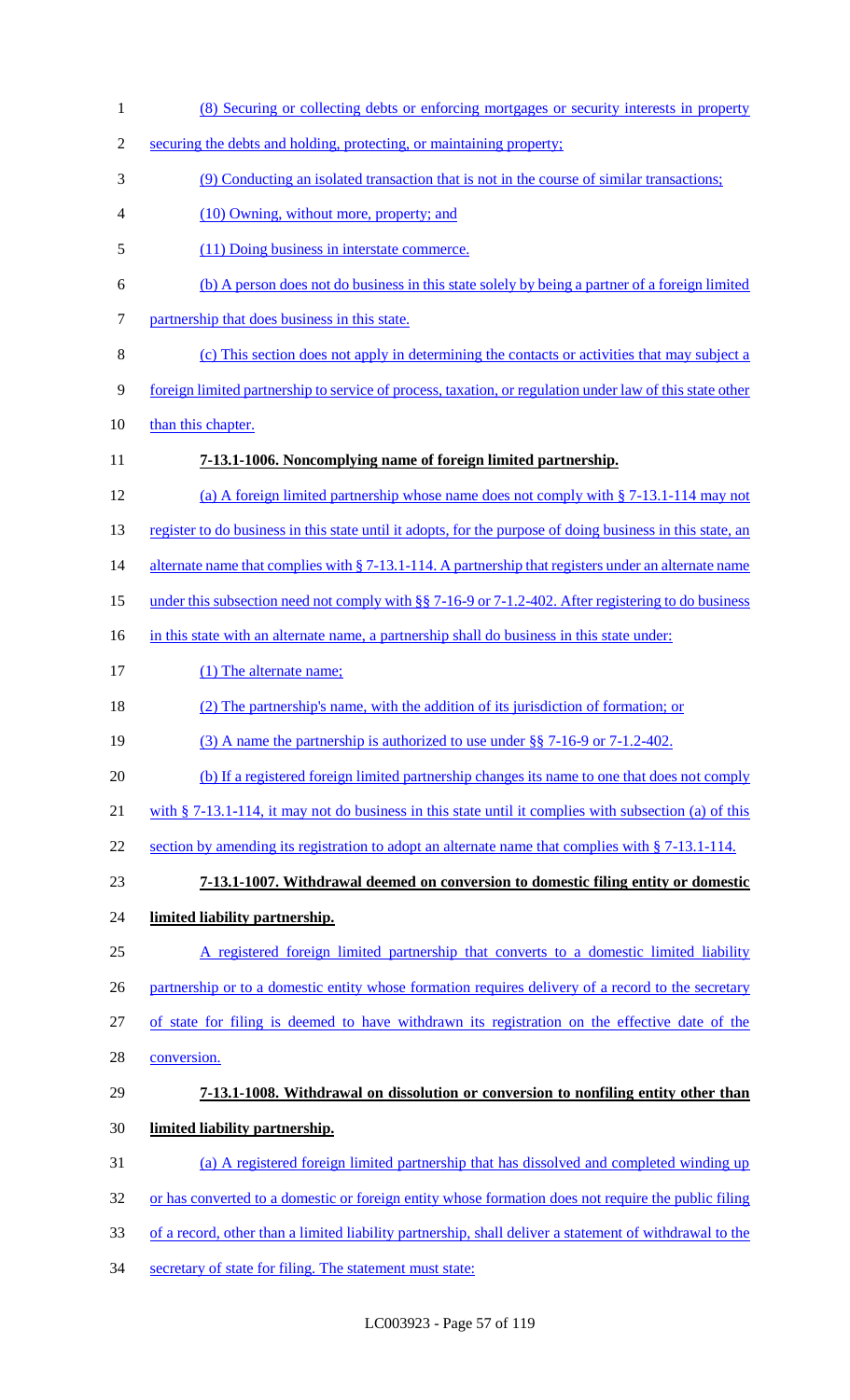| $\mathbf{1}$   | (1) In the case of a partnership that has completed winding up:                                             |
|----------------|-------------------------------------------------------------------------------------------------------------|
| $\overline{2}$ | (i) Its name and jurisdiction of formation;                                                                 |
| 3              | (ii) That the partnership surrenders its registration to do business in this state; and                     |
| 4              | (2) In the case of a partnership that has converted:                                                        |
| 5              | (i) The name of the converting partnership and its jurisdiction of formation;                               |
| 6              | (ii) The type of entity to which the partnership has converted and its jurisdiction of                      |
| 7              | formation;                                                                                                  |
| 8              | (iii) That the converted entity surrenders the converting partnership's registration to do                  |
| 9              | business in this state and revokes the authority of the converting partnership's registered agent to        |
| 10             | act as registered agent in this state on behalf of the partnership or the converted entity; and             |
| 11             | (iv) A mailing address to which service of process may be made under subsection (b) of                      |
| 12             | this section.                                                                                               |
| 13             | (b) After a withdrawal under this section has become effective, service of process in any                   |
| 14             | action or proceeding based on a cause of action arising during the time the foreign limited                 |
| 15             | partnership was registered to do business in this state may be made pursuant to $\S$ 7-13.1-121.            |
| 16             | 7-13.1-1009. Transfer of registration.                                                                      |
| 17             | (a) When a registered foreign limited partnership has merged into a foreign entity that is                  |
| 18             | not registered to do business in this state or has converted to a foreign entity required to register       |
| 19             | with the secretary of state to do business in this state, the foreign entity shall deliver to the secretary |
| 20             | of state for filing an application for transfer of registration. The application must state:                |
| 21             | (1) The name of the registered foreign limited partnership before the merger or conversion;                 |
| 22             | (2) That before the merger or conversion the registration pertained to a foreign limited                    |
| 23             | partnership;                                                                                                |
| 24             | (3) The name of the applicant foreign entity into which the foreign limited partnership has                 |
| 25             | merged or to which it has been converted and, if the name does not comply with $\S$ 7-13.1-114, an          |
| 26             | alternate name adopted pursuant to $\S$ 7-13.1-1006(a);                                                     |
| 27             | (4) The type of entity of the applicant foreign entity and its jurisdiction of formation;                   |
| 28             | (5) The street and mailing addresses of the principal office of the applicant foreign entity                |
| 29             | and, if the law of the entity's jurisdiction of formation requires the entity to maintain an office in      |
| 30             | that jurisdiction, the street and mailing addresses of that office; and                                     |
| 31             | (6) The name and street and mailing addresses of the applicant foreign entity's registered                  |
| 32             | agent in this state.                                                                                        |
| 33             | (b) When an application for transfer of registration takes effect, the registration of the                  |
| 34             | foreign limited partnership to do business in this state is transferred without interruption to the         |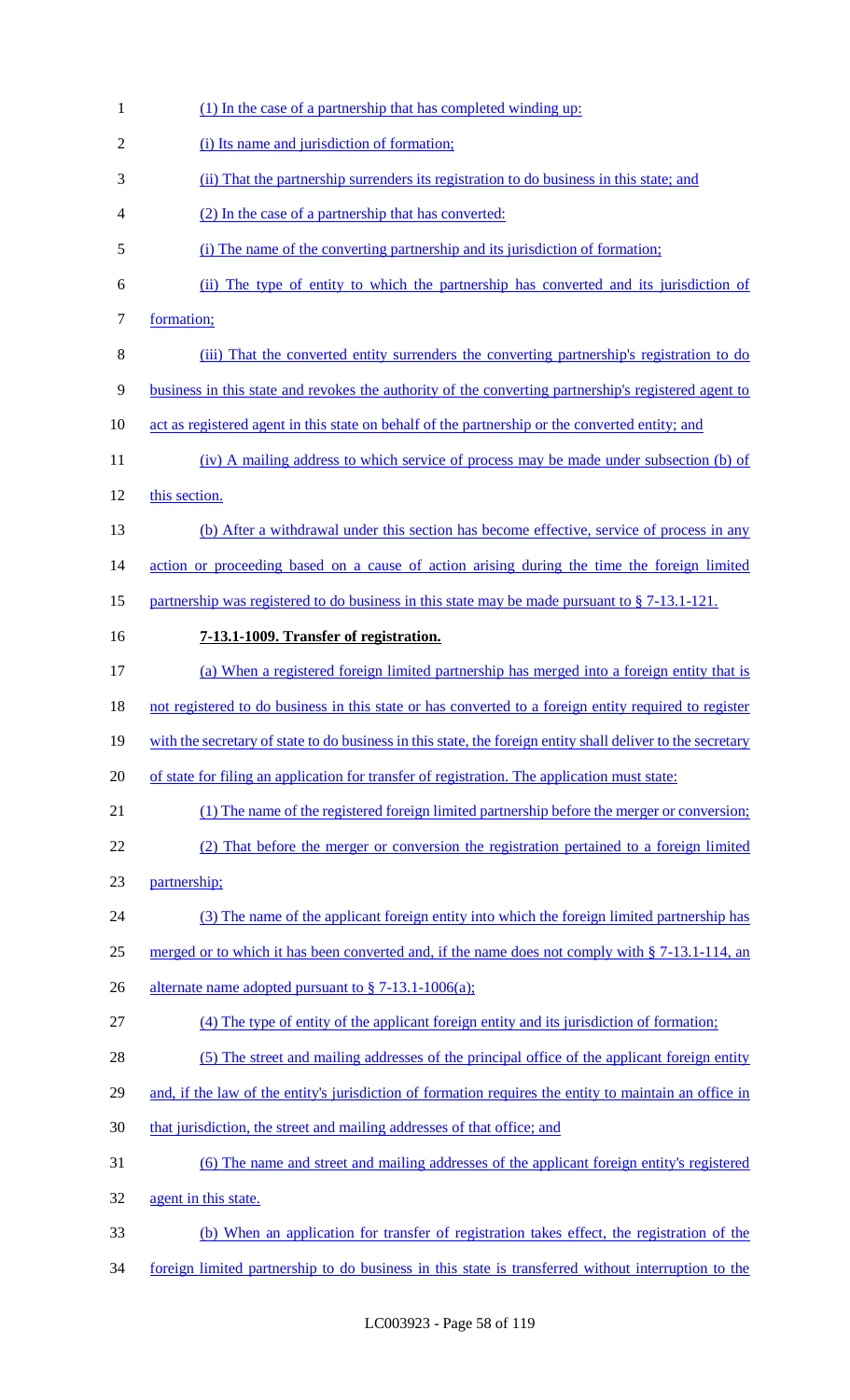| $\mathbf{1}$   | <u>foreign entity into which the partnership has merged or to which it has been converted.</u>            |
|----------------|-----------------------------------------------------------------------------------------------------------|
| $\mathbf{2}$   | 7-13.1-1010. Termination of registration.                                                                 |
| 3              | (a) The secretary of state may terminate the registration of a registered foreign limited                 |
| $\overline{4}$ | partnership in the manner provided in subsections (b) and (c) of this section if the partnership does     |
| 5              | not:                                                                                                      |
| 6              | (1) Pay, not later than sixty (60) days after the due date, any fee, tax, interest, or penalty            |
| $\overline{7}$ | required to be paid to the secretary of state under this chapter or law other than this chapter;          |
| $8\,$          | (2) Deliver to the secretary of state for filing, not later than sixty (60) days after the due            |
| 9              | date, an annual report required under $\S$ 7-13.1-212;                                                    |
| 10             | (3) Have a registered agent as required by § 7-13.1-117; or                                               |
| 11             | (4) Deliver to the secretary of state for filing a statement of a change under $\S 7-13.1-118$            |
| 12             | not later than thirty (30) days after a change has occurred in the name or address of the registered      |
| 13             | agent.                                                                                                    |
| 14             | (b) The secretary of state may terminate the registration of a registered foreign limited                 |
| 15             | partnership by:                                                                                           |
| 16             | (1) Filing a notice of termination or noting the termination in the records of the secretary              |
| 17             | of state; and                                                                                             |
| 18             | (2) Delivering a copy of the notice or the information in the notation to the partnership's               |
| 19             | registered agent or, if the partnership does not have a registered agent, to the partnership's principal  |
| 20             | office.                                                                                                   |
| 21             | (c) The notice must state or the information in the notation must include:                                |
| 22             | (1) The effective date of the termination, which must be at least sixty (60) days after the               |
| 23             | date the secretary of state delivers the copy; and                                                        |
| 24             | (2) The grounds for termination under subsection (a) of this section.                                     |
| 25             | (d) The authority of the registered foreign limited partnership to do business in this state              |
| 26             | ceases on the effective date of the notice of termination or notation under subsection (b) of this        |
| 27             | section, unless before that date the partnership cures each ground for termination stated in the notice   |
| 28             | or notation. If the partnership cures each ground, the secretary of state shall file a record so stating. |
| 29             | 7-13.1-1011. Withdrawal of registration of registered foreign limited partnership.                        |
| 30             | (a) A registered foreign limited partnership may withdraw its registration by delivering a                |
| 31             | statement of withdrawal to the secretary of state for filing. The statement of withdrawal must state:     |
| 32             | (1) The name of the partnership and its jurisdiction of formation;                                        |
| 33             | (2) That the partnership is not doing business in this state and that it withdraws its                    |
| 34             | registration to do business in this state;                                                                |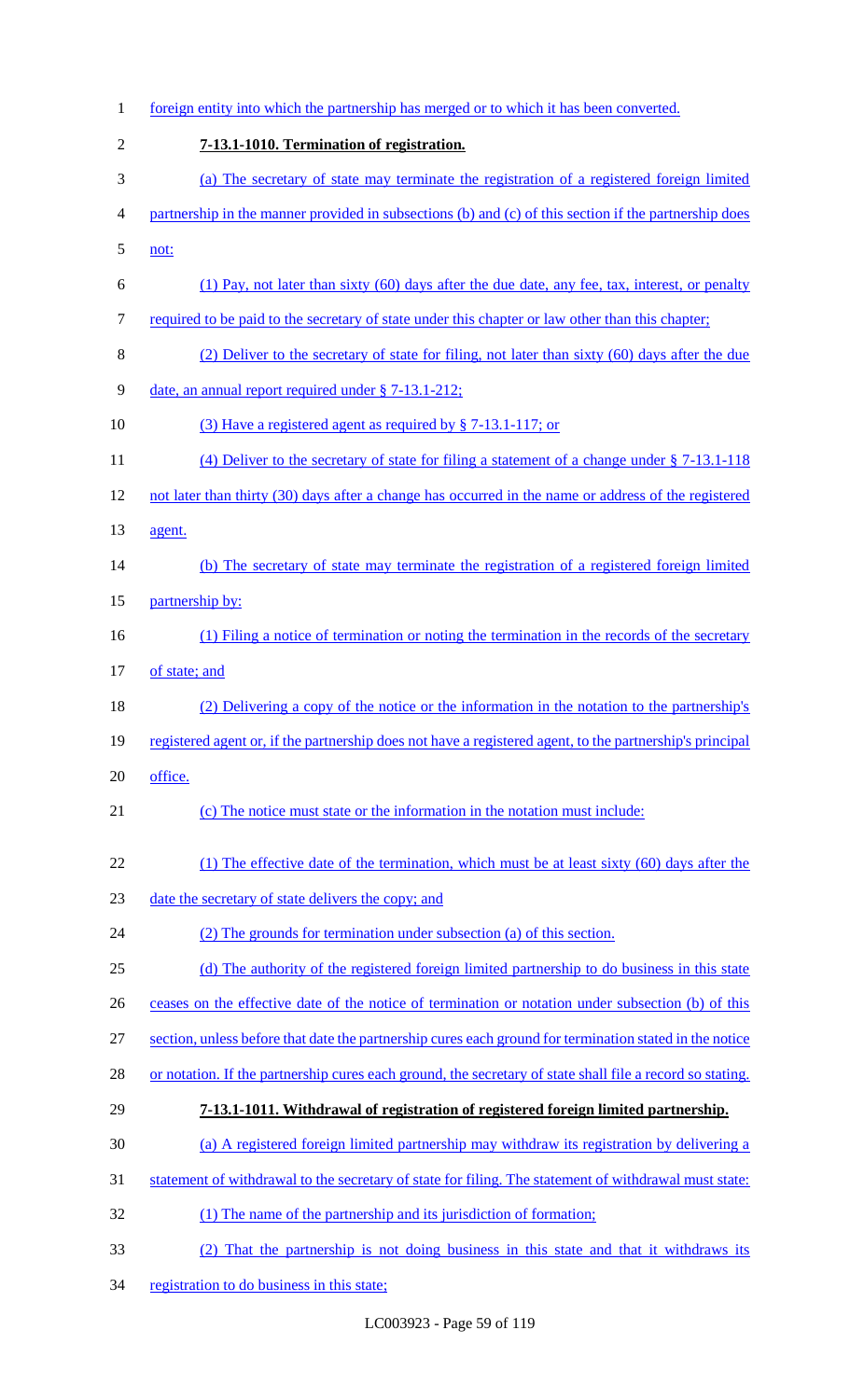| 1              | (3) That the partnership revokes the authority of its registered agent to accept service on its        |
|----------------|--------------------------------------------------------------------------------------------------------|
| $\overline{2}$ | behalf in this state; and                                                                              |
| 3              | (4) An address to which service of process may be made under subsection (b) of this                    |
| 4              | section.                                                                                               |
| 5              | (b) After the withdrawal of the registration of a foreign limited partnership, service of              |
| 6              | process in any action or proceeding based on a cause of action arising during the time the             |
| $\tau$         | partnership was registered to do business in this state may be made pursuant to § 7-13.1-121.          |
| 8              | 7-13.1-1012. Action by attorney general.                                                               |
| 9              | The attorney general may maintain an action to enjoin a foreign limited partnership from               |
| 10             | doing business in this state in violation of this article.                                             |
| 11             | <b>ARTICLE 11</b>                                                                                      |
| 12             | MERGER, INTEREST EXCHANGE, CONVERSION, AND DOMESTICATION                                               |
| 13             | PART <sub>1</sub>                                                                                      |
| 14             | <b>GENERAL PROVISIONS</b>                                                                              |
| 15             | 7-13.1-11.11. Definitions.                                                                             |
| 16             | As used in this article:                                                                               |
| 17             | (1) "Acquired entity" means the entity, all of one or more classes or series of interests of           |
| 18             | which are acquired in an interest exchange.                                                            |
| 19             | (2) "Acquiring entity" means the entity that acquires all of one or more classes or series of          |
| 20             | interests of the acquired entity in an interest exchange.                                              |
| 21             | (3) "Conversion" means a transaction authorized by §§ 7-13.1-11.41 through 7-13.1-11.46.               |
| 22             | (4) "Converted entity" means the converting entity as it continues in existence after a                |
| 23             | conversion.                                                                                            |
| 24             | (5) "Converting entity" means the domestic entity that approves a plan of conversion                   |
| 25             | pursuant to § 7-13.1-11.43 or the foreign entity that approves a conversion pursuant to the law of     |
| 26             | its jurisdiction of formation.                                                                         |
| 27             | (6) "Distributional interest" means the right under an unincorporated entity's organic law             |
| 28             | and organic rules to receive distributions from the entity.                                            |
| 29             | (7) "Domestic", with respect to an entity, means governed as to its internal affairs by the            |
| 30             | law of this state.                                                                                     |
| 31             | (8) "Domesticated limited partnership" means the domesticating limited partnership as it               |
| 32             | continues in existence after a domestication.                                                          |
| 33             | (9) "Domesticating limited partnership" means the domestic limited partnership that                    |
| 34             | approves a plan of domestication pursuant to $\S$ 7-13.1-11.53 or the foreign limited partnership that |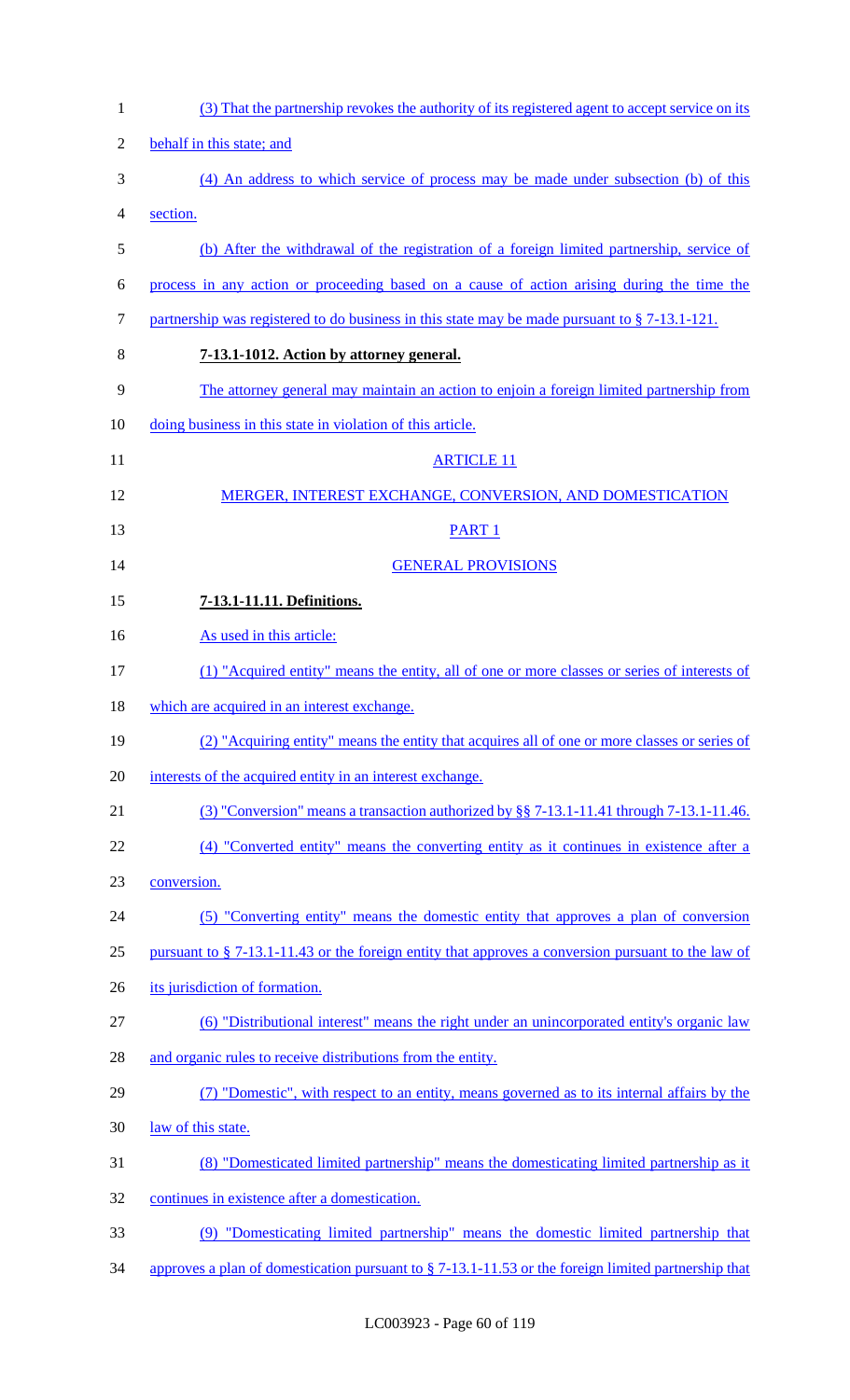| $\mathbf{1}$   | approves a domestication pursuant to the law of its jurisdiction of formation.                       |
|----------------|------------------------------------------------------------------------------------------------------|
| $\overline{2}$ | (10) "Domestication" means a transaction authorized by §§ 7-13.1-11.51 through 7-13.1-               |
| 3              | 11.56.                                                                                               |
| 4              | $(11)$ "Entity":                                                                                     |
| 5              | (i) Means:                                                                                           |
| 6              | (A) A business corporation;                                                                          |
| 7              | (B) A nonprofit corporation;                                                                         |
| 8              | (C) A general partnership, including a limited liability partnership;                                |
| 9              | (D) A limited partnership, including a limited liability limited partnership;                        |
| 10             | (E) A limited liability company;                                                                     |
| 11             | (F) A general cooperative association;                                                               |
| 12             | (G) A limited cooperative association;                                                               |
| 13             | (H) An unincorporated nonprofit association;                                                         |
| 14             | (I) A statutory trust, business trust, or common-law business trust; or                              |
| 15             | (J) Any other person that has:                                                                       |
| 16             | (I) A legal existence separate from any interest holder of that person; or                           |
| 17             | (II) The power to acquire an interest in real property in its own name; and                          |
| 18             | (ii) Does not include:                                                                               |
| 19             | (A) An individual;                                                                                   |
| 20             | (B) A trust with a predominantly donative purpose or a charitable trust;                             |
| 21             | (C) An association or relationship that is not an entity listed in subsection $(11)(i)$ of this      |
| 22             | section and is not a partnership under the rules stated in § 7-12.1-202(c) or a similar provision of |
| 23             | the law of another jurisdiction;                                                                     |
| 24             | (D) A decedent's estate; or                                                                          |
| 25             | (E) A government or a governmental subdivision, agency, or instrumentality.                          |
| 26             | (12) "Filing entity" means an entity whose formation requires the filing of a public organic         |
| 27             | record. The term does not include a limited liability partnership.                                   |
| 28             | (13) "Foreign", with respect to an entity, means an entity governed as to its internal affairs       |
| 29             | by the law of a jurisdiction other than this state.                                                  |
| 30             | (14) "Governance interest" means a right under the organic law or organic rules of an                |
| 31             | unincorporated entity, other than as a governor, agent, assignee, or proxy, to:                      |
| 32             | (i) Receive or demand access to information concerning, or the books and records of, the             |
| 33             | entity;                                                                                              |
|                |                                                                                                      |

(ii) Vote for or consent to the election of the governors of the entity; or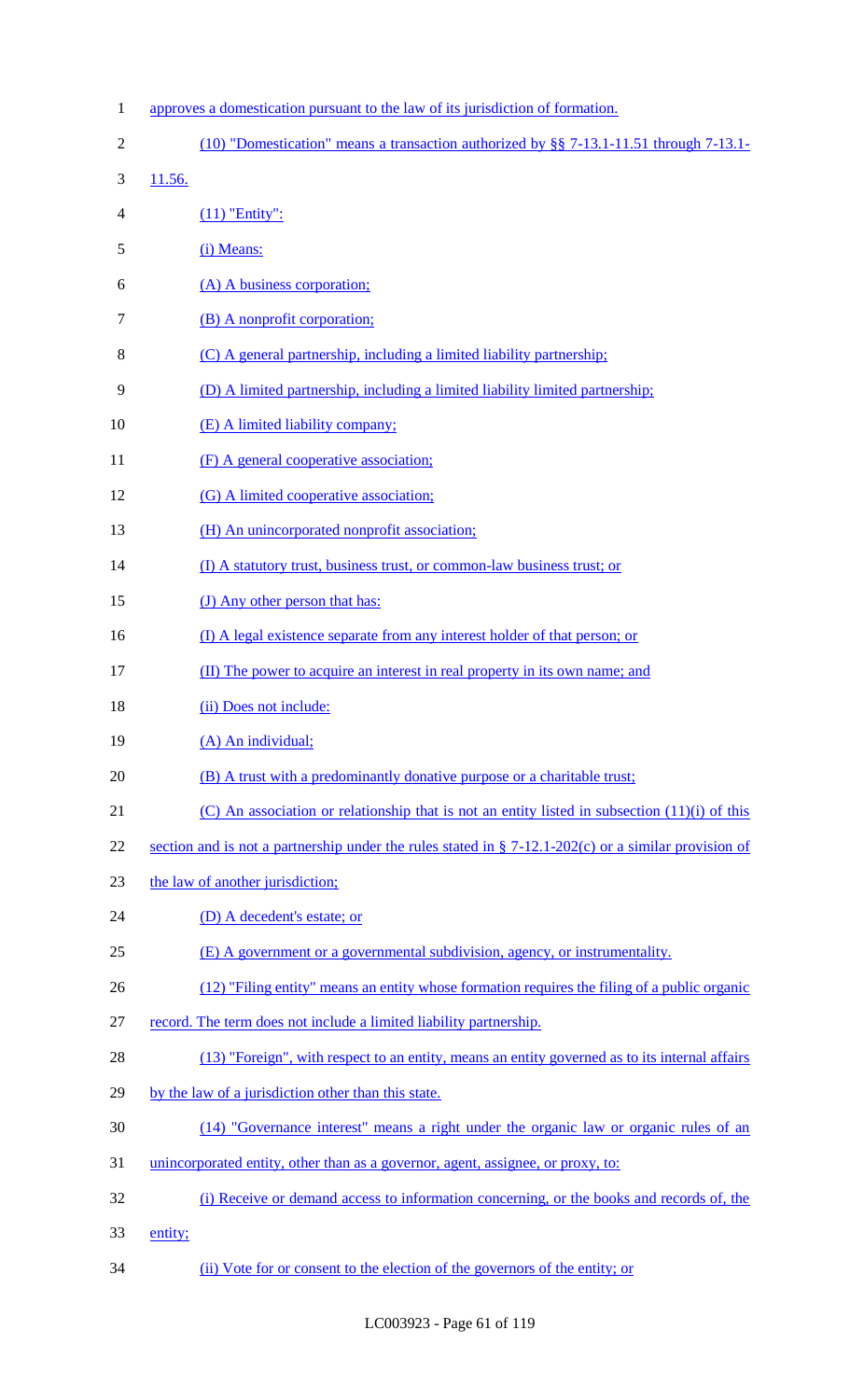| $\mathbf{1}$   |             | (iii) Receive notice of or vote on or consent to an issue involving the internal affairs of the    |
|----------------|-------------|----------------------------------------------------------------------------------------------------|
| $\mathfrak{2}$ | entity.     |                                                                                                    |
| 3              |             | (15) "Governor" means:                                                                             |
| 4              |             | (i) A director of a business corporation;                                                          |
| 5              |             | (ii) A director or trustee of a nonprofit corporation;                                             |
| 6              |             | (iii) A general partner of a general partnership;                                                  |
| 7              |             | (iv) A general partner of a limited partnership;                                                   |
| 8              |             | (v) A manager of a manager-managed limited liability company;                                      |
| 9              |             | (vi) A member of a member-managed limited liability company;                                       |
| 10             |             | (vii) A director of a general cooperative association;                                             |
| 11             |             | (viii) A director of a limited cooperative association;                                            |
| 12             |             | (ix) A manager of an unincorporated nonprofit association;                                         |
| 13             |             | (x) A trustee of a statutory trust, business trust, or common-law business trust; or               |
| 14             |             | (xi) Any other person under whose authority the powers of an entity are exercised and              |
| 15             |             | under whose direction the activities and affairs of the entity are managed pursuant to the organic |
| 16             |             | <u>law and organic rules of the entity.</u>                                                        |
| 17             |             | (16) "Interest" means:                                                                             |
| 18             |             | (i) A share in a business corporation;                                                             |
| 19             |             | (ii) A membership in a nonprofit corporation;                                                      |
| 20             |             | (iii) A partnership interest in a general partnership;                                             |
| 21             |             | (iv) A partnership interest in a limited partnership;                                              |
| 22             |             | (v) A membership interest in a limited liability company;                                          |
| 23             |             | (vi) A share in a general cooperative association;                                                 |
| 24             |             | (vii) A member's interest in a limited cooperative association;                                    |
| 25             |             | (viii) A membership in an unincorporated nonprofit association;                                    |
| 26             |             | (ix) A beneficial interest in a statutory trust, business trust, or common-law business trust;     |
| 27             | $or$        |                                                                                                    |
| 28             |             | $(x)$ A governance interest or distributional interest in any other type of unincorporated         |
| 29             | entity.     |                                                                                                    |
| 30             |             | (17) "Interest exchange" means a transaction authorized by §§ 7-13.1-11.31 through 7-              |
| 31             | 13.1-11.36. |                                                                                                    |
| 32             |             | (18) "Interest holder" means:                                                                      |
| 33             |             | (i) A shareholder of a business corporation;                                                       |
| 34             |             | (ii) A member of a nonprofit corporation;                                                          |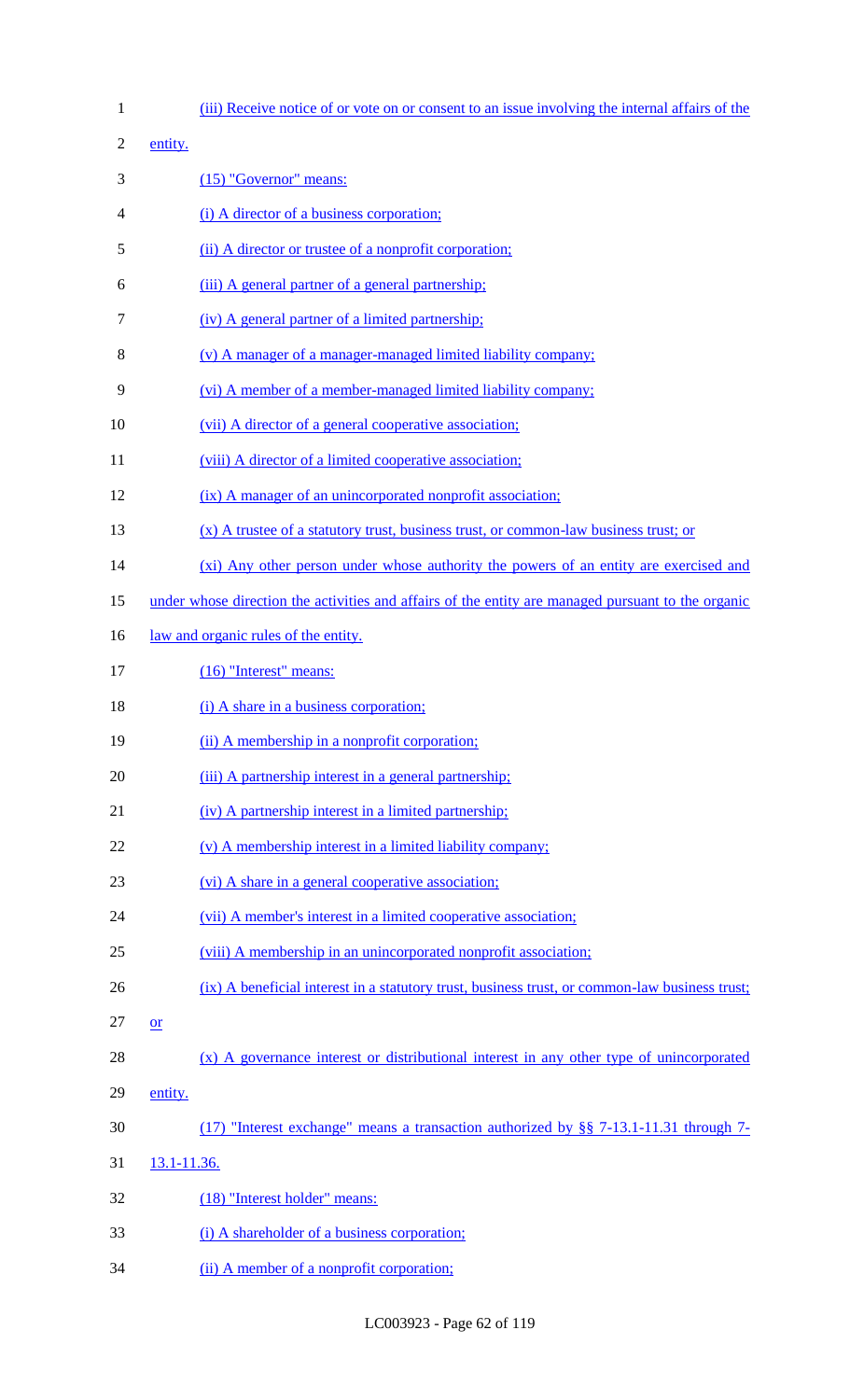| $\mathbf{1}$   | (iii) A general partner of a general partnership;                                                            |
|----------------|--------------------------------------------------------------------------------------------------------------|
| $\mathbf{2}$   | (iv) A general partner of a limited partnership;                                                             |
| 3              | (v) A limited partner of a limited partnership;                                                              |
| $\overline{4}$ | (vi) A member of a limited liability company;                                                                |
| 5              | (vii) A shareholder of a general cooperative association;                                                    |
| 6              | (viii) A member of a limited cooperative association;                                                        |
| 7              | (ix) A member of an unincorporated nonprofit association;                                                    |
| 8              | $(x)$ A beneficiary or beneficial owner of a statutory trust, business trust, or common-law                  |
| 9              | business trust; or                                                                                           |
| 10             | (xi) Any other direct holder of an interest.                                                                 |
| 11             | (19) "Interest holder liability" means:                                                                      |
| 12             | (i) Personal liability for a liability of an entity which is imposed on a person:                            |
| 13             | (A) Solely by reason of the status of the person as an interest holder; or                                   |
| 14             | (B) By the organic rules of the entity which make one or more specified interest holders or                  |
| 15             | categories of interest holders liable in their capacity as interest holders for all or specified liabilities |
| 16             | of the entity; or                                                                                            |
| 17             | (ii) An obligation of an interest holder under the organic rules of an entity to contribute to               |
|                |                                                                                                              |
| 18             | the entity.                                                                                                  |
| 19             | (20) "Merger" means a transaction authorized by §§ 7-13.1-11.21 through 7-13.1-11.26.                        |
| 20             | (21) "Merging entity" means an entity that is a party to a merger and exists immediately                     |
| 21             | before the merger becomes effective.                                                                         |
| 22             | (22) "Organic law" means the law of an entity's jurisdiction of formation governing the                      |
| 23             | internal affairs of the entity.                                                                              |
| 24             | (23) "Organic rules" means the public organic record and private organic rules of an entity.                 |
| 25             | (24) "Plan" means a plan of merger, plan of interest exchange, plan of conversion, or plan                   |
| 26             | of domestication.                                                                                            |
| 27             | (25) "Plan of conversion" means a plan under § 7-13.1-11.42.                                                 |
| 28             | (26) "Plan of domestication" means a plan under § 7-13.1-11.52.                                              |
| 29             | (27) "Plan of interest exchange" means a plan under § 7-13.1-11.32.                                          |
| 30             | $(28)$ "Plan of merger" means a plan under § 7-13.1-11.22.                                                   |
| 31             | (29) "Private organic rules" means the rules, whether or not in a record, that govern the                    |
| 32             | internal affairs of an entity, are binding on all its interest holders, and are not part of its public       |
| 33             | organic record, if any. The term includes:                                                                   |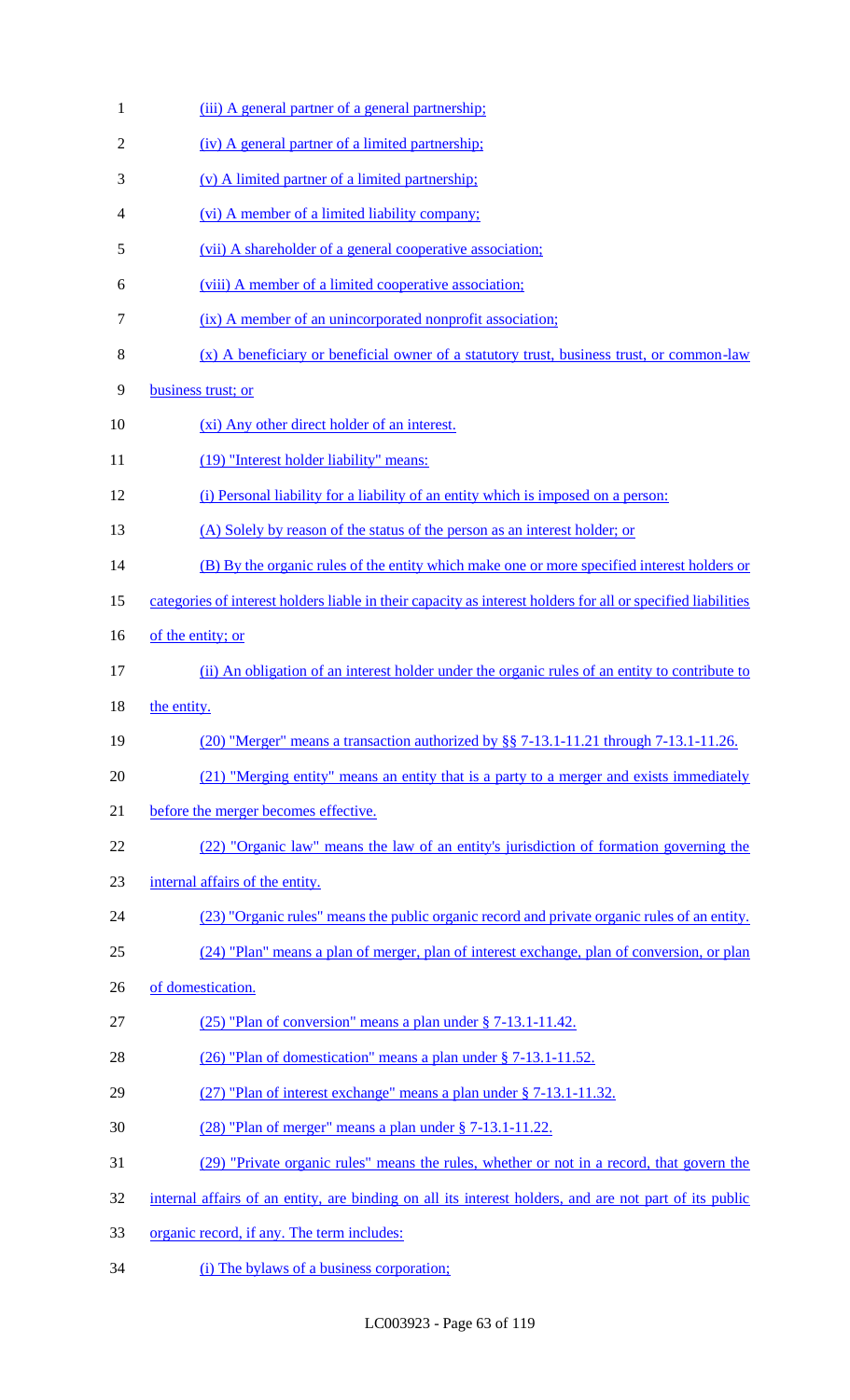| 1              | (ii) The bylaws of a nonprofit corporation;                                                          |
|----------------|------------------------------------------------------------------------------------------------------|
| $\overline{2}$ | (iii) The partnership agreement of a general partnership;                                            |
| 3              | (iv) The partnership agreement of a limited partnership;                                             |
| 4              | (v) The operating agreement of a limited liability company;                                          |
| 5              | (vi) The bylaws of a general cooperative association;                                                |
| 6              | (vii) The bylaws of a limited cooperative association;                                               |
| 7              | (viii) The governing principles of an unincorporated nonprofit association; and                      |
| $8\,$          | (ix) The trust instrument of a statutory trust or similar rules of a business trust or a common-     |
| 9              | law business trust.                                                                                  |
| 10             | (30) "Protected agreement" means:                                                                    |
| 11             | (i) A record evidencing indebtedness and any related agreement in effect on the effective            |
| 12             | date of this chapter;                                                                                |
| 13             | (ii) An agreement that is binding on an entity on the effective date of this chapter;                |
| 14             | (iii) The organic rules of an entity in effect on the effective date of this chapter; or             |
| 15             | (iv) An agreement that is binding on any of the governors or interest holders of an entity           |
| 16             | on the effective date of this chapter.                                                               |
| 17             | (31) "Public organic record" means the record the filing of which by the secretary of state          |
| 18             | is required to form an entity and any amendment to or restatement of that record. The term includes: |
| 19             | (i) The articles of incorporation of a business corporation;                                         |
| 20             | (ii) The articles of incorporation of a nonprofit corporation;                                       |
| 21             | (iii) The certificate of limited partnership of a limited partnership;                               |
| 22             | (iv) The certificate of organization of a limited liability company;                                 |
| 23             | (v) The articles of incorporation of a general cooperative association;                              |
| 24             | (vi) The articles of organization of a limited cooperative association; and                          |
| 25             | (vii) The certificate of trust of a statutory trust or similar record of a business trust.           |
| 26             | (32) "Registered foreign entity" means a foreign entity that is registered to do business in         |
| 27             | this state pursuant to a record filed by the secretary of state.                                     |
| 28             | (33) "Statement of conversion" means a statement under § 7-13.1-11.45.                               |
| 29             | (34) "Statement of domestication" means a statement under § 7-13.1-11.55.                            |
| 30             | (35) "Statement of interest exchange" means a statement under § 7-13.1-11.35.                        |
| 31             | (36) "Statement of merger" means a statement under § 7-13.1-11.25.                                   |
| 32             | (37) "Surviving entity" means the entity that continues in existence after or is created by a        |
| 33             | merger.                                                                                              |
|                |                                                                                                      |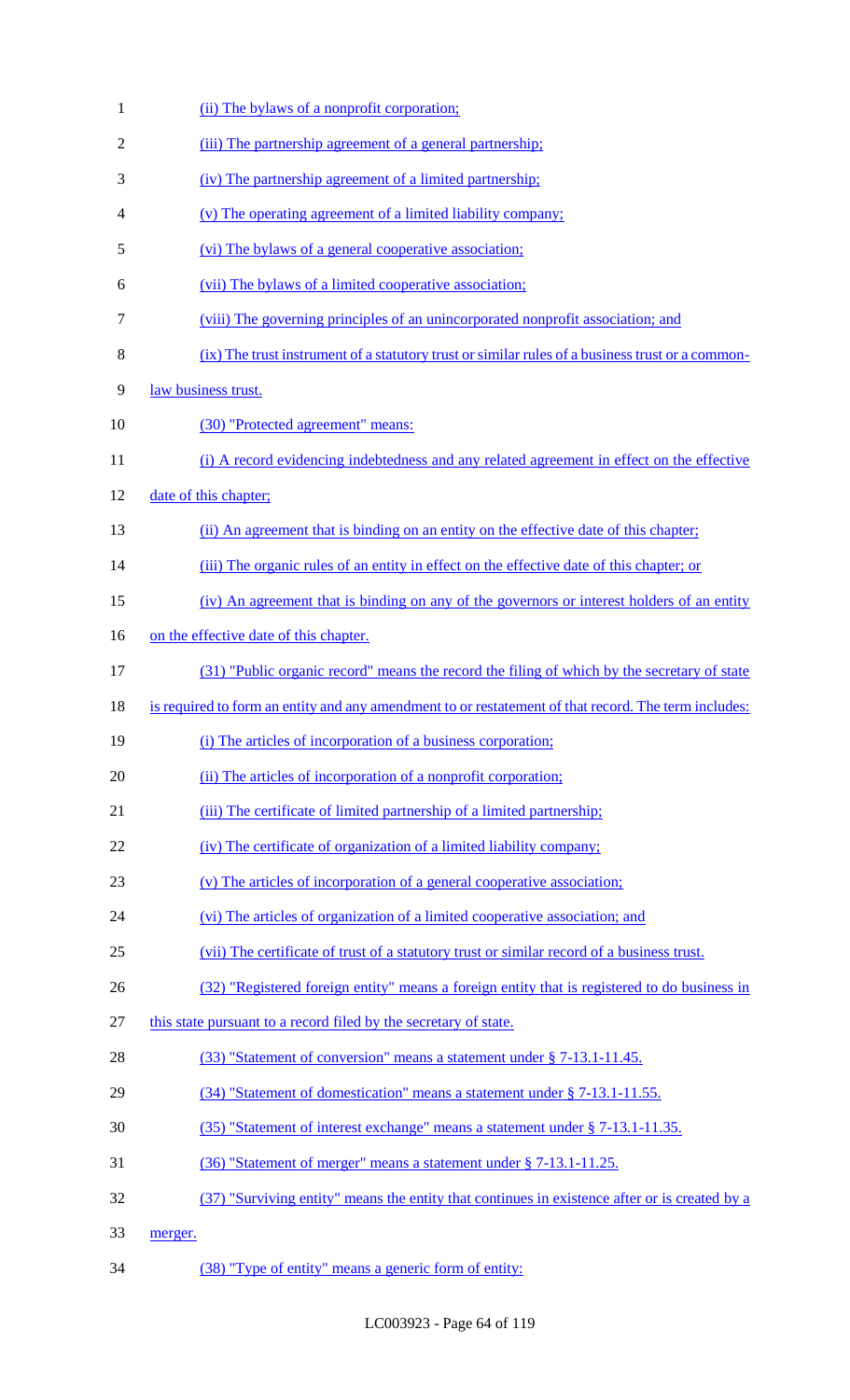(i) Recognized at common law; or (ii) Formed under an organic law, whether or not some entities formed under that organic law are subject to provisions of that law that create different categories of the form of entity. **7-13.1-11.12. Relationship of article to other laws.** (a) This article does not authorize an act prohibited by, and does not affect the application or requirements of, law other than this article. (b) A transaction effected under this article may not create or impair a right, duty, or obligation of a person under the statutory law of this state relating to a change in control, takeover, business combination, control-share acquisition, or similar transaction involving a domestic merging, acquired, converting, or domesticating business corporation unless: 11 (1) If the corporation does not survive the transaction, the transaction satisfies any requirements of the law; or (2) If the corporation survives the transaction, the approval of the plan is by a vote of the 14 shareholders or directors which would be sufficient to create or impair the right, duty, or obligation 15 directly under the law. **7-13.1-11.13. Required notice or approval.** (a) A domestic or foreign entity that is required to give notice to, or obtain the approval of, a governmental agency or officer of this state to be a party to a merger must give the notice or obtain the approval to be a party to an interest exchange, conversion, or domestication. (b) Property held for a charitable purpose under the law of this state by a domestic or foreign entity immediately before a transaction under this article becomes effective may not, as a result of the transaction, be diverted from the objects for which it was donated, granted, devised, or otherwise transferred unless, to the extent required by or pursuant to the law of this state 24 concerning cy pres or other law dealing with nondiversion of charitable assets, the entity obtains an appropriate order of the superior court specifying the disposition of the property. 26 (c) A bequest, devise, gift, grant, or promise contained in a will or other instrument of donation, subscription, or conveyance which is made to a merging entity that is not the surviving 28 entity and which takes effect or remains payable after the merger inures to the surviving entity. 29 (d) A trust obligation that would govern property if transferred to a nonsurviving entity applies to property that is transferred to the surviving entity under this section. **7-13.1-11.14. Nonexclusivity.** The fact that a transaction under this article produces a certain result does not preclude the same result from being accomplished in any other manner permitted by law other than this article. **7-13.1-11.15. Reference to external facts.**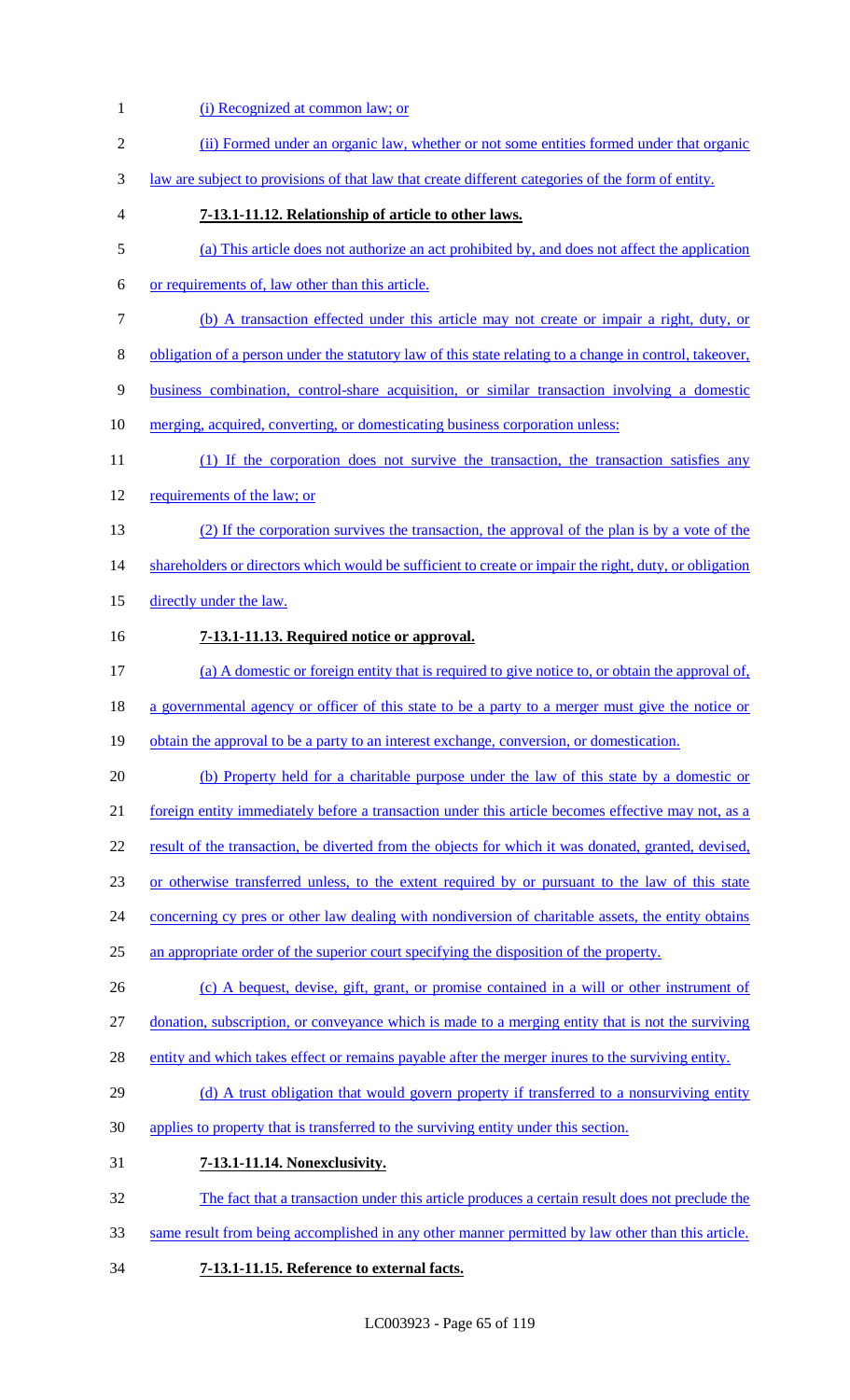| $\mathbf{1}$   | A plan may refer to facts ascertainable outside the plan if the manner in which the facts              |
|----------------|--------------------------------------------------------------------------------------------------------|
| $\overline{2}$ | will operate upon the plan is specified in the plan. The facts may include the occurrence of an event  |
| $\mathfrak{Z}$ | or a determination or action by a person, whether or not the event, determination, or action is within |
| $\overline{4}$ | the control of a party to the transaction.                                                             |
| 5              | 7-13.1-11.16. Appraisal rights.                                                                        |
| 6              | An interest holder of a domestic merging, acquired, converting, or domesticating limited               |
| $\tau$         | partnership is entitled to contractual appraisal rights in connection with a transaction under this    |
| 8              | article to the extent provided in:                                                                     |
| 9              | (1) The partnership agreement; or                                                                      |
| 10             | $(2)$ The plan.                                                                                        |
| 11             | PART <sub>2</sub>                                                                                      |
| 12             | <b>MERGER</b>                                                                                          |
| 13             | 7-13.1-11.21. Merger authorized.                                                                       |
| 14             | (a) By complying with this part:                                                                       |
| 15             | (1) One or more domestic limited partnerships may merge with one or more domestic or                   |
| 16             | foreign entities into a domestic or foreign surviving entity; and                                      |
| 17             | (2) Two (2) or more foreign entities may merge into a domestic limited partnership.                    |
| 18             | (b) By complying with the provisions of this part applicable to foreign entities, a foreign            |
| 19             | entity may be a party to a merger under this part or may be the surviving entity in such a merger if   |
| 20             | the merger is authorized by the law of the foreign entity's jurisdiction of formation.                 |
| 21             | 7-13.1-11.22. Plan of merger.                                                                          |
| 22             | (a) A domestic limited partnership may become a party to a merger under this part by                   |
| 23             | approving a plan of merger. The plan must be in a record and contain:                                  |
| 24             | (1) As to each merging entity, its name, jurisdiction of formation, and type of entity;                |
| 25             | (2) If the surviving entity is to be created in the merger, a statement to that effect and the         |
| 26             | entity's name, jurisdiction of formation, and type of entity;                                          |
| 27             | (3) The manner of converting the interests in each party to the merger into interests,                 |
| 28             | securities, obligations, money, other property, rights to acquire interests or securities, or any      |
| 29             | combination of the foregoing;                                                                          |
| 30             | (4) If the surviving entity exists before the merger, any proposed amendments to:                      |
| 31             | (i) Its public organic record, if any; and                                                             |
| 32             | (ii) Its private organic rules that are, or are proposed to be, in a record;                           |
| 33             | (5) If the surviving entity is to be created in the merger:                                            |
| 34             | (i) Its proposed public organic record, if any; and                                                    |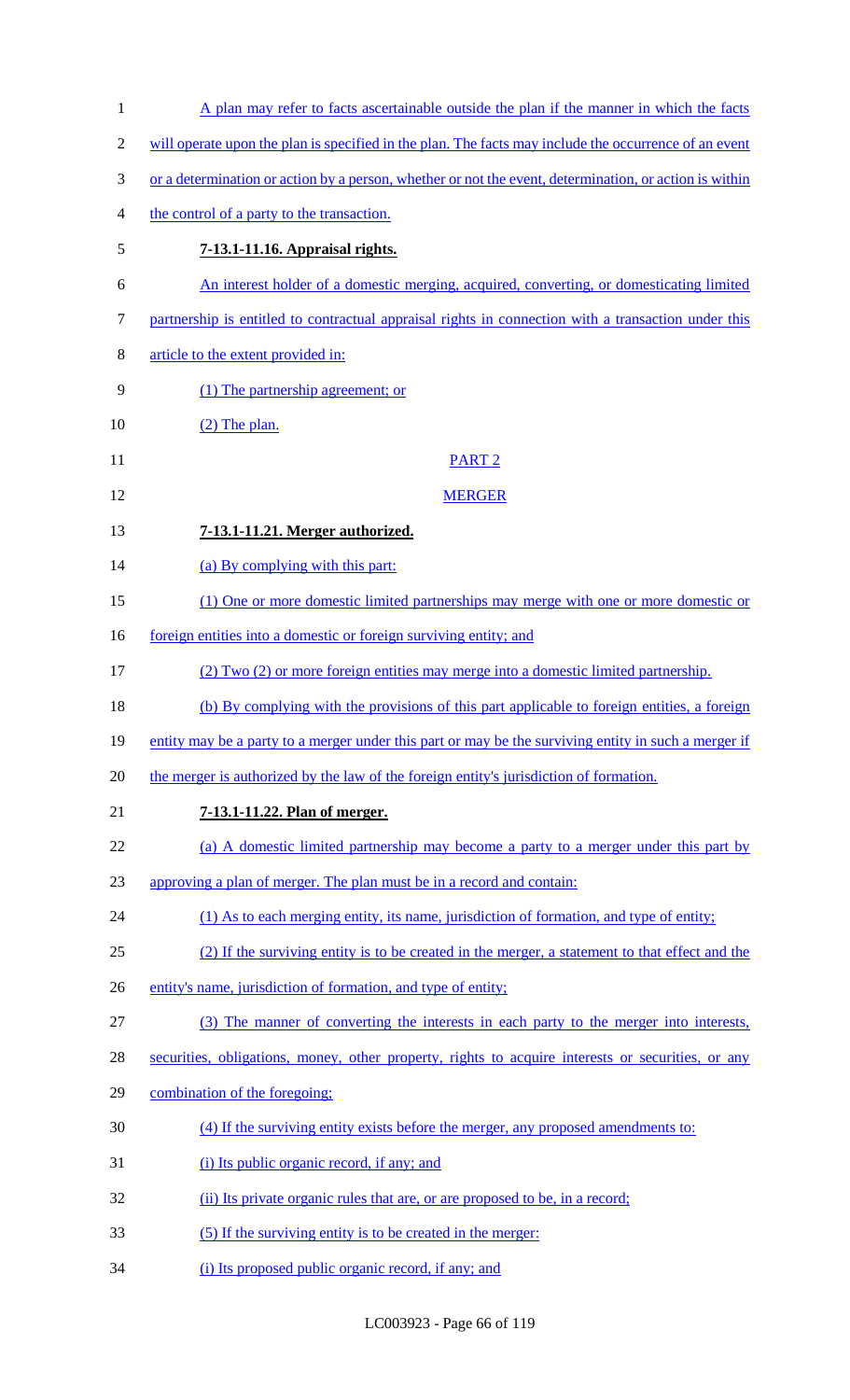| $\mathbf{1}$   | (ii) The full text of its private organic rules that are proposed to be in a record;                       |
|----------------|------------------------------------------------------------------------------------------------------------|
| $\overline{2}$ | (6) The other terms and conditions of the merger; and                                                      |
| 3              | (7) Any other provision required by the law of a merging entity's jurisdiction of formation                |
| 4              | or the organic rules of a merging entity.                                                                  |
| 5              | (b) In addition to the requirements of subsection (a) of this section, a plan of merger may                |
| 6              | contain any other provision not prohibited by law.                                                         |
| 7              | 7-13.1-11.23. Approval of merger.                                                                          |
| 8              | (a) A plan of merger is not effective unless it has been approved:                                         |
| 9              | (1) By a domestic merging limited partnership, by all the partners of the partnership entitled             |
| 10             | to vote on or consent to any matter; and                                                                   |
| 11             | (2) In a record, by each partner of a domestic merging limited partnership which will have                 |
| 12             | interest holder liability for debts, obligations, and other liabilities that are incurred after the merger |
| 13             | becomes effective, unless:                                                                                 |
| 14             | (i) The partnership agreement of the partnership provides in a record for the approval of a                |
| 15             | merger in which some or all of its partners become subject to interest holder liability by the             |
| 16             | affirmative vote or consent of fewer than all the partners; and                                            |
| 17             | (ii) The partner consented in a record to or voted for that provision of the partnership                   |
| 18             | agreement or became a partner after the adoption of that provision.                                        |
| 19             | (b) A merger involving a domestic merging entity that is not a limited partnership is not                  |
| 20             | effective unless the merger is approved by that entity in accordance with its organic law.                 |
| 21             | (c) A merger involving a foreign merging entity is not effective unless the merger is                      |
| 22             | approved by the foreign entity in accordance with the law of the foreign entity's jurisdiction of          |
| 23             | formation.                                                                                                 |
| 24             | 7-13.1-11.24. Amendment or abandonment of plan of merger.                                                  |
| 25             | (a) A plan of merger may be amended only with the consent of each party to the plan,                       |
| 26             | except as otherwise provided in the plan.                                                                  |
| 27             | (b) A domestic merging limited partnership may approve an amendment of a plan of                           |
| 28             | merger:                                                                                                    |
| 29             | (1) In the same manner as the plan was approved, if the plan does not provide for the                      |
| 30             | manner in which it may be amended; or                                                                      |
| 31             | (2) By its partners in the manner provided in the plan, but a partner that was entitled to vote            |
| 32             | on or consent to approval of the merger is entitled to vote on or consent to any amendment of the          |
| 33             | plan that will change:                                                                                     |
| 34             | (i) The amount or kind of interests, securities, obligations, money, other property, rights to             |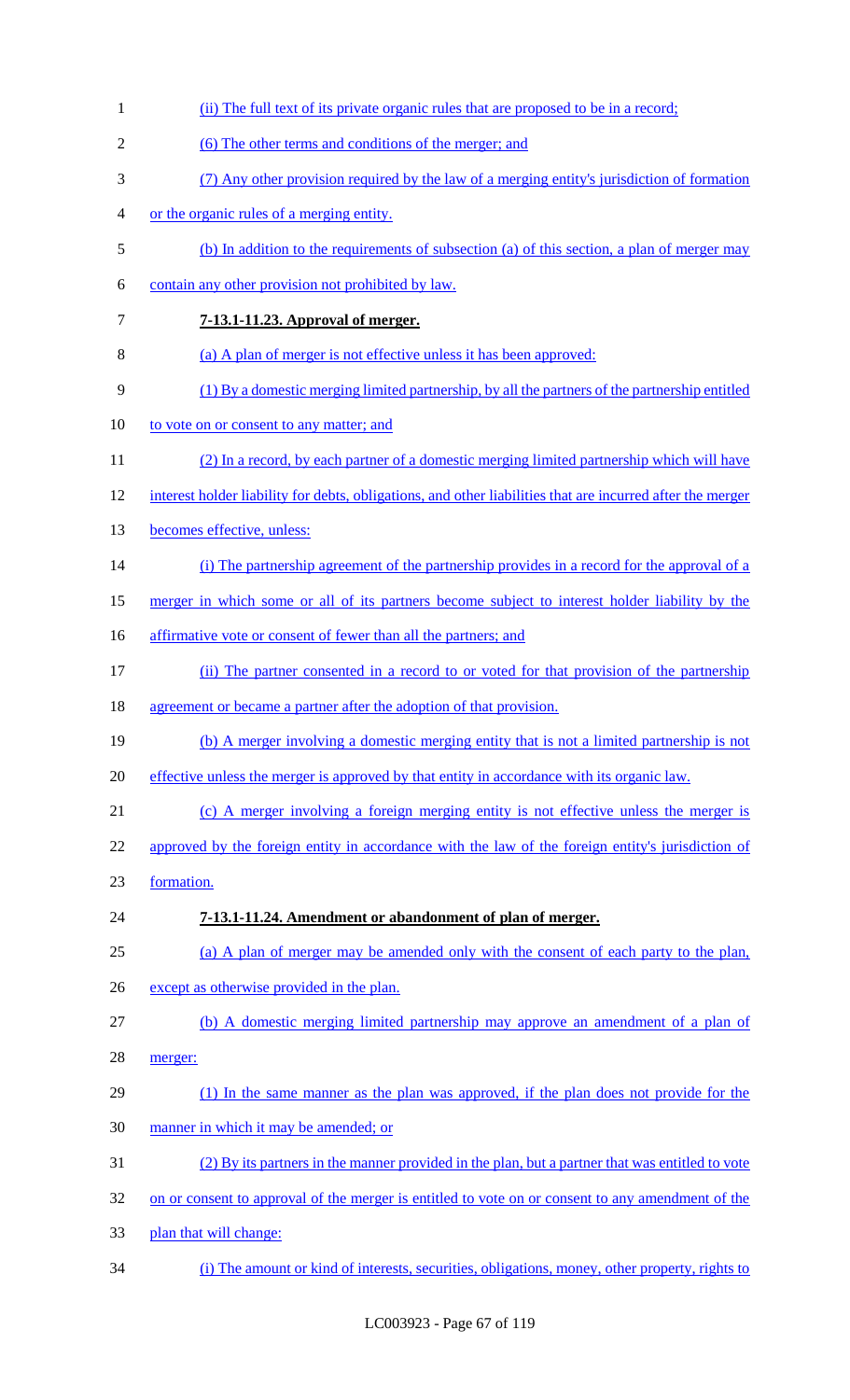| $\mathbf{1}$   | acquire interests or securities, or any combination of the foregoing, to be received by the interest     |
|----------------|----------------------------------------------------------------------------------------------------------|
| $\overline{2}$ | holders of any party to the plan;                                                                        |
| 3              | (ii) The public organic record, if any, or private organic rules of the surviving entity that            |
| $\overline{4}$ | will be in effect immediately after the merger becomes effective, except for changes that do not         |
| 5              | require approval of the interest holders of the surviving entity under its organic law or organic rules; |
| 6              | $or$                                                                                                     |
| $\tau$         | (iii) Any other terms or conditions of the plan, if the change would adversely affect the                |
| 8              | partner in any material respect.                                                                         |
| 9              | (c) After a plan of merger has been approved and before a statement of merger becomes                    |
| 10             | effective, the plan may be abandoned as provided in the plan. Unless prohibited by the plan, a           |
| 11             | domestic merging limited partnership may abandon the plan in the same manner as the plan was             |
| 12             | approved.                                                                                                |
| 13             | (d) If a plan of merger is abandoned after a statement of merger has been delivered to the               |
| 14             | secretary of state for filing and before the statement becomes effective, a statement of                 |
| 15             | abandonment, signed by a party to the plan, must be delivered to the secretary of state for filing       |
| 16             | before the statement of merger becomes effective. The statement of abandonment takes effect on           |
| 17             | filing, and the merger is abandoned and does not become effective. The statement of abandonment          |
| 18             | must contain:                                                                                            |
| 19             | (1) The name of each party to the plan of merger;                                                        |
| 20             | (2) The date on which the statement of merger was filed by the secretary of state; and                   |
| 21             | (3) A statement that the merger has been abandoned in accordance with this section.                      |
| 22             | 7-13.1-11.25. Statement of merger -- Effective date of merger.                                           |
| 23             | (a) A statement of merger must be signed by each merging entity and delivered to the                     |
| 24             | secretary of state for filing.                                                                           |
| 25             | (b) A statement of merger must contain:                                                                  |
| 26             |                                                                                                          |
| 27             | (1) The name, jurisdiction of formation, and type of entity of each merging entity that is               |
|                | not the surviving entity;                                                                                |
| 28             | (2) The name, jurisdiction of formation, and type of entity of the surviving entity;                     |
| 29             | (3) A statement that the merger was approved by each domestic merging entity, if any, in                 |
| 30             | accordance with this part and by each foreign merging entity, if any, in accordance with the law of      |
| 31             | its jurisdiction of formation;                                                                           |
| 32             | (4) If the surviving entity exists before the merger and is a domestic filing entity, any                |
| 33             | amendment to its public organic record approved as part of the plan of merger;                           |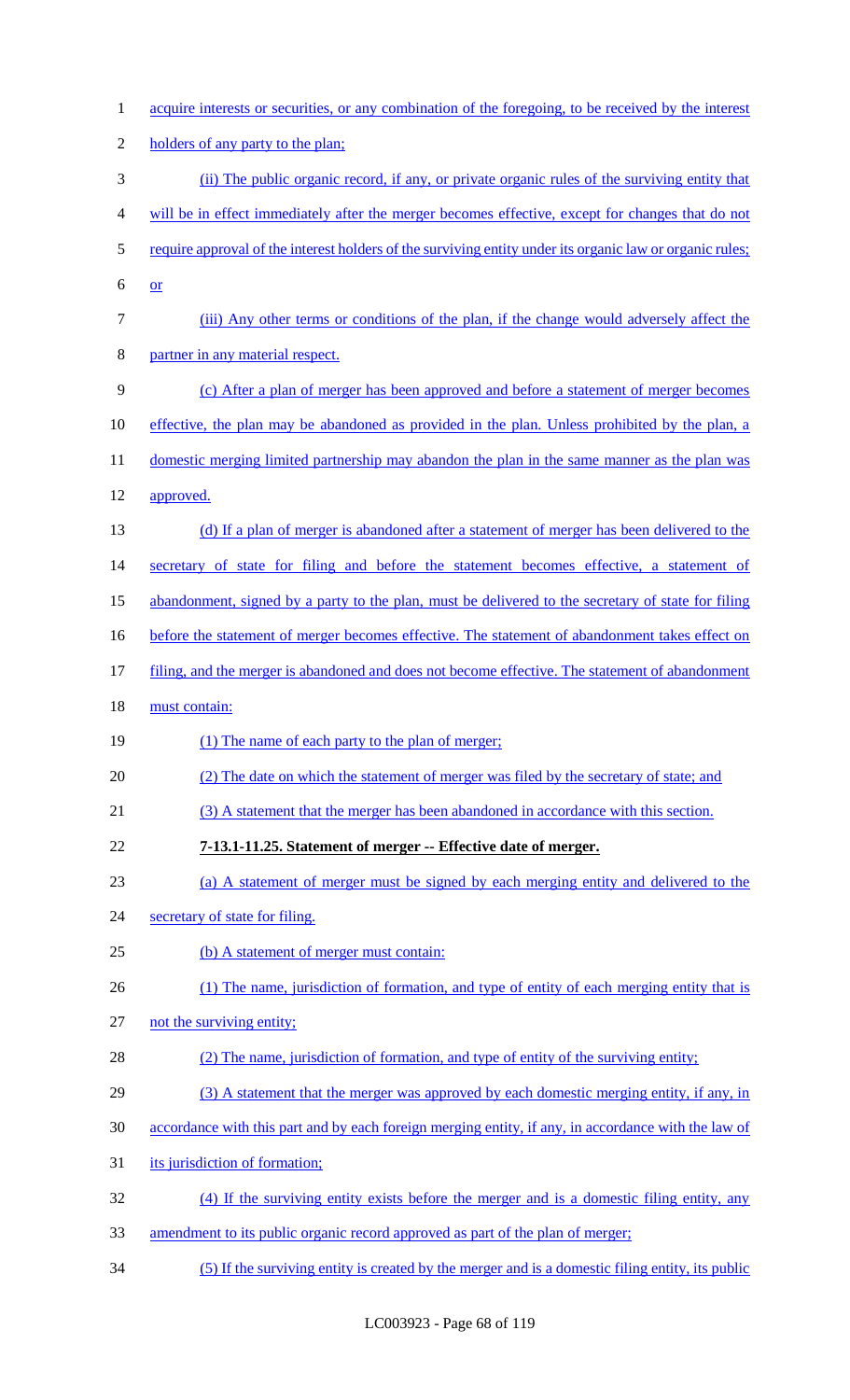organic record, as an attachment; and (6) If the surviving entity is created by the merger and is a domestic limited liability partnership, its statement of qualification, as an attachment. (c) In addition to the requirements of subsection (b) of this section, a statement of merger may contain any other provision not prohibited by law. (d) If the surviving entity is a domestic entity, its public organic record, if any, must satisfy 7 the requirements of the law of this state, except that the public organic record does not need to be signed. (e) A plan of merger that is signed by all the merging entities and meets all the requirements of subsection (b) of this section may be delivered to the secretary of state for filing instead of a 11 statement of merger and on filing has the same effect. If a plan of merger is filed as provided in this subsection, references in this article to a statement of merger refer to the plan of merger filed under 13 this subsection. (f) If the surviving entity is a domestic limited partnership, the merger becomes effective 15 when the statement of merger is effective. In all other cases, the merger becomes effective on the 16 later of: (1) The date and time provided by the organic law of the surviving entity; and 18 (2) When the statement is effective. **7-13.1-11.26. Effect of merger.** (a) When a merger becomes effective: 21 (1) The surviving entity continues or comes into existence; (2) Each merging entity that is not the surviving entity ceases to exist; (3) All property of each merging entity vests in the surviving entity without transfer, 24 reversion, or impairment; (4) All debts, obligations, and other liabilities of each merging entity are debts, obligations, 26 and other liabilities of the surviving entity; (5) Except as otherwise provided by law or the plan of merger, all the rights, privileges, immunities, powers, and purposes of each merging entity vest in the surviving entity; (6) If the surviving entity exists before the merger: (i) All its property continues to be vested in it without transfer, reversion, or impairment; (ii) It remains subject to all its debts, obligations, and other liabilities; and (iii) All its rights, privileges, immunities, powers, and purposes continue to be vested in it; (7) The name of the surviving entity may be substituted for the name of any merging entity 34 that is a party to any pending action or proceeding;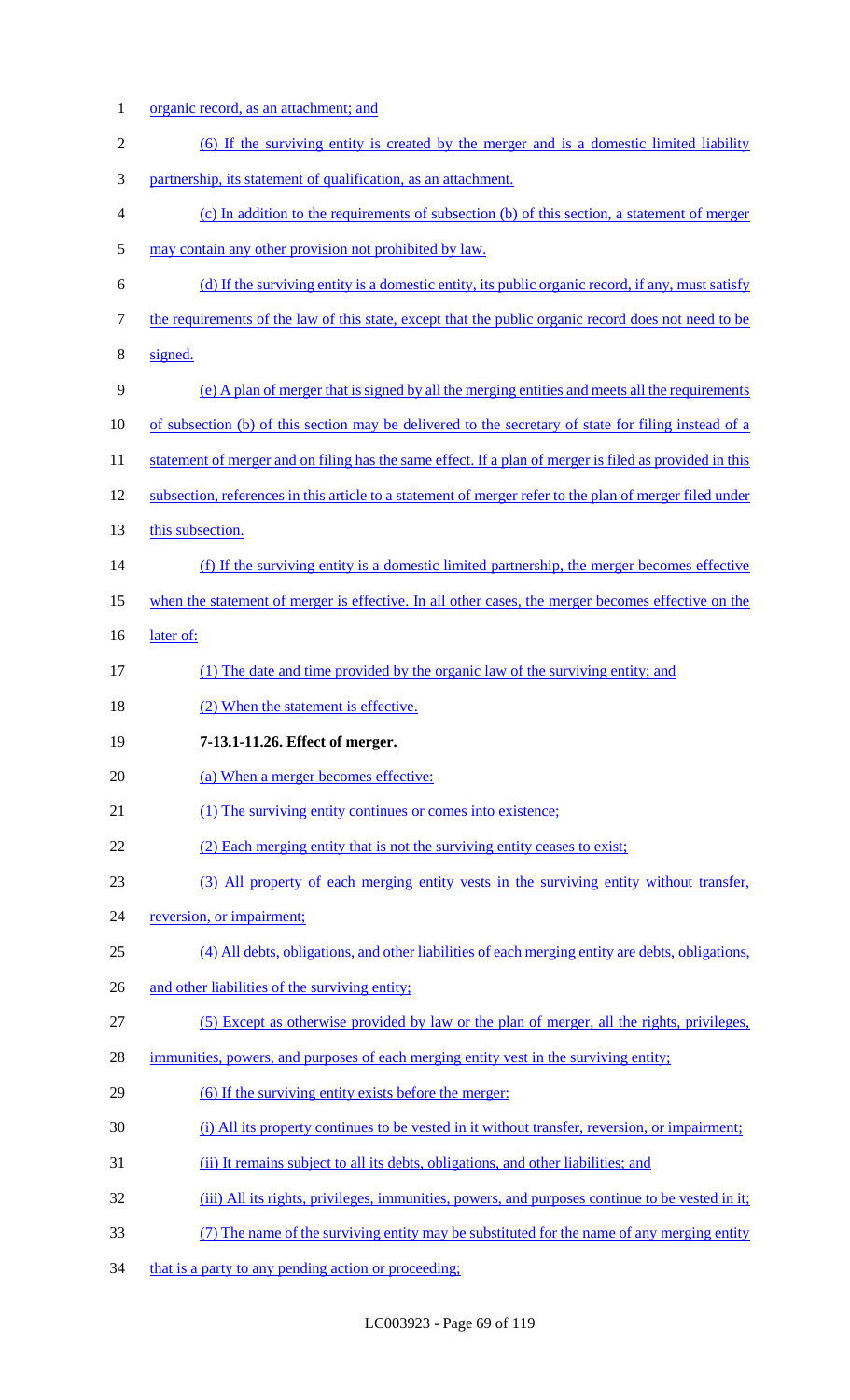- (8) If the surviving entity exists before the merger:
- (i) Its public organic record, if any, is amended to the extent provided in the statement of merger; and (ii) Its private organic rules that are to be in a record, if any, are amended to the extent provided in the plan of merger; (9) If the surviving entity is created by the merger, its private organic rules become effective and: (i) If it is a filing entity, its public organic record becomes effective; and (ii) If it is a limited liability partnership, its statement of qualification becomes effective; and 11 (10) The interests in each merging entity which are to be converted in the merger are converted, and the interest holders of those interests are entitled only to the rights provided to them 13 under the plan of merger and to any appraisal rights they have under § 7-13.1-11.16 and the merging 14 entity's organic law. (b) Except as otherwise provided in the organic law or organic rules of a merging entity, 16 the merger does not give rise to any rights that an interest holder, governor, or third party would have upon a dissolution, liquidation, or winding up of the merging entity. (c) When a merger becomes effective, a person that did not have interest holder liability 19 with respect to any of the merging entities and becomes subject to interest holder liability with respect to a domestic entity as a result of the merger has interest holder liability only to the extent provided by the organic law of that entity and only for those debts, obligations, and other liabilities 22 that are incurred after the merger becomes effective. (d) When a merger becomes effective, the interest holder liability of a person that ceases 24 to hold an interest in a domestic merging limited partnership with respect to which the person had interest holder liability is subject to the following rules: 26 (1) The merger does not discharge any interest holder liability under this chapter to the extent the interest holder liability was incurred before the merger became effective. (2) The person does not have interest holder liability under this chapter for any debt, obligation, or other liability that is incurred after the merger becomes effective. (3) This chapter continues to apply to the release, collection, or discharge of any interest 31 holder liability preserved under subsection (d)(1) of this section as if the merger had not occurred. (4) The person has whatever rights of contribution from any other person as are provided by this chapter, law other than this chapter, or the partnership agreement of the domestic merging limited partnership with respect to any interest holder liability preserved under subsection (d)(1) of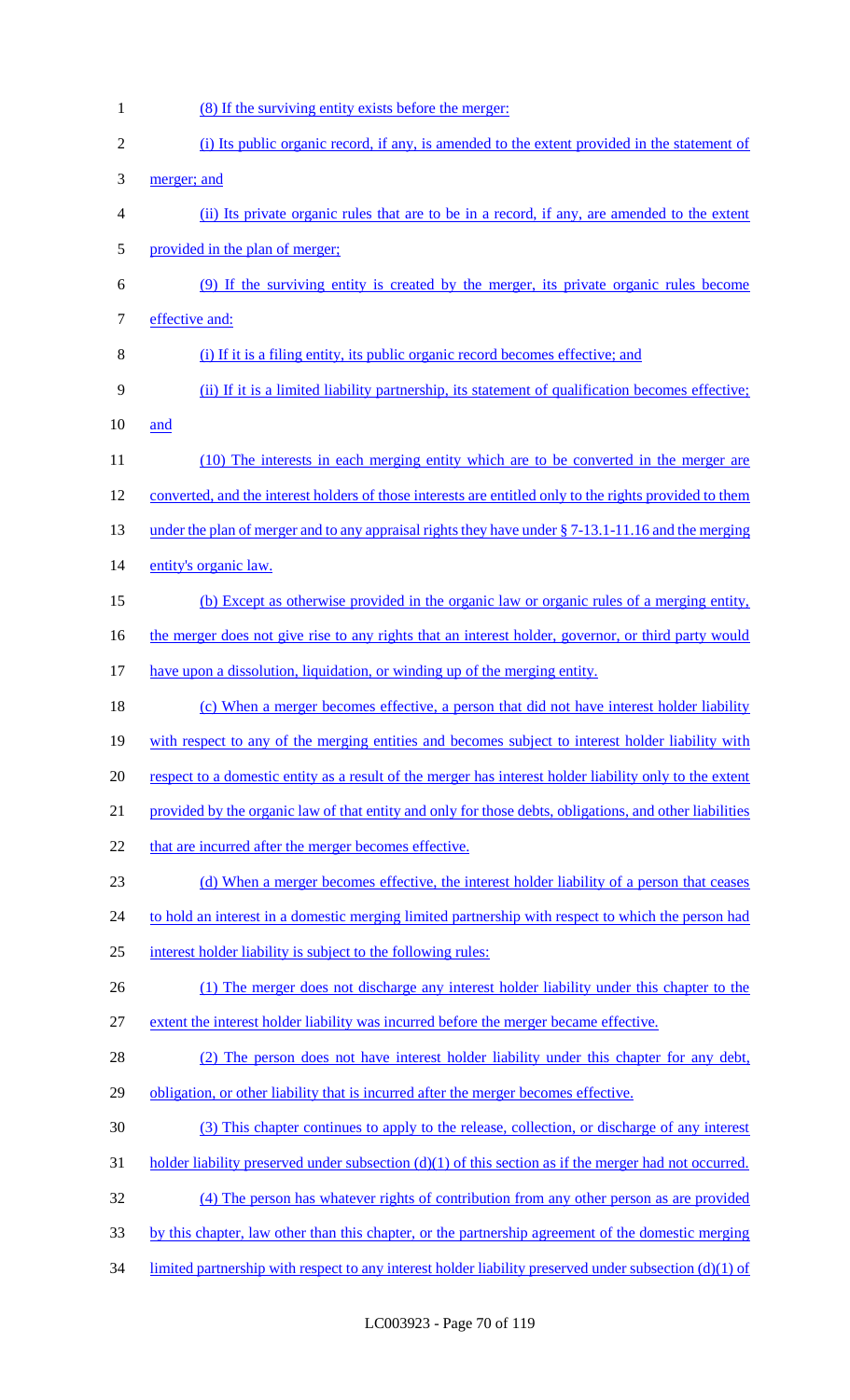| $\mathbf{1}$ | this section as if the merger had not occurred.                                                        |
|--------------|--------------------------------------------------------------------------------------------------------|
| $\mathbf{2}$ | (e) When a merger becomes effective, a foreign entity that is the surviving entity may be              |
| 3            | served with process in this state for the collection and enforcement of any debts, obligations, or     |
| 4            | other liabilities of a domestic merging limited partnership as provided in § 7-13.1-121.               |
| 5            | (f) When a merger becomes effective, the registration to do business in this state of any              |
| 6            | foreign merging entity that is not the surviving entity is canceled.                                   |
| 7            | PART <sub>3</sub>                                                                                      |
| 8            | <b>INTEREST EXCHANGE</b>                                                                               |
| 9            | 7-13.1-11.31. Interest exchange authorized.                                                            |
| 10           | (a) By complying with this part:                                                                       |
| 11           | (1) A domestic limited partnership may acquire all of one or more classes or series of                 |
| 12           | interests of another domestic entity or a foreign entity in exchange for interests, securities,        |
| 13           | obligations, money, other property, rights to acquire interests or securities, or any combination of   |
| 14           | the foregoing; or                                                                                      |
| 15           | (2) All of one or more classes or series of interests of a domestic limited partnership may            |
| 16           | be acquired by another domestic entity or a foreign entity in exchange for interests, securities,      |
| 17           | obligations, money, other property, rights to acquire interests or securities, or any combination of   |
| 18           | the foregoing.                                                                                         |
| 19           | (b) By complying with the provisions of this part applicable to foreign entities, a foreign            |
| 20           | entity may be the acquiring or acquired entity in an interest exchange under this part if the interest |
| 21           | exchange is authorized by the law of the foreign entity's jurisdiction of formation.                   |
| 22           | (c) If a protected agreement contains a provision that applies to a merger of a domestic               |
| 23           | limited partnership but does not refer to an interest exchange, the provision applies to an interest   |
| 24           | exchange in which the domestic limited partnership is the acquired entity as if the interest exchange  |
| 25           | were a merger until the provision is amended after the effective date of this chapter.                 |
| 26           | 7-13.1-11.32. Plan of interest exchange.                                                               |
| 27           | (a) A domestic limited partnership may be the acquired entity in an interest exchange under            |
| 28           | this part by approving a plan of interest exchange. The plan must be in a record and contain:          |
| 29           | (1) The name of the acquired entity;                                                                   |
| 30           | (2) The name, jurisdiction of formation, and type of entity of the acquiring entity;                   |
| 31           | (3) The manner of converting the interests in the acquired entity into interests, securities,          |
| 32           | obligations, money, other property, rights to acquire interests or securities, or any combination of   |
| 33           | the foregoing:                                                                                         |
| 34           | (4) Any proposed amendments to:                                                                        |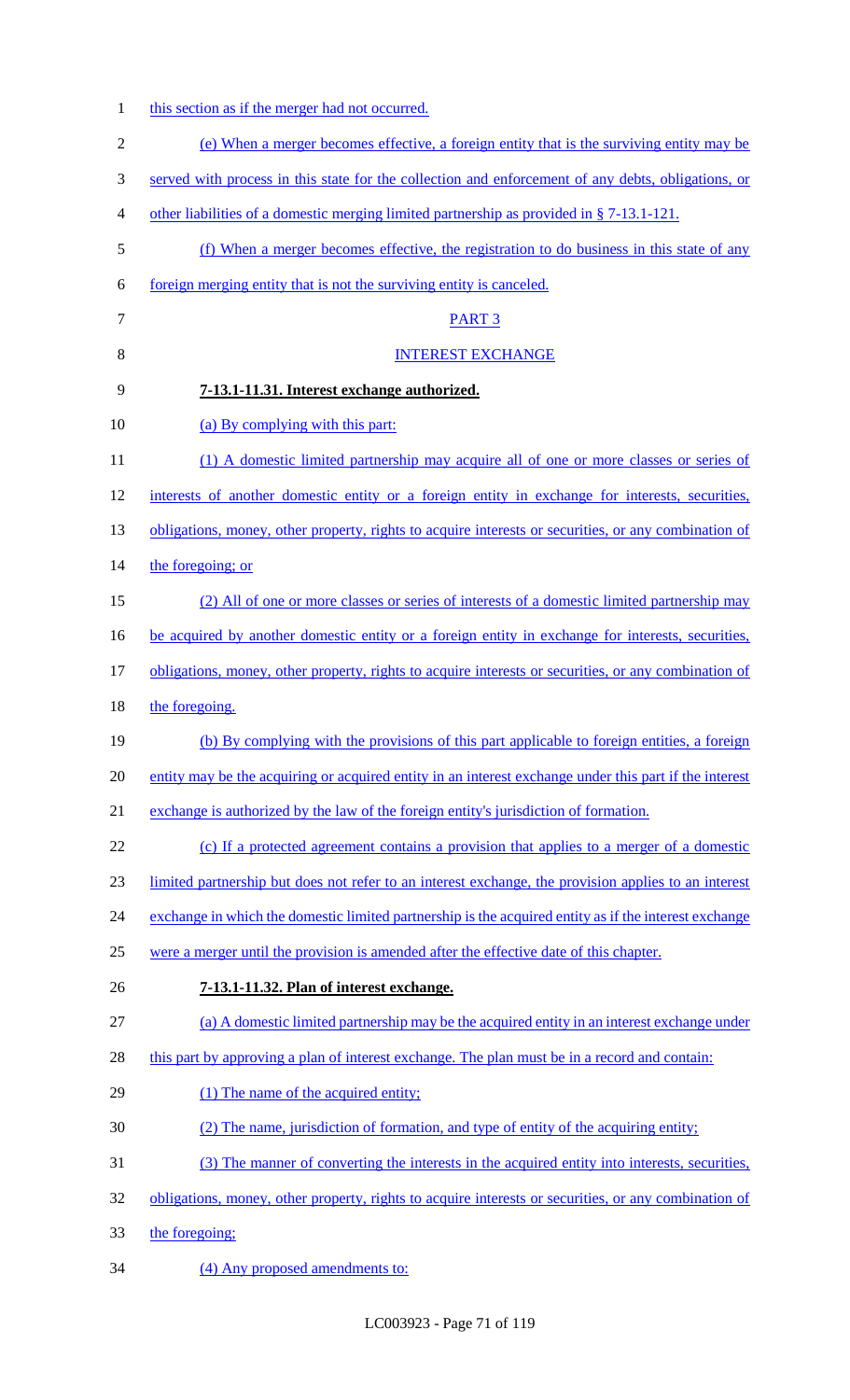| $\mathbf{1}$   | (i) The certificate of limited partnership of the acquired entity; and                                       |
|----------------|--------------------------------------------------------------------------------------------------------------|
| $\mathbf{2}$   | (ii) The partnership agreement of the acquired entity that are, or are proposed to be, in a                  |
| 3              | record;                                                                                                      |
| $\overline{4}$ | (5) The other terms and conditions of the interest exchange; and                                             |
| 5              | (6) Any other provision required by the law of this state or the partnership agreement of                    |
| 6              | the acquired entity.                                                                                         |
| $\tau$         | (b) In addition to the requirements of subsection (a) of this section, a plan of interest                    |
| $8\,$          | exchange may contain any other provision not prohibited by law.                                              |
| 9              | 7-13.1-11.33. Approval of interest exchange.                                                                 |
| 10             | (a) A plan of interest exchange is not effective unless it has been approved:                                |
| 11             | (1) By all the partners of a domestic acquired limited partnership entitled to vote on or                    |
| 12             | consent to any matter; and                                                                                   |
| 13             | (2) In a record, by each partner of the domestic acquired limited partnership that will have                 |
| 14             | interest holder liability for debts, obligations, and other liabilities that are incurred after the interest |
| 15             | exchange becomes effective, unless:                                                                          |
| 16             | (i) The partnership agreement of the partnership provides in a record for the approval of an                 |
| 17             | interest exchange or a merger in which some or all its partners become subject to interest holder            |
| 18             | liability by the affirmative vote or consent of fewer than all of the partners; and                          |
| 19             | (ii) The partner consented in a record to or voted for that provision of the partnership                     |
| 20             | agreement or became a partner after the adoption of that provision.                                          |
| 21             | (b) An interest exchange involving a domestic acquired entity that is not a limited                          |
| 22             | partnership is not effective unless it is approved by the domestic entity in accordance with its             |
| 23             |                                                                                                              |
|                | organic law.                                                                                                 |
| 24             | (c) An interest exchange involving a foreign acquired entity is not effective unless it is                   |
| 25             | approved by the foreign entity in accordance with the law of the foreign entity's jurisdiction of            |
| 26             | formation.                                                                                                   |
| 27             | (d) Except as otherwise provided in its organic law or organic rules, the interest holders of                |
| 28             | the acquiring entity are not required to approve the interest exchange.                                      |
| 29             | 7-13.1-11.34. Amendment or abandonment of plan of interest exchange.                                         |
| 30             | (a) A plan of interest exchange may be amended only with the consent of each party to the                    |
| 31             | plan, except as otherwise provided in the plan.                                                              |
| 32             | (b) A domestic acquired limited partnership may approve an amendment of a plan of                            |
| 33             | interest exchange:                                                                                           |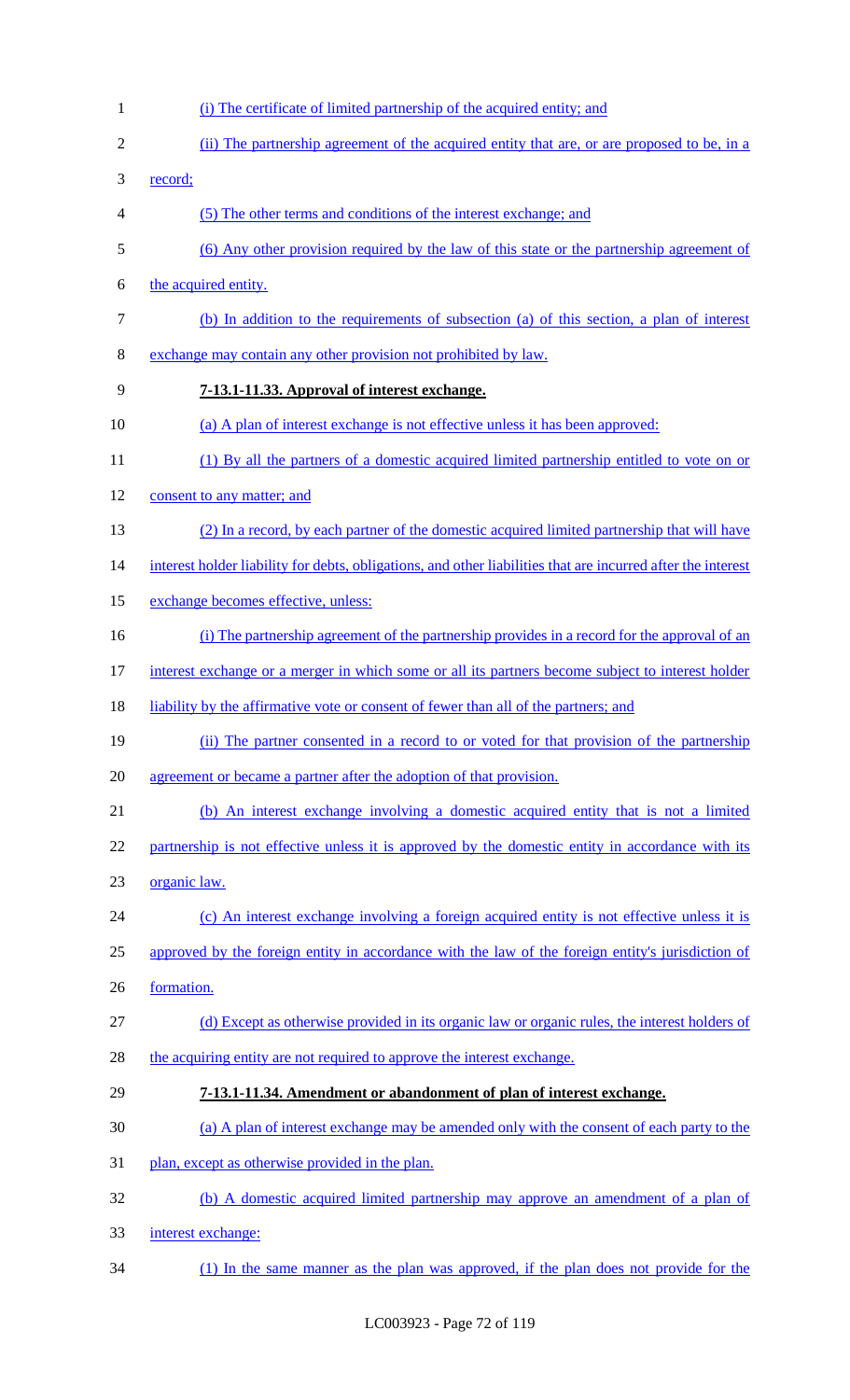1 manner in which it may be amended; or

| $\overline{2}$   | (2) By its partners in the manner provided in the plan, but a partner that was entitled to vote       |
|------------------|-------------------------------------------------------------------------------------------------------|
| 3                | on or consent to approval of the interest exchange is entitled to vote on or consent to any amendment |
| 4                | of the plan that will change:                                                                         |
| 5                | (i) The amount or kind of interests, securities, obligations, money, other property, rights to        |
| 6                | acquire interests or securities, or any combination of the foregoing, to be received by any of the    |
| $\boldsymbol{7}$ | partners of the acquired partnership under the plan;                                                  |
| $8\,$            | (ii) The certificate of limited partnership or partnership agreement of the acquired                  |
| 9                | partnership that will be in effect immediately after the interest exchange becomes effective, except  |
| 10               | for changes that do not require approval of the partners of the acquired partnership under this       |
| 11               | chapter or the partnership agreement; or                                                              |
| 12               | (iii) Any other terms or conditions of the plan, if the change would adversely affect the             |
| 13               | partner in any material respect.                                                                      |
| 14               | (c) After a plan of interest exchange has been approved and before a statement of interest            |
| 15               | exchange becomes effective, the plan may be abandoned as provided in the plan. Unless prohibited      |
| 16               | by the plan, a domestic acquired limited partnership may abandon the plan in the same manner as       |
| 17               | the plan was approved.                                                                                |
| 18               | (d) If a plan of interest exchange is abandoned after a statement of interest exchange has            |
| 19               | been delivered to the secretary of state for filing and before the statement becomes effective, a     |
| 20               | statement of abandonment, signed by the acquired limited partnership, must be delivered to the        |
| 21               | secretary of state for filing before the statement of interest exchange becomes effective. The        |
| 22               | statement of abandonment takes effect on filing, and the interest exchange is abandoned and does      |
| 23               | not become effective. The statement of abandonment must contain:                                      |
| 24               | (1) The name of the acquired partnership;                                                             |
| 25               | (2) The date on which the statement of interest exchange was filed by the secretary of state;         |
| 26               | and                                                                                                   |
| 27               | (3) A statement that the interest exchange has been abandoned in accordance with this                 |
| 28               | section.                                                                                              |
| 29               | 7-13.1-11.35. Statement of interest exchange -- Effective date of interest exchange.                  |
| 30               | (a) A statement of interest exchange must be signed by a domestic acquired limited                    |
| 31               | partnership and delivered to the secretary of state for filing.                                       |
| 32               | (b) A statement of interest exchange must contain:                                                    |
| 33               | (1) The name of the acquired limited partnership;                                                     |
| 34               | (2) The name, jurisdiction of formation, and type of entity of the acquiring entity;                  |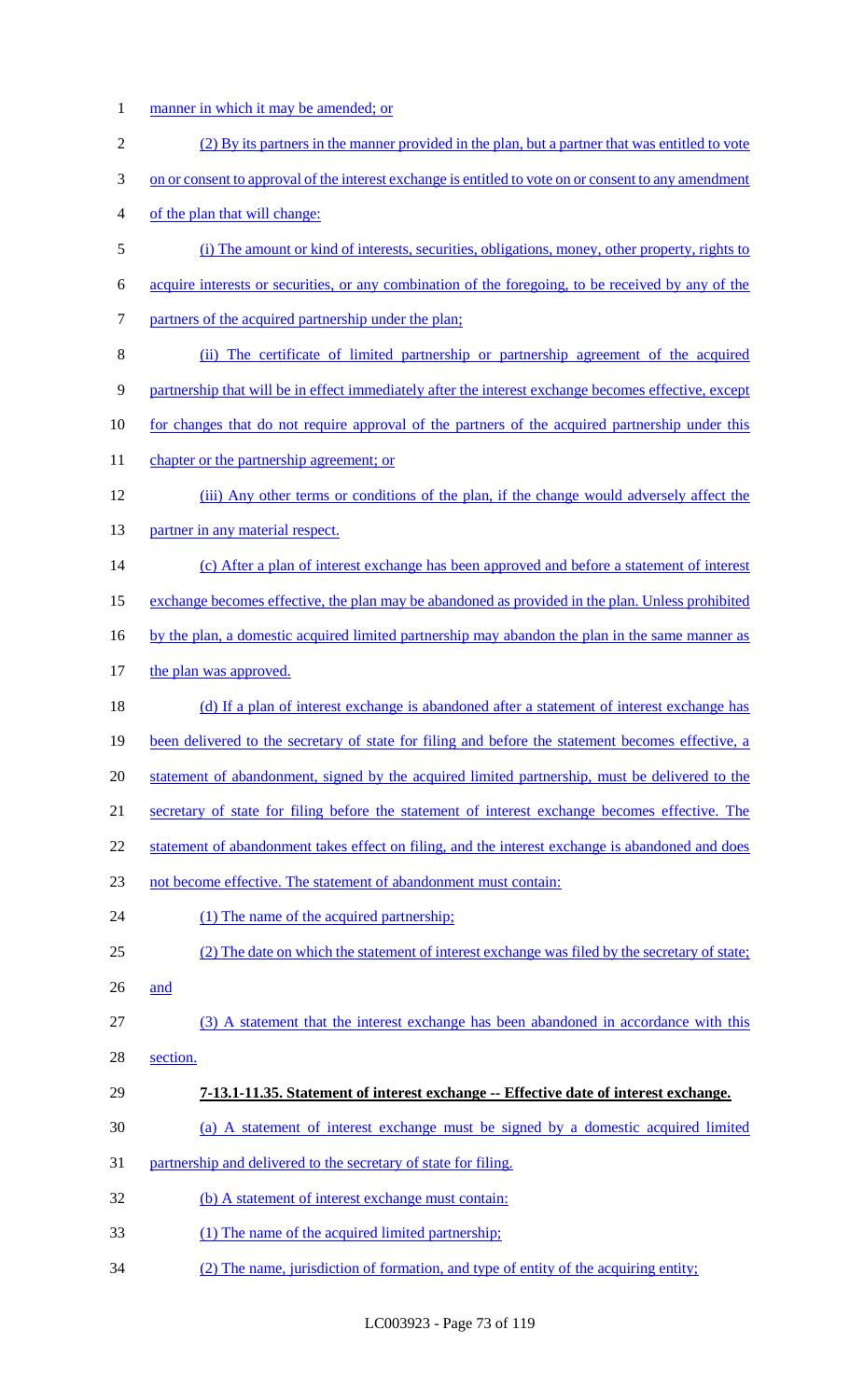| $\mathbf{1}$   | (3) A statement that the plan of interest exchange was approved by the acquired limited                 |
|----------------|---------------------------------------------------------------------------------------------------------|
| $\overline{2}$ | partnership in accordance with this part; and                                                           |
| 3              | (4) Any amendments to the acquired limited partnership's certificate of limited partnership             |
| 4              | approved as part of the plan of interest exchange.                                                      |
| 5              | (c) In addition to the requirements of subsection (b) of this section, a statement of interest          |
| 6              | exchange may contain any other provision not prohibited by law.                                         |
| $\tau$         | (d) A plan of interest exchange that is signed by a domestic acquired limited partnership               |
| 8              | and meets all the requirements of subsection (b) of this section may be delivered to the secretary of   |
| 9              | state for filing instead of a statement of interest exchange and on filing has the same effect. If a    |
| 10             | plan of interest exchange is filed as provided in this subsection, references in this article to a      |
| 11             | statement of interest exchange refer to the plan of interest exchange filed under this subsection.      |
| 12             | (e) An interest exchange becomes effective when the statement of interest exchange is                   |
| 13             | effective.                                                                                              |
| 14             | 7-13.1-11.36. Effect of interest exchange.                                                              |
| 15             | (a) When an interest exchange in which the acquired entity is a domestic limited                        |
| 16             | partnership becomes effective:                                                                          |
| 17             | (1) The interests in the acquired partnership which are the subject of the interest exchange            |
| 18             | are converted, and the partners holding those interests are entitled only to the rights provided to     |
| 19             | them under the plan of interest exchange and to any appraisal rights they have under $\S$ 7-13.1-       |
| 20             | 11.16;                                                                                                  |
| 21             | (2) The acquiring entity becomes the interest holder of the interests in the acquired                   |
| 22             | partnership stated in the plan of interest exchange to be acquired by the acquiring entity;             |
| 23             | (3) The certificate of limited partnership of the acquired partnership is amended to the                |
| 24             | extent provided in the statement of interest exchange; and                                              |
| 25             | (4) The provisions of the partnership agreement of the acquired partnership that are to be              |
| 26             | in a record, if any, are amended to the extent provided in the plan of interest exchange.               |
| 27             | (b) Except as otherwise provided in the certificate of limited partnership or partnership               |
| 28             | agreement of a domestic acquired limited partnership, the interest exchange does not give rise to       |
| 29             | any rights that a partner or third party would have upon a dissolution, liquidation, or winding up of   |
| 30             | the acquired partnership.                                                                               |
| 31             | (c) When an interest exchange becomes effective, a person that did not have interest holder             |
| 32             | liability with respect to a domestic acquired limited partnership and becomes subject to interest       |
| 33             | holder liability with respect to a domestic entity as a result of the interest exchange has interest    |
| 34             | holder liability only to the extent provided by the organic law of the entity and only for those debts, |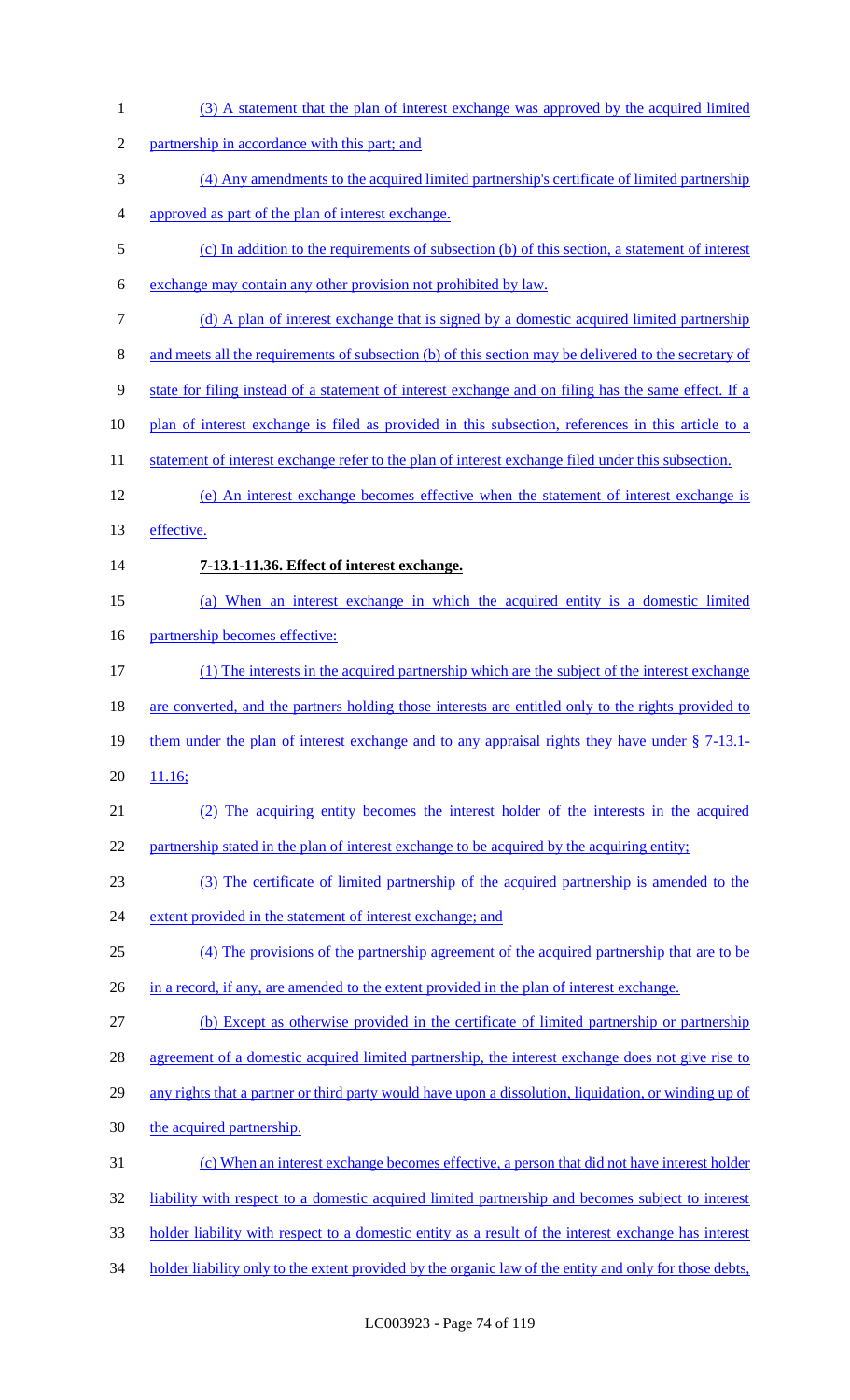| $\mathbf{1}$   | obligations, and other liabilities that are incurred after the interest exchange becomes effective.                        |
|----------------|----------------------------------------------------------------------------------------------------------------------------|
| $\mathbf{2}$   | (d) When an interest exchange becomes effective, the interest holder liability of a person                                 |
| $\mathfrak{Z}$ | that ceases to hold an interest in a domestic acquired limited partnership with respect to which the                       |
| $\overline{4}$ | person had interest holder liability is subject to the following rules:                                                    |
| $\mathfrak{S}$ | (1) The interest exchange does not discharge any interest holder liability under this chapter                              |
| 6              | to the extent the interest holder liability was incurred before the interest exchange became effective.                    |
| $\tau$         | (2) The person does not have interest holder liability under this chapter for any debt,                                    |
| 8              | obligation, or other liability that is incurred after the interest exchange becomes effective.                             |
| 9              | (3) This chapter continues to apply to the release, collection, or discharge of any interest                               |
| 10             | <u>holder liability preserved under subsection <math>(d)(1)</math> of this section as if the interest exchange had not</u> |
| 11             | occurred.                                                                                                                  |
| 12             | (4) The person has whatever rights of contribution from any other person as are provided                                   |
| 13             | by this chapter, law other than this chapter, or the partnership agreement of the domestic acquired                        |
| 14             | partnership with respect to any interest holder liability preserved under subsection $(d)(1)$ of this                      |
| 15             | section as if the interest exchange had not occurred.                                                                      |
| 16             | PART <sub>4</sub>                                                                                                          |
| 17             | <b>CONVERSION</b>                                                                                                          |
|                |                                                                                                                            |
| 18             | 7-13.1-11.41. Conversion authorized.                                                                                       |
| 19             | (a) By complying with this part, a domestic limited partnership may become:                                                |
| 20             | (1) A domestic entity that is a different type of entity; or                                                               |
| 21             | (2) A foreign entity that is a different type of entity, if the conversion is authorized by the                            |
| 22             | law of the foreign entity's jurisdiction of formation.                                                                     |
| 23             | (b) By complying with the provisions of this part applicable to foreign entities, a foreign                                |
| 24             | entity that is not a foreign limited partnership may become a domestic limited partnership if the                          |
| 25             | conversion is authorized by the law of the foreign entity's jurisdiction of formation.                                     |
| 26             | (c) If a protected agreement contains a provision that applies to a merger of a domestic                                   |
| 27             | limited partnership but does not refer to a conversion, the provision applies to a conversion of the                       |
| 28             | partnership as if the conversion were a merger until the provision is amended after the effective                          |
| 29             | date of this chapter.                                                                                                      |
| 30             | 7-13.1-11.42. Plan of conversion.                                                                                          |
| 31             | (a) A domestic limited partnership may convert to a different type of entity under this part                               |
| 32             | by approving a plan of conversion. The plan must be in a record and contain:                                               |
| 33             | (1) The name of the converting limited partnership:                                                                        |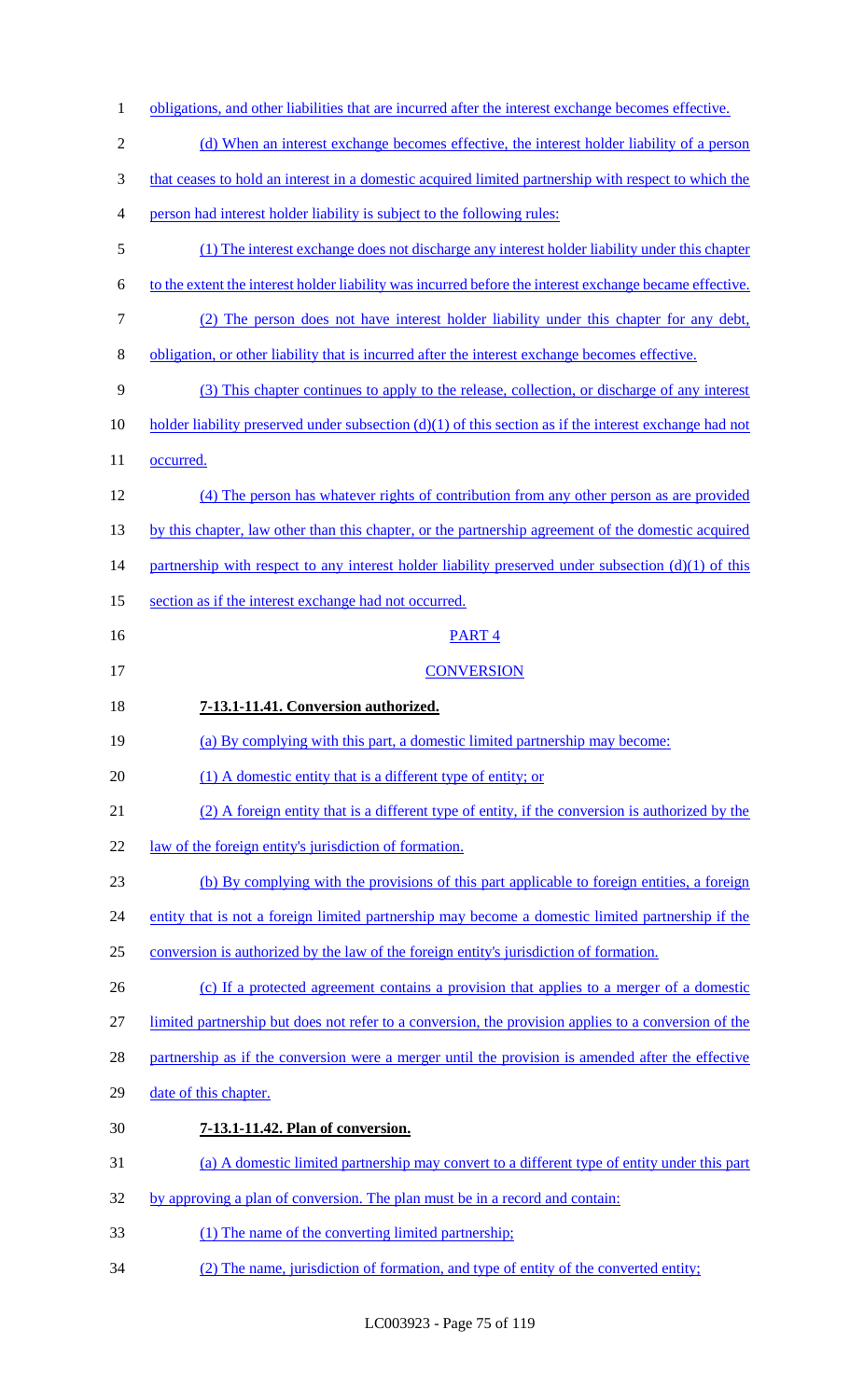(3) The manner of converting the interests in the converting limited partnership into 2 interests, securities, obligations, money, other property, rights to acquire interests or securities, or any combination of the foregoing; (4) The proposed public organic record of the converted entity if it will be a filing entity; (5) The full text of the private organic rules of the converted entity which are proposed to be in a record; (6) The other terms and conditions of the conversion; and (7) Any other provision required by the law of this state or the partnership agreement of the converting limited partnership. (b) In addition to the requirements of subsection (a) of this section, a plan of conversion 11 may contain any other provision not prohibited by law. **7-13.1-11.43. Approval of conversion**. 13 (a) A plan of conversion is not effective unless it has been approved: (1) By a domestic converting limited partnership, by all the partners of the limited 15 partnership entitled to vote on or consent to any matter; and (2) In a record, by each partner of a domestic converting limited partnership which will 17 have interest holder liability for debts, obligations, and other liabilities that are incurred after the 18 conversion becomes effective, unless: (i) The partnership agreement of the partnership provides in a record for the approval of a conversion or a merger in which some or all of its partners become subject to interest holder liability 21 by the affirmative vote or consent of fewer than all the partners; and 22 (ii) The partner voted for or consented in a record to that provision of the partnership agreement or became a partner after the adoption of that provision. 24 (b) A conversion involving a domestic converting entity that is not a limited partnership is not effective unless it is approved by the domestic converting entity in accordance with its organic 26 <u>law.</u> (c) A conversion of a foreign converting entity is not effective unless it is approved by the foreign entity in accordance with the law of the foreign entity's jurisdiction of formation. **7-13.1-11.44. Amendment or abandonment of plan of conversion.** (a) A plan of conversion of a domestic converting limited partnership may be amended: (1) In the same manner as the plan was approved, if the plan does not provide for the manner in which it may be amended; or (2) By its partners in the manner provided in the plan, but a partner that was entitled to vote 34 on or consent to approval of the conversion is entitled to vote on or consent to any amendment of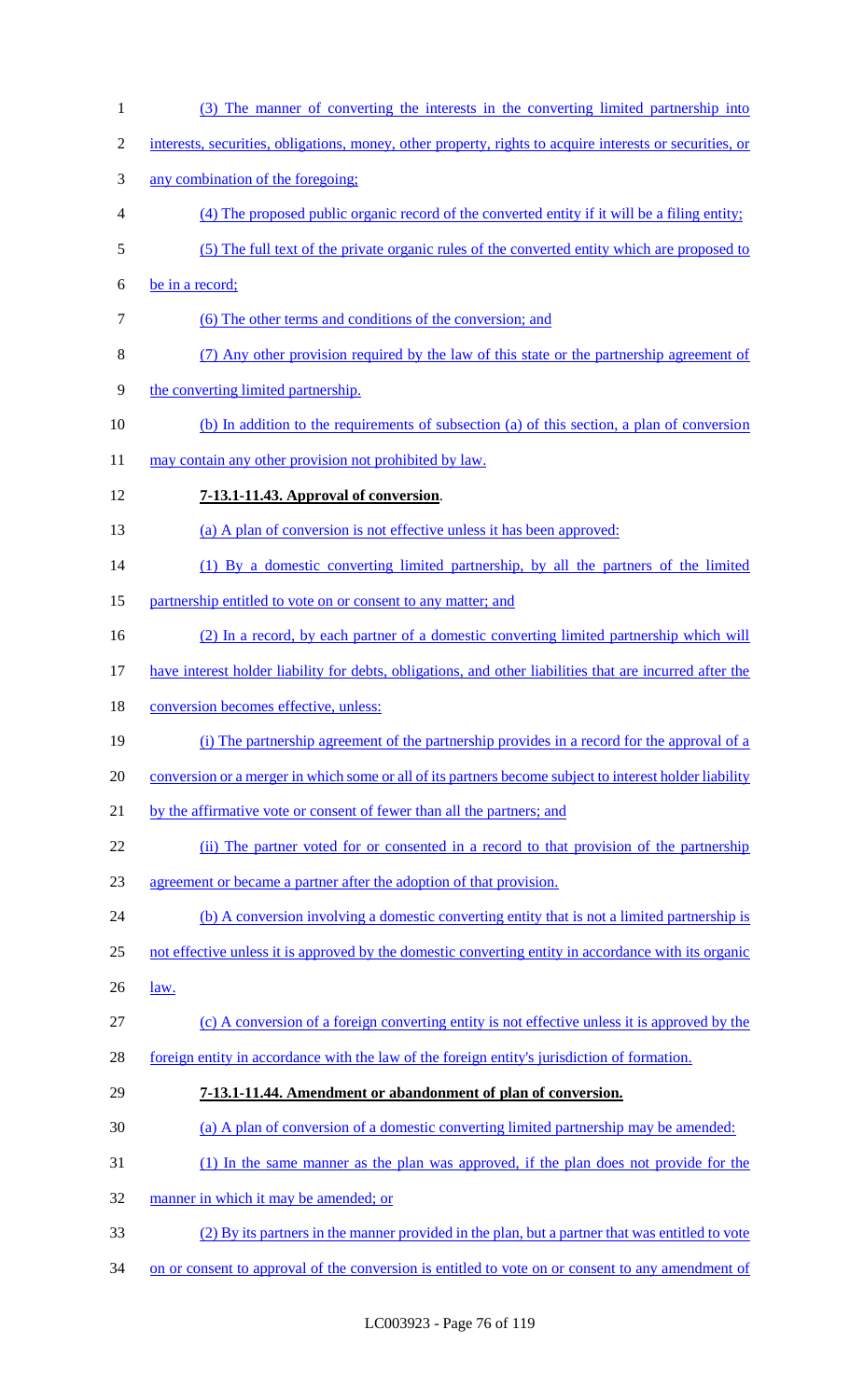1 the plan that will change:

| $\sqrt{2}$     | (i) The amount or kind of interests, securities, obligations, money, other property, rights to         |
|----------------|--------------------------------------------------------------------------------------------------------|
| 3              | acquire interests or securities, or any combination of the foregoing, to be received by any of the     |
| $\overline{4}$ | partners of the converting partnership under the plan;                                                 |
| 5              | (ii) The public organic record, if any, or private organic rules of the converted entity which         |
| 6              | will be in effect immediately after the conversion becomes effective, except for changes that do not   |
| $\tau$         | require approval of the interest holders of the converted entity under its organic law or organic      |
| 8              | rules; or                                                                                              |
| 9              | (iii) Any other terms or conditions of the plan, if the change would adversely affect the              |
| 10             | partner in any material respect.                                                                       |
| 11             | (b) After a plan of conversion has been approved by a domestic converting limited                      |
| 12             | partnership and before a statement of conversion becomes effective, the plan may be abandoned as       |
| 13             | provided in the plan. Unless prohibited by the plan, a domestic converting limited partnership may     |
| 14             | abandon the plan in the same manner as the plan was approved.                                          |
| 15             | (c) If a plan of conversion is abandoned after a statement of conversion has been delivered            |
| 16             | to the secretary of state for filing and before the statement becomes effective, a statement of        |
| 17             | abandonment, signed by the converting entity, must be delivered to the secretary of state for filing   |
| 18             | before the statement of conversion becomes effective. The statement of abandonment takes effect        |
| 19             | on filing, and the conversion is abandoned and does not become effective. The statement of             |
| 20             | abandonment must contain:                                                                              |
| 21             | (1) The name of the converting limited partnership;                                                    |
| 22             | (2) The date on which the statement of conversion was filed by the secretary of state; and             |
| 23             | (3) A statement that the conversion has been abandoned in accordance with this section.                |
| 24             | 7-13.1-11.45. Statement of conversion -- Effective date of conversion.                                 |
| 25             | (a) A statement of conversion must be signed by the converting entity and delivered to the             |
| 26             | secretary of state for filing.                                                                         |
| 27             | (b) A statement of conversion must contain:                                                            |
| 28             | (1) The name, jurisdiction of formation, and type of entity of the converting entity;                  |
| 29             | (2) The name, jurisdiction of formation, and type of entity of the converted entity;                   |
| 30             | (3) If the converting entity is a domestic limited partnership, a statement that the plan of           |
| 31             | conversion was approved in accordance with this part or, if the converting entity is a foreign entity, |
| 32             | a statement that the conversion was approved by the foreign entity in accordance with the law of       |
| 33             |                                                                                                        |
|                | its jurisdiction of formation;                                                                         |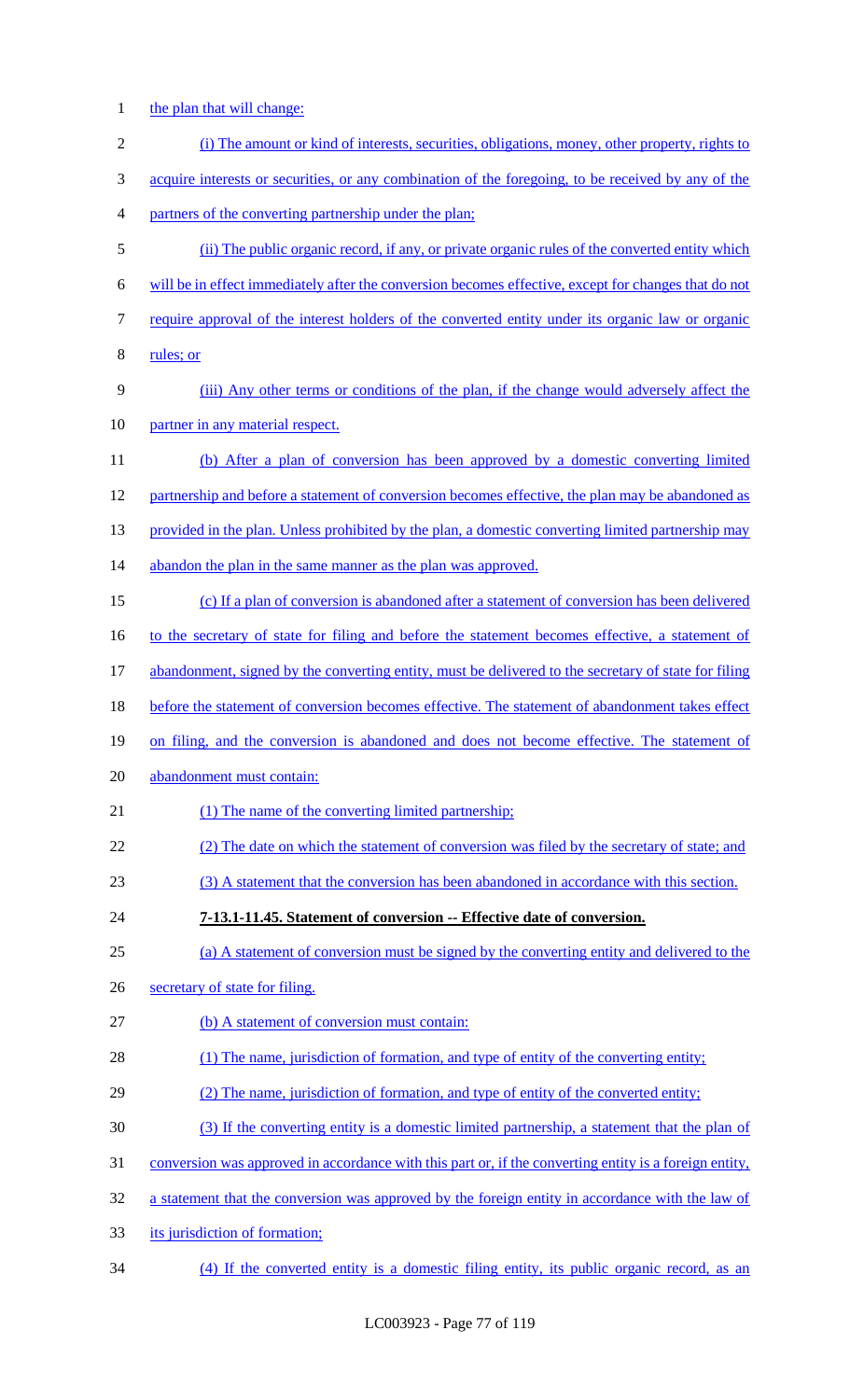1 attachment; and

|                | atuuviiliiviit, uliu                                                                                  |
|----------------|-------------------------------------------------------------------------------------------------------|
| $\overline{2}$ | (5) If the converted entity is a domestic limited liability partnership, its statement of             |
| 3              | qualification, as an attachment.                                                                      |
| $\overline{4}$ | (c) In addition to the requirements of subsection (b) of this section, a statement of                 |
| 5              | conversion may contain any other provision not prohibited by law.                                     |
| 6              | (d) If the converted entity is a domestic entity, its public organic record, if any, must satisfy     |
| 7              | the requirements of the law of this state, except that the public organic record does not need to be  |
| 8              | signed.                                                                                               |
| 9              | (e) A plan of conversion that is signed by a domestic converting limited partnership and              |
| 10             | meets all the requirements of subsection (b) of this section may be delivered to the secretary of     |
| 11             | state for filing instead of a statement of conversion and on filing has the same effect. If a plan of |
| 12             | conversion is filed as provided in this subsection, references in this article to a statement of      |
| 13             | conversion refer to the plan of conversion filed under this subsection.                               |
| 14             | (f) If the converted entity is a domestic limited partnership, the conversion becomes                 |
| 15             | effective when the statement of conversion is effective. In all other cases, the conversion becomes   |
| 16             | effective on the later of:                                                                            |
| 17             | (1) The date and time provided by the organic law of the converted entity; and                        |
| 18             | (2) When the statement is effective.                                                                  |
| 19             | 7-13.1-11.46. Effect of conversion.                                                                   |
| 20             | (a) When a conversion becomes effective:                                                              |
| 21             | (1) The converted entity is:                                                                          |
| 22             | (i) Organized under and subject to the organic law of the converted entity; and                       |
| 23             | (ii) The same entity without interruption as the converting entity;                                   |
| 24             | (2) All property of the converting entity continues to be vested in the converted entity              |
| 25             | without transfer, reversion, or impairment;                                                           |
| 26             | (3) All debts, obligations, and other liabilities of the converting entity continue as debts,         |
| 27             | obligations, and other liabilities of the converted entity;                                           |
| 28             | (4) Except as otherwise provided by law or the plan of conversion, all the rights, privileges,        |
| 29             | immunities, powers, and purposes of the converting entity remain in the converted entity;             |
| 30             | (5) The name of the converted entity may be substituted for the name of the converting                |
| 31             | entity in any pending action or proceeding;                                                           |
| 32             | (6) The certificate of limited partnership of the converted entity becomes effective;                 |
| 33             | (7) The provisions of the partnership agreement of the converted entity which are to be in            |

34 a record, if any, approved as part of the plan of conversion become effective; and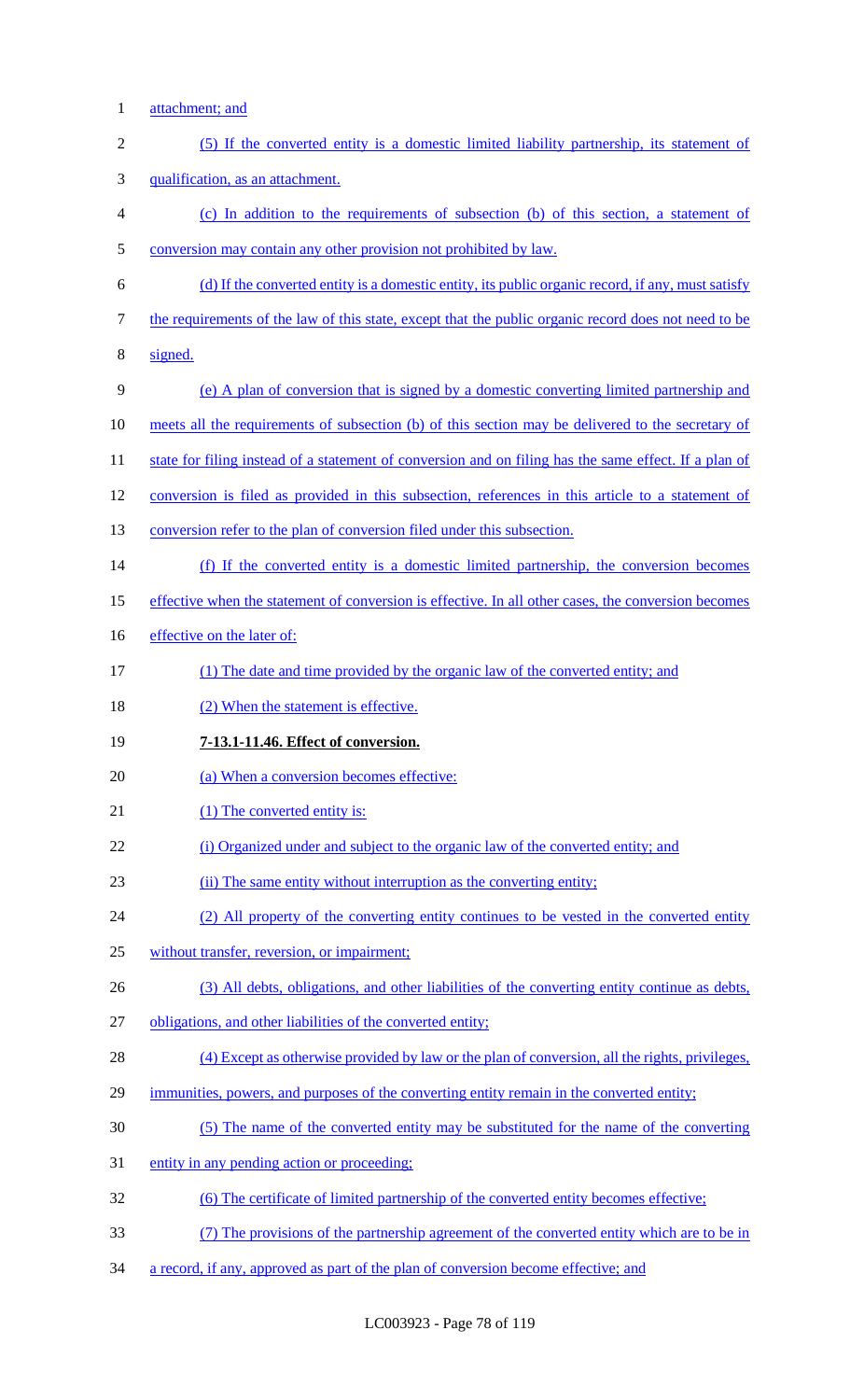| $\mathbf{1}$   | <u>(8) The interests in the converting entity are converted, and the interest holders of the</u>          |
|----------------|-----------------------------------------------------------------------------------------------------------|
| $\overline{c}$ | converting entity are entitled only to the rights provided to them under the plan of conversion and       |
| 3              | to any appraisal rights they have under $\S$ 7-13.1-11.16.                                                |
| $\overline{4}$ | (b) Except as otherwise provided in the partnership agreement of a domestic converting                    |
| 5              | limited partnership, the conversion does not give rise to any rights that a partner or third party        |
| 6              | would have upon a dissolution, liquidation, or winding up of the converting entity.                       |
| 7              | (c) When a conversion becomes effective, a person that did not have interest holder liability             |
| 8              | with respect to the converting entity and becomes subject to interest holder liability with respect to    |
| 9              | a domestic entity as a result of the conversion has interest holder liability only to the extent provided |
| 10             | by the organic law of the entity and only for those debts, obligations, and other liabilities that are    |
| 11             | incurred after the conversion becomes effective.                                                          |
| 12             | (d) When a conversion becomes effective, the interest holder liability of a person that                   |
| 13             | ceases to hold an interest in a domestic converting limited partnership with respect to which the         |
| 14             | person had interest holder liability is subject to the following rules:                                   |
| 15             | (1) The conversion does not discharge any interest holder liability under this chapter to the             |
| 16             | extent the interest holder liability was incurred before the conversion became effective.                 |
| 17             | (2) The person does not have interest holder liability under this chapter for any debt,                   |
| 18             | obligation, or other liability that is incurred after the conversion becomes effective.                   |
| 19             | (3) This chapter continues to apply to the release, collection, or discharge of any interest              |
| 20             | holder liability preserved under subsection $(d)(1)$ of this section as if the conversion had not         |
| 21             | occurred.                                                                                                 |
| 22             | (4) The person has whatever rights of contribution from any other person as are provided                  |
| 23             | by this chapter, law other than this chapter, or the organic rules of the converting entity with respect  |
| 24             | to any interest holder liability preserved under subsection $(d)(1)$ of this section as if the conversion |
| 25             | had not occurred.                                                                                         |
| 26             | (e) When a conversion becomes effective, a foreign entity that is the converted entity may                |
| 27             | be served with process in this state for the collection and enforcement of any of its debts,              |
| 28             | obligations, and other liabilities as provided in $\S$ 7-13.1-121.                                        |
| 29             | (f) If the converting entity is a registered foreign entity, its registration to do business in           |
| 30             | this state is canceled when the conversion becomes effective.                                             |
| 31             | $(g)$ A conversion does not require the entity to wind up its affairs and does not constitute             |
| 32             | or cause the dissolution of the entity.                                                                   |
| 33             | PART <sub>5</sub>                                                                                         |
| 34             | <b>DOMESTICATION</b>                                                                                      |

LC003923 - Page 79 of 119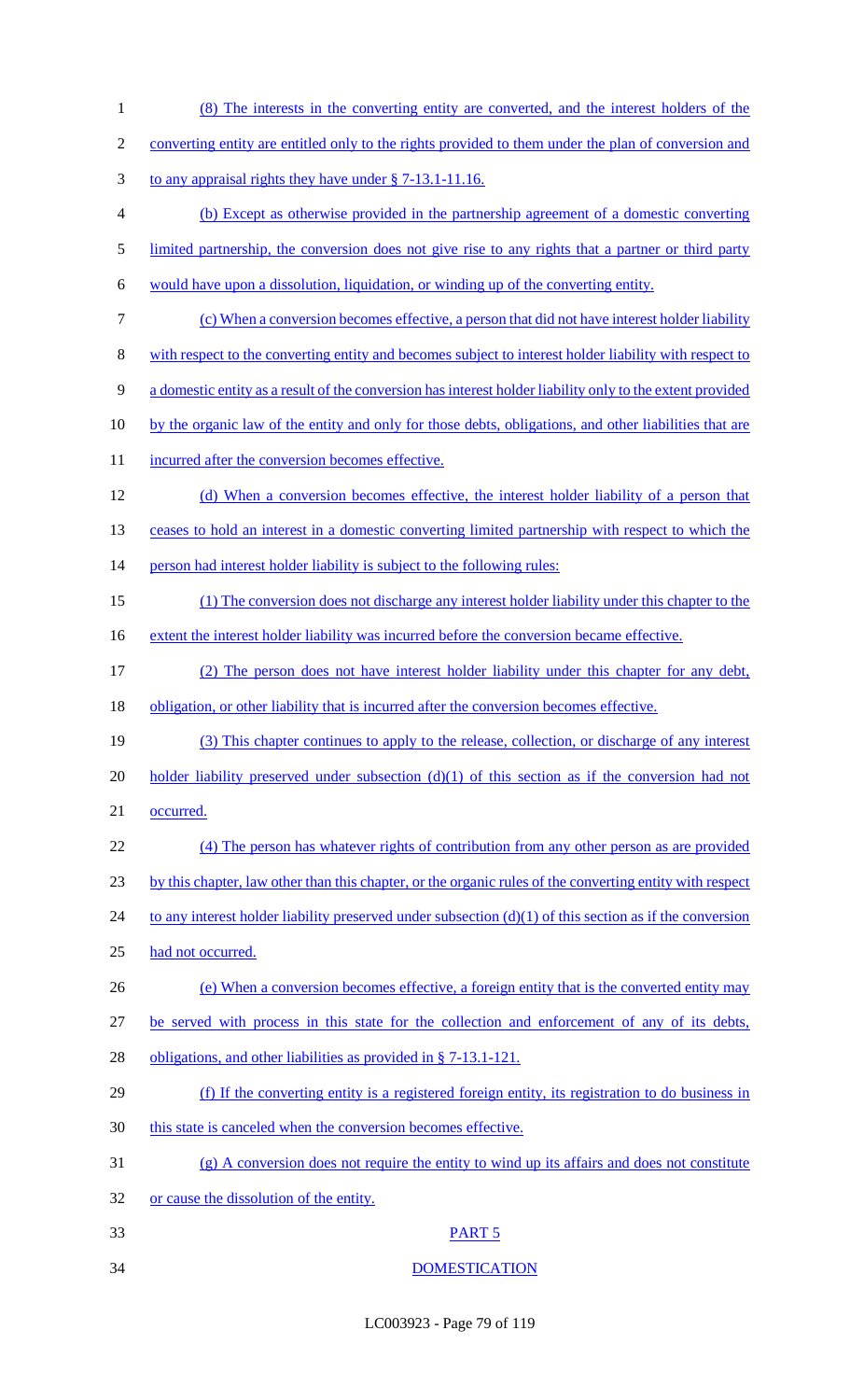| $\mathbf{1}$   | 7-13.1-11.51. Domestication authorized.                                                                  |
|----------------|----------------------------------------------------------------------------------------------------------|
| $\overline{2}$ | (a) By complying with this part, a domestic limited partnership may become a foreign                     |
| 3              | limited partnership if the domestication is authorized by the law of the foreign jurisdiction.           |
| 4              | (b) By complying with the provisions of this part applicable to foreign limited partnerships,            |
| 5              | a foreign limited partnership may become a domestic limited partnership if the domestication is          |
| 6              | authorized by the law of the foreign limited partnership's jurisdiction of formation.                    |
| 7              | (c) If a protected agreement contains a provision that applies to a merger of a domestic                 |
| 8              | limited partnership but does not refer to a domestication, the provision applies to a domestication      |
| 9              | of the limited partnership as if the domestication were a merger until the provision is amended after    |
| 10             | the effective date of this chapter.                                                                      |
| 11             | 7-13.1-11.52. Plan of domestication.                                                                     |
| 12             | (a) A domestic limited partnership may become a foreign limited partnership in a                         |
| 13             | domestication by approving a plan of domestication. The plan must be in a record and contain:            |
| 14             | (1) The name of the domesticating limited partnership;                                                   |
| 15             | (2) The name and jurisdiction of formation of the domesticated limited partnership;                      |
| 16             | (3) The manner of converting the interests in the domesticating limited partnership into                 |
| 17             | interests, securities, obligations, money, other property, rights to acquire interests or securities, or |
| 18             | any combination of the foregoing:                                                                        |
| 19             | (4) The proposed certificate of limited partnership of the domesticated limited partnership;             |
| 20             | (5) The full text of the provisions of the partnership agreement of the domesticated limited             |
| 21             | partnership, that are proposed to be in a record;                                                        |
| 22             | (6) The other terms and conditions of the domestication; and                                             |
| 23             | (7) Any other provision required by the law of this state or the partnership agreement of                |
| 24             | the domesticating limited partnership.                                                                   |
| 25             | (b) In addition to the requirements of subsection (a) of this section, a plan of domestication           |
| 26             | may contain any other provision not prohibited by law.                                                   |
| 27             | 7-13.1-11.53. Approval of domestication.                                                                 |
| 28             | (a) A plan of domestication of a domestic domesticating limited partnership is not effective             |
| 29             | unless it has been approved:                                                                             |
| 30             | (1) By all the partners entitled to vote on or consent to any matter; and                                |
| 31             | (2) In a record, by each partner that will have interest holder liability for debts, obligations,        |
| 32             | and other liabilities that are incurred after the domestication becomes effective, unless:               |
| 33             | (i) The partnership agreement of the domesticating partnership in a record provides for the              |
| 34             | approval of a domestication or merger in which some or all of its partners become subject to interest    |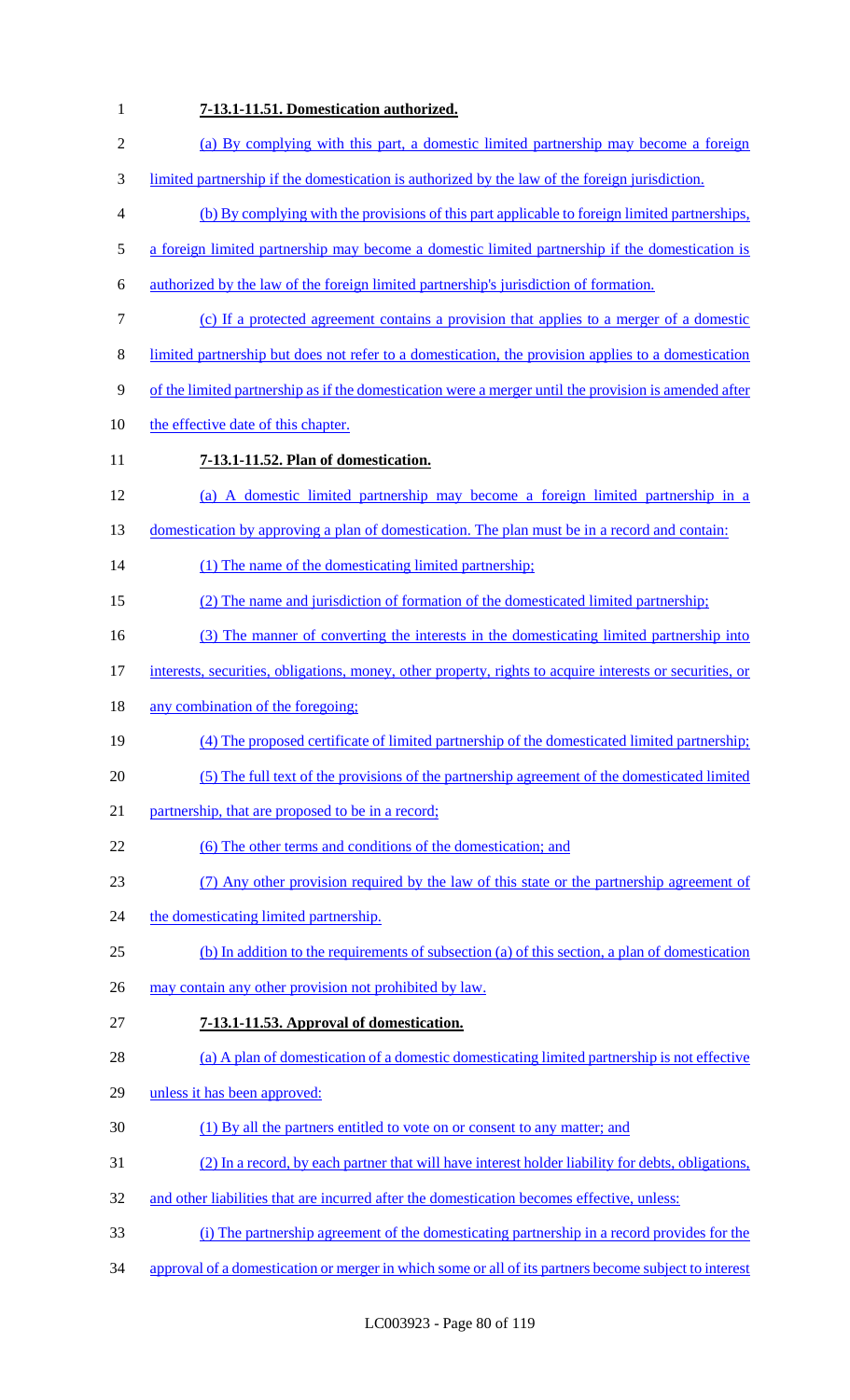1 holder liability by the affirmative vote or consent of fewer than all the partners; and 2 (ii) The partner voted for or consented in a record to that provision of the partnership 3 agreement or became a partner after the adoption of that provision. 4 (b) A domestication of a foreign domesticating limited partnership is not effective unless 5 it is approved in accordance with the law of the foreign limited partnership's jurisdiction of 6 formation. 7 **7-13.1-11.54. Amendment or abandonment of plan of domestication.** 8 (a) A plan of domestication of a domestic domesticating limited partnership may be 9 amended: 10 (1) In the same manner as the plan was approved, if the plan does not provide for the 11 manner in which it may be amended; or 12 (2) By its partners in the manner provided in the plan, but a partner that was entitled to vote 13 on or consent to approval of the domestication is entitled to vote on or consent to any amendment 14 of the plan that will change: 15 (i) The amount or kind of interests, securities, obligations, money, other property, rights to 16 acquire interests or securities, or any combination of the foregoing, to be received by any of the 17 partners of the domesticating limited partnership under the plan; 18 (ii) The certificate of limited partnership or partnership agreement of the domesticated 19 limited partnership that will be in effect immediately after the domestication becomes effective, 20 except for changes that do not require approval of the partners of the domesticated limited 21 partnership under its organic law or partnership agreement; or 22 (iii) Any other terms or conditions of the plan, if the change would adversely affect the 23 partner in any material respect. 24 (b) After a plan of domestication has been approved by a domestic domesticating limited 25 partnership and before a statement of domestication becomes effective, the plan may be abandoned 26 as provided in the plan. Unless prohibited by the plan, a domestic domesticating limited partnership 27 may abandon the plan in the same manner as the plan was approved. 28 (c) If a plan of domestication is abandoned after a statement of domestication has been 29 delivered to the secretary of state for filing and before the statement becomes effective, a statement 30 of abandonment, signed by the domesticating limited partnership, must be delivered to the secretary 31 of state for filing before the statement of domestication becomes effective. The statement of 32 abandonment takes effect on filing, and the domestication is abandoned and does not become 33 effective. The statement of abandonment must contain: 34 (1) The name of the domesticating limited partnership;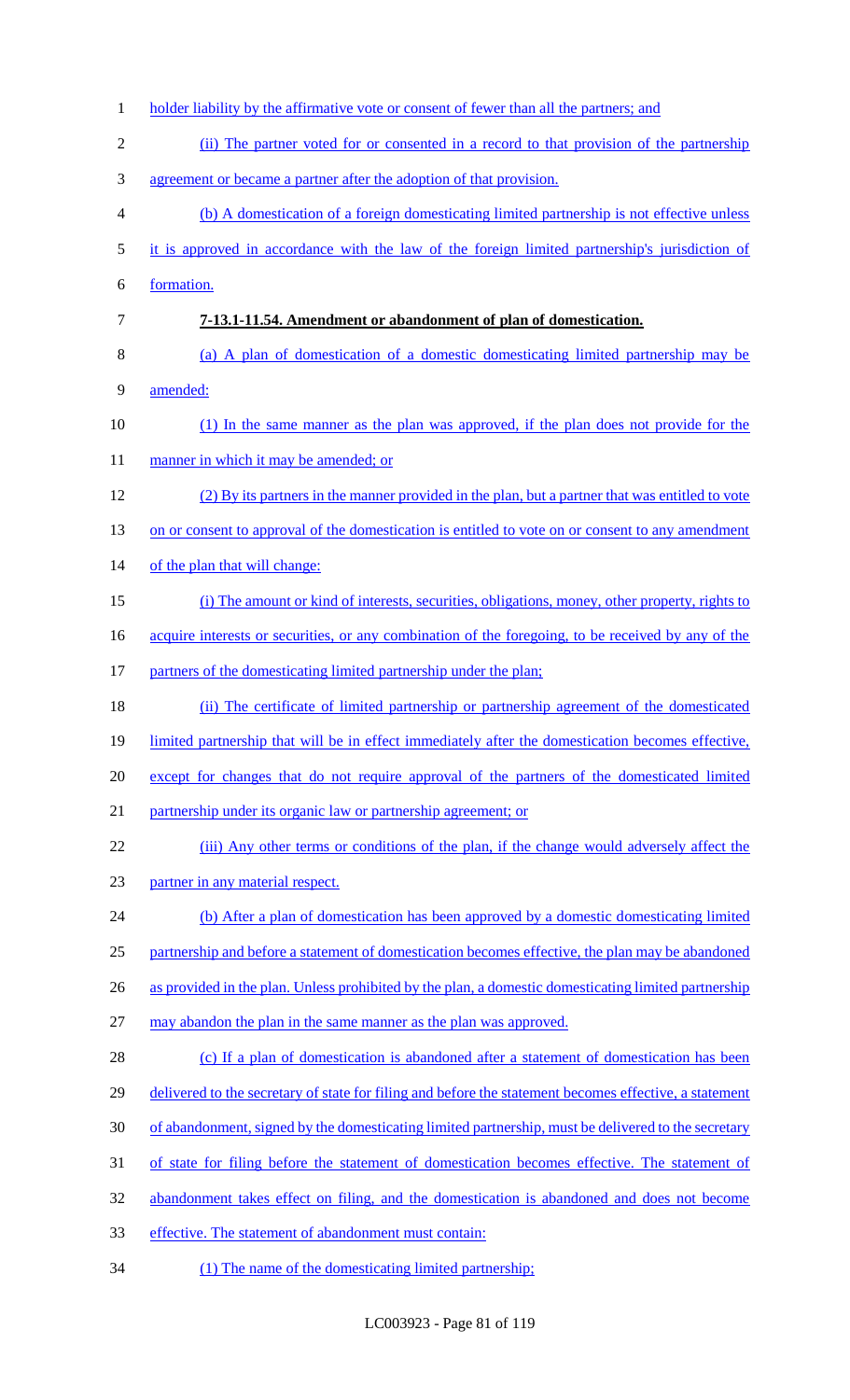| $\mathbf{1}$   | (2) The date on which the statement of domestication was filed by the secretary of state;              |
|----------------|--------------------------------------------------------------------------------------------------------|
| $\overline{2}$ | and                                                                                                    |
| 3              | (3) A statement that the domestication has been abandoned in accordance with this section.             |
| 4              | 7-13.1-11.55. Statement of domestication -- Effective date of domestication.                           |
| 5              | (a) A statement of domestication must be signed by the domesticating limited partnership               |
| 6              | and delivered to the secretary of state for filing.                                                    |
| $\tau$         | (b) A statement of domestication must contain:                                                         |
| 8              | (1) The name and jurisdiction of formation of the domesticating limited partnership;                   |
| 9              | (2) The name and jurisdiction of formation of the domesticated limited partnership;                    |
| 10             | (3) If the domesticating limited partnership is a domestic limited partnership, a statement            |
| 11             | that the plan of domestication was approved in accordance with this part or, if the domesticating      |
| 12             | limited partnership is a foreign limited partnership, a statement that the domestication was approved  |
| 13             | in accordance with the law of its jurisdiction of formation; and                                       |
| 14             | (4) The certificate of limited partnership of the domesticated limited partnership, as an              |
| 15             | attachment.                                                                                            |
| 16             | (c) In addition to the requirements of subsection (b) of this section, a statement of                  |
| 17             | domestication may contain any other provision not prohibited by law.                                   |
| 18             | (d) The certificate of limited partnership of a domesticated domestic limited partnership              |
| 19             | must satisfy the requirements of this chapter, but the certificate does not need to be signed.         |
| 20             | (e) A plan of domestication that is signed by a domesticating domestic limited partnership             |
| 21             | and meets all the requirements of subsection (b) of this section may be delivered to the secretary of  |
| 22             | state for filing instead of a statement of domestication and on filing has the same effect. If a plan  |
| 23             | of domestication is filed as provided in this subsection, references in this article to a statement of |
| 24             | domestication refer to the plan of domestication filed under this subsection.                          |
| 25             | (f) If the domesticated entity is a domestic limited partnership, the domestication becomes            |
| 26             | effective when the statement of domestication is effective. If the domesticated entity is a foreign    |
| 27             | limited partnership, the domestication becomes effective on the later of:                              |
| 28             | (1) The date and time provided by the organic law of the domesticated entity; and                      |
| 29             | (2) When the statement is effective.                                                                   |
| 30             | 7-13.1-11.56. Effect of domestication.                                                                 |
| 31             | (a) When a domestication becomes effective:                                                            |
| 32             | (1) The domesticated entity is:                                                                        |
| 33             | (i) Organized under and subject to the organic law of the domesticated entity; and                     |
| 34             | (ii) The same entity without interruption as the domesticating entity;                                 |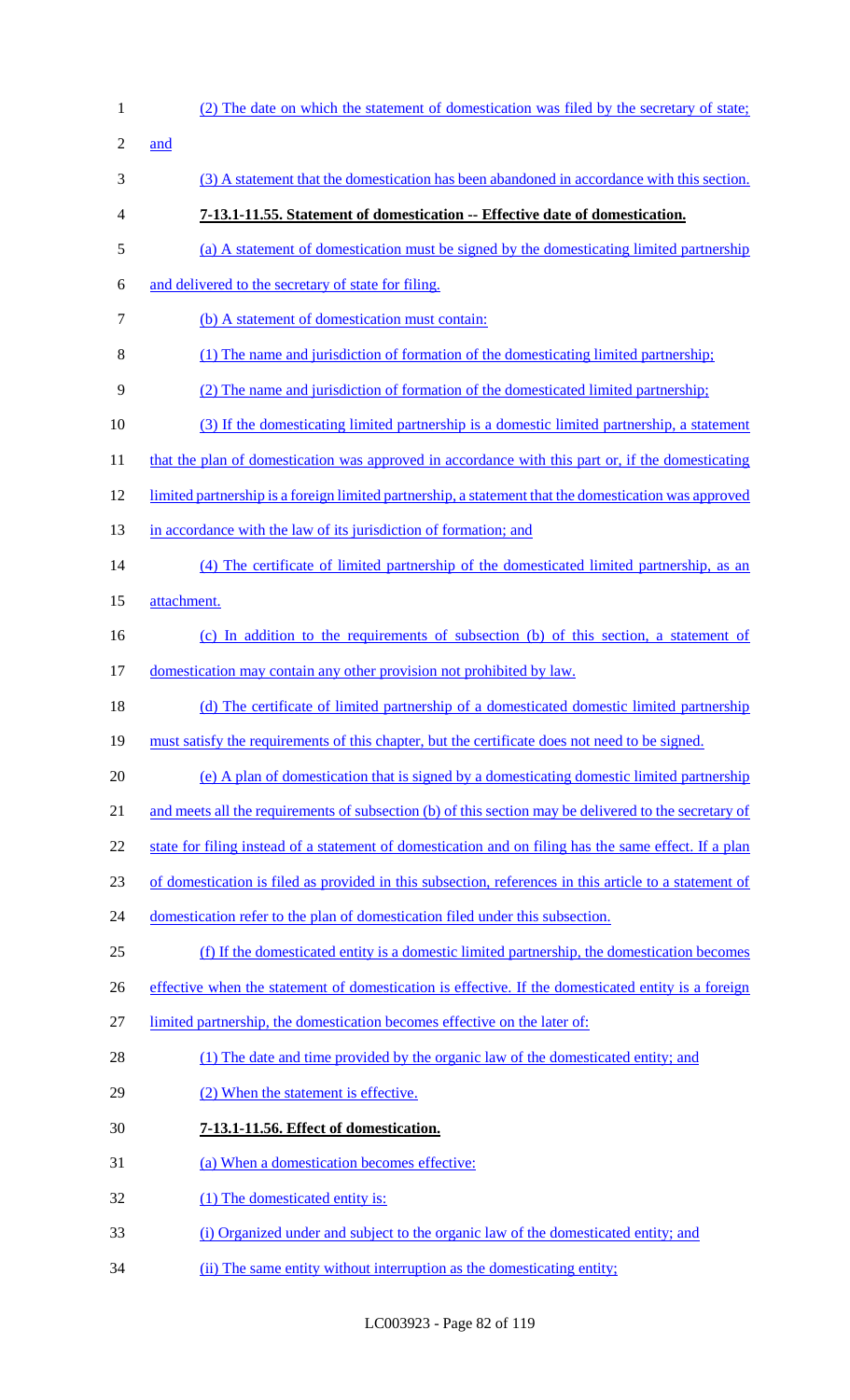(2) All property of the domesticating entity continues to be vested in the domesticated entity without transfer, reversion, or impairment; (3) All debts, obligations, and other liabilities of the domesticating entity continue as debts, obligations, and other liabilities of the domesticated entity; (4) Except as otherwise provided by law or the plan of domestication, all the rights, privileges, immunities, powers, and purposes of the domesticating entity remain in the domesticated entity; (5) The name of the domesticated entity may be substituted for the name of the domesticating entity in any pending action or proceeding; (6) The certificate of limited partnership of the domesticated entity becomes effective; (7) The provisions of the partnership agreement of the domesticated entity that are to be in a record, if any, approved as part of the plan of domestication become effective; and (8) The interests in the domesticating entity are converted to the extent and as approved in 14 connection with the domestication, and the partners of the domesticating entity are entitled only to 15 the rights provided to them under the plan of domestication and to any appraisal rights they have under § 7-13.1-11.16. (b) Except as otherwise provided in the organic law or partnership agreement of the domesticating limited partnership, the domestication does not give rise to any rights that a partner or third party would have upon a dissolution, liquidation, or winding up of the domesticating partnership. (c) When a domestication becomes effective, a person that did not have interest holder 22 liability with respect to the domesticating limited partnership and becomes subject to interest holder liability with respect to a domestic limited partnership as a result of the domestication has interest 24 holder liability only to the extent provided by this chapter and only for those debts, obligations, and other liabilities that are incurred after the domestication becomes effective. 26 (d) When a domestication becomes effective, the interest holder liability of a person that ceases to hold an interest in a domestic domesticating limited partnership with respect to which the 28 person had interest holder liability is subject to the following rules: (1) The domestication does not discharge any interest holder liability under this chapter to the extent the interest holder liability was incurred before the domestication became effective. (2) A person does not have interest holder liability under this chapter for any debt, 32 obligation, or other liability that is incurred after the domestication becomes effective. (3) This chapter continues to apply to the release, collection, or discharge of any interest holder liability preserved under subsection (1) of this section as if the domestication had not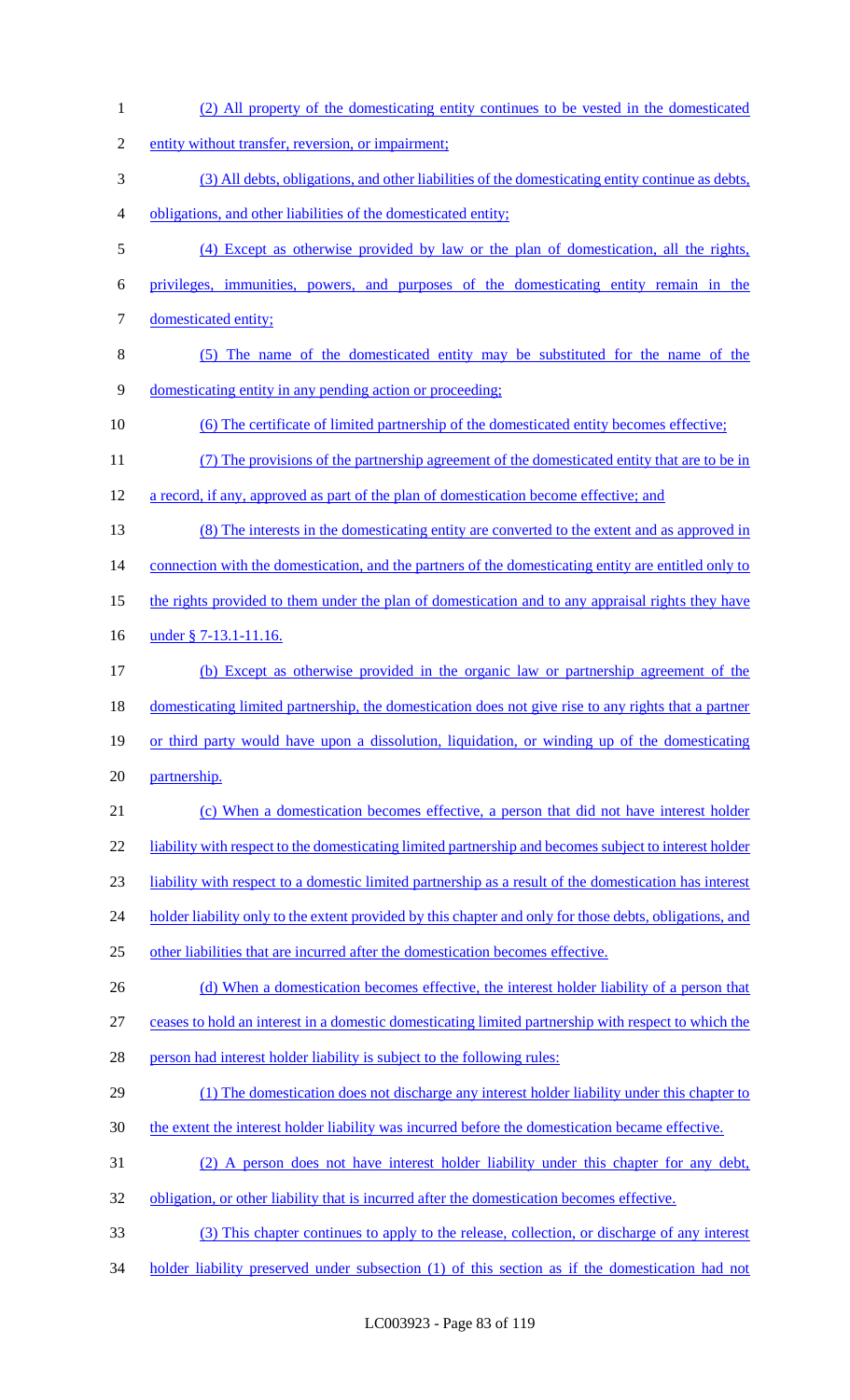1 occurred.

| $\mathbf{2}$     | (4) A person has whatever rights of contribution from any other person as are provided by                  |
|------------------|------------------------------------------------------------------------------------------------------------|
| 3                | this chapter, law other than this chapter, or the partnership agreement of the domestic domesticating      |
| $\overline{4}$   | limited partnership with respect to any interest holder liability preserved under subsection $(d)(1)$ of   |
| 5                | this section as if the domestication had not occurred.                                                     |
| 6                | (e) When a domestication becomes effective, a foreign limited partnership that is the                      |
| $\boldsymbol{7}$ | domesticated partnership may be served with process in this state for the collection and                   |
| $8\,$            | enforcement of any of its debts, obligations, and other liabilities as provided in $\S$ 7-13.1-121.        |
| 9                | (f) If the domesticating limited partnership is a registered foreign entity, the registration of           |
| 10               | the partnership is canceled when the domestication becomes effective.                                      |
| 11               | (g) A domestication does not require a domestic domesticating limited partnership to wind                  |
| 12               | up its affairs and does not constitute or cause the dissolution of the partnership.                        |
| 13               | <b>ARTICLE 12</b>                                                                                          |
| 14               | <b>MISCELLANEOUS PROVISIONS</b>                                                                            |
| 15               | 7-13.1-1201. Relation to electronic signatures in global and national commerce act.                        |
| 16               | This chapter modifies, limits, and supersedes the Electronic Signatures in Global and                      |
| 17               | National Commerce Act, 15 U.S.C. Section 7001 et seq., but does not modify, limit, or supersede            |
| 18               | Section $101(c)$ of that act, 15 U.S.C. Section $7001(c)$ , or authorize electronic delivery of any of the |
| 19               | notices described in Section 103(b) of that act, 15 U.S.C. Section 7003(b).                                |
| 20               | 7-13.1-1202. Savings clause.                                                                               |
| 21               | This chapter does not affect an action commenced, proceeding brought, or right accrued                     |
| 22               | before the effective date of this chapter.                                                                 |
| 23               | 7-13.1-1203. Severability clause.                                                                          |
| 24               | If any provision of this chapter or its application to any person or circumstance is held                  |
| 25               | invalid, the invalidity does not affect other provisions or applications of this chapter which can be      |
| 26               | given effect without the invalid provision or application, and to this end the provisions of this          |
| 27               | chapter are severable.                                                                                     |
| 28               | SECTION 2. Chapter 7-13 of the General Laws entitled "Limited Partnerships" is hereby                      |
| 29               | repealed in its entirety.                                                                                  |
| 30               | CHAPTER 7-13                                                                                               |
| 31               | <b>Limited Partnerships</b>                                                                                |
| 32               | 7-13-1. Definitions.                                                                                       |
| 33               | As used in this chapter, unless the context otherwise requires:                                            |
| 34               | (1) "Certificates of limited partnership" means the certificate referred to in § 7-13-8 and                |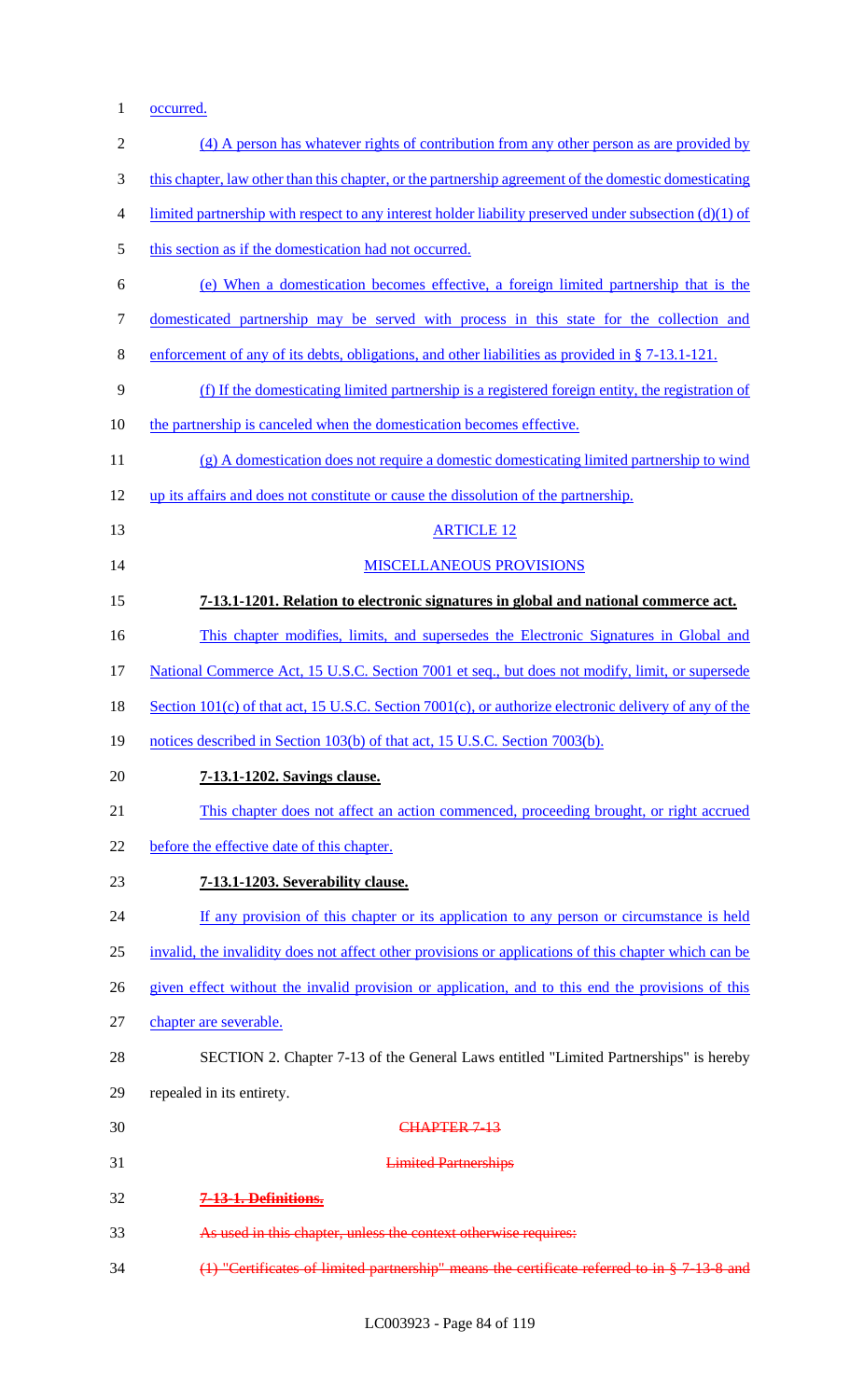the certificate as amended or restated.

| $\overline{2}$ | (2) "Contribution" means any cash, property, services rendered, or a promissory note or              |
|----------------|------------------------------------------------------------------------------------------------------|
| 3              | other binding obligation to contribute cash or property or to perform services, which a partner      |
| 4              | contributes to a limited partnership in his or her capacity as a partner.                            |
| 5              | (3) "Delivering/Delivered" means either physically transferring a paper document to the              |
| 6              | secretary of state or transferring a document to the secretary of state by electronic transmission   |
| $\tau$         | through a medium provided and authorized by the secretary of state.                                  |
| 8              | (4) "Electronic transmission" means any form of communication, not directly involving                |
| 9              | the physical transmission of paper, that creates a record that may be retained, retrieved, and       |
| 10             | reviewed by a recipient thereof, and that may be directly reproduced in paper form by such a         |
| 11             | recipient through an automated process.                                                              |
| 12             | (5) "Event of withdrawal of a general partner" means an event that causes a person to cease          |
| 13             | to be a general partner as provided in § 7-13-23.                                                    |
| 14             | (6) "Filing" means delivered to the secretary of state in either paper format or electronic          |
| 15             | transmission through a medium provided and authorized by the secretary of state.                     |
| 16             | (7) "Foreign limited partnership" means a partnership formed under the laws of any state             |
| 17             | other than the state of Rhode Island and having as partners one or more general partners and one     |
| 18             | or more limited partners.                                                                            |
| 19             | (8) "General partner" means a person who has been admitted to a limited partnership as a             |
| 20             | general partner in accordance with the partnership agreement and named in the certificate of limited |
| 21             | partnership as a general partner.                                                                    |
| 22             | (9) "Limited partner" means a person who has been admitted to a limited partnership as a             |
| 23             | limited partner in accordance with the partnership agreement and named in the certificate of limited |
| 24             | partnership as a limited partner.                                                                    |
| 25             | (10) "Limited partnership" and "domestic limited partnership" mean a partnership formed              |
| 26             | by two or more persons under the laws of this state and having one or more general partners and      |
| 27             | one or more limited partners.                                                                        |
| 28             | (11) "Partner" means a limited or general partner.                                                   |
| 29             | (12) "Partnership agreement" means any written or oral agreement of the partners as to the           |
| 30             | affairs of a limited partnership and the conduct of its business. A written partnership agreement or |
| 31             | another written agreement or writing:                                                                |
| 32             | (i) May provide that a person is admitted as a limited partner of a limited partnership, or          |
| 33             | becomes an assignee of a partnership interest or other rights or powers of a limited partner to the  |
| 34             | extent assigned, and becomes bound by the partnership agreement,                                     |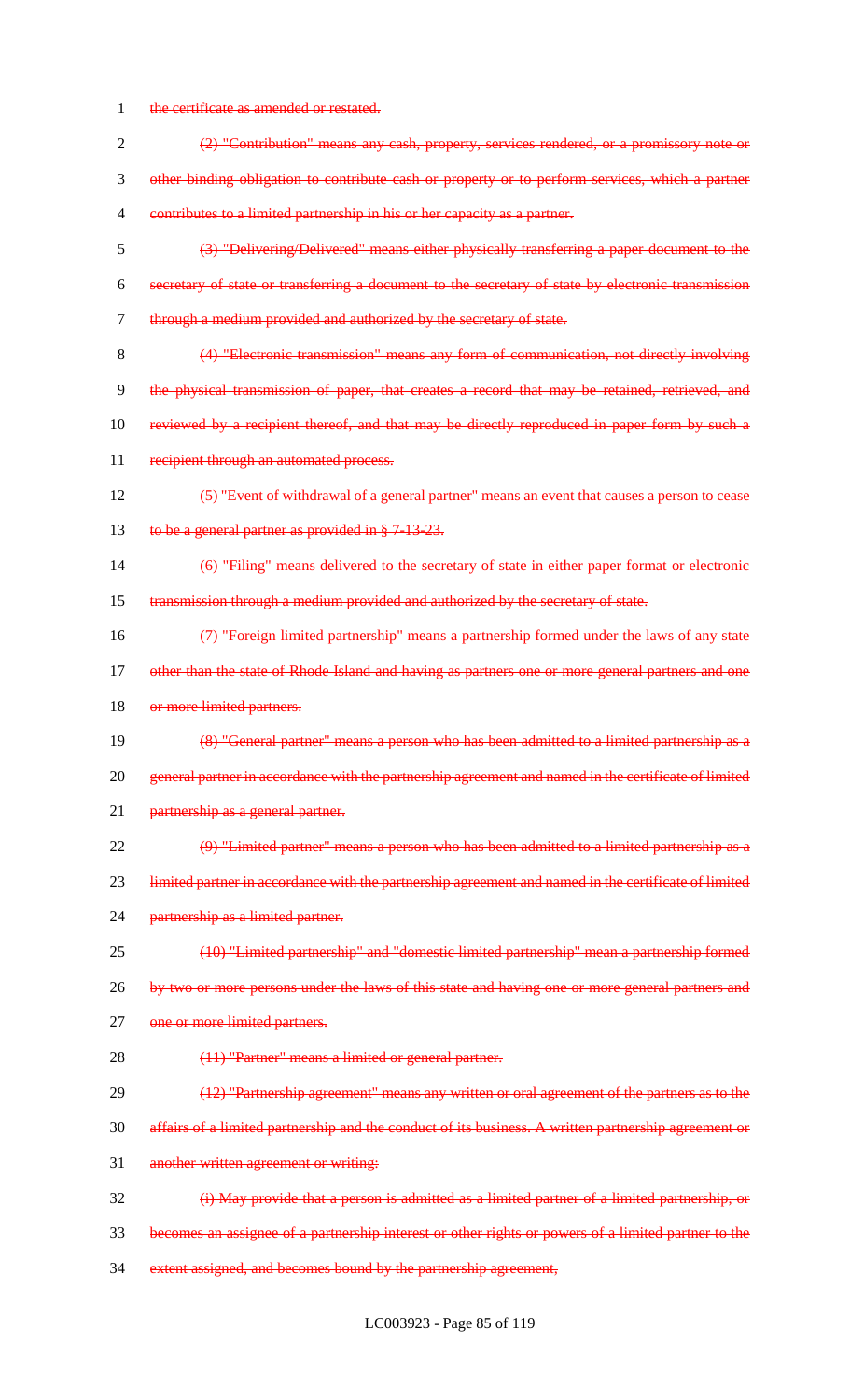| 1              | (A) If the person (or a representative authorized by the person orally, in writing, or by other          |
|----------------|----------------------------------------------------------------------------------------------------------|
| $\overline{2}$ | action such as payment for a partnership interest) executes the partnership agreement or any other       |
| 3              | writing evidencing the intent of the person to become a limited partner or assignee, or                  |
| 4              | (B) Without execution, if the person (or a representative authorized by the person orally,               |
| 5              | in writing, or by other action such as payment for a partnership interest) complies with the             |
| 6              | conditions for becoming a limited partner or assignee as stated in the partnership agreement or any      |
| 7              | other writing and requests (orally, in writing, or by other action such as payment for a partnership     |
| 8              | interest) that the records of the limited partnership reflect the admission or assignment, and           |
| 9              | (ii) Shall not be unenforceable by reason of its not having been signed by a person being                |
| 10             | admitted as a limited partner or becoming an assignee as provided in subdivision (12)(i), or by          |
| 11             | reason of its having been signed by a representative as provided in this title.                          |
| 12             | (13) "Partnership interest" means a partner's share of the profits and losses of a limited               |
| 13             | partnership and the right to receive distributions of partnership assets.                                |
| 14             | (14) "Person" means a natural person, partnership, limited partnership (domestic or                      |
| 15             | foreign), trust, estate, association, or corporation.                                                    |
| 16             | (15) "State" means a state, territory, or possession of the United States, the District of               |
| 17             | Columbia, or the Commonwealth of Puerto Rico.                                                            |
| 18             | (16) "Signature" or "Signed" or "Executed" means an original signature, facsimile, or an                 |
| 19             | electronically transmitted signature submitted through a medium provided and authorized by the           |
| 20             | secretary of state.                                                                                      |
| 21             | 7-13-2. Name.                                                                                            |
| 22             | (a) The name of each limited partnership as presented in its certificate of limited                      |
| 23             | partnership:                                                                                             |
| 24             | (1) Shall contain the words "limited partnership", or the abbreviation "L.P." or "LP";                   |
| 25             | (2) May not contain the name of a limited partner unless:                                                |
| 26             | (i) It is also the name of a general partner or the corporate name of a corporate general                |
| 27             | partner, or                                                                                              |
| 28             | (ii) The business of the limited partnership had been carried on under that name before the              |
| 29             | admission of that limited partner;                                                                       |
| 30             | (3) Shall be distinguishable upon the records of the secretary of state from the name of any             |
| 31             | corporation, non-business corporation or other association, domestic or foreign limited-liability        |
| 32             | company, limited partnership organized under the laws of, or registered or qualified to do business      |
| 33             | in this state or any name that is filed, reserved, or registered under this title or as permitted by the |
| 34             | laws of this state, subject to the following:                                                            |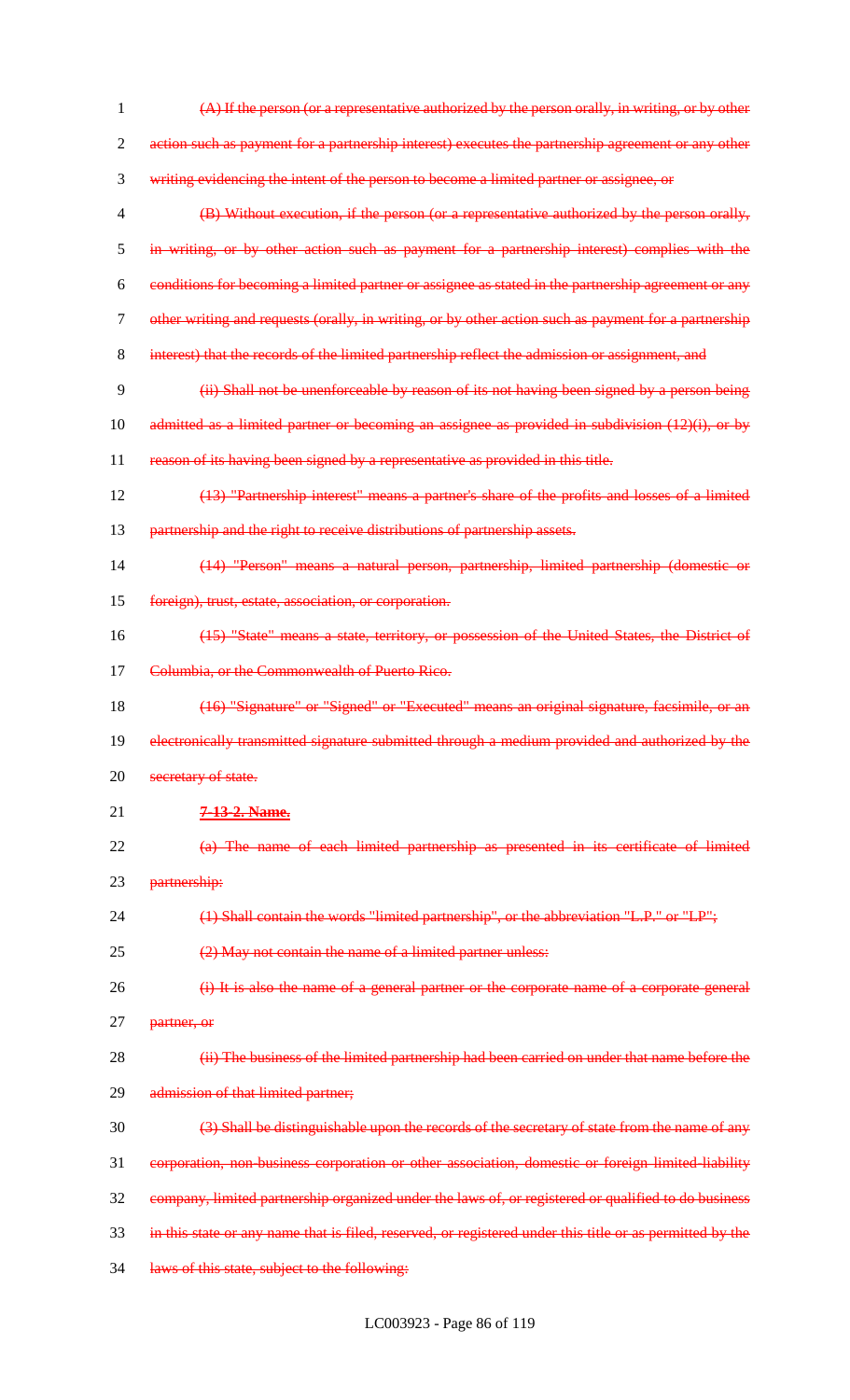(i) This provision does not apply if the applicant files with the secretary of state a certified copy of a final decree of a court of competent jurisdiction establishing the prior right of the applicant to the use of the name in this state; and (ii) The name may be the same as the name of a corporation, non-business corporation or other association the certificate of incorporation or organization of which has been revoked by the secretary of state as permitted by law, and the revocation has not been withdrawn within one year 7 from the date of the revocation. (iii) Words and/or abbreviations that are required by statute to identify the particular type of business entity shall be disregarded when determining if a name is distinguishable upon the 10 records of the secretary of state. (iv) The secretary of state shall promulgate rules and regulations defining the term 12 "distinguishable upon the record" for the administration of this chapter. (b)(1) Any domestic or foreign limited partnership formed under the laws of, or registered to do business in this state may transact business in this state under a fictitious name provided that it files a fictitious business name statement in accordance with this subsection prior to the time it 16 commences to conduct business under the fictitious name. (2) A fictitious business name statement shall be filed with the secretary of state, and shall 18 be executed, in the case of a domestic limited partnership, by an authorized person and, in the case 19 of a foreign limited partnership, by a person with authority to do so under the laws of the state or 20 other jurisdiction of its formation, and shall state: (i) The fictitious business name to be used; and 22 (ii) The name of the applicant limited partnership or foreign limited partnership, and the 23 state and date of its formation. (3) The fictitious business name statement expires upon the filing of a statement of 25 abandonment of use of a fictitious business name registered in accordance with this subsection or 26 upon the dissolution of the domestic limited partnership or the cancellation of registration of the 27 foreign limited partnership. (4) The statement of abandonment of use of a fictitious business name under this subsection shall be filed with the secretary of state, shall be executed in the same manner provided in subdivision (2) and shall state: (i) The fictitious business name being abandoned; (ii) The date on which the original fictitious business name statement being abandoned was filed; and 34 (iii) The information presented in subdivision (2)(ii) of subsection (b).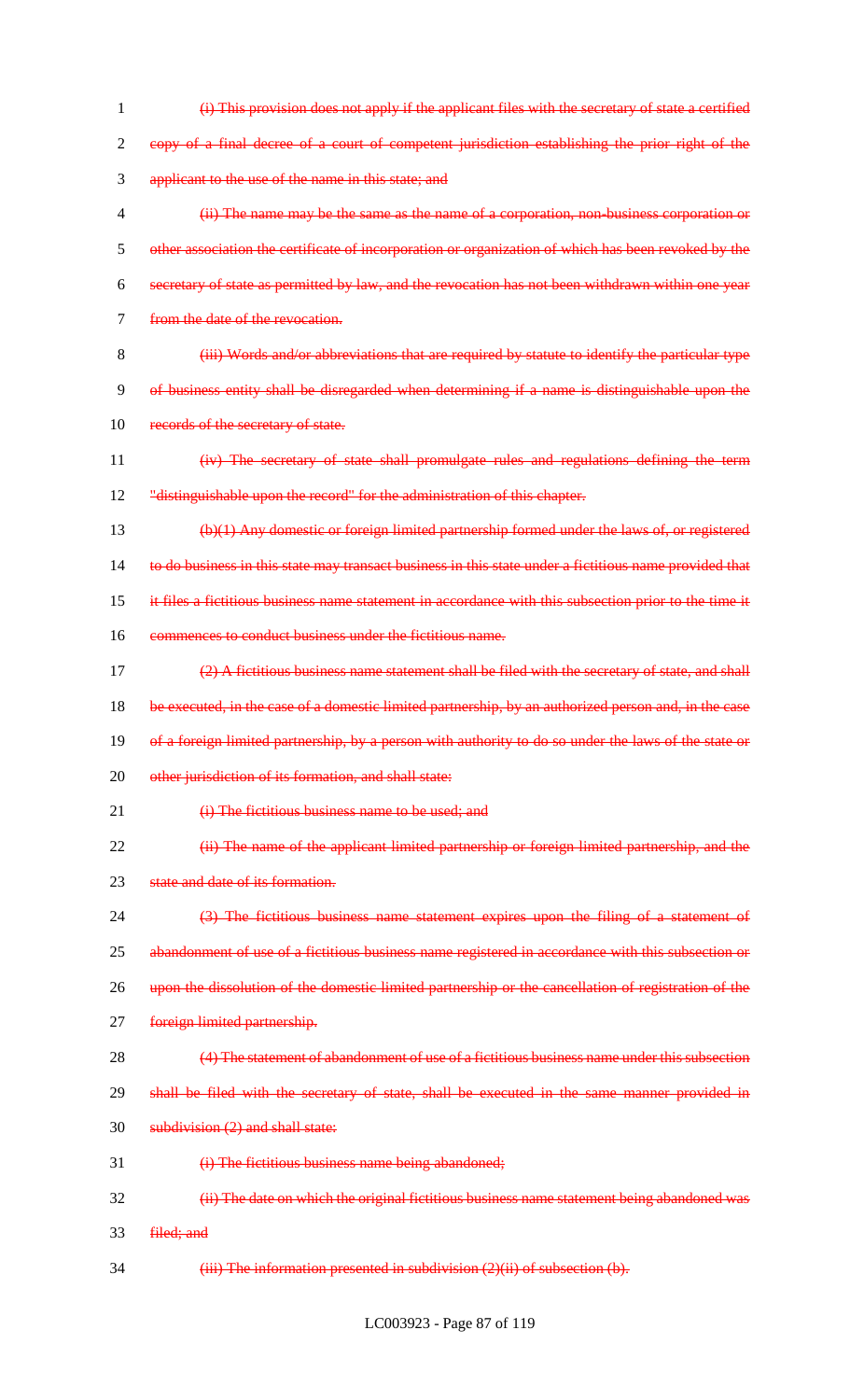| 1              | (5) No domestic or foreign limited partnership transacting business under a fictitious                     |
|----------------|------------------------------------------------------------------------------------------------------------|
| $\overline{2}$ | business name contrary to the provisions of this section, or its assignee, may maintain any action         |
| 3              | upon or on account of any contract made, or transaction had, in the fictitious business name in any        |
| 4              | court of the state until a fictitious business name statement has been filed in accordance with this       |
| 5              | section.                                                                                                   |
| 6              | (6) No domestic or foreign limited partnership may be permitted to transact business under                 |
| 7              | a fictitious business name pursuant to this section that is the same as the name of any corporation,       |
| 8              | non-business corporation or other association, domestic or foreign limited partnership or domestic         |
| 9              | or foreign limited-liability company organized under the laws of, or registered or qualified to do         |
| 10             | business in this state or any name that is filed, reserved, or registered under this title or as permitted |
| 11             | by the laws of this state, subject to the following:                                                       |
| 12             | (i) This provision does not apply if the applicant files with the secretary of state a certified           |
| 13             | copy of a final decree of a court of competent jurisdiction establishing the prior right of the            |
| 14             | applicant to the use of the name in this state; and                                                        |
| 15             | (ii) The name may be the same as the name of a corporation, non-business corporation or                    |
| 16             | other association the certificate of incorporation or organization of which has been revoked by the        |
| 17             | secretary of state as permitted by law and the revocation has not been withdrawn within one year           |
| 18             | from the date or revocation.                                                                               |
| 19             | (iii) Words and/or abbreviations that are required by statute to identify the particular type              |
| 20             | of business entity shall be disregarded when determining if a name is distinguishable upon the             |
| 21             | records of the secretary of state.                                                                         |
| 22             | (iv) The secretary of state shall promulgate rules and regulations defining the term                       |
| 23             | "distinguishable upon the record" for the administration of this chapter.                                  |
| 24             | 7-13-3. Reservation of name.                                                                               |
| 25             | (a) The exclusive right to the use of a name may be reserved by:                                           |
| 26             | (1) Any person intending to organize a limited partnership under this chapter and to adopt                 |
| 27             | that name;                                                                                                 |
| 28             | (2) Any domestic limited partnership or any foreign limited partnership registered in this                 |
| 29             | state which, in either case, intends to adopt that name;                                                   |
| 30             | (3) Any foreign limited partnership intending to register in this state and adopt that name;               |
| 31             | and                                                                                                        |
| 32             | (4) Any person intending to organize a foreign limited partnership and intending to have it                |
| 33             | register in this state and adopt that name.                                                                |
| 34             | (b) The reservation is made by filing with the secretary of state an application, executed by              |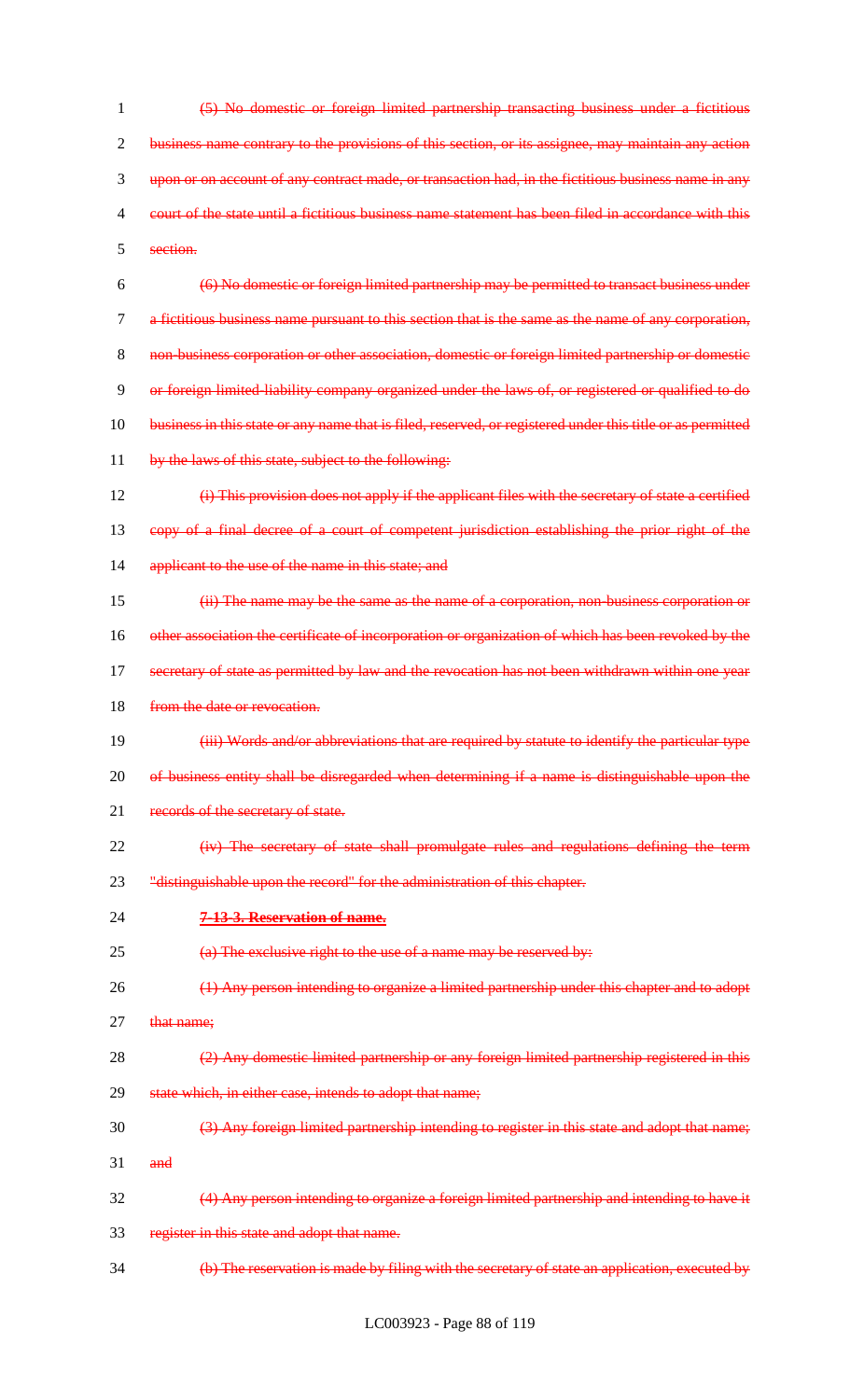1 the applicant, to reserve a specified name. If the secretary of state finds that the name is available 2 for use by a domestic or foreign limited partnership, he or she reserves the name for the exclusive 3 use of the applicant for a period of one hundred and twenty (120) days. Once having reserved a 4 name, that applicant may not again reserve the same name until more than sixty (60) days after the 5 expiration of the last one hundred and twenty-day (120) period for which that applicant reserved 6 that name. The right to the exclusive use of a reserved name may be transferred to any other person 7 by filing in the office of the secretary of state a notice of the transfer, executed by the applicant for 8 whom the name was reserved and specifying the name and address of the transferee. 9 **7-13-4. Specified office and agent.** 10 Each limited partnership shall continuously maintain in this state: 11 (1) An office, which may but need not be a place of its business in this state, at which is 12 kept the records required by § 7-13-5 to be maintained; and 13 (2) An agent for service of process on the limited partnership, which agent must be an 14 individual resident of this state, a domestic corporation, or a foreign corporation authorized to do 15 business in this state. 16 **7-13-5. Records to be kept.** 17 Each limited partnership shall keep at the office referred to in § 7-13-4(1) the following: 18 (1) A current list of the full name and last known business address of all partners separately 19 identifying in alphabetical order, the general partners and limited partners; 20 (2) A copy of the certificate of limited partnership and all certificates of amendment to it, 21 together with executed copies of any powers of attorney pursuant to which any certificate has been 22 executed; 23 (3) Copies of the limited partnership's federal, state, and local income tax returns and 24 reports, if any, for the three (3) most recent years; 25 (4) Copies of any then effective written partnership agreements and of any financial 26 statements of the limited partnerships for the three (3) most recent years. Those records are subject 27 to inspection and copying at the reasonable request, and at the expense, of any partner during 28 ordinary business hours; 29 (5) Unless contained in a written partnership agreement, a writing setting out: 30 (i) The amount of cash and a description and statement of the agreed value of the other 31 property or services contributed by each partner and that each partner has agreed to contribute; 32 (ii) The times at which or events on the happening of which any additional contributions 33 agreed to be made by each partner are to be made; 34 (iii) Any right of a partner to receive distribution, or of a general partner to make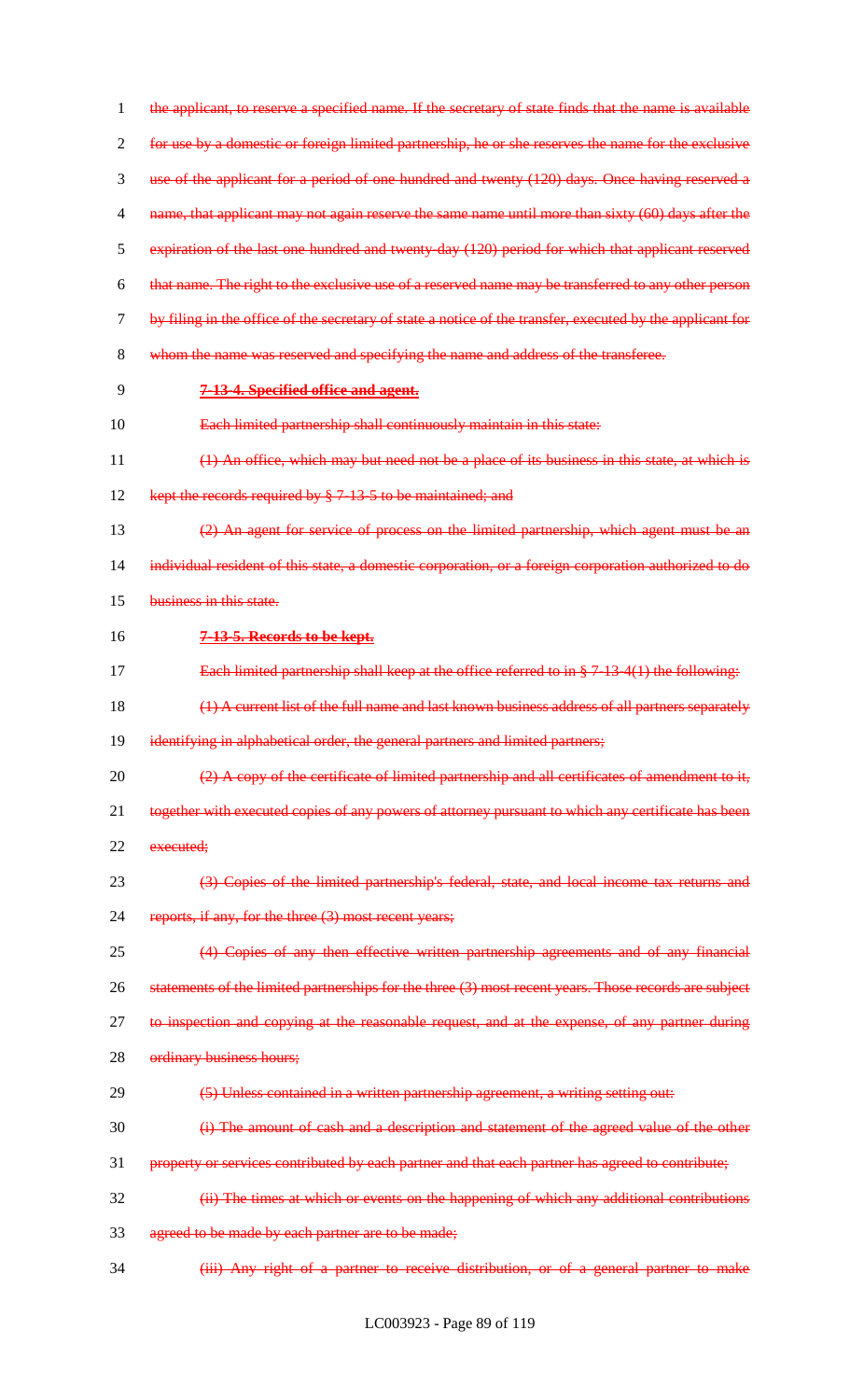| 1              | distributions to a partner, that include a return of all or any part of the partner's contribution; and |
|----------------|---------------------------------------------------------------------------------------------------------|
| $\overline{2}$ | (iv) Any events upon the happening of which the limited partnership is to be dissolved and              |
| 3              | its affairs wound up.                                                                                   |
| 4              | 7-13-6. Nature of business.                                                                             |
| 5              | A limited partnership may carry on any business that a partnership without limited partners             |
| 6              | may carry on.                                                                                           |
| 7              | 7-13-7. Business transactions of partner with partnership.                                              |
| 8              | Except as provided in the partnership agreement, a partner may lend money to and transact               |
| 9              | any other business with the limited partnership and, subject to other applicable law, has the same      |
| 10             | rights and obligations with respect to that transaction of business as a person who is not a partner.   |
| 11             | 7-13-8. Formation -- Certificate of limited partnership.                                                |
| 12             | In order to form a limited partnership, a certificate of limited partnership shall be executed          |
| 13             | and filed in the office of the secretary of state, stating:                                             |
| 14             | (1) The name of the limited partnership;                                                                |
| 15             | (2) The address of the office and the name and address of the agent for service of process              |
| 16             | required to be maintained by $§$ 7-13-4;                                                                |
| 17             | (3) The name and the business address of each general partner;                                          |
| 18             | (4) A mailing address for the limited partnership;                                                      |
| 19             | (5) Any other matters the partners determine to include in the certificate.                             |
| 20             | 7-13-8.1. Conversion of certain entities to a limited partnership.                                      |
| 21             | (a) As used in this section, the term "other entity" means a corporation, business trust or             |
| 22             | association, a real estate investment trust, a common-law trust, or any other unincorporated            |
| 23             | business or entity including a limited-liability company or a partnership, whether general or limited   |
| 24             | (including a registered limited-liability partnership).                                                 |
| 25             | (b) Any other entity may convert to a domestic limited partnership by complying with                    |
| 26             | subsection (h) of this section and filing in the office of the secretary of state in accordance with §  |
| 27             | $7 - 13 - 13$                                                                                           |
| 28             | (1) A certificate of conversion to limited partnership that has been executed by one or more            |
| 29             | authorized persons in accordance with § 7-13-11; and                                                    |
| 30             | (2) A certificate of limited partnership that complies with § 7-13-8 and has been executed              |
| 31             | by one or more authorized persons in accordance with § 7-13-11.                                         |
| 32             | (e) The certificate of conversion to a limited partnership shall state:                                 |
| 33             | (1) The date on which and jurisdiction where the other entity was first created, formed, or             |
| 34             | otherwise came into being and, if it has changed, its jurisdiction immediately prior to its conversion  |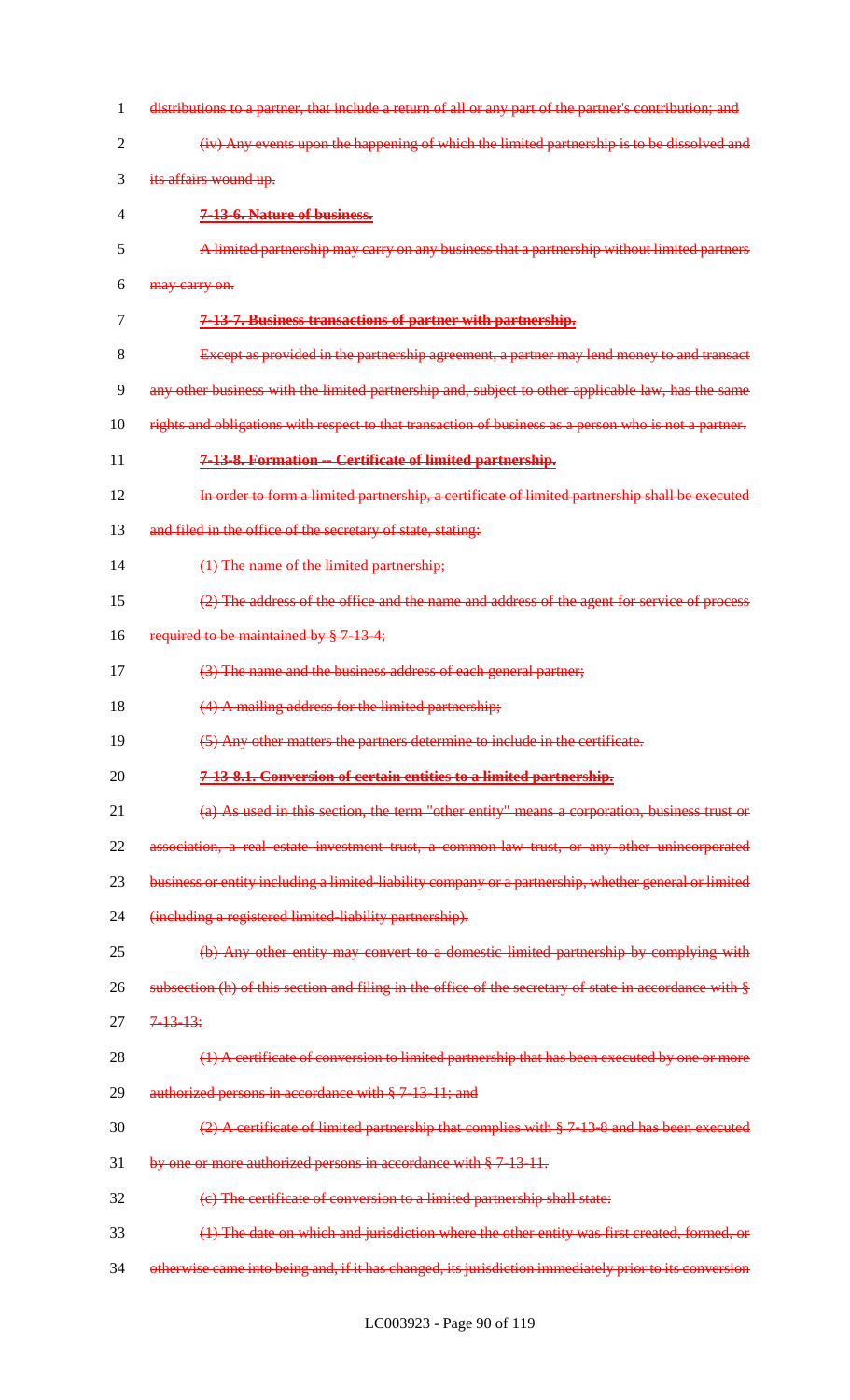1 to a domestic limited partnership;

| $\overline{2}$ | (2) The name and type of the other entity immediately prior to the filing of the certificate              |
|----------------|-----------------------------------------------------------------------------------------------------------|
| 3              | of conversion to limited partnership;                                                                     |
| 4              | (3) The name of the limited partnership as set forth in its certificate of limited partnership            |
| 5              | filed in accordance with subsection (b) of this section; and                                              |
| 6              | (4) The future effective date or time (which shall be a date or time certain) of the conversion           |
| 7              | to a limited partnership if it is not to be effective upon the filing of the certificate of conversion to |
| 8              | limited partnership and the certificate of limited partnership.                                           |
| 9              | (d) Upon the filing in the office of the secretary of state of the certificate of conversion to           |
| 10             | limited partnership and the certificate of formation or upon the future effective date or time of the     |
| 11             | certificate of conversion to limited partnership and the certificate of limited partnership, the other    |
| 12             | entity shall be converted into a domestic limited partnership and the limited partnership shall           |
| 13             | thereafter be subject to all of the provisions of this chapter, except that, notwithstanding $\S$ 7-13-8, |
| 14             | the existence of the limited partnership shall be deemed to have commenced on the date the other          |
| 15             | entity commenced its existence in the jurisdiction in which the other entity was first created,           |
| 16             | formed, or otherwise came into being.                                                                     |
| 17             | (e) The conversion of any other entity into a domestic limited partnership shall not be                   |
| 18             | deemed to affect any obligations or liabilities of the other entity incurred prior to its conversion to   |
| 19             | a domestic limited partnership or the personal liability of any person incurred prior to the              |
| 20             | conversion.                                                                                               |
| 21             | (f) When any conversion becomes effective under this section, for all purposes of the laws                |
| 22             | of the state of Rhode Island, all of the rights, privileges, and powers of the other entity that has      |
| 23             | converted, and all property, real, personal, and mixed, and all debts due to the other entity, as well    |
| 24             | as all other things and causes of action belonging to the other entity, are vested in the domestic        |
| 25             | limited partnership and are thereafter the property of the domestic limited partnership as they were      |
| 26             | of the other entity that has converted, and the title to any real property vested by deed or otherwise    |
| 27             | in the other entity shall not revert to such other entity or be in any way impaired by reason of this     |
| 28             | chapter, but all rights of creditors and all liens upon any property of the other entity shall be         |
| 29             | preserved unimpaired, and all debts, liabilities, and duties of the other entity that has converted are   |
| 30             | attached to the domestic limited partnership and may be enforced against it to the same extent as if      |
| 31             | those debts, liabilities, and duties were incurred or contracted by it.                                   |
| 32             | (g) Unless otherwise agreed, or as required under applicable non-Rhode Island law, the                    |
| 33             | converting other entity is not required to wind up its affairs or pay its liabilities and distribute its  |

34 assets, and the conversion shall not be deemed to constitute a dissolution of the other entity and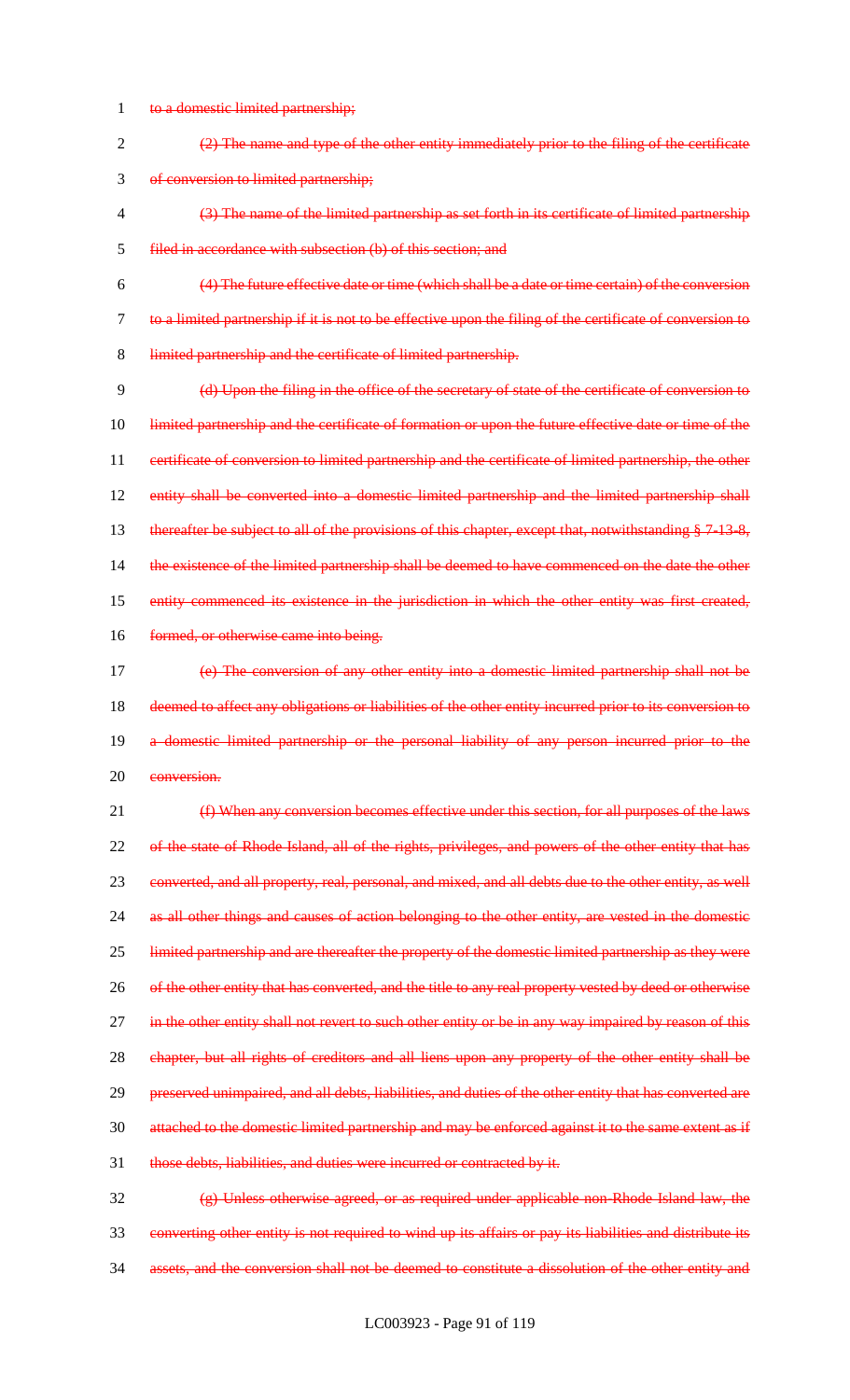1 constitutes a continuation of the existence of the converting other entity in the form of a domestic

2 limited partnership.

 (h) Prior to filing a certificate of conversion to limited partnership with the office of the secretary of state, the conversion shall be approved in the manner provided for by the document, instrument, agreement, or other writing, as the case may be, governing the internal affairs of the other entity and the conduct of its business or by applicable law, as appropriate, and a partnership agreement shall be approved by the same authorization required to approve the conversion.

8 (i) The provisions of this section shall not be construed to limit the accomplishment of a 9 change in the law governing, or the domicile of, another entity to the state of Rhode Island by any 10 other means provided for in a partnership agreement or other agreement or as otherwise permitted 11 by law, including by the amendment of a partnership agreement or other agreement.

# 12 **7-13-8.2. Approval of conversion of a limited partnership.**

13 (a) A domestic limited partnership may convert to a corporation, a business trust or 14 association, a real estate investment trust, a common-law trust, or any other unincorporated 15 business or entity including a partnership, whether general or limited (including a registered 16 limited-liability partnership) or a limited-liability company, organized, formed, or created under 17 the laws of the state of Rhode Island, upon the authorization of that conversion in accordance with 18 this section. If the partnership agreement specified the manner of authorizing a conversion of the 19 limited partnership, the conversion shall be authorized as specified in the partnership agreement. If 20 the partnership agreement does not specify the manner of authorizing a conversion of the limited 21 partnership and does not prohibit a conversion of the limited partnership, the conversion shall be 22 authorized in the same manner as is specified in the partnership agreement for authorizing a merger 23 or consolidation that involves the limited partnership as a constituent party to the merger or 24 consolidation. If the partnership agreement does not specify the manner of authorizing a conversion 25 of the limited partnership or a merger or consolidation that involved the limited partnership as a 26 constituent party and does not prohibit a conversion of the limited partnership, the conversion shall 27 be authorized by the approval  $(1)$  by all general partners, and  $(2)$  by the limited partners or, if there 28 is more than one class or group of limited partners, then by each class or group of limited partners, 29 in either case, by limited partners who own more than fifty percent (50%) of the then current 30 percentage or other interest in the profits of the domestic limited partnership owned by all of the 31 limited partners or by the limited partners in each class or group, as appropriate. 32 (b) If a limited partnership shall convert in accordance with this section to another entity

33 or business form organized, formed, or created under the laws of a jurisdiction other than the state 34 of Rhode Island or to a Rhode Island unincorporated "other entity", a certificate of conversion to a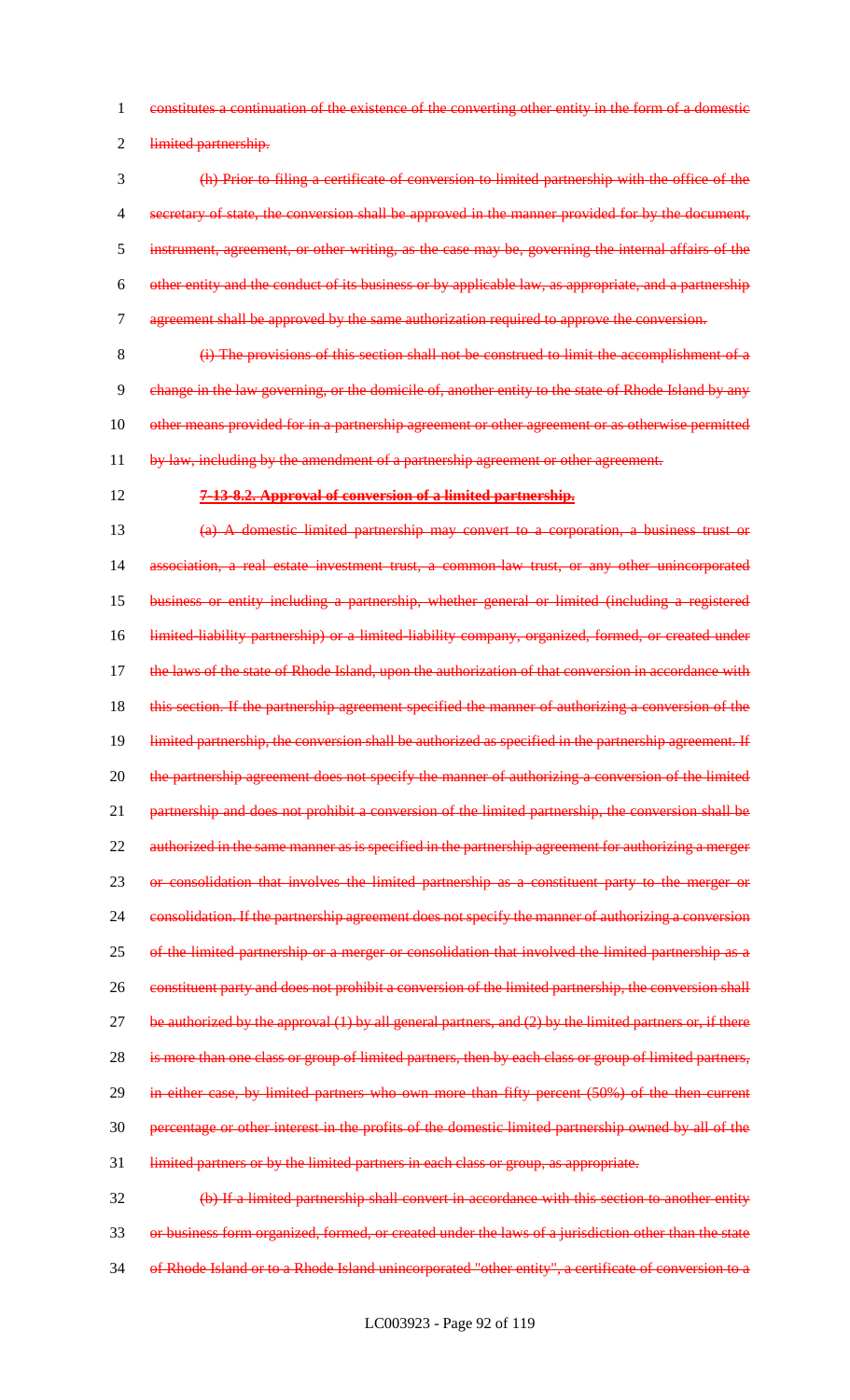1 non-Rhode Island entity shall be filed in the office of the secretary of state. The certificate of 2 conversion to a non-Rhode Island entity shall state: 3 (1) The name of the limited partnership and, if it has been changed, the name under which 4 its certificate of formation was originally filed; 5 (2) The date of filing of its original certificate of formation with the secretary of state; 6 (3) The jurisdiction in which the entity or business form, to which the limited partnership 7 shall be converted, is organized, formed, or created, and the name and type of such entity or 8 business form; 9 (4) The future effective date or time, which shall be a date or time certain, of the conversion 10 if it is not to be effective upon the filing of the certificate of conversion to a non-Rhode Island 11 entity; 12 (5) That the conversion has been approved in accordance with this section; and 13 (6) The agreement of the limited partnership that it may be served with process in the state 14 of Rhode Island in any action, suit, or proceeding for enforcement of any obligation to the limited 15 partnership arising while it was a limited partnership of the state of Rhode Island, and that it 16 irrevocably appoints the secretary of state as its agent to accept service of process in any such 17 action, suit, or proceeding. 18 (c) Upon the filing in the office of the secretary of state of the certificate of conversion to 19 a non-Rhode Island entity or upon the future effective date or time of the certificate of conversion 20 to a non-Rhode Island entity and upon payment of all fees due by the limited partnership, as 21 evidenced by an appropriate certificate of good standing issued by the Rhode Island division of 22 taxation, the secretary of state shall certify that the limited partnership has filed all documents and 23 paid all fees required by this chapter, and thereupon the limited partnership shall cease to exist as 24 a limited partnership of the state of Rhode Island. Such certificate of the secretary of state shall be 25 prima facie evidence of the conversion by such limited partnership out of the state of Rhode Island. 26 (d) The conversion of a limited partnership out of the state of Rhode Island in accordance 27 with this section and the resulting cessation of its existence as a limited partnership of the state of 28 Rhode Island pursuant to a certificate of conversion to a non-Rhode Island entity shall not be 29 deemed to affect any obligations or liabilities of the limited partnership incurred prior to such 30 conversion or the personal liability of any person incurred prior to such conversion, nor shall it be 31 deemed to affect the choice of laws applicable to the limited partnership with respect to matters 32 arising prior to such conversion. 33 (e) When a limited partnership has been converted to another entity or business form

34 pursuant to this section, the other entity or business form shall, for all purposes of the laws of the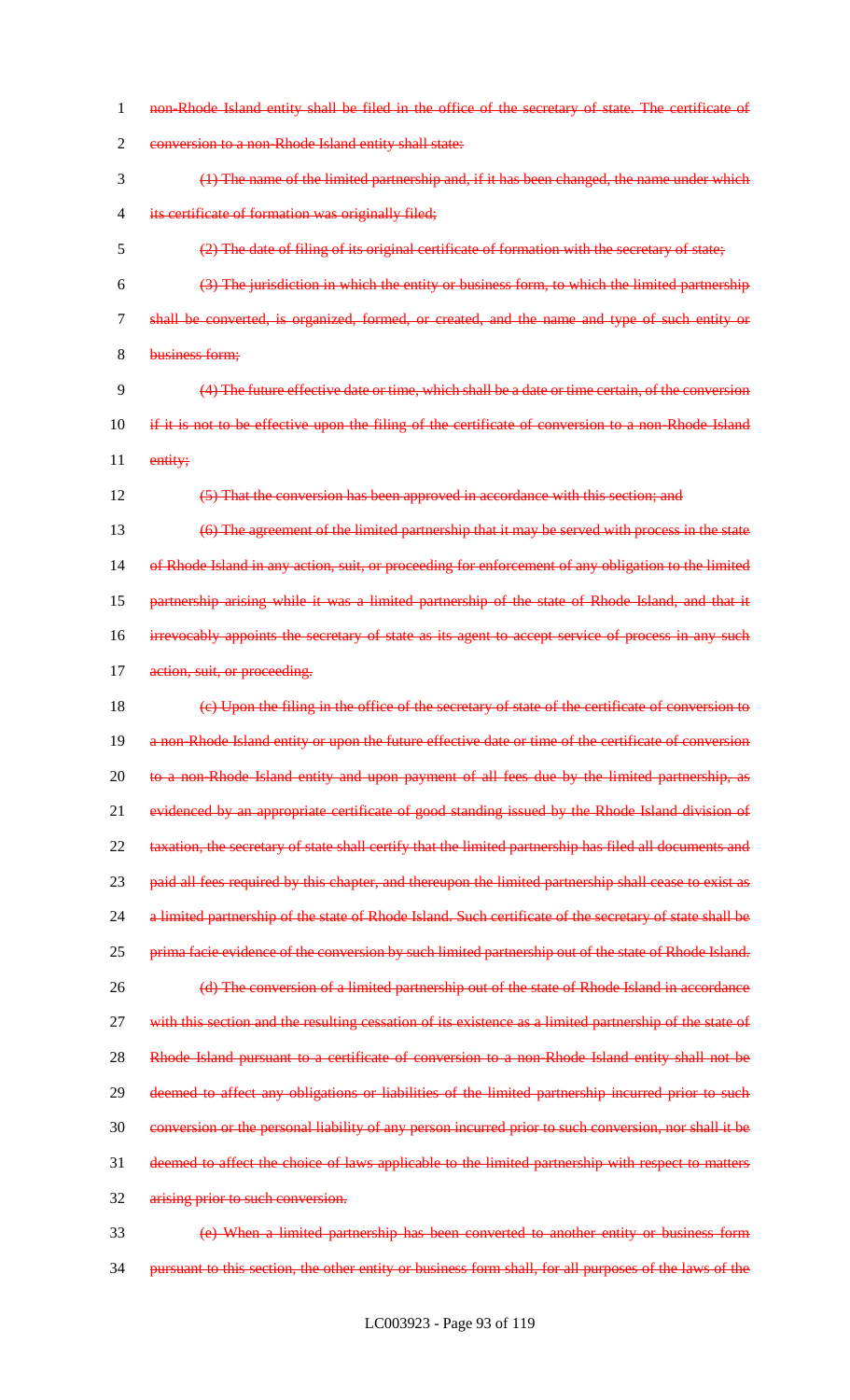1 state of Rhode Island, be deemed to be the same entity as the limited partnership. When any 2 conversion shall have become effective under this section, for all purposes of the laws of the state 3 of Rhode Island, all of the rights, privileges, and powers of the limited partnership that has 4 converted, and all property, real, personal, and mixed, and all such debts due to such limited 5 partnership, as well as all other things and causes of action belonging to such limited partnership, 6 shall remain vested in the other entity or business form to which such limited partnership has 7 converted and shall be the property of such other entity or business form, and the title to any real 8 property vested by deed or otherwise in such limited partnership shall not revert to such limited 9 partnership or be in any way impaired by reason of this chapter, but all rights of creditors and all 10 liens upon any property of such limited partnership shall be preserved unimpaired, and all debts, 11 liabilities, and duties of the limited partnership that has converted shall remain attached to the other 12 entity or business form to which such limited partnership has converted, and may be enforced 13 against it to the same extent as if said debts, liabilities, and duties had originally been incurred or 14 contracted by it in its capacity as such other entity or business form. The rights, privileges, powers, 15 and interests in property of the limited partnership that has converted, as well as the debts, liabilities 16 and duties of such limited partnership, shall not be deemed, as a consequence of the conversion, to 17 have been transferred to the other entity or business form to which such limited partnership has 18 converted for any purpose of the laws of the state of Rhode Island. 19 **7-13-9. Amendment to certificate.** 20 (a) A certificate of limited partnership is amended by filing a certificate of amendment to 21 it in the office of the secretary of state. The certificate shall state: 22 (1) The name of the limited partnership; 23  $(2)$  The date of filing the certificate; and 24 (3) The amendment to the certificate. 25 (b) Within thirty (30) days after the happening of any of the following events, an 26 amendment to a certificate of limited partnership reflecting the occurrence of the event or events 27 shall be filed: 28 (1) The admission of a new general partner; 29 (2) The withdrawal of a general partner; or 30  $(3)$  The continuation of the business under  $\S 7-13-44$  after an event of withdrawal of a 31 general partner. 32 (c) A general partner who becomes aware that any statement in a certificate of limited 33 partnership was false when made or that any arrangements or other facts described have changed, 34 making the certificate inaccurate in any material respect, shall promptly amend the certificate.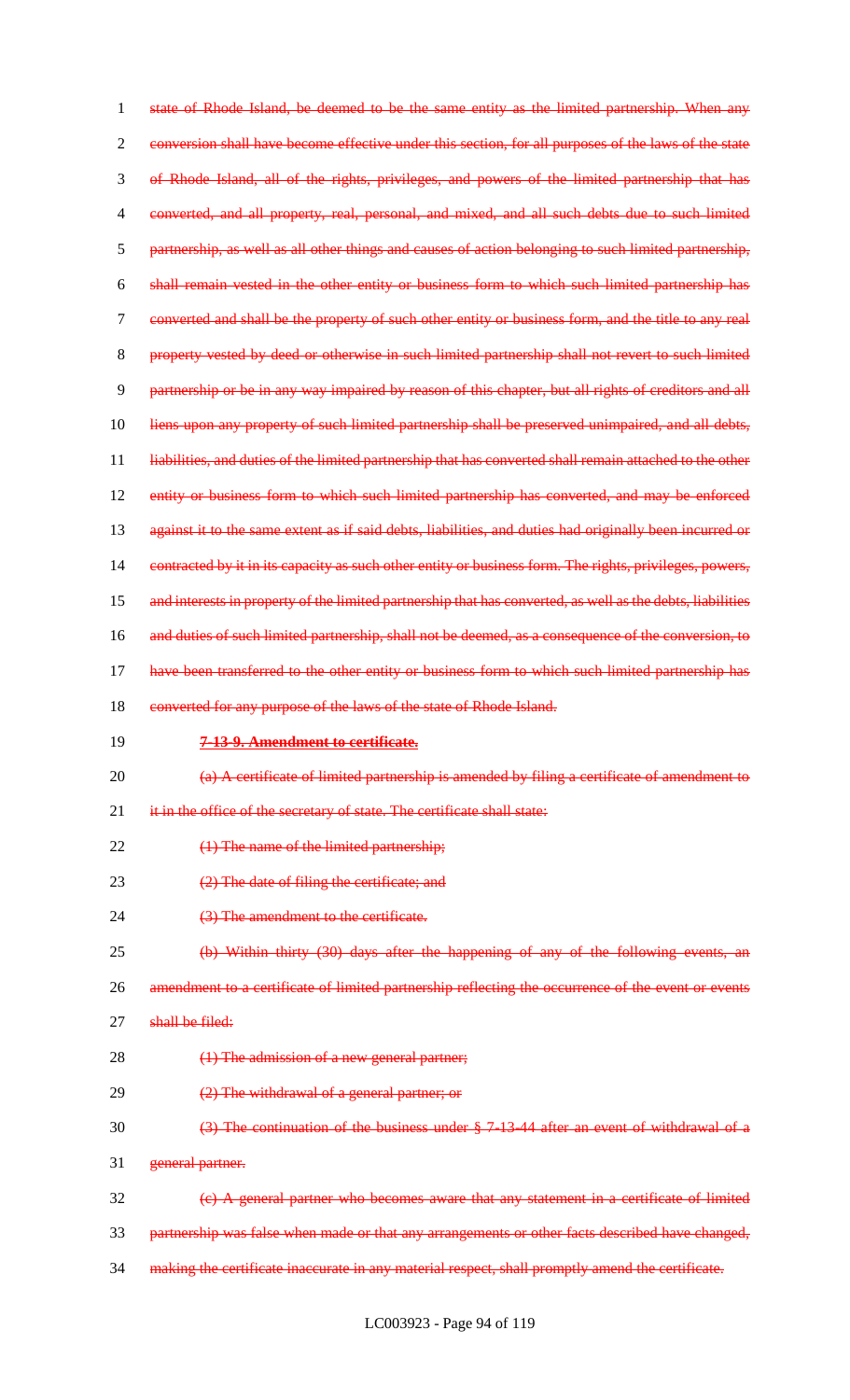| 1              | (d) A certificate of limited partnership may be amended at any time for any other proper                   |
|----------------|------------------------------------------------------------------------------------------------------------|
| $\overline{2}$ | purpose the general partners determine.                                                                    |
| 3              | (e) If an amendment to a certificate of limited partnership is filed in compliance with                    |
| 4              | $subsection (a)$ or $(b)$ , no person is subject to liability because the amendment was not filed earlier. |
| 5              | (f) A restated certificate of limited partnership may be executed and filed in the same                    |
| 6              | manner as a certificate of amendment.                                                                      |
| 7              | $(g)$ Unless otherwise provided in this chapter or in the certificate of amendment, a                      |
| 8              | certificate of amendment is effective at the time of its filing with the secretary of state.               |
| 9              | 7-13-10. Cancellation of certificate.                                                                      |
| 10             | A certificate of limited partnership is cancelled upon the dissolution and the                             |
| 11             | commencement of winding up of the partnership or at any other time there are no limited partners,          |
| 12             | or upon the conversion of a limited partnership to a limited liability company. When all fees and          |
| 13             | taxes have been paid to the tax administrator, as evidenced by an appropriate certificate of good          |
| 14             | standing issued by the Rhode Island division of taxation, a certificate of cancellation shall be filed     |
| 15             | in the office of the secretary of state and state:                                                         |
| 16             | (1) The name of the limited partnership;                                                                   |
| 17             | (2) The date of filing of its certificate of limited partnership or certificate of conversion              |
| 18             | from a limited partnership to a limited-liability company, as the case may be;                             |
| 19             | (3) The reason for filing the certificate of cancellation;                                                 |
| 20             | (4) The effective date (which shall be a date certain) of cancellation if it is not to be                  |
| 21             | effective upon the filing of the certificate; and                                                          |
| 22             | (5) Any other information the general partners filing the certificate determine.                           |
| 23             | 7-13-11. Execution of certificates.                                                                        |
| 24             | (a) Each certificate required by this chapter to be filed in the office of the secretary of state          |
| 25             | shall be executed in the following manner:                                                                 |
| 26             | (1) An original certificate of limited partnership, a certificate of cancellation, and a                   |
| 27             | certificate of conversion to a limited partnership must be signed by all general partners; and             |
| 28             | (2) A certificate of amendment must be signed by at least one general partner and by each                  |
| 29             | other general partner designated in the certificate as a new general partner.                              |
| 30             | (b) Any person may sign a certificate by an attorney in fact, but a power of attorney to sign              |
| 31             | a certificate relating to the admission, of a general partner must specifically describe the admission     |
| 32             | or increase.                                                                                               |
| 33             | (e) The execution of a certificate by a general partner constitutes an affirmation under the               |
| 34             | penalties of perjury that the facts stated in it are true.                                                 |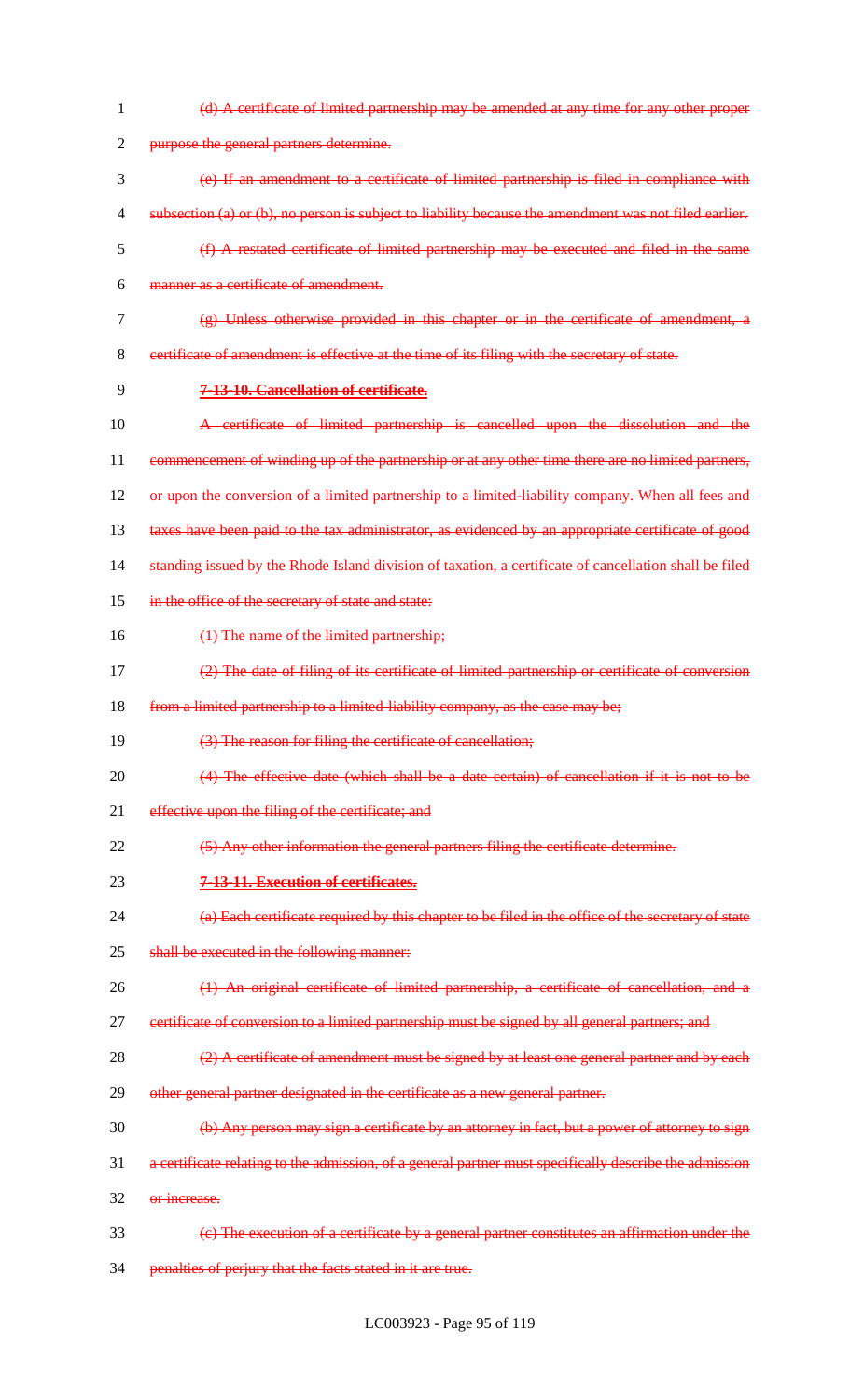**7-13-12. Amendment or cancellation by judicial act. If a person required by § 7-13-11 to execute a certificate of amendment or cancellation fails**  or refuses to do so, any other partner, and any assignee of a partnership interest, who is adversely affected by the failure or refusal, may petition the superior court to direct the amendment or cancellation. If the court finds that the amendment or cancellation is proper and that any person so designated has failed or refused to execute the certificate, it shall order the secretary of state to record an appropriate certificate of amendment or cancellation. **7-13-13. Filing in office of secretary of state -- Certificate of conversion to a limited partnership.** (a) The certificate of limited partnership and of any certificates of amendments or cancellation (or of any judicial decree of amendment or cancellation) shall be delivered to the secretary of state. A person who executes a certificate as an agent, attorney in fact, or fiduciary 13 need not exhibit evidence of his or her authority as a prerequisite to filing. Any signature on any 14 eertificate authorized to be filed with the secretary of state under any provision of this chapter may 15 be a facsimile. Unless the secretary of state finds that any certificate does not conform to law, upon receipt of all filing fees required by law the secretary shall: (1) Endorse on the original the word "Filed" and the day, month, and year of the filing of  $18 \frac{1}{ }$  (2) File the original in his or her office. (3) [Deleted by P.L. 2005, ch. 36, § 8 and P.L. 2005, ch. 72, § 8.] (b) Upon the filing of a certificate of amendment (or judicial decree of amendment) in the 22 office of the secretary of state, the certificate of limited partnership or certificate of conversion as 23 the case may be shall be amended as presented in the certificate, and on the effective date of a 24 certificate of cancellation (or a judicial decree of cancellation), the certificate of limited partnership or certificate of conversion to a limited partnership is cancelled. **7-13-14. Liability for false statement in certificate. If any certificate of limited partnership or certificate of amendment or cancellation contains** 28 a false statement, one who suffers loss by reliance on the statement may recover damages for the 29 loss from: (1) Any person who executes the certificate, or causes another to execute it on his or her behalf, and knew, and any general partner who knew or should have known, the statement to be false at the time the certificate was executed; and (2) Any general partner who subsequently knows or should have known that any arrangement or other fact described in the certificate has changed, making the statement inaccurate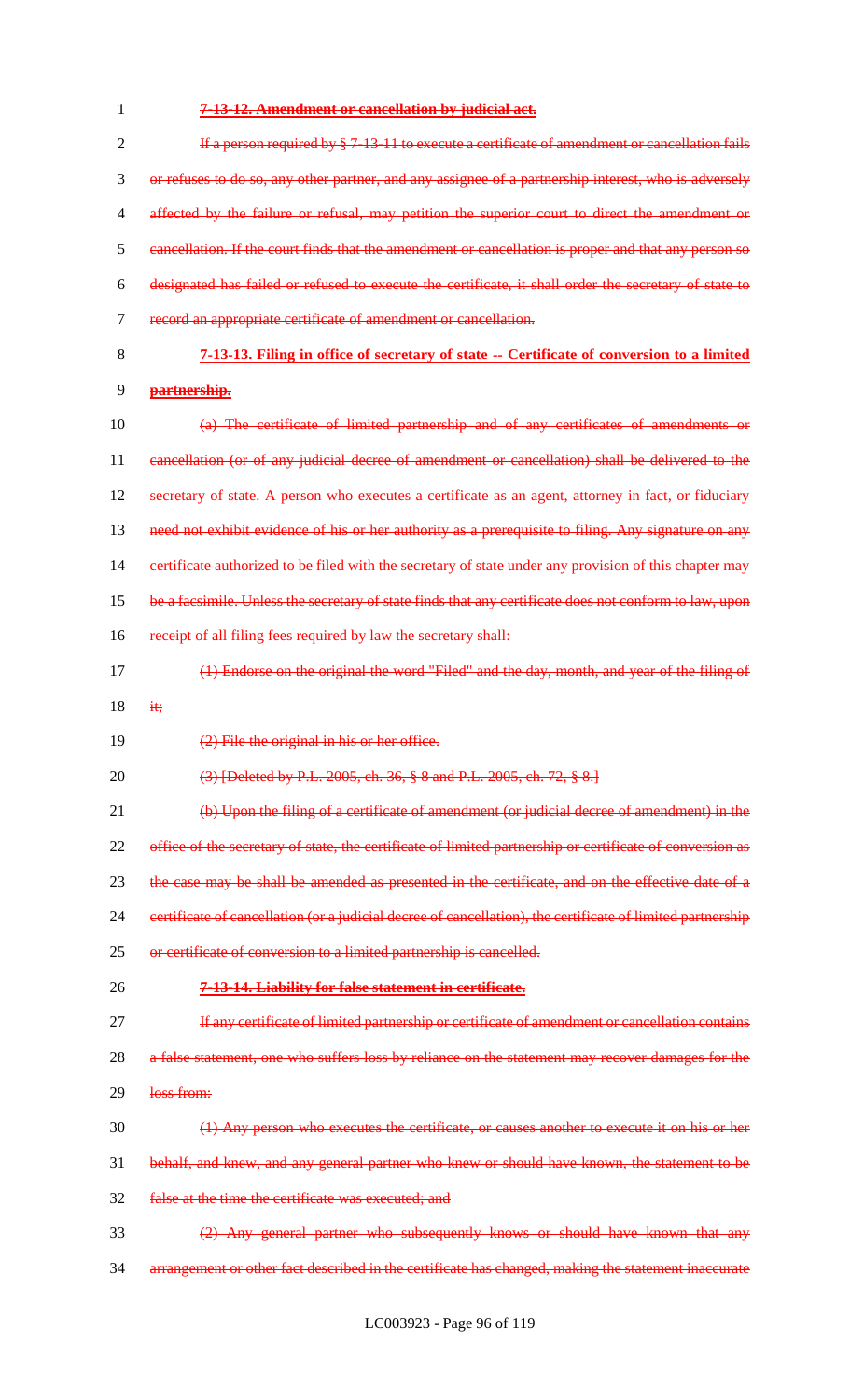| 1  | in any respect within a sufficient time before the statement was relied upon reasonably to have             |
|----|-------------------------------------------------------------------------------------------------------------|
| 2  | enabled that general partner to cancel or amend the certificate, or to file a petition for its cancellation |
| 3  | or amendment under § 7-13-12.                                                                               |
| 4  | 7-13-15. Notice.                                                                                            |
| 5  | The fact that a certificate of limited partnership is on file in the office of the secretary of             |
| 6  | state is notice that the partnership is a limited partnership and the persons designated in it as general   |
| 7  | partners are general partners, but it is not notice of any other fact.                                      |
| 8  | 7-13-16. Delivery of certificates to limited partners.                                                      |
| 9  | Upon the return by the secretary of state pursuant to $\S$ 7-13-13 of a certificate marked                  |
| 10 | "Filed", the general partners shall promptly deliver or mail a copy of the certificate of limited           |
| 11 | partnership and each certificate of amendment or cancellation to each limited partner unless the            |
| 12 | partnership agreement provides otherwise.                                                                   |
| 13 | 7-13-17. Admission of limited partners.                                                                     |
| 14 | (a) A person becomes a limited partner on the later of:                                                     |
| 15 | (1) The date the original certificate of limited partnership is filed; or                                   |
| 16 | (2) The date stated in the records of the limited partnership as the date that person will                  |
| 17 | become a limited partner.                                                                                   |
| 18 | (b) After the filing of a limited partnership's original certificate of limited partnership, a              |
| 19 | person may be admitted as an additional limited partner.                                                    |
| 20 | (1) In the case of a person acquiring a partnership interest directly from the limited                      |
| 21 | partnership, on the compliance with the partnership agreement, or if the partnership agreement does         |
| 22 | not so provide, on the written consent of all partners; and                                                 |
| 23 | (2) In the case of an assignee of a partnership interest of a partner who has the power, as                 |
| 24 | provided in § 7-13-42, to grant the assignee the right to become a limited partner, on the exercise         |
| 25 | of that power and compliance with any conditions limiting the grant or exercise of the power.               |
| 26 | 7-13-18. Voting -- Rights of limited partners.                                                              |
| 27 | Subject to the provisions of § 7-13-19, the partnership agreement may grant to all or a                     |
| 28 | specified group of the limited partners the right to vote (on a per capita or other basis) on any matter.   |
| 29 | -13-19. Liability to third parties.                                                                         |
| 30 | (a) Except as provided in subsection (d), a limited partner is not liable for the obligations               |
| 31 | of a limited partnership unless he or she is also a general partner or, in addition to the exercise of      |
| 32 | his or her rights and powers as a limited partner, he or she participates in the control of the business.   |
| 33 | However, if the limited partner participates in the control of the business, he or she is liable only to    |
| 34 | persons who establish by clear and convincing evidence that they transacted business with the               |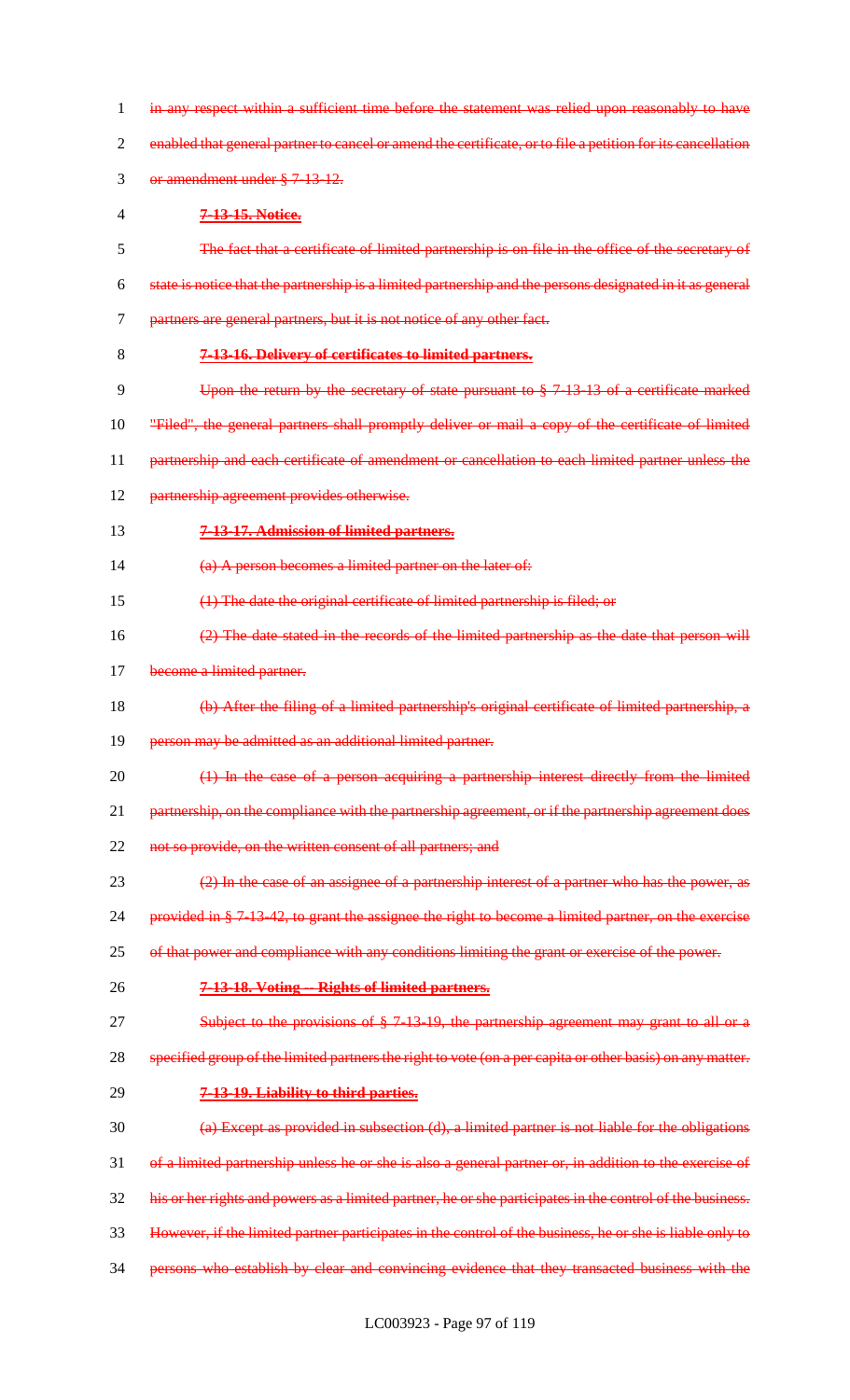1 limited partnership reasonably believing, based on the limited partner's active conduct, that the

2 limited partner is a general partner.

 (b) A limited partner does not participate in the control of the business regardless of the 4 nature, extent, scope, number or frequency of the limited partner's possessing or, regardless of whether or not the limited partner has the rights or powers, exercising or attempting to exercise one or more of the rights or powers or having or, regardless of whether or not the limited partner has the rights or powers, acting or attempting to act in one or more of the following capacities:

- 8 (1) Being an independent contractor for or transacting business with, including being a 9 contractor for, or being an agent or employee of, the limited partnership or a general partner, or 10 being an officer, director or stockholder of a corporate general partner, or being a partner of a 11 partnership that is a general partner of the limited partnership, or being a fiduciary or beneficiary 12 of an estate or trust that is a general partner;
- 13 (2) Consulting with or advising a general partner regarding any matter, including the
- 14 business of the limited partnership;
- 15 (3) Acting as surety, guarantor or endorser for the limited partnership or a general partner, 16 guaranteeing or assuming one or more obligations of a limited partnership or a general partner, 17 borrowing money from the limited partnership or a general partner, lending money to the limited 18 partnership or a general partner, or providing collateral for the limited partnership or a general
- 19 <del>partner;</del>

## 20 (4) Approving or disapproving an amendment to the partnership agreement;

- 21 (5) Acting or causing the taking or refraining from the taking of any action, including by
- 22 proposing, approving, consenting, or disapproving, by voting or otherwise, with respect to one or
- 23 more of the following matters:
- 24 (i) The dissolution and winding up of the limited partnership or an election to continue the
- 25 limited partnership or an election to continue the business of a limited partnership;
- 26 (ii) The sale, exchange, lease, mortgage, pledge, or other transfer of or granting of a security
- 27 interest in any asset or assets of the limited partnership;
- 28 **(iii) The incurrence, renewal, refinancing, or repayment or other discharge of indebtedness**
- 29 by the limited partnership;
- $30 \quad$  (iv) A change in the nature of the business;
- 31 (v) The admission, removal, or retention of a general partner;
- 32 (vi) An amendment to the partnership agreement or certificate of limited partnership;
- 33 (vii) A matter related to the business of the limited partnership not otherwise enumerated
- 34 in this subsection that the partnership agreement states, in writing, is subject to the approval or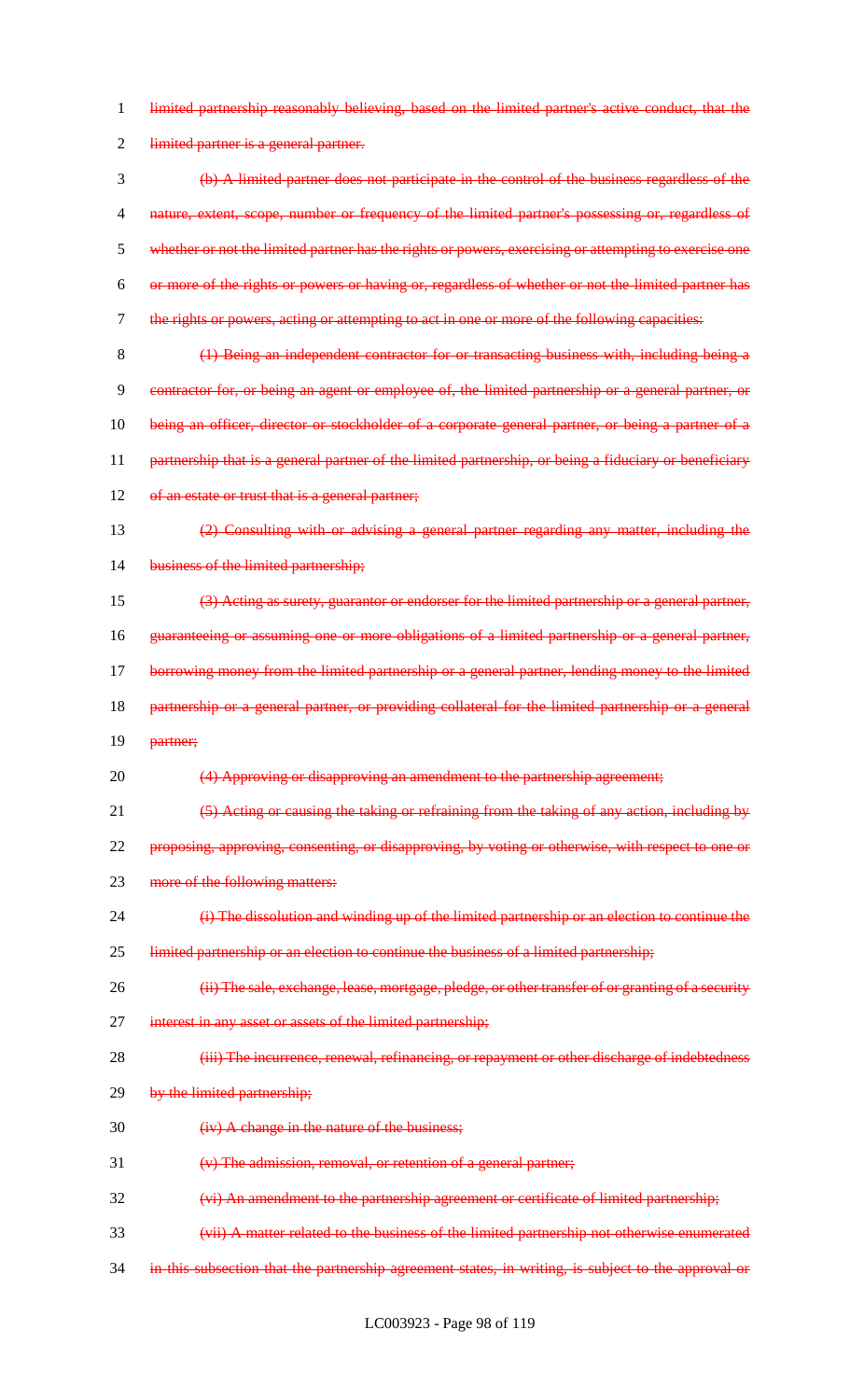| disapproval of limited partners; |  |  |
|----------------------------------|--|--|
|                                  |  |  |

| $\overline{2}$ | (viii) Winding up the limited partnership pursuant to this chapter;                                    |
|----------------|--------------------------------------------------------------------------------------------------------|
| 3              | (ix) Exercising any right or power permitted to limited partners under this chapter and not            |
| 4              | specifically enumerated in this subsection;                                                            |
| 5              | (x) The admission, removal, or retention of a limited partner;                                         |
| 6              | (xi) A transaction or other matter involving an actual or potential conflict of interest;              |
| 7              | (xii) The merger or consolidation of a limited partnership;                                            |
| 8              | (xiii) As to a limited partnership that is registered as an investment company under the               |
| 9              | Investment Company Act of 1940, as amended, any matter required by the Investment Company              |
| 10             | Act of 1940, 15 U.S.C. § 80a 1 et seq., as amended, or the rules and regulations of the Securities     |
| 11             | and Exchange Commission under that Act, to be approved by the holders of beneficial interests in       |
| 12             | an investment company, including the election of directors or trustees of the investment company,      |
| 13             | the approving or terminating of investment advisory or underwriting contracts, and the approving       |
| 14             | of auditors;                                                                                           |
| 15             | (xiv) The indemnification of any partner or any other person; or                                       |
| 16             | (xv) Any other matters that are stated in the partnership agreement or in any other                    |
| 17             | agreement or in writing;                                                                               |
| 18             | (6) Taking any action required or permitted by law to bring or pursue or settle or otherwise           |
| 19             | terminate a derivative action in the right of the limited partnership;                                 |
| 20             | (7) Calling, requesting, attending, or participating in a meeting of partners or limited               |
| 21             | partners;                                                                                              |
| 22             | (8) Serving on a committee of the limited partnership or the limited partners;                         |
| 23             | (9) Serving on the board of directors or a committee of, consulting with or advising, being            |
| 24             | an officer, director, stockholder, partner, agent or employee of, or being a fiduciary for, any person |
| 25             | in which the limited partnership has an interest; or                                                   |
| 26             | (10) Exercising any right or power granted or permitted to limited partners under this                 |
| 27             | chapter and not specifically enumerated in this subsection.                                            |
| 28             | (e) The enumeration in subsection (b) does not mean that the possession or exercise of any             |
| 29             | other powers by a limited partner constitutes participation by him or her in the business of the       |
| 30             | limited partnership.                                                                                   |
| 31             | (d) A limited partner does not participate in the control of the business within the meaning           |
| 32             | of subsection (a) by virtue of the fact that all or any part of the name of the limited partner is     |
| 33             | included in the name of the limited partnership.                                                       |
| 34             | (e) This section does not create rights or powers of limited partners. The rights and powers           |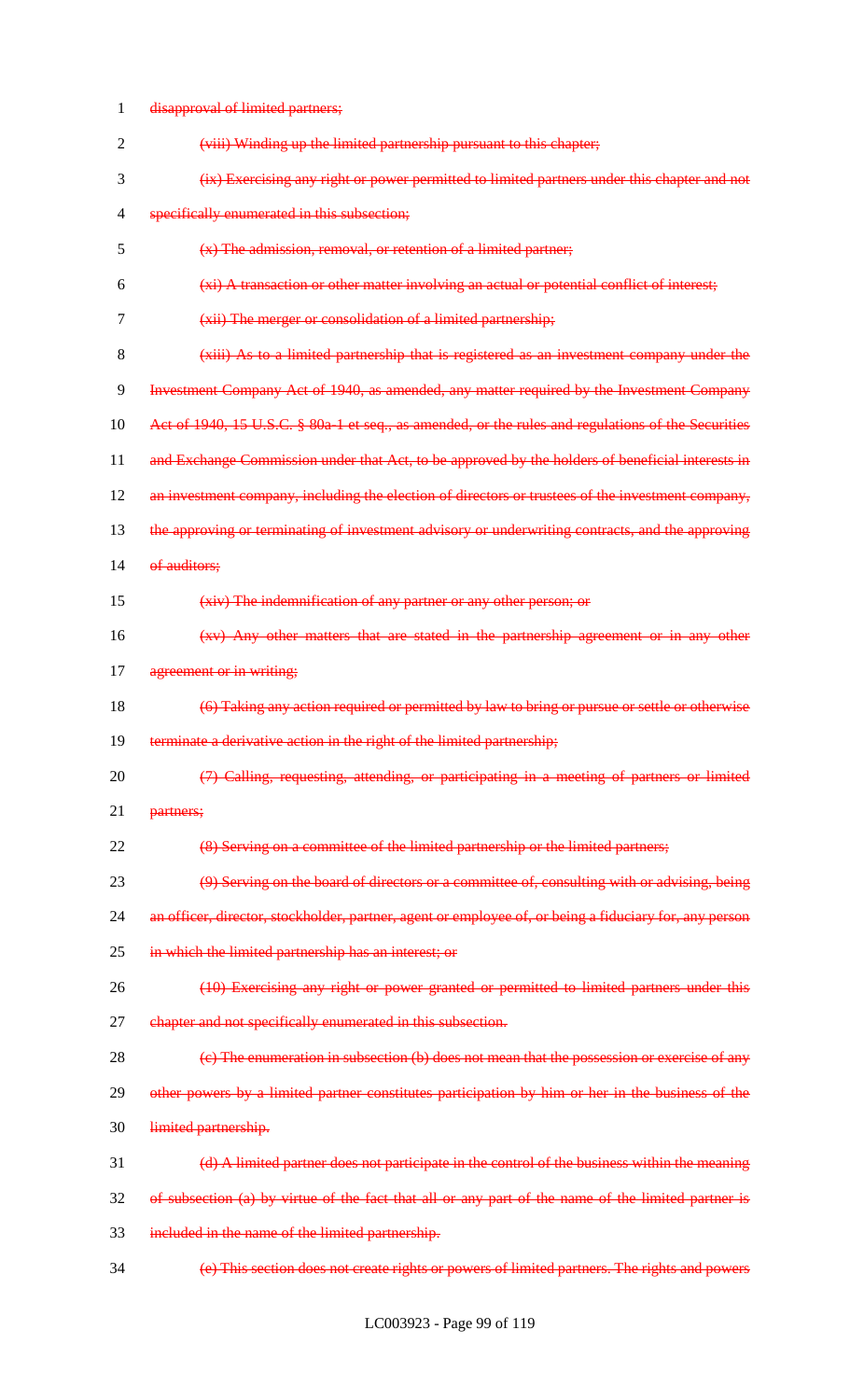| 1              | may be created only by a certificate of limited partnership, a partnership agreement or any other        |
|----------------|----------------------------------------------------------------------------------------------------------|
| $\overline{2}$ | agreement or in writing, or by other sections of this chapter.                                           |
| 3              | 7-13-20. Person erroneously believing him or herself a limited partner.                                  |
| 4              | (a) Except as provided in subsection (b), a person who makes a contribution to a business                |
| 5              | enterprise and erroneously but in good faith believes that he or she has become a limited partner in     |
| 6              | the enterprise is not a general partner in the enterprise and is not bound by its obligations by reason  |
| 7              | of making the contribution, receiving distributions from the enterprise, or exercising any rights of     |
| 8              | a limited partner, if, on ascertaining the mistake, he or she:                                           |
| 9              | (1) Causes an appropriate certificate of limited partnership or a certificate of amendment               |
| 10             | to be executed and filed; or                                                                             |
| 11             | (2) Withdraws from future equity participation in the enterprise by executing and filing in              |
| 12             | the office of the secretary of state a certificate declaring withdrawal under this section.              |
| 13             | (b) A person who makes a contribution of the kind described in subsection $(a)$ is liable as             |
| 14             | a general partner to any third party who transacts business with the enterprise:                         |
| 15             | (i) Before the person withdraws and an appropriate certificate is filed to show withdrawal,              |
| 16             | $\theta$ <sup><math>\bf{f}</math></sup>                                                                  |
| 17             | (ii) Before an appropriate certificate is filed to show his or her status as a limited partner           |
| 18             | and, in the case of an amendment, after expiration of the thirty (30) day period for filing an           |
| 19             | amendment relating to the person as a limited partner under $\S 7-13-9$ , but in either case only if the |
| 20             | third party actually believed in good faith that the person was a general partner at the time of the     |
| 21             | transaction.                                                                                             |
| 22             | 7-13-21. Information.                                                                                    |
| 23             | Each limited partner has the right to:                                                                   |
| 24             | $(1)$ Inspect and copy any of the partnership records required to be maintained by $\S 7-13-5$ ;         |
| 25             | and                                                                                                      |
| 26             | (2) Obtain from the general partners from time to time upon reasonable demand:                           |
| 27             | (i) True and full information regarding the state of the business and financial condition of             |
| 28             | the limited partnership,                                                                                 |
| 29             | (ii) Promptly after becoming available, a copy of the limited partnership's federal, state,              |
| 30             | and local income tax returns for each year, and                                                          |
| 31             | (iii) Other information regarding the affairs of the limited partnership that is just and                |
| 32             | reasonable.                                                                                              |
| 33             | 7-13-22. Admission of additional general partners.                                                       |
| 34             | After the filing of a limited partnership's original certificate of limited partnership,                 |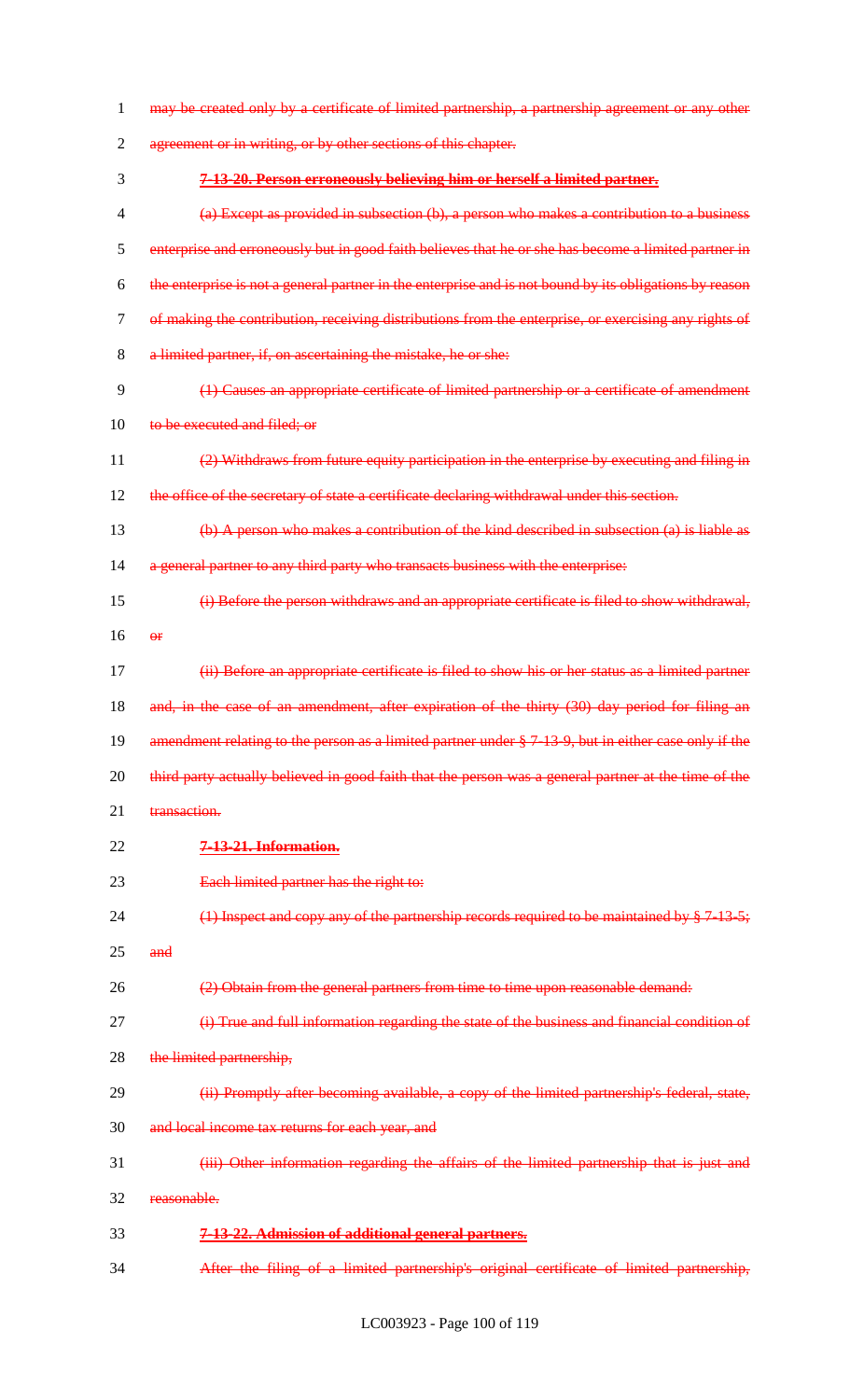| $\mathbf{1}$   | additional general partners may be admitted as provided in the partnership agreement or, if the        |
|----------------|--------------------------------------------------------------------------------------------------------|
| $\overline{c}$ | partnership agreement does not provide for the admission of additional general partners, with the      |
| 3              | written consent of all partners.                                                                       |
| 4              | 7-13-23. Events of withdrawal.                                                                         |
| 5              | Except as approved by the specific written consent of all partners at the time, a person               |
| 6              | ceases to be a general partner of a limited partnership on the happening of any of the following       |
| 7              | events:                                                                                                |
| 8              | $(1)$ The general partner withdraws from the limited partnership as provided in § 7-13-32;             |
| 9              | $(2)$ The general partner ceases to be a member of the limited partnership as provided in $\S$         |
| 10             | $7 - 13 - 40$ ;                                                                                        |
| 11             | (3) The general partner is removed as a general partner in accordance with the partnership             |
| 12             | agreement;                                                                                             |
| 13             | (4) Unless otherwise provided in writing in the partnership agreement, the general partner:            |
| 14             | (i) Makes an assignment for the benefit of creditors;                                                  |
| 15             | (ii) Files a voluntary petition in bankruptcy;                                                         |
| 16             | (iii) Is adjudicated a bankrupt or insolvent;                                                          |
| 17             | (iv) Files a petition or answer seeking for himself or herself any reorganization,                     |
| 18             | arrangement, composition, readjustment, liquidation, dissolution or similar relief under any statute,  |
| 19             | law, or regulation;                                                                                    |
| 20             | (v) Files an answer or other pleading admitting or failing to contest the material allegation          |
| 21             | of a petition filed against him or her in any proceeding of this nature; or                            |
| 22             | (vi) Seeks, consents to, or acquiesces in the appointment of a trustee, receiver, or liquidator        |
| 23             | of the general partner or of all or any substantial part of his or her properties;                     |
| 24             | (5) Unless otherwise provided in writing in the partnership agreement, one hundred and                 |
| 25             | twenty (120) days after the commencement of any proceeding against the general partner seeking         |
| 26             | reorganization, arrangement, composition, readjustment, liquidation, dissolution or similar relief     |
| 27             | under any statute, law, or regulation, the proceeding has not been dismissed, or if within ninety (90) |
| 28             | days after the appointment without his or her consent or acquiescence of a trustee, receiver, or       |
| 29             | liquidator of the general partner or of all or any substantial part of his or her properties, the      |
| 30             | appointment is not vacated or stayed or within ninety (90) days after the expiration of any stay, the  |
| 31             | appointment is not vacated;                                                                            |
| 32             | (6) In the case of a general partner who is a natural person:                                          |
| 33             |                                                                                                        |
|                | (i) His or her death; or                                                                               |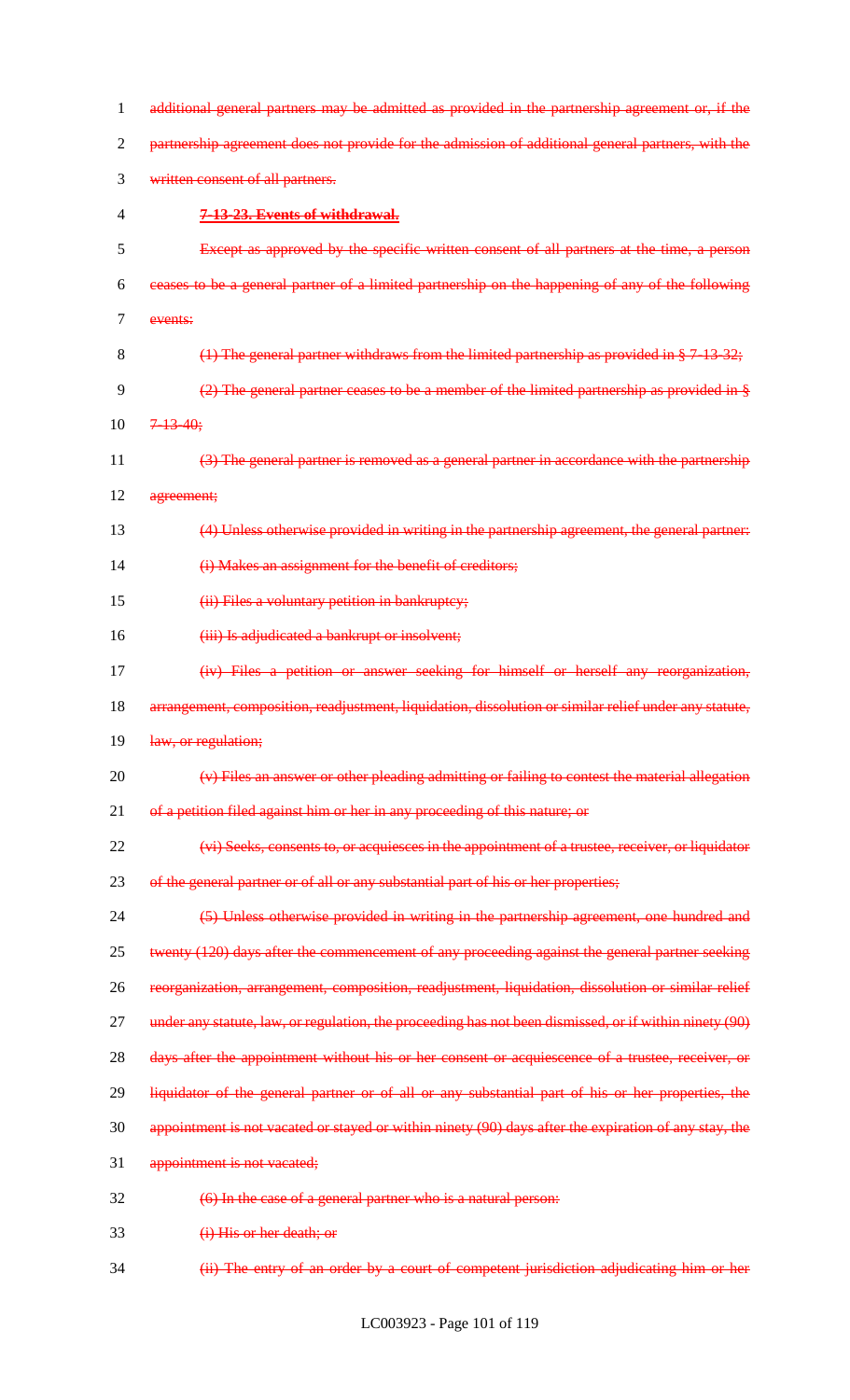- 1 incompetent to manage his or her person or his or her estate;
- 2 (7) In the case of a general partner who is acting as a general partner by virtue of being a
- 3 trustee of a trust, the termination of the trust (but not merely the substitution of a new trustee);
- 4 (8) In the case of a general partner that is a separate partnership, the dissolution and 5 commencement of winding up of the separate partnership;
- 6 (9) In the case of a general partner that is a corporation, the filing of a certificate of
- 7 dissolution, or its equivalent, for the corporation or the revocation of its charter; or
- 8 (10) In the case of an estate, the distribution by the fiduciary of the estate's entire interest
- 9 in the partnership.
- 
- 10 **7-13-24. General rights, powers, and liabilities.**
- 11 (a) Except as provided in this chapter or in the partnership agreement, a general partner of 12 a limited partnership has the rights and powers and is subject to the restrictions of a partner in a
- 13 partnership without limited partners.
- 14 (b) Except as provided in this chapter a general partner of a limited partnership has the
- 15 liabilities of a partner in a partnership without limited partners to persons other than the partnership
- 16 and the other partners. Except as provided in this chapter or in the partnership agreement, a general
- 17 partner of a limited partnership has the liabilities of a partner in a partnership without limited
- 18 partners to the partnership and to the other partners.
- 19 **7-13-25. Contributions by general partner.**
- 20 A general partner of a limited partnership may make contributions to the partnership and 21 share in the profits and losses of, and in distributions from, the limited partnership as a general 22 partner. A general partner also may make contributions to and share in profits, losses, and 23 distributions as a limited partner. A person who is both a general partner and a limited partner has 24 the rights and powers, and is subject to the restrictions and liabilities, of a general partner and, 25 except as provided in the partnership agreement, also has the powers, and is subject to the 26 restrictions, of a limited partner to the extent of his or her participation in the partnership as a 27 limited partner.
- 28 **7-13-26. Voting rights of general partners.**
- 29 The partnership agreement may grant to all or certain identified general partners the right 30 to vote, on a per capita or any other basis, separately or with all or any class of the limited partners, 31 on any matter.
- 32 **7-13-27. Form of contribution.**
- 33 The contribution of a partner may be in cash, property, or services rendered, or a 34 promissory note or other obligation to contribute cash or property or to perform services.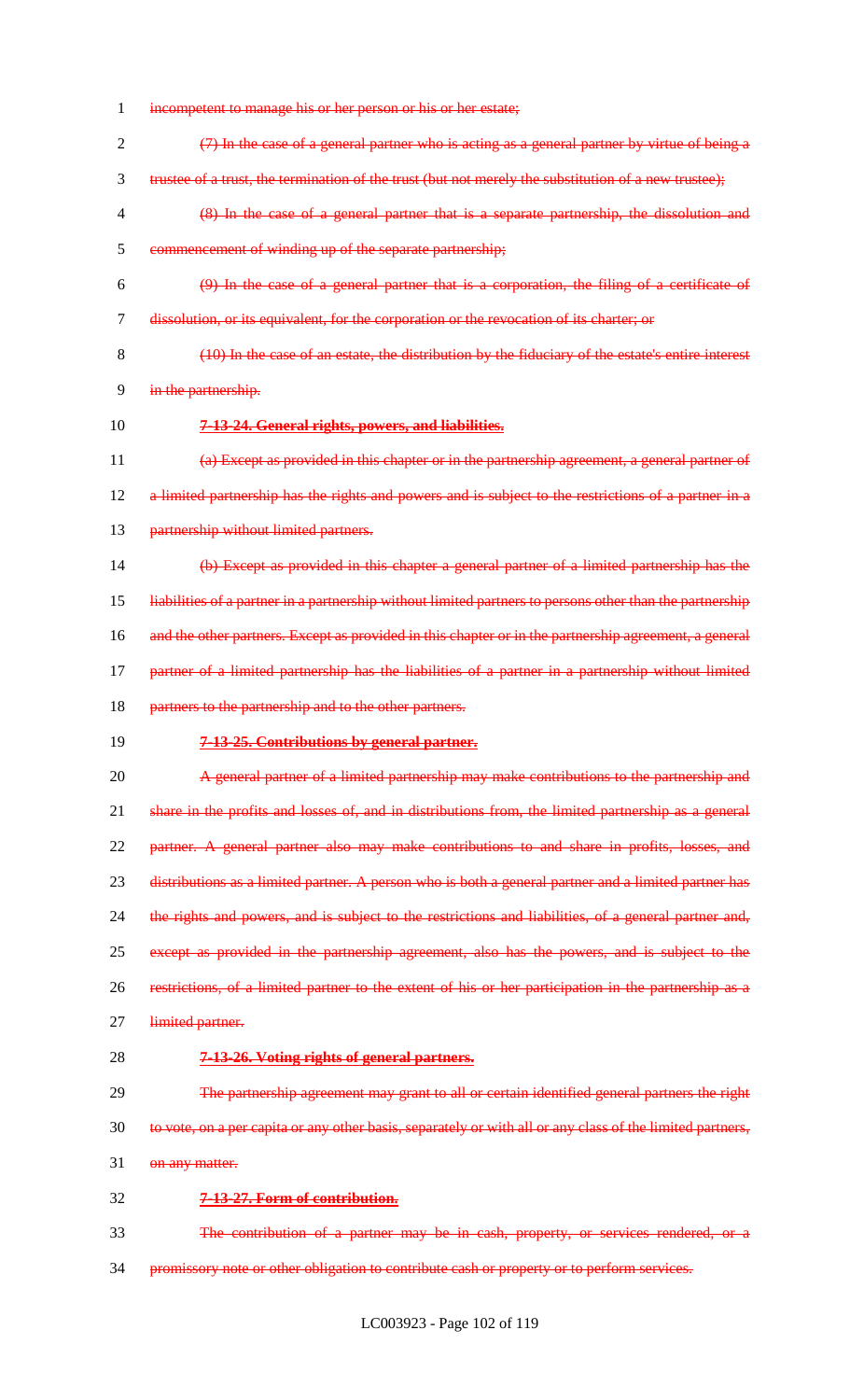# 1 **7-13-28. Liability for contribution.**

 (a) Except as provided in the partnership agreement, a partner is obligated to the limited partnership to perform any promise to contribute cash or property or to perform services, even if 4 he or she is unable to perform because of death, disability, or any other reason. If a partner does not make the required contribution of property or services, he or she is obligated at the option of the limited partnership to contribute cash equal to that portion of the value (as stated in the records 7 to be kept pursuant to  $\S$  7-13-5) of the stated contribution that has not been made.

8 (b) Unless otherwise provided in the partnership agreement, the obligation of a partner to 9 make a contribution or return money or other property paid or distributed in violation of this chapter 10 may be compromised only by consent of all the partners. Notwithstanding the compromise, a 11 creditor of a limited partnership who extends credit, or whose claim arises, after the filing of the 12 certificate of limited partnership or an amendment to it that, in either case, reflects the obligation, 13 and before the amendment or cancellation of it to reflect the compromise, may enforce the original 14 **obligation.** 

### 15 **7-13-29. Sharing of profits and losses.**

16 The profits and losses of a limited partnership shall be allocated among the partners and 17 the classes of partners in the manner provided in the partnership agreement. If the partnership 18 agreement does not provide for allocation, profits and losses shall be allocated on the basis of the 19 value, as stated in the partnership records required to be kept pursuant to § 7-13-5, of the 20 contributions made by each partner to the extent they have been received by the partnership and 21 have not been returned.

22 **7-13-30. Sharing of distributions.**

23 Distributions of cash or other assets of a limited partnership shall be allocated among the 24 partners, and among classes of partners, in the manner provided in the partnership agreement. If 25 the partnership agreement does not provide for allocation, distributions shall be made on the basis 26 of the value, as stated in the partnership records required to be kept pursuant to § 7-13-5, of the 27 contributions made by each partner to the extent they have been received by the partnership and 28 have not been returned.

29 **7-13-31. Interim distributions.**

30 Except as provided in this chapter, a partner is entitled to receive distributions from a

31 limited partnership before his or her withdrawal from the limited partnership and before the

32 dissolution and winding up of the limited partnership to the extent and at the times or upon the

33 happening of the events specified in the partnership agreement.

34 **7-13-32. Withdrawal of general partner.**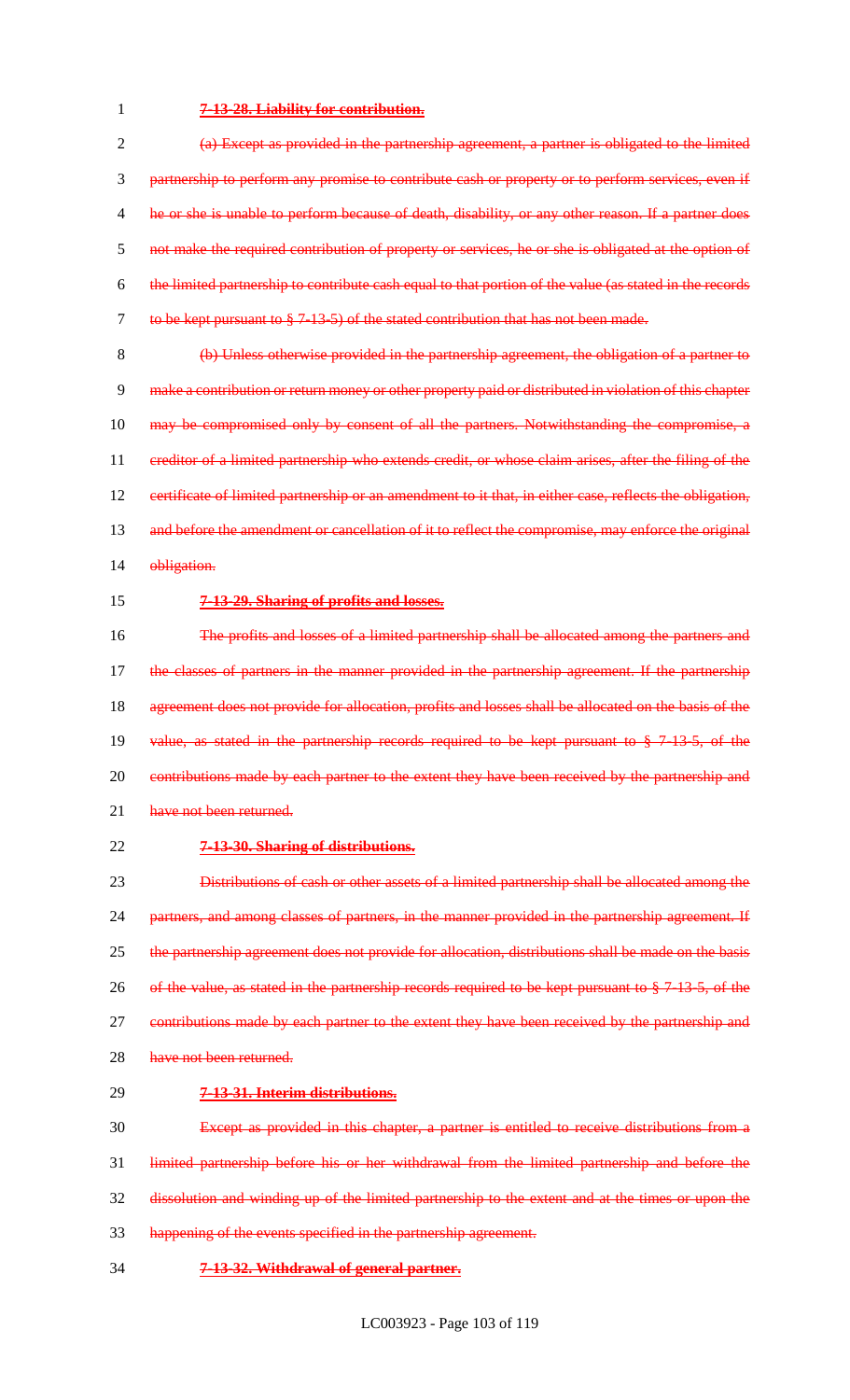- 1 A general partner may withdraw from a limited partnership at any time by giving written 2 notice to the other partners, but if the withdrawal violates the partnership agreement, the limited 3 partnership may recover from the withdrawing general partner damages for breach of the 4 partnership agreement and offset the damages against the amount otherwise distributable to him or  $5$  her.
- 

# 6 **7-13-33. Withdrawal of limited partner.**

7 A limited partner may withdraw from a limited partnership only at the time or upon the 8 occurrence of events specified in writing in the partnership agreement and in accordance with the 9 partnership agreement. Notwithstanding anything to the contrary under applicable law, unless a 10 partnership agreement provides otherwise, a limited partner may not withdraw from a limited 11 partnership prior to the dissolution and winding up of the limited partnership.

# 12 **7-13-34. Distribution upon withdrawal.**

13 Except as provided in this chapter, upon withdrawal any withdrawing partner is entitled to 14 receive any distribution to which he or she is entitled under the partnership agreement and, if not 15 otherwise provided in the agreement, he or she is entitled to receive, within a reasonable time after 16 withdrawal, the fair value of his or her interest in the limited partnership as of the date of withdrawal 17 based on his or her right to share in distributions from the limited partnership.

# 18 **7-13-35. Distribution in kind.**

19 Except as provided in writing in the partnership agreement, a partner, regardless of the 20 nature of his or her contribution, has no right to demand and receive any distribution from a limited 21 partnership in any form other than cash. Except as provided in the partnership agreement, a partner 22 may not be compelled to accept a distribution of any asset in kind from a limited partnership to the 23 extent that the percentage of the asset distributed to him or her exceeds a percentage of that asset 24 that is equal to the percentage in which he or she shares in distributions from the limited partnership.

# 25 **7-13-36. Right to distribution.**

26 Subject to §§ 7-13-37 and 7-13-47, and unless otherwise provided in the partnership 27 agreement at the time a partner becomes entitled to receive a distribution, he or she has the status 28 of, and is entitled to all remedies available to, a creditor of the limited partnership as to the 29 distribution. A partnership may provide for the establishment of a record date with respect to 30 allocations and distributions by a limited partnership.

31 **7-13-37. Limitations on distribution.**

32 (a) A limited partnership shall not make a distribution to a partner to the extent that at the 33 time of the distribution, after giving effect to the distribution, all liabilities of the limited 34 partnership, other than liabilities to partners on account of their partnership interests and liabilities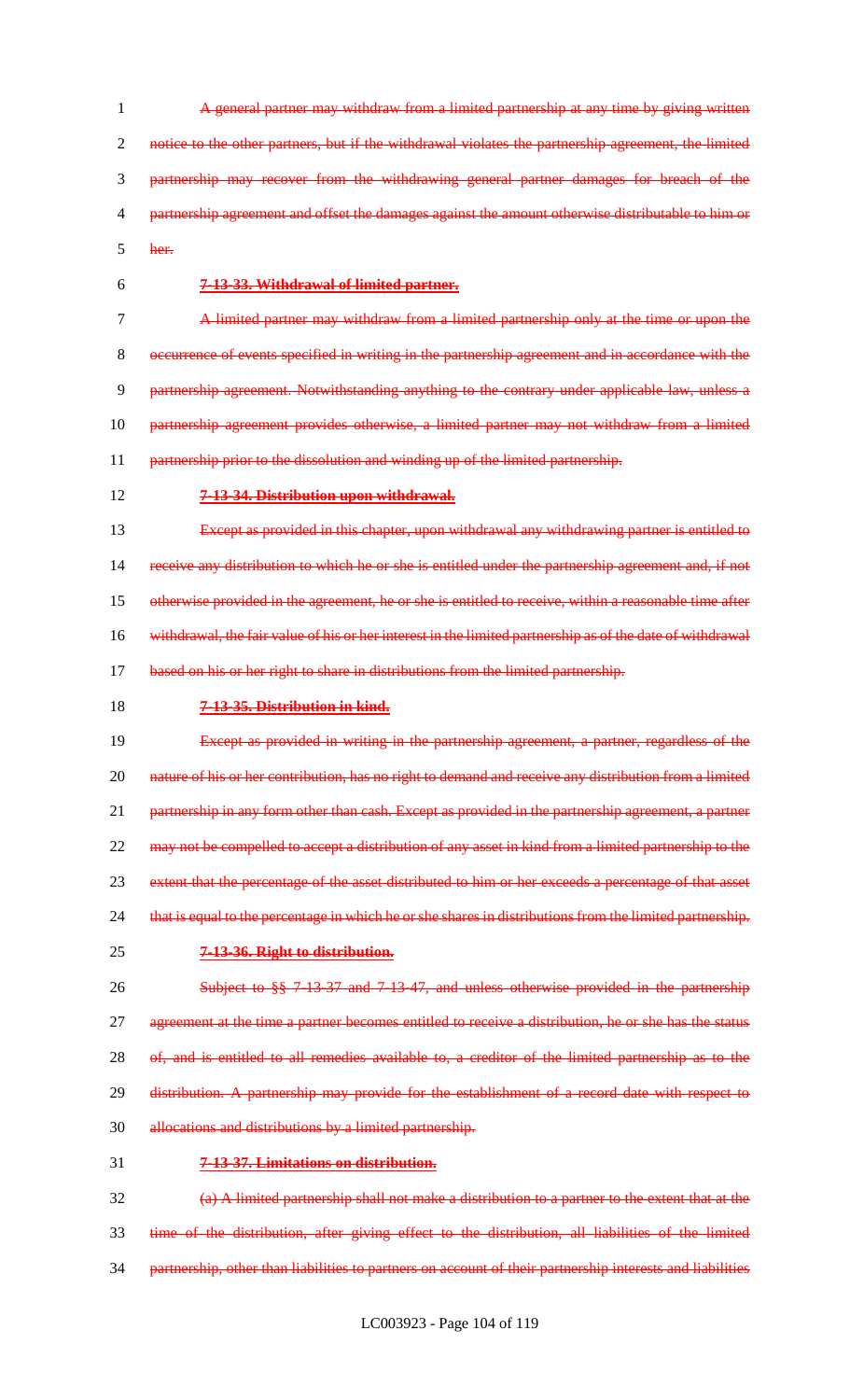1 for which the recourse of creditors is limited to specified property of the limited partnership, exceed 2 the fair value of the assets of the limited partnership, except that the fair value of property that is subject to a liability for which the recourse of creditors is limited shall be included in the assets of 4 the limited partnership only to the extent that the fair value of that property exceeds that liability. (b) A limited partner who received a distribution in violation of subsection (a), and who knew or reasonably should have known at the time of the distribution that the distribution violated subsection (a), is liable to the limited partnership for the amount of the distribution. A limited partner who receives a distribution in violation of subsection (a) and who did not know and reasonably should not have known at the time of the distribution that the distribution violated subsection (a), is not liable for the amount of the distribution. Subject to subsection (c), this 11 subsection does not affect any obligation or liability of a limited partner under a partnership 12 agreement or other applicable law for the amount of a distribution. (c) Unless otherwise agreed, a limited partner who received a distribution from a limited partnership has no liability under this chapter or other applicable law for the amount of the distribution after the expiration of three (3) years from the date of the distribution. **7-13-38. [Repealed.]** 

- **7-13-39. Nature of partnership interest.**
- **A partnership interest is personal property.**
- **7-13-40. Assignment of partnership interest.**

 Except as provided in the partnership agreement, a partnership interest is assignable in 22 whole or in part. An assignment of a partnership interest does not dissolve a limited partnership or 23 entitle the assignee to become or to exercise any rights of a partner. An assignment entitles the assignee to receive, to the extent assigned, only the distribution to which the assignor would be 25 entitled. Except as provided in the partnership agreement, a partner ceases to be a partner upon assignment of all his partnership interest.

**7-13-41. Rights of creditor.**

28 On application to a court of competent jurisdiction by any judgment creditor of a partner, 29 the court may charge the partnership interest of the partner with payment of the unsatisfied amount of the judgment with interest. To the extent charged, the judgment creditor has only the rights of an assignee of the partnership interest. This chapter does not deprive any partner of the benefit of

- any exemption laws applicable to his or her partnership interest.
- **7-13-42. Rights of assignee to become limited partner.**
- (a) An assignee of a partnership interest, including an assignee of a general partner, may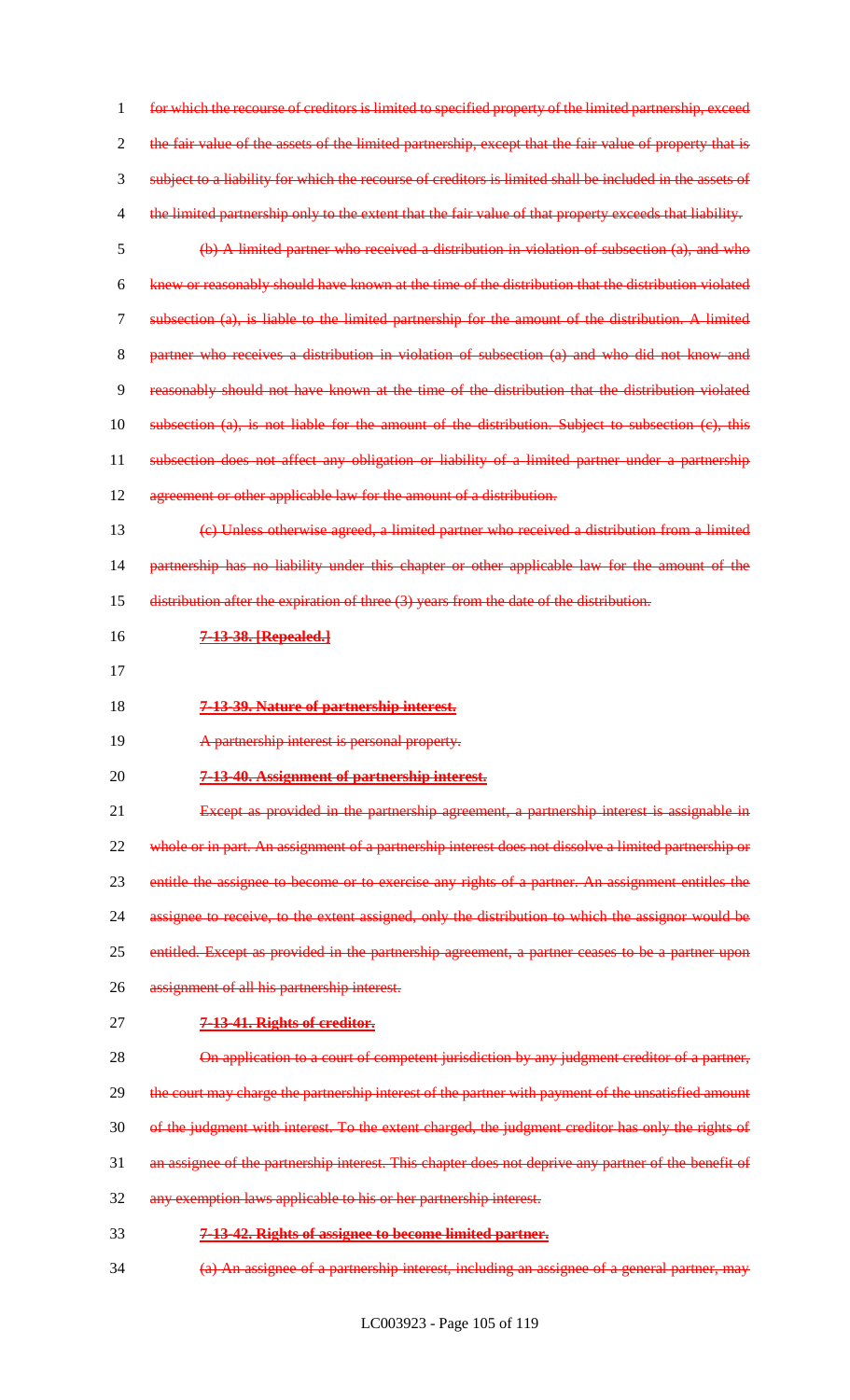1 become a limited partner if and to the extent that:

| $\overline{2}$ | (1) The assignor gives the assignee that right in accordance with authority described in the          |
|----------------|-------------------------------------------------------------------------------------------------------|
| 3              | partnership agreement; or                                                                             |
| 4              | (2) All other partners consent.                                                                       |
| 5              | (b) An assignee who has become a limited partner has, to the extent assigned, the rights              |
| 6              | and powers, and is subject to the restrictions and liabilities, of a limited partner under the        |
| 7              | partnership agreement and this chapter. An assignee who becomes a limited partner also is liable      |
| 8              | for the obligations of his or her assignor to make and return contributions as provided in this       |
| 9              | chapter. However, the assignee is not obligated for liabilities unknown to the assignee at the time   |
| 10             | he or she became a limited partner.                                                                   |
| 11             | (e) If an assignee of a partnership interest becomes a limited partner, the assignor is not           |
| 12             | released from his or her liability to the limited partnership under §§ 7-13-14 and 7-13-28.           |
| 13             | 7-13-43. Power of estate of deceased or incompetent person.                                           |
| 14             | If a partner who is an individual dies or a court of competent jurisdiction adjudges him or           |
| 15             | her to be incompetent to manage his or her person or his or her property, the partner's executor,     |
| 16             | administrator, guardian, conservator, or other legal representative may exercise all the partner's    |
| 17             | rights for the purpose of settling his or her estate or administering his or her property, including  |
| 18             | any power the partner had to give an assignee the right to become a limited partner. If a partner is  |
| 19             | a corporation, trust, or other entity and is dissolved or terminated, the powers of that partner may  |
| 20             | be exercised by its legal representative or successor.                                                |
| 21             | 7-13-44. Nonjudicial dissolution.                                                                     |
| 22             | A limited partnership is dissolved and its affairs shall be wound up upon the happening of            |
| 23             | the first to occur of the following:                                                                  |
| 24             | (1) At the time or upon the happening of any of the events specified in the partnership               |
| 25             | agreement;                                                                                            |
| 26             | (2) Written consent of all partners;                                                                  |
| 27             | (3) Unless otherwise provided in the partnership agreement, an event of withdrawal of a               |
| 28             | general partner unless at the time there is at least one other general partner and the partnership    |
| 29             | agreement permits the business of the limited partnership to be carried on by the remaining general   |
| 30             | partner and that partner does so, but the limited partnership is not dissolved and is not required to |
| 31             | be wound up by reason of any event of withdrawal, if, within ninety (90) days after the withdrawal,   |
| 32             | a majority interest of the partners agrees in writing to continue the business of the limited         |
| 33             | partnership and to the appointment of one or more additional general partners if necessary or         |
| 34             | desired; or                                                                                           |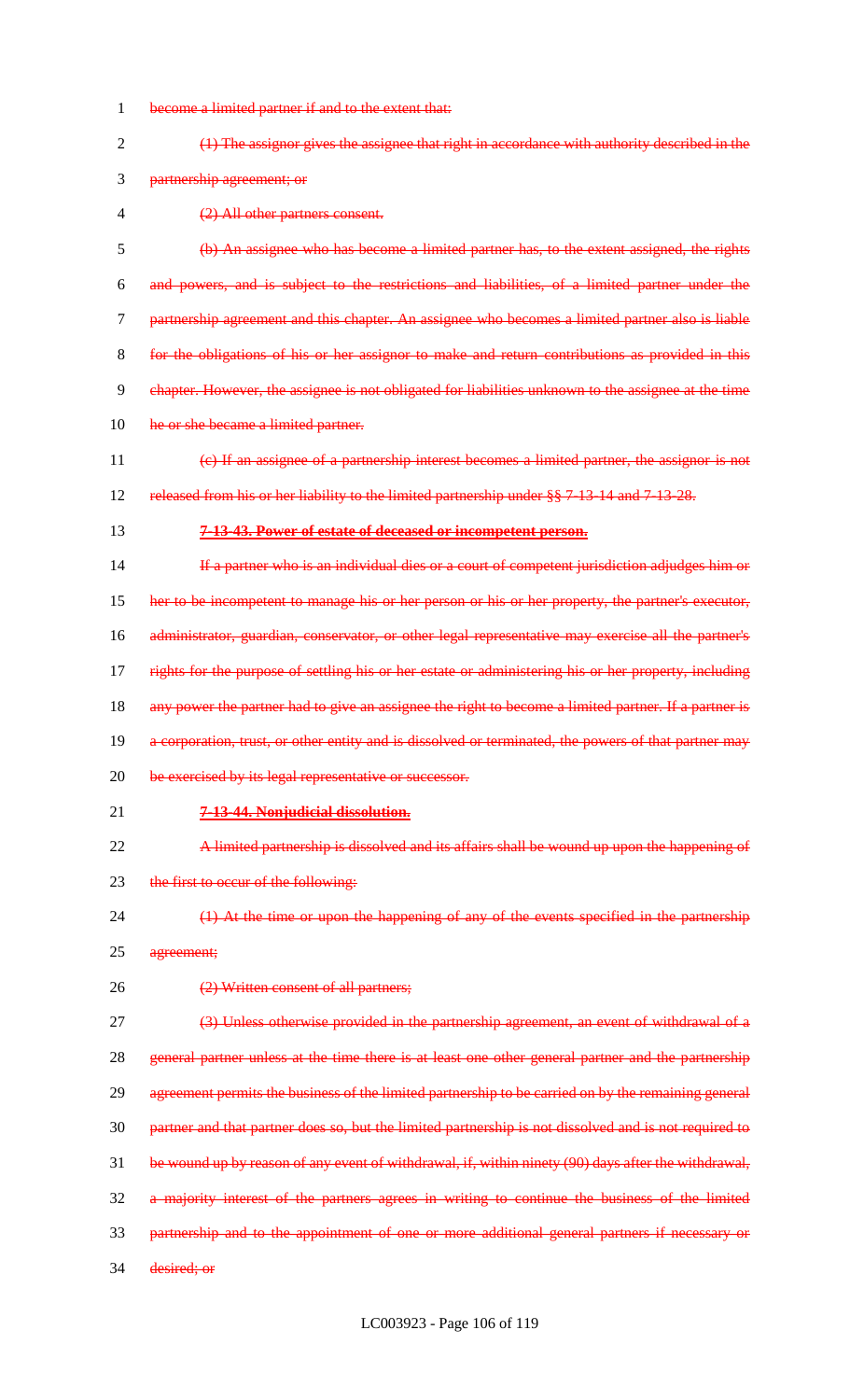| 1                        | (4) Entry of a decree of judicial dissolution under § 7-13-45.                                              |
|--------------------------|-------------------------------------------------------------------------------------------------------------|
| $\overline{2}$           | 7-13-45. Judicial dissolution.                                                                              |
| 3                        | On application by or for a partner the superior court may decree dissolution of a limited                   |
| $\overline{\mathcal{A}}$ | partnership whenever it is not reasonably practicable to carry on the business in conformity with           |
| 5                        | the partnership agreement.                                                                                  |
| 6                        | 7-13-46. Winding up.                                                                                        |
| 7                        | Except as provided in the partnership agreement, the general partners who have not                          |
| $8\,$                    | wrongfully dissolved a limited partnership or, if none, the limited partners, may wind up the limited       |
| 9                        | partnership's affairs. The superior court may wind up the limited partnership's affairs upon                |
| 10                       | application of any partner, his or her legal representative, or assignee.                                   |
| 11                       | 7-13-47. Distribution of assets.                                                                            |
| 12                       | Upon the winding up of a limited partnership, the assets shall be distributed as follows:                   |
| 13                       | (1) To creditors, including partners who are creditors, to the extent permitted by law, in                  |
| 14                       | satisfaction of liabilities of the limited partnership other than liabilities for distributions to partners |
| 15                       | under § 7-13-31 or § 7-13-34;                                                                               |
| 16                       | (2) Except as provided in the partnership agreement, to partners and former partners in                     |
| 17                       | satisfaction of liabilities for distributions under $\S$ 7-13-31 or 7-13-34; and                            |
| 18                       | (3) Except as provided in the partnership agreement, to partners, first for the return of their             |
| 19                       | contributions and secondly, as to their partnership interests, in the proportions in which the partners     |
| 20                       | share in distributions.                                                                                     |
| 21                       | 7-13-48. Applicable law.                                                                                    |
| 22                       | Subject to the constitution of this state:                                                                  |
| 23                       | (1) The laws of the state under which a foreign limited partnership is organized govern its                 |
| 24                       | organization and internal affairs and the liability of its limited partners, except as to foreign limited-  |
| 25                       | liability partnerships, which shall be treated as if they were foreign limited partnerships;                |
| 26                       | (2) A foreign limited partnership may not be denied registration by reason of any difference                |
| 27                       | between those laws and the laws of this state; and                                                          |
| 28                       | (3) A certificate of registration does not authorize a foreign limited partnership to engage                |
| 29                       | in any business or exercise any power that a limited partnership may not engage in or exercise in           |
| 30                       | this state.                                                                                                 |
| 31                       | 7-13-49. Registration.                                                                                      |
| 32                       | Before transacting business in this state, a foreign limited partnership shall register with                |
| 33                       | the secretary of state. In order to register, a foreign limited partnership shall submit to the secretary   |
| 34                       | of state, in duplicate, an application for registration as a foreign limited partnership, signed and        |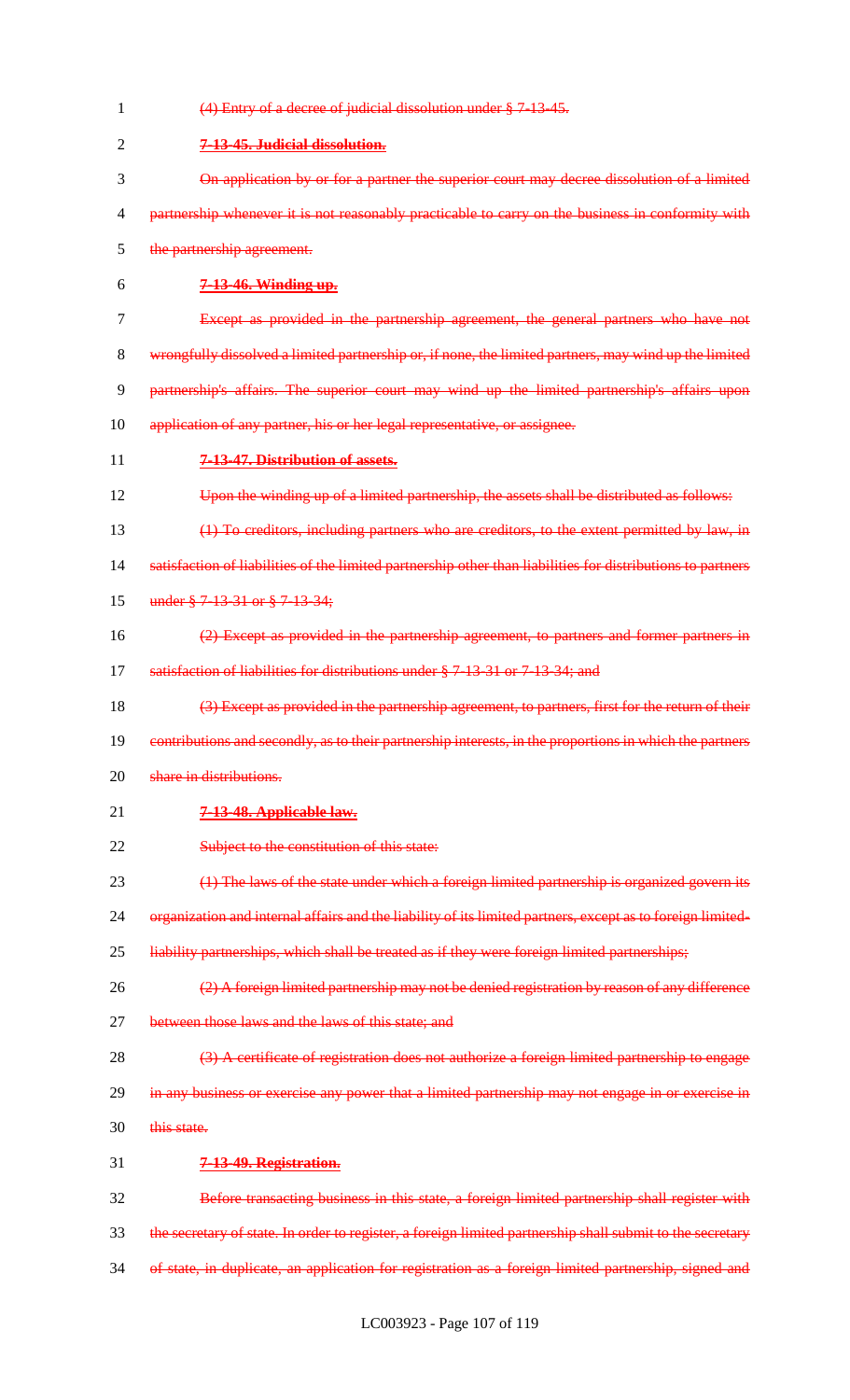1 sworn to by a general partner and setting forth: 2 (1) The name of the foreign limited partnership and, if different, the name under which it 3 proposes to register and transact business in this state; 4 (2) The state and date of its formation; 5 (3) The general character of the business it proposes to transact in this state; 6 (4) The name and address of any agent for service of process on the foreign limited 7 partnership whom the foreign limited partnership elects to appoint; the agent must be an individual 8 resident of this state, a domestic corporation, or a foreign corporation having a place of business 9 in, and authorized to do business in this state; 10 (5) A statement that the secretary of state is appointed the agent of the foreign limited 11 partnership for service of process if no agent has been appointed under subdivision (4) or, if 12 appointed, the agent's authority has been revoked or if the agent cannot be found or served with the 13 exercise of reasonable diligence; 14 (6) The address of the office required to be maintained in the state of its organization by 15 the laws of that state or, if not so required, of the principal office of the foreign limited partnership; 16 (7) The name and business address of each general partner; 17 (8) The address of the office at which is kept a list of the names and addresses of the limited 18 partners and their capital contributions, together with an undertaking by the foreign limited 19 partnership to keep those records until the foreign limited partnership's registration in this state is 20 eanceled or withdrawn; 21 (9) A mailing address for the foreign limited partnership; and 22 (10) Additional information as may be necessary or appropriate in order to enable the 23 secretary of state to determine whether the foreign limited partnership is entitled to a certificate of 24 authority to transact business in this state and to determine and assess the fees payable as prescribed 25 in this chapter. 26 **7-13-50. Issuance of registration.** 27 (a) If the secretary of state finds that an application for registration of a foreign limited 28 partnership conforms to law and all requisite fees have been paid, he or she shall: 29 (1) Endorse on the application the word "Filed", and the month, day, and year of the filing 30 of the application; 31 (2) File in his or her office the original of the application; and 32 (3) Issue a certificate of registration to transact business in this state. 33 (b) The certificate of registration, together with a duplicate original of the application, shall 34 be returned to the person who filed the application or his or her representative.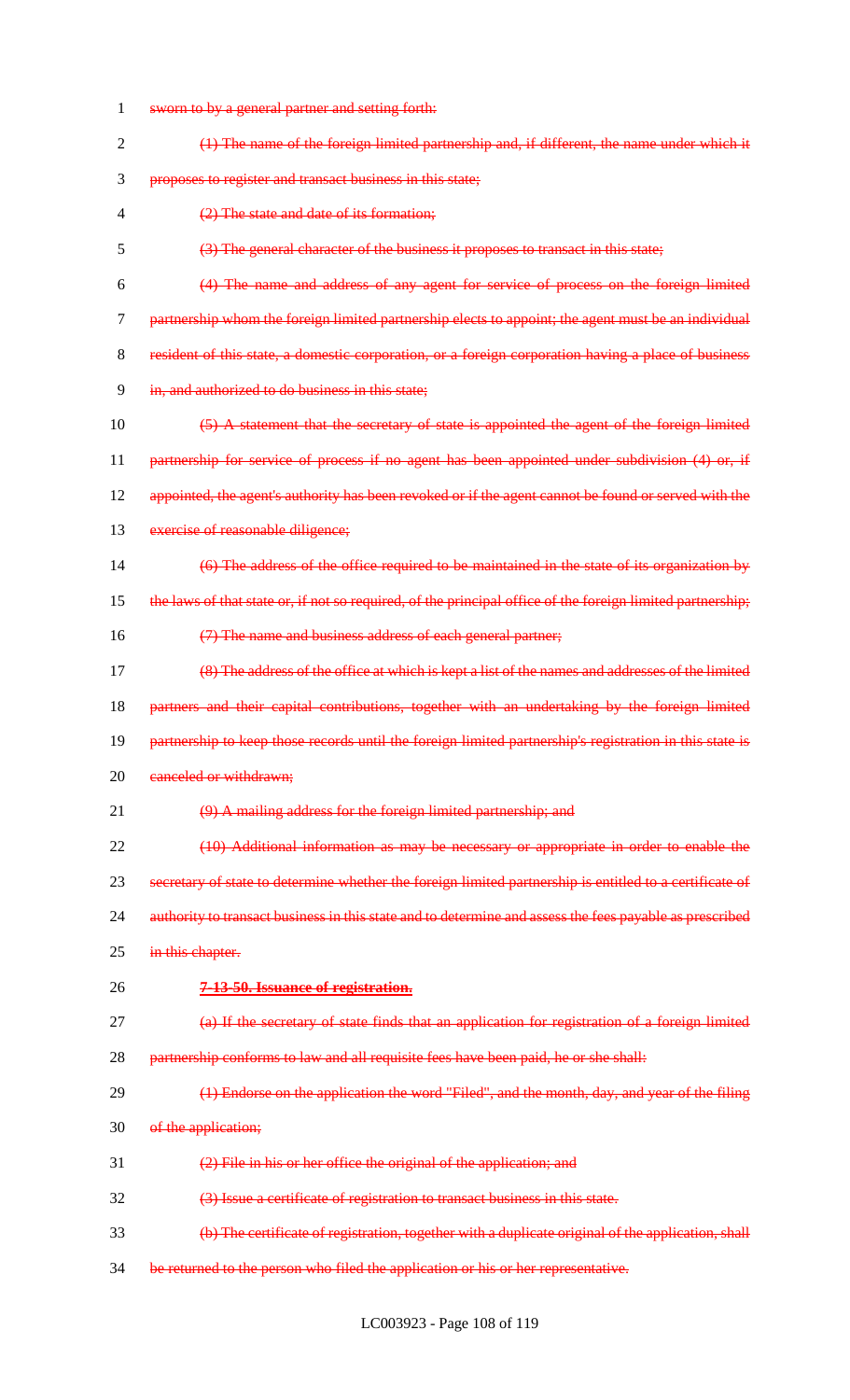| 1              | 7-13-51. Name of foreign limited partnership.                                                              |
|----------------|------------------------------------------------------------------------------------------------------------|
| $\overline{2}$ | A foreign limited partnership may register with the secretary of state under any name,                     |
| 3              | whether or not it is the name under which it is registered in its state of organization, that includes     |
| 4              | either:                                                                                                    |
| 5              | (1) without abbreviation the words "limited partnership" or                                                |
| 6              | (2) the letters and punctuation "L.P.", and that could be registered by a domestic limited                 |
| 7              | partnership, and                                                                                           |
| 8              | (3) Shall be distinguishable upon the records of the secretary of state from the name of any               |
| 9              | corporation, non-business corporation or other association, domestic or foreign limited-liability          |
| 10             | company, limited partnership organized under the laws of, or registered or qualified to do business        |
| 11             | in this state or any name that is filed, reserved, or registered under this title or as permitted by the   |
| 12             | laws of this state, subject to the following:                                                              |
| 13             | (i) This provision does not apply if the applicant files with the secretary of state a certified           |
| 14             | copy of a final decree of a court of competent jurisdiction establishing the prior right of the            |
| 15             | applicant to the use of the name in this state; and                                                        |
| 16             | (ii) The name may be the same as the name of a corporation, non-business corporation or                    |
| 17             | other association the certificate of incorporation or organization of which has been revoked by the        |
| 18             | secretary of state as permitted by law, and the revocation has not been withdrawn within one year          |
| 19             | from the date of the revocation.                                                                           |
| 20             | (iii) Words and/or abbreviations that are required by statute to identify the particular type              |
| 21             | of business entity shall be disregarded when determining if a name is distinguishable upon the             |
| 22             | records of the secretary of state.                                                                         |
| 23             | (iv) The secretary of state shall promulgate rules and regulations defining the term                       |
| 24             | "distinguishable upon the record" for the administration of this chapter.                                  |
| 25             | 7-13-52. Changes and amendments.                                                                           |
| 26             | If any statement in the application for registration of a foreign limited partnership was false            |
| 27             | when made or any arrangements or other facts described have changed, making the application                |
| 28             | inaccurate in any respect, the foreign limited partnership shall promptly file in the office of the        |
| 29             | secretary of state a certificate, signed and sworn to by a general partner, correcting the statement.      |
| 30             | 7-13-52.1. Foreign application for transfer of authority.                                                  |
| 31             | (a) A duly authorized foreign limited partnership in the state of Rhode Island that converts               |
| 32             | into any form of foreign or other entity subject to the provisions of Title 7 and the resulting entity     |
| 33             | is required to file for authority to transact business in this state may apply for a transfer of authority |
| 34             | in the office of the secretary of state by filing:                                                         |
|                |                                                                                                            |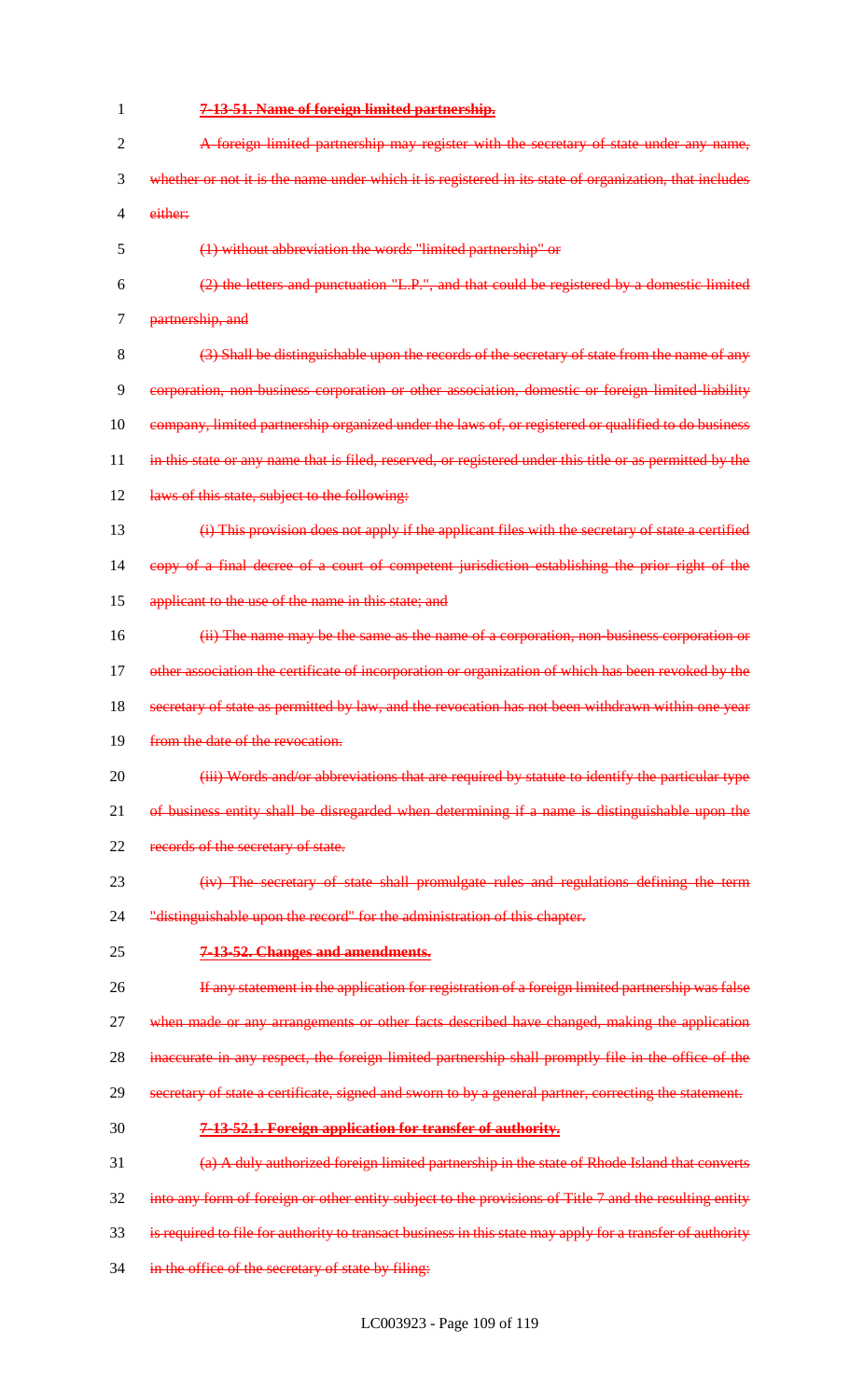1 (1) An application for transfer of authority that has been executed and filed in accordance 2 with  $\frac{8}{7}$  - 13 - 11; 3 (2) An application for authority to transact business in the state of Rhode Island for the 4 resulting entity type; and 5 (3) A certificate of legal existence or good standing issued by the proper officer of the state 6 or country under the laws of which the resulting entity has been formed. 7 (b) The application for transfer of authority shall state: 8 (1) The name of the limited partnership; 9 (2) The type of other entity into which it has been converted; and 10 (3) The jurisdiction whose laws govern its internal affairs. 11 (c) Upon the effective time and date of the application for transfer of authority, the authority 12 of the limited partnership authorized to transact business under this chapter shall be transferred 13 without interruption to the other entity which shall thereafter hold such authority subject to the 14 provisions of the laws of the state of Rhode Island applicable to that type of resulting entity. 15 **7-13-53. Cancellation of registration.** 16 When all fees and taxes have been paid to the tax administrator, as evidenced by an 17 appropriate certificate of good standing issued by the Rhode Island division of taxation, a foreign 18 limited partnership may cancel its registration by filing with the secretary of state a certificate of 19 cancellation signed and sworn to by a general partner. In filing a certificate of cancellation, the 20 foreign limited partnership revokes the authority of its registered agent to accept service of process 21 and consents that service of process in any action, suit or proceeding based upon any cause of action 22 arising in this state during the time the foreign limited partnership was authorized to transact 23 business in this state may subsequently be made on the foreign limited partnership by service on 24 the secretary of state. The certificate of cancellation must include the post office address to which 25 the secretary of state may mail a copy of any process against the foreign limited partnership that is 26 served on the secretary of state. 27 **7-13-54. Transaction of business without registration.** 28 (a) A foreign limited partnership transacting business in this state may not maintain any 29 action, suit, or proceeding in any court of this state until it has registered in this state. 30 (b) The failure of a foreign limited partnership to register in this state does not impair the 31 validity of any contract or act of the foreign limited partnership or prevent the foreign limited 32 partnership from defending any action, suit, or proceeding in any court of this state. 33 (c) A limited partner of a foreign limited partnership is not liable as a general partner of 34 the foreign limited partnership solely by reason of having transacted business in this state without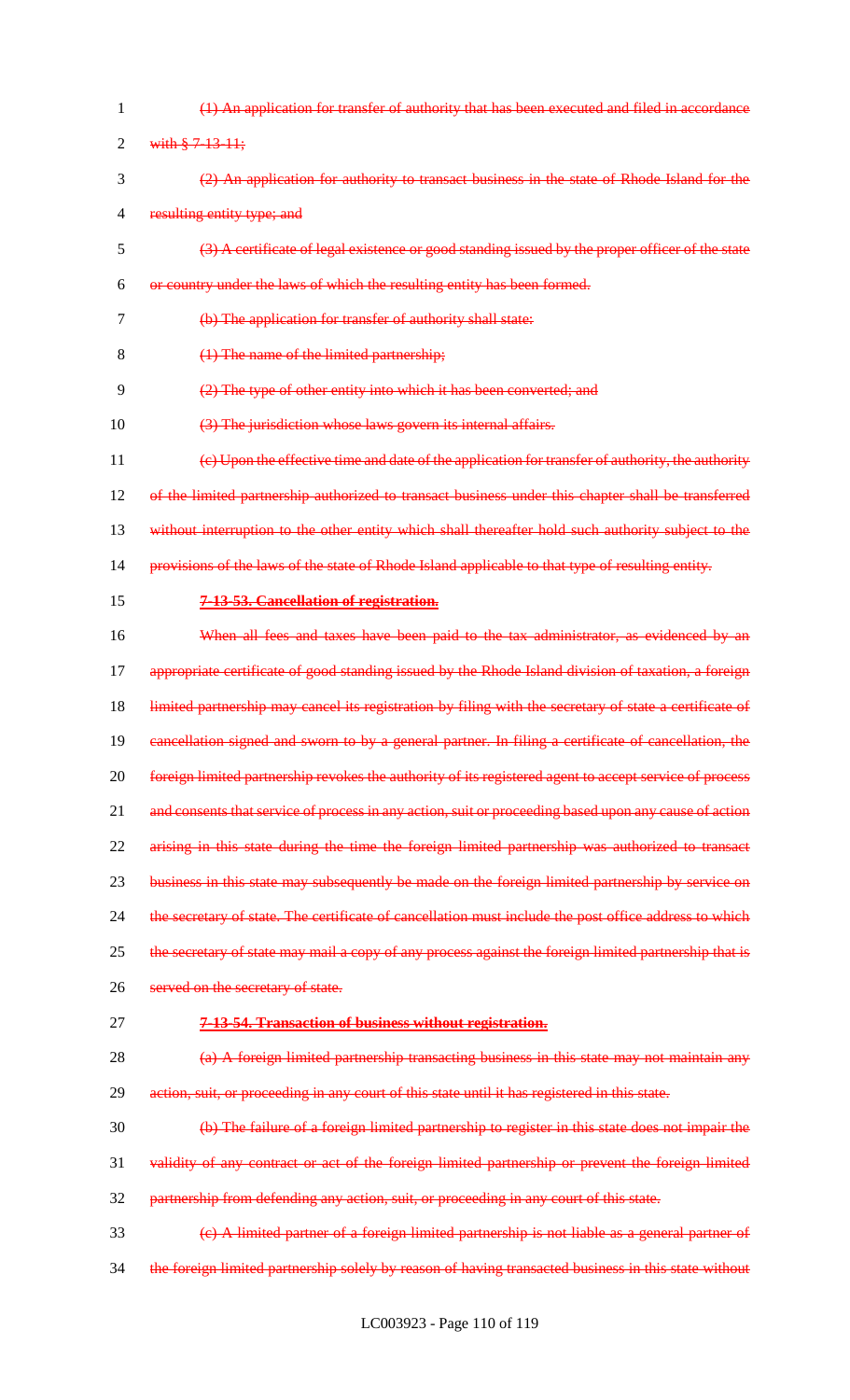1 registration.

| $\overline{2}$ | (d) A foreign limited partnership, by transacting business in this state without registration,           |
|----------------|----------------------------------------------------------------------------------------------------------|
| 3              | appoints the secretary of state as its agent for service of process as to claims for relief or causes of |
| $\overline{4}$ | action arising out of the transaction of business in this state.                                         |
| 5              | (e) Without excluding other activities that may not constitute transacting business in this              |
| 6              | state, a foreign limited partnership is not considered to be transacting business in this state for      |
| 7              | purposes of this chapter by reason of carrying on in this state any one or more of the following         |
| 8              | activities:                                                                                              |
| 9              | (1) Maintaining or defending any action or suit or any administrative or arbitration                     |
| 10             | proceeding or effecting a settlement of it or the settlement of any claims or dispute;                   |
| 11             | (2) Holding meetings of the partners or carrying on other activities concerning its internal             |
| 12             | affairs;                                                                                                 |
| 13             | (3) Maintaining bank accounts;                                                                           |
| 14             | (4) Maintaining offices or agencies for the transfer, exchange, and registration of                      |
| 15             | partnership securities or partnership interests, or appointing and maintaining depositories with         |
| 16             | relation to its partnership interests or securities;                                                     |
| 17             | (5) Effecting sales to independent contractors;                                                          |
| 18             | (6) Soliciting or procuring orders whether by mail or through employees or agents or                     |
| 19             | otherwise where the orders require acceptance without this state before becoming binding                 |
| 20             | contracts;                                                                                               |
| 21             | (7) Creating evidences of debt, mortgages, or liens on real or personal property;                        |
| 22             | (8) Securing or collecting debts or enforcing any rights and property securing the debts;                |
| 23             | (9) Transacting any business in interstate commerce.                                                     |
| 24             | 7-13-54.1. Fees for filing documents and issuing certificates.                                           |
| 25             | The secretary of state shall charge and collect for:                                                     |
| 26             | (1) Filing a certificate of limited partnership, one hundred dollars (\$100).                            |
| 27             | (2) Filing a certificate of amendment to a certificate of limited partnership, fifty dollars             |
| 28             | $$50.00$ .                                                                                               |
| 29             | (3) Filing a certificate of cancellation of a certificate of limited partnership, ten dollars            |
| 30             | $$10.00$ .                                                                                               |
| 31             | (4) Filing an application to reserve a limited partnership name, fifty dollars (\$50.00) and             |
| 32             | for renewal, seventy five dollars (\$75.00).                                                             |
| 33             | (5) Filing a notice of transfer of a reserved limited partnership name, fifty dollars (\$50.00).         |
| 34             | (6) Filing a statement of change of address of specified office or change of specified agent,            |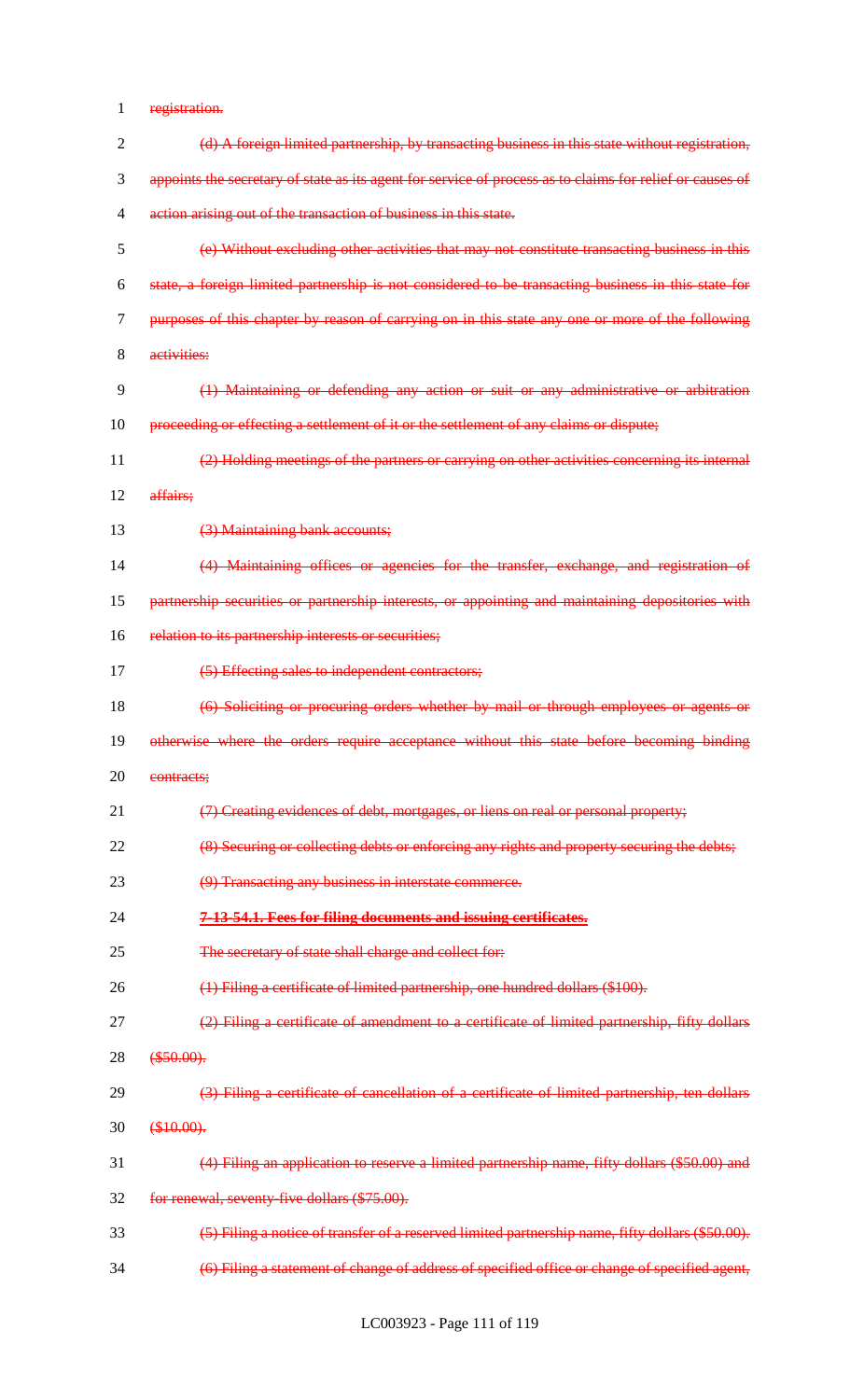| 1              | twenty dollars (\$20.00).                                                                               |
|----------------|---------------------------------------------------------------------------------------------------------|
| $\overline{2}$ | (7) Filing a statement of change of address only for a specified agent, without fee.                    |
| 3              | (8) Filing an application of a foreign limited partnership to register as a foreign limited             |
| $\overline{4}$ | partnership, one hundred dollars (\$100).                                                               |
| 5              | (9) Filing a certificate of correction of a registration as a foreign limited partnership, ten          |
| 6              | dollars (\$10.00).                                                                                      |
| 7              | (10) Filing a certificate of cancellation of registration as a foreign limited partnership,             |
| 8              | twenty-five dollars (\$25.00).                                                                          |
| 9              | (11) Filing any other document, statement or report of a domestic or foreign limited                    |
| 10             | partnership, fifty dollars (\$50.00).                                                                   |
| 11             | (12) Filing a certificate of amendment of a foreign limited partnership, fifty dollars                  |
| 12             | $$50.00$ .                                                                                              |
| 13             | (13) For issuing a certificate of good standing/letter of status, twenty dollars (\$20.00).             |
| 14             | (14) For issuing a certificate of fact, thirty dollars (\$30.00).                                       |
| 15             | (15) For furnishing a certified copy of any document, instrument or paper relating to a                 |
| 16             | domestic or foreign limited partnership, a fee of fifteen cents (\$.15) per page and ten dollars        |
| 17             | (\$10.00) for the certificate and affirming the seal to it.                                             |
| 18             | (16) Service of process on the secretary of state as registered agent of a limited partnership,         |
| 19             | fifteen dollars (\$15.00) which amount may be recovered as a taxable cost by the party to the suit or   |
| 20             | action making the service if the party prevails in the suit or action.                                  |
| 21             | 7-13-55. Action to enjoin foreign limited partnership.                                                  |
| 22             | The superior court has jurisdiction to enjoin any foreign limited partnership, or any agent             |
| 23             | of a foreign limited partnership, from transacting any business in the state if the limited partnership |
| 24             | has failed to comply with any section of this chapter applicable to it or if the limited partnership    |
| 25             | has secured a certificate of the secretary of state under § 7-13-49 on the basis of false or misleading |
| 26             | representation. The attorney general may bring an action to restrain a foreign limited partnership      |
| 27             | from transacting business in this state in violation of this chapter.                                   |
| 28             | 7-13-56. Right of action.                                                                               |
| 29             | A limited partner may bring an action in the right of a limited partnership to recover a                |
| 30             | judgment in its favor if general partners with authority to do so have refused to bring the action or   |
| 31             | if an effort to cause those general partners to bring the action is not likely to succeed.              |
| 32             | 7-13-57. Proper plaintiff.                                                                              |
| 33             | In a derivative action, the plaintiff must be a partner at the time of bringing the action and          |
| 34             | (1) at the time of the transaction of which he or she complains, or                                     |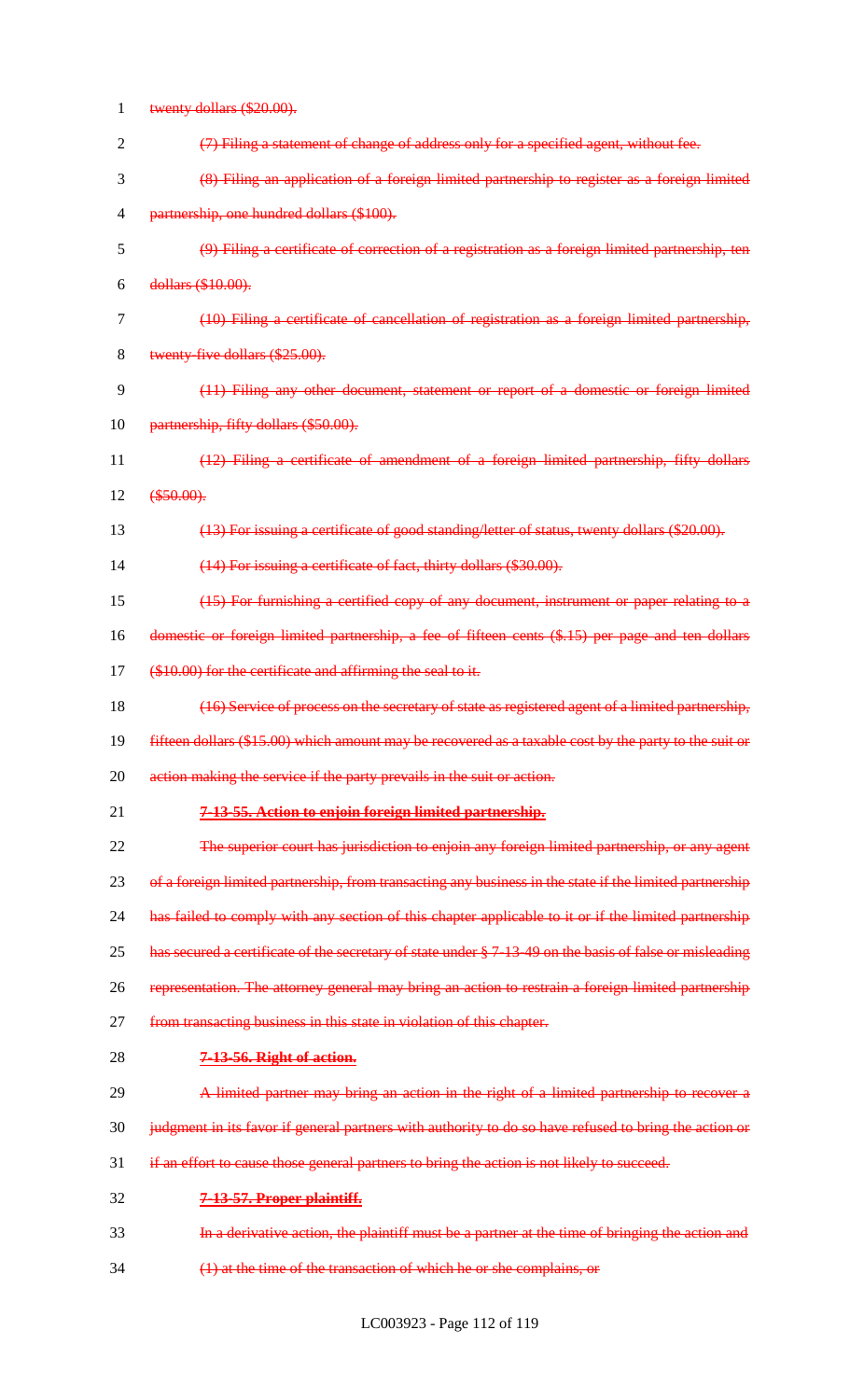| 1      | (2) his or her status as a partner had developed upon him or her by operation of law or                |
|--------|--------------------------------------------------------------------------------------------------------|
| 2      | pursuant to the terms of the partnership agreement from a person who was a partner at the time of      |
| 3      | the transaction.                                                                                       |
| 4      | 7-13-58. Pleading.                                                                                     |
| 5      | In a derivative action, the complaint shall set forth with particularity the effort of the             |
| 6      | plaintiff to secure initiation of the action by a general partner or the reasons for not making the    |
| $\tau$ | effort.                                                                                                |
| 8      | 7-13-59. Expenses.                                                                                     |
| 9      | If a derivative action is successful, in whole or in part, or if anything is received by the           |
| 10     | plaintiff as a result of a judgment, compromise, or settlement of an action or claim, the court may    |
| 11     | award the plaintiff reasonable expenses, including reasonable attorney's fees, and shall direct him    |
| 12     | or her to remit to the limited partnership the remainder of those proceeds received by him or her.     |
| 13     | 7-13-60. Construction and application.                                                                 |
| 14     | This chapter shall be applied and construed so as to effectuate its general purpose to make            |
| 15     | uniform the law as to the subject of this chapter among states enacting it.                            |
| 16     | 7-13-61. Short title.                                                                                  |
| 17     | This chapter may be cited as the "Uniform Limited Partnership Act".                                    |
| 18     | 7-13-62. Severability.                                                                                 |
| 19     | If any provision of this chapter or its application to any person or circumstance is held              |
| 20     | invalid, the invalidity does not affect other provisions or applications of the chapter that can be    |
| 21     | given effect without the invalid provision or application, and to this end the provisions of this      |
| 22     | chapter are severable.                                                                                 |
| 23     | 7-13-63. Rule for cases not provided for in this chapter.                                              |
| 24     | In any case not provided for in this chapter, the provisions of chapter 12 of this title govern.       |
| 25     | 7-13-64. Applications to existing limited partnerships.                                                |
| 26     | The provisions of this chapter apply to all domestic limited partnerships existing on January          |
| 27     | 1, 1987, to the extent that the partnership agreement of each partnership is not inconsistent with the |
| 28     | provisions of this chapter. Unless otherwise agreed to by the partners, nothing in this chapter        |
| 29     | requires any domestic limited partnership validly existing on January 1, 1987, to comply with the      |
| 30     | provisions of this chapter in order to preserve or continue its status as a limited partnership.       |
| 31     | 7-13-65. Effect of repeal of prior acts.                                                               |
| 32     | The repeal of any prior statutory provision by this chapter does not impair, or otherwise              |
| 33     | affect, the organization or the continued existence of a limited partnership existing at January 1,    |
|        | 1986, nor is the repeal by this chapter of any prior provision to be construed so as to impair any     |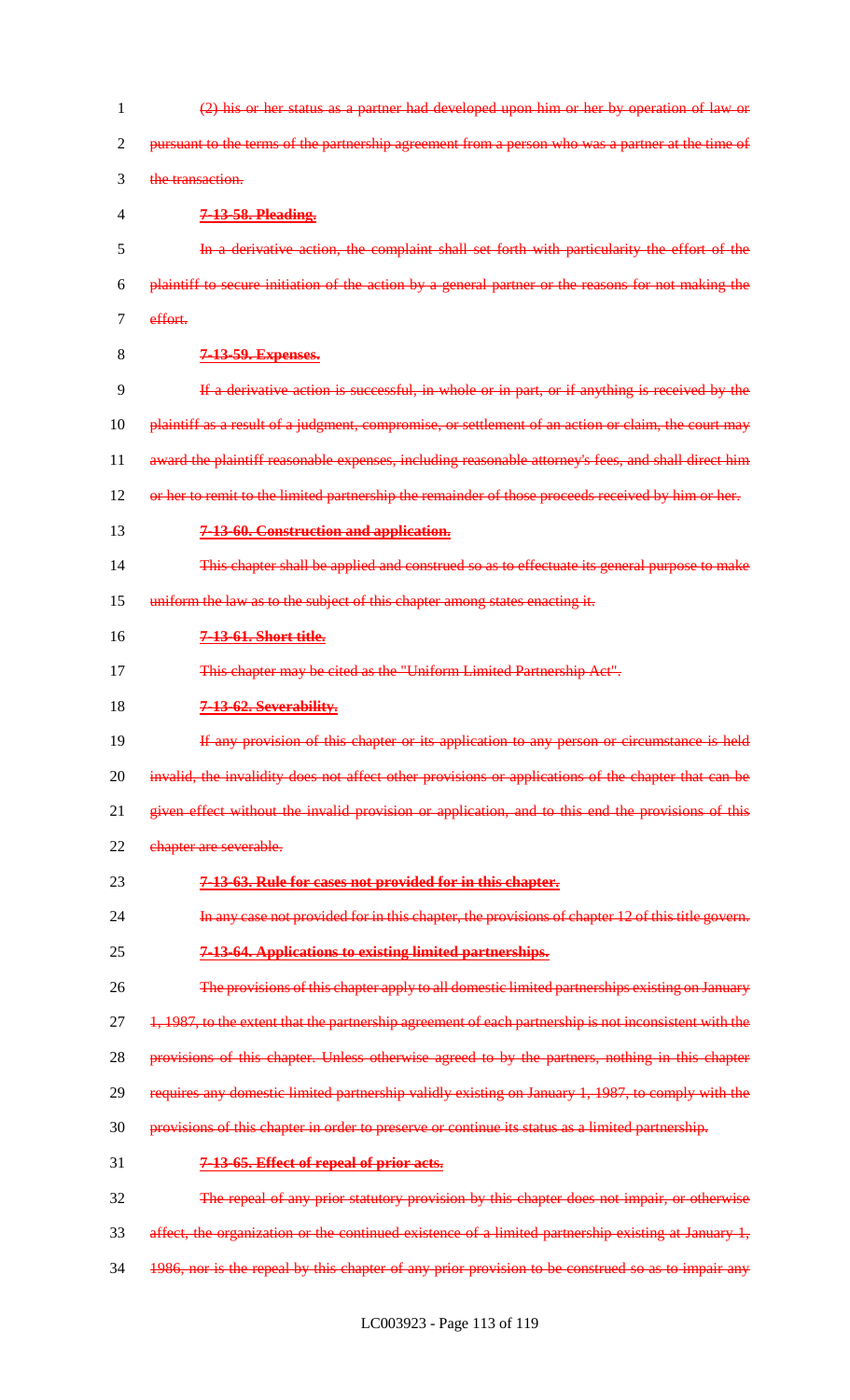| 1              | contract or to affect any right accrued prior to January 1, 1986.                                      |
|----------------|--------------------------------------------------------------------------------------------------------|
| $\overline{2}$ | 7-13-66. Indemnification.                                                                              |
| 3              | Subject to any standards and restrictions that are set forth in its partnership agreement, a           |
| 4              | limited partnership has the power to indemnify and hold harmless any partner or other person from      |
| 5              | any claims and demands.                                                                                |
| 6              | 7-13-67. Classes and voting.                                                                           |
| 7              | (a)(1) A partnership agreement may provide for classes or groups of limited partners having            |
| 8              | any relative rights, powers and duties that the partnership agreement provides, and may make           |
| 9              | provision for the future creation in the manner provided in the partnership agreement of additional    |
| 10             | classes or groups of limited partners having any relative rights, powers and duties that may from      |
| 11             | time to time be established, including rights, powers and duties senior to existing classes and groups |
| 12             | of limited partners.                                                                                   |
| 13             | (2) A partnership agreement may provide for the taking of an action, including the                     |
| 14             | amendment of the partnership agreement, without the vote or approval of any limited partner or         |
| 15             | group of limited partners, including an action to create under the provisions of the<br>$-\theta$ f    |
| 16             | partnership agreement a class or group of partnership interests that was not previously outstanding.   |
| 17             | (b) Subject to § 7-13-19 the partnership agreement may grant to all or certain identified              |
| 18             | limited partners or a specified class or group of the limited partners the right to vote separately or |
| 19             | with all or any class or group of the limited partners or the general partners, on any matter. Voting  |
| 20             | by limited partners may be on a per capita, number, financial interest, class, group or any other      |
| 21             | basis.                                                                                                 |
| 22             | (c) A partnership agreement that grants a right to vote may set forth provisions relating to           |
| 23             | notice of the time, place or purpose of any meeting at which any matter is to be voted on by any       |
| 24             | limited partners, waiver of any such notice, action by consent without a meeting, the establishment    |
| 25             | of a record date, quorum requirements, voting in person or by proxy, or any other matter as to the     |
| 26             | exercise of the right to vote.                                                                         |
| 27             | (d) Any right or power, including voting rights, granted to limited partners as permitted              |
| 28             | under § 7-13-19 of this title is deemed to be permitted by this section.                               |
| 29             | 7-13-68. Merger and consolidation.                                                                     |
| 30             | (a) As used in this section, "other business entity" means a corporation, a business trust or          |
| 31             | association, a real estate investment trust, a common-law trust, a limited-liability corporation,      |
| 32             | whether foreign or domestic, or an unincorporated business, including a partnership, whether           |
| 33             | general or limited, but excluding a domestic limited partnership.                                      |
| 34             | (b)(1) Pursuant to an agreement of merger or consolidation, a domestic limited partnership             |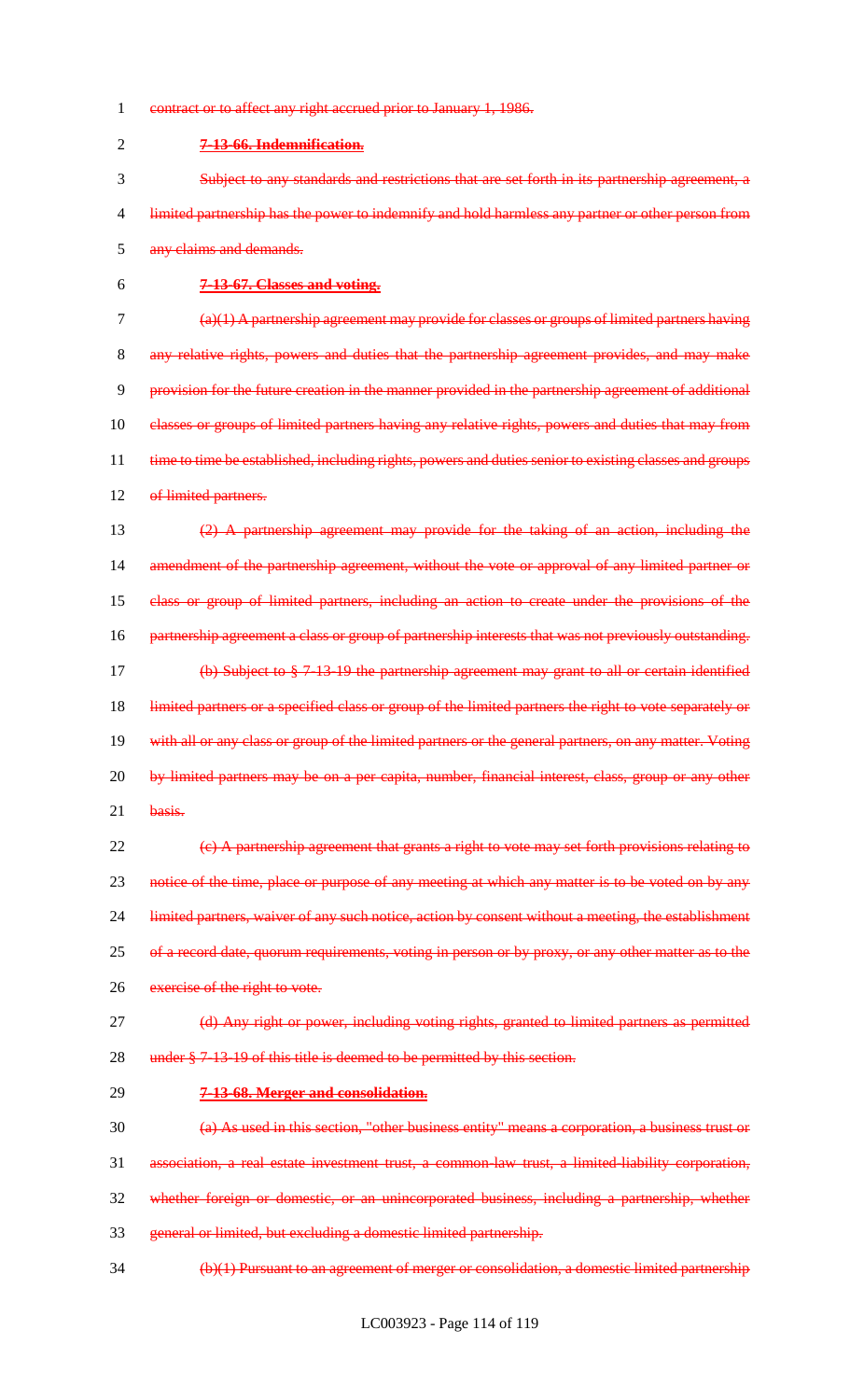1 may merge or consolidate with or into one or more domestic limited partnerships or other business 2 entities formed or organized under the laws of the state of Rhode Island or any other state or the 3 United States or any foreign country or other foreign jurisdiction, with any domestic limited 4 partnership or other business entity that the agreement provides being the surviving or resulting 5 domestic limited partnership or other business entity. Unless otherwise provided in the partnership 6 agreement, a merger or consolidation shall be approved by each domestic limited partnership that 7 is to merge or consolidate: 8 (i) By all general partners; and 9 (ii) By the limited partners or, if there is more than one class or group of limited partners,

10 then by each class or group of limited partners, in either case, by limited partners who own more 11 than fifty percent (50%) of the then current percentage or other interest in the profits of the domestic 12 limited partnership owned by all of the limited partners or by the limited partners in each class or 13 group, as appropriate.

14 (2) In connection with a merger or consolidation under this section, rights or securities of, 15 or interests in, a limited partnership or other business entity that is not a limited partnership or other 16 business entity that is a constituent party to the merger or consolidation may be exchanged for or 17 converted into cash, property, rights or securities of, or interests in, the surviving or resulting 18 limited partnership or other business entity in the merger or consolidation. Despite prior approval, 19 an agreement of merger or consolidation may be terminated or amended pursuant to a provision for 20 termination or amendment contained in the agreement of merger or consolidation.

21 (c) If a domestic limited partnership is merging or consolidating under this section, the 22 domestic limited partnership or other business entity surviving or resulting in or from the merger 23 or consolidation shall file a certificate of merger or consolidation in the office of the secretary of 24 state, stating:

25 (1) The name and jurisdiction of formation or organization of each of the domestic limited 26 partnerships or other business entities that is to merge or consolidate;

27 (2) That an agreement of merger or consolidation has been approved and executed by each 28 of the domestic limited partnerships or other business entities that is to merge or consolidate;

29 (3) The name of the surviving or resulting domestic limited partnership or other business 30 entity;

 (4) The future effective date or time, which shall be a date or time certain, of the merger or consolidation if it is not to be effective upon the filing of the certificate of merger or consolidation; (5) That the agreement of merger or consolidation is on file at a place of business of the surviving or resulting domestic limited partnership or other business entity, and shall state the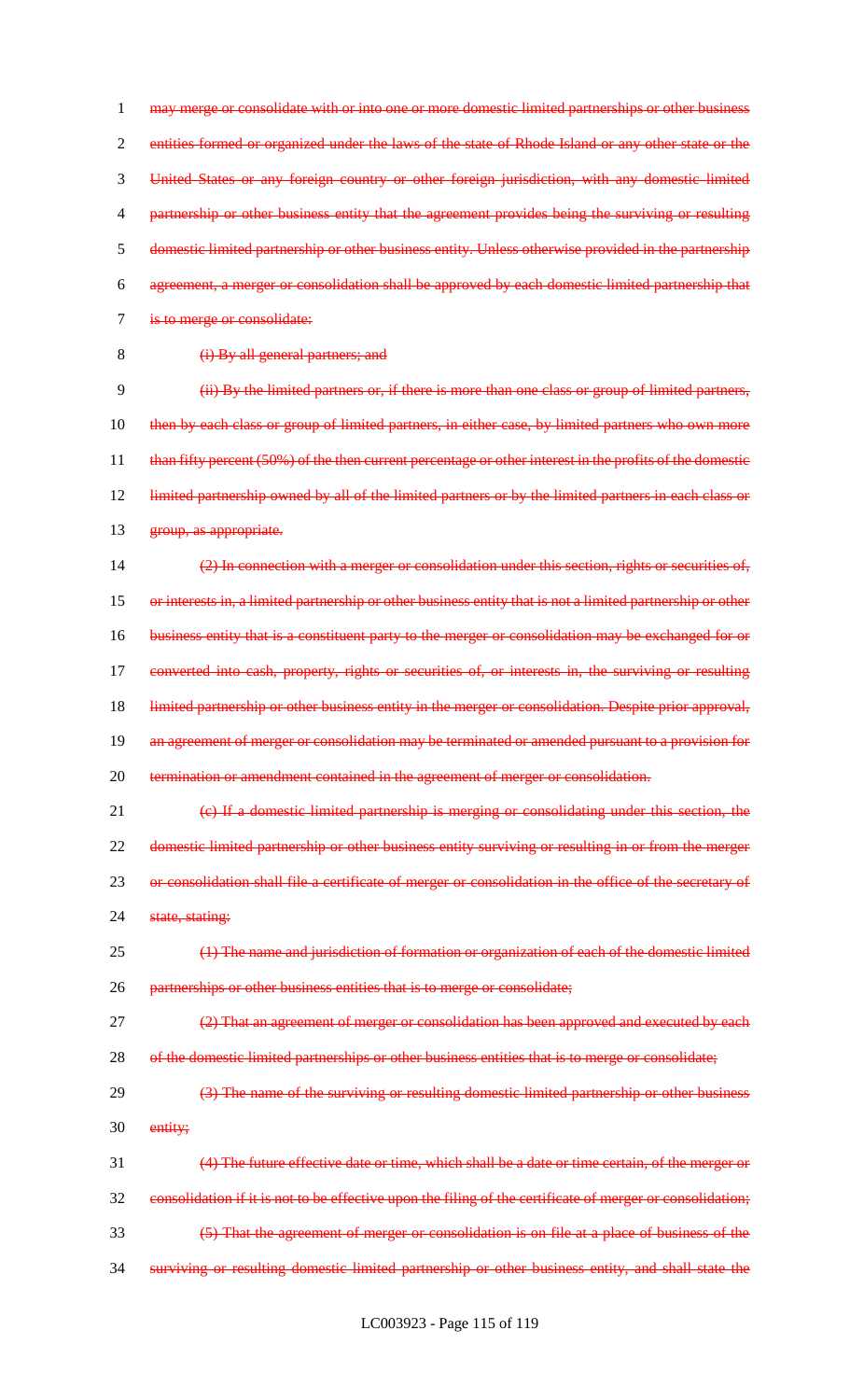# address of that place of business;

| $\overline{2}$ | (6) That a copy of the agreement of merger or consolidation will be furnished by the                       |
|----------------|------------------------------------------------------------------------------------------------------------|
| 3              | surviving or resulting domestic limited partnership or other business entity, on request and without       |
| 4              | cost, to any partner of any domestic limited partnership or any person holding an interest in any          |
| 5              | other business entity that is to merge or consolidate; and                                                 |
| 6              | (7) If the surviving or resulting entity is not a domestic limited partnership or corporation              |
| 7              | organized under the laws of Rhode Island, a statement that the surviving or resulting other business       |
| 8              | entity agrees that it may be served with process in Rhode Island in any action, suit or proceeding         |
| 9              | for the enforcement of any obligation of any domestic limited partnership that is to merge or              |
| 10             | consolidate, irrevocably appointing the secretary of state as its agent to accept service of process in    |
| 11             | the action, suit or proceeding and specifying the address to which a copy of the process is to be          |
| 12             | mailed to it by the secretary of state. In the event of service under this section on the secretary of     |
| 13             | state, the procedures set forth in $\S 7.1.2.503$ are applicable, except that the plaintiff in any action, |
| 14             | suit or proceeding shall furnish the secretary of state with the address specified in the certificate of   |
| 15             | merger or consolidation provided for in this section and any other address that the plaintiff elects       |
| 16             | to furnish, together with copies of the process as required by the secretary of state, and the secretary   |
| 17             | of state shall notify the surviving or resulting other business entity at all addresses furnished by the   |
| 18             | plaintiff in accordance with the procedures set forth in $\frac{8}{3}$ 7-1.2-503.                          |
| 19             | (d) Any failure to file a certificate of merger or consolidation in connection with a merger               |
| 20             | or consolidation pursuant to this section that was effective prior to the effective date of this section   |
| 21             | does not affect the validity or effectiveness of the merger or consolidation.                              |
| 22             | (e) Unless a future effective date or time is provided in a certificate of merger or                       |
| 23             | consolidation, in which event a merger or consolidation is effective at that future effective date or      |
| 24             | time, a merger or consolidation is effective upon the filing in the office of the secretary of state of    |
| 25             | a certificate of merger or consolidation.                                                                  |
| 26             | (f) A certificate of merger or consolidation acts as a certificate of cancellation for a                   |
| 27             | domestic limited partnership that is not the surviving or resulting entity in the merger or                |
| 28             | consolidation.                                                                                             |
| 29             | $(g)(1)$ Notwithstanding anything to the contrary contained in a partnership agreement, a                  |
| 30             | partnership agreement containing a specific reference to this subsection may provide that an               |
| 31             | agreement of merger or consolidation approved in accordance with subsection (b) may:                       |
| 32             | (i) Effect any amendment to the partnership agreement; or                                                  |
| 33             | (ii) Effect the adoption of a new partnership agreement for a limited partnership if it is the             |
| 34             | surviving or resulting limited partnership in the merger or consolidation.                                 |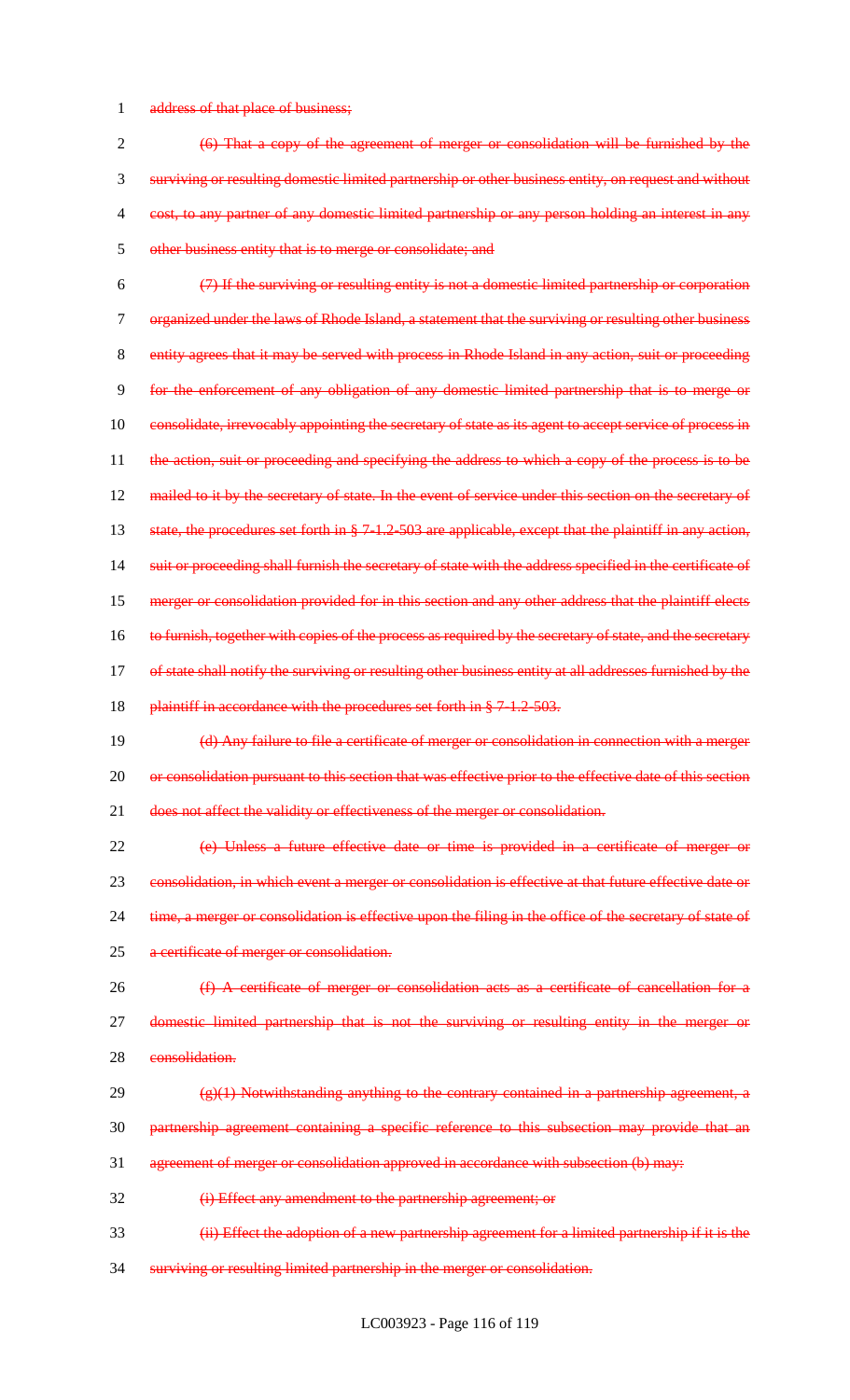(2) Any amendment to a partnership agreement or adoption of a new partnership agreement 2 made pursuant to the preceding sentence is effective at the effective time or date of the merger or consolidation. The provisions of this subsection shall not be construed to limit the accomplishment of a merger or of any of the matters referred to in this section by any other means provided for in a partnership agreement or other agreement or as otherwise permitted by law, including that the partnership agreement of any constituent limited partnership to the merger or consolidation (including a limited partnership formed for the purpose of consummating a merger or consolidation) is the partnership agreement of the surviving or resulting limited partnership.

9 (h) When any merger or consolidation has become effective under this section, for all 10 purposes of the laws of the state of Rhode Island, all of the rights, privileges and powers of each of 11 the domestic limited partnerships and other business entities that have merged or consolidated, and 12 all property, real, personal, and mixed, and all debts due to any of those domestic limited 13 partnerships and other business entities, as well as all other things and causes of action belonging 14 to each of those domestic limited partnerships and other business entities, are vested in the 15 surviving or resulting domestic limited partnership or other business entity, and are subsequently 16 the property of the surviving or resulting domestic limited partnership or other business entity as 17 they were of each of the domestic limited partnerships and other business entities that have merged 18 or consolidated. The title to any real property vested by deed or otherwise, under the laws of the 19 state of Rhode Island, in any of those domestic limited partnerships and other business entities, 20 does not revert or in any way become impaired because of this chapter; but all rights of creditors 21 and all liens upon any property of the domestic limited partnerships and other business entities are 22 preserved unimpaired, and all debts, liabilities and duties of each of the domestic limited 23 partnerships and other business entities that have merged or consolidated subsequently attach to 24 the surviving or resulting domestic limited partnership or other business entity, and may be 25 enforced against it to the same extent as if the debts, liabilities and duties had been incurred or 26 contracted by it. Unless otherwise agreed, a merger or consolidation of a domestic limited 27 partnership, including a domestic limited partnership that is not the surviving or resulting entity in 28 the merger or consolidation, does not require the domestic limited partnership to wind up its affairs 29 under § 7-13-46 or pay its liabilities and distribute its assets under § 7-13-47.

#### 30 **7-13-69. Filing of returns with the tax administrator -- Annual charge.**

31 (a) For tax years beginning on or after January 1, 2012, a limited partnership certified under 32 this chapter shall file a return, in the form and containing the information as prescribed by the tax 33 administrator, as follows:

34 (1) If the fiscal year of the limited partnership is the calendar year, on or before the fifteenth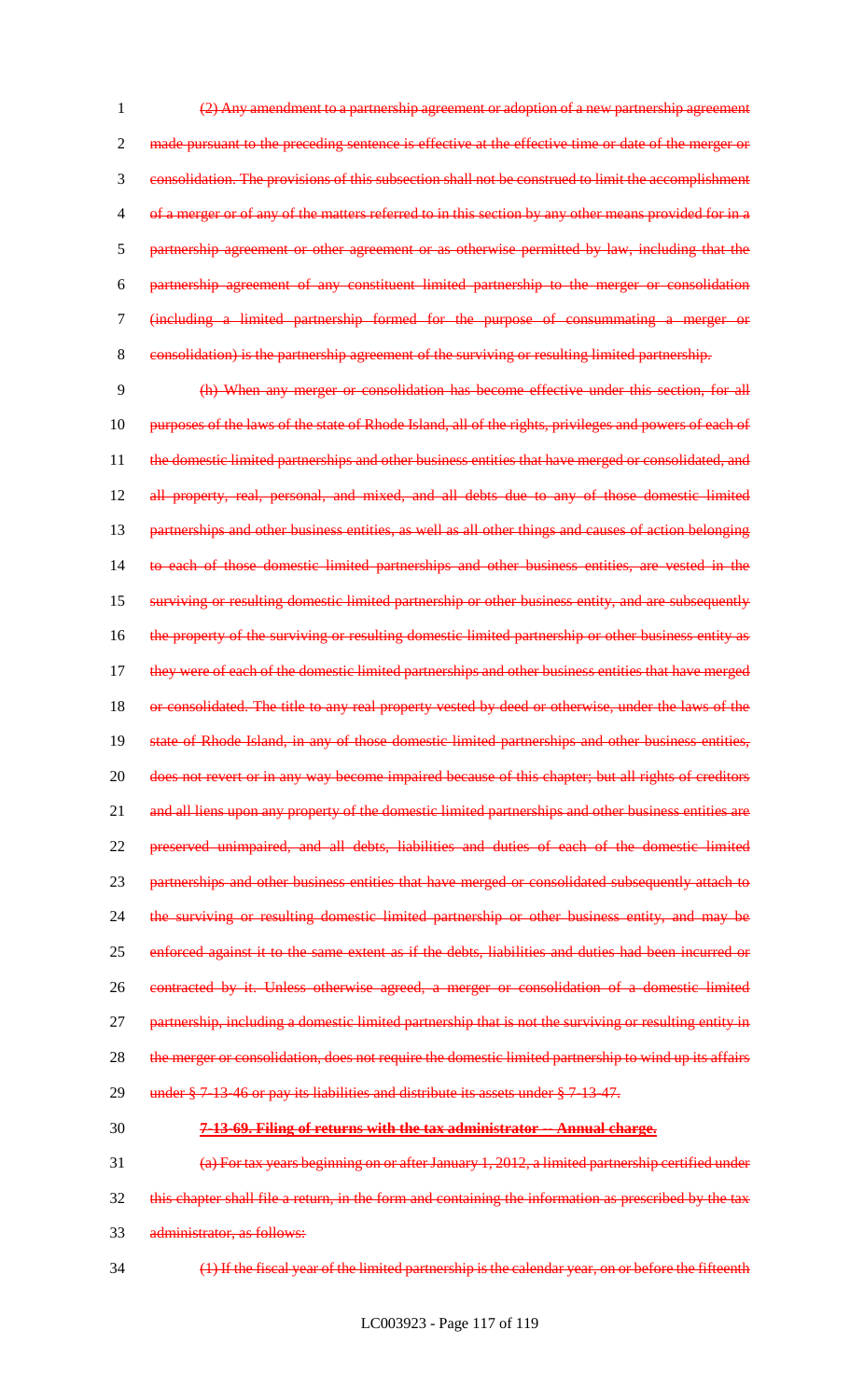- 1 day of April in the year following the close of the fiscal year; and
- 2 (2) If the fiscal year of the limited partnership is not a calendar year, on or before the 3 fifteenth day of the fourth month following the close of the fiscal year.
- 4 (b) For tax years beginning after December 31, 2015, a limited partnership certified under
- 5 this chapter shall file a return, in the form and containing the information as prescribed by the tax
- 6 administrator, and shall be filed on or before the date a federal tax return is due to be filed, without
- 7 regard to extension.
- 8 (c) An annual charge, equal to the minimum tax imposed upon a corporation under § 44-
- 9 11-2(e), shall be due on the filing of the limited partnership's return filed with the tax administrator
- 10 and shall be paid to the division of taxation.
- 11 (d) The annual charge is delinquent if not paid by the due date for the filing of the return
- 12 and an addition of one hundred dollars (\$100) to the charge is then due.
- 13 SECTION 3. This act shall take effect on January 1, 2023.

LC003923  $=$ 

========